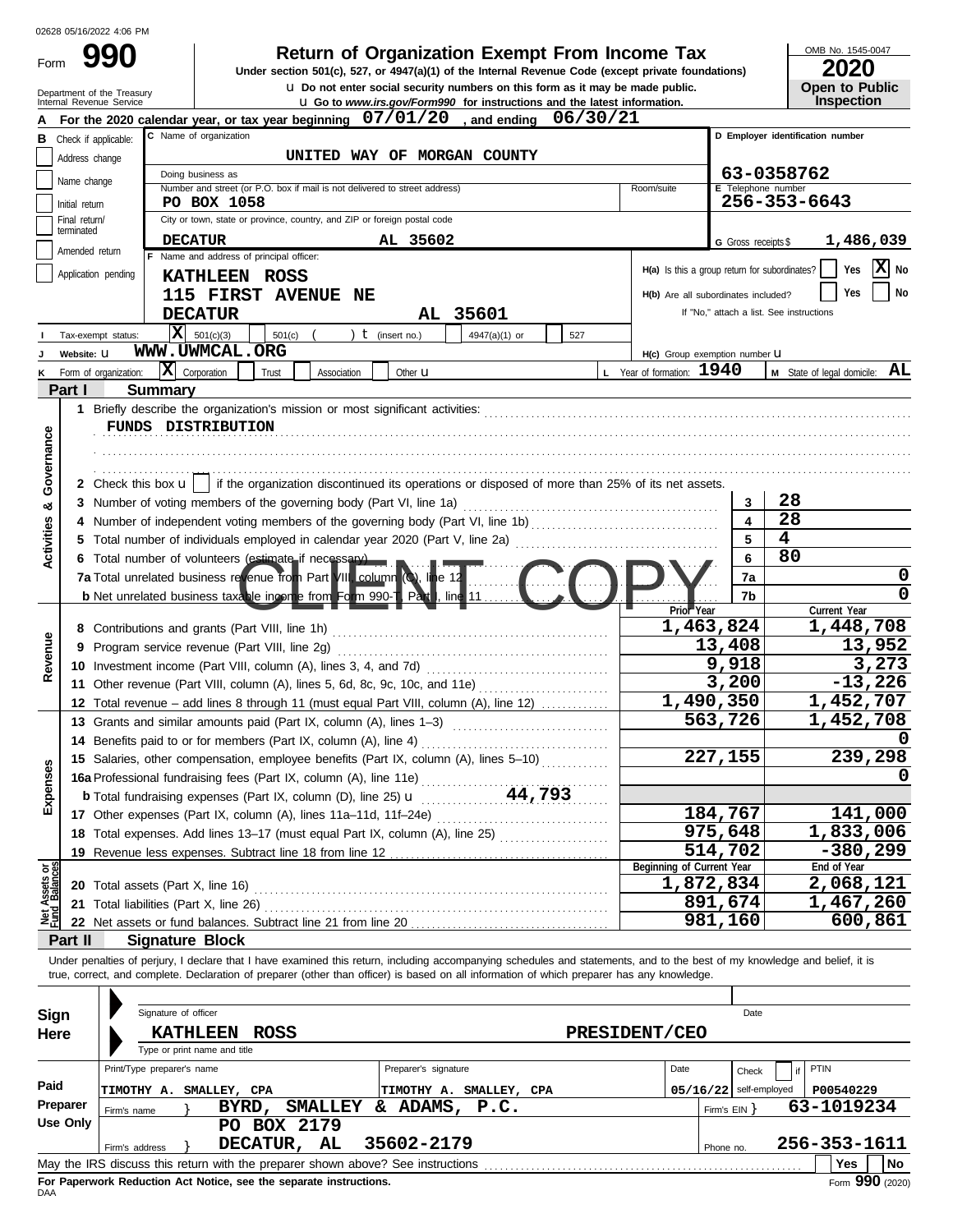|              | Form 990 (2020) UNITED WAY OF MORGAN COUNTY                                       |                                                                                                                                | 63-0358762    | Page 2       |
|--------------|-----------------------------------------------------------------------------------|--------------------------------------------------------------------------------------------------------------------------------|---------------|--------------|
| Part III     | <b>Statement of Program Service Accomplishments</b>                               |                                                                                                                                |               |              |
|              | 1 Briefly describe the organization's mission:                                    |                                                                                                                                |               |              |
|              | FUNDS DISTRIBUTION                                                                |                                                                                                                                |               |              |
|              |                                                                                   |                                                                                                                                |               |              |
|              |                                                                                   |                                                                                                                                |               |              |
|              |                                                                                   |                                                                                                                                |               |              |
|              |                                                                                   | 2 Did the organization undertake any significant program services during the year which were not listed on the                 |               |              |
|              | prior Form 990 or 990-EZ?<br>If "Yes," describe these new services on Schedule O. |                                                                                                                                |               | Yes $ X $ No |
| 3            |                                                                                   | Did the organization cease conducting, or make significant changes in how it conducts, any program                             |               |              |
| services?    |                                                                                   |                                                                                                                                |               | Yes $X$ No   |
|              | If "Yes," describe these changes on Schedule O.                                   |                                                                                                                                |               |              |
|              |                                                                                   | Describe the organization's program service accomplishments for each of its three largest program services, as measured by     |               |              |
|              |                                                                                   | expenses. Section 501(c)(3) and 501(c)(4) organizations are required to report the amount of grants and allocations to others, |               |              |
|              | the total expenses, and revenue, if any, for each program service reported.       |                                                                                                                                |               |              |
| 4a (Code:    |                                                                                   | ) (Expenses $$1,671,638$ including grants of $$1,452,708$ ) (Revenue \$                                                        |               | 13,952       |
|              |                                                                                   | THE COLLECTION OF CONTRIBUTIONS, GIFTS AND GRANTS AND                                                                          |               |              |
|              |                                                                                   | SUBSEQUENT DISTRIBUTION TO MEMBER ORGANIZATIONS.                                                                               |               |              |
|              |                                                                                   |                                                                                                                                |               |              |
|              |                                                                                   |                                                                                                                                |               |              |
|              |                                                                                   |                                                                                                                                |               |              |
|              |                                                                                   |                                                                                                                                |               |              |
|              |                                                                                   |                                                                                                                                |               |              |
|              |                                                                                   |                                                                                                                                |               |              |
|              |                                                                                   |                                                                                                                                |               |              |
|              |                                                                                   |                                                                                                                                |               |              |
|              |                                                                                   |                                                                                                                                |               |              |
|              |                                                                                   |                                                                                                                                |               |              |
| N/A          |                                                                                   |                                                                                                                                |               |              |
|              |                                                                                   |                                                                                                                                |               |              |
|              |                                                                                   |                                                                                                                                |               |              |
|              |                                                                                   |                                                                                                                                |               |              |
|              |                                                                                   |                                                                                                                                |               |              |
|              |                                                                                   |                                                                                                                                |               |              |
|              |                                                                                   |                                                                                                                                |               |              |
|              |                                                                                   |                                                                                                                                |               |              |
|              |                                                                                   |                                                                                                                                |               |              |
|              |                                                                                   |                                                                                                                                |               |              |
| 4c (Code:    | ) (Expenses \$                                                                    | including grants of \$                                                                                                         | ) (Revenue \$ |              |
| N/A          |                                                                                   |                                                                                                                                |               |              |
|              |                                                                                   |                                                                                                                                |               |              |
|              |                                                                                   |                                                                                                                                |               |              |
|              |                                                                                   |                                                                                                                                |               |              |
|              |                                                                                   |                                                                                                                                |               |              |
|              |                                                                                   |                                                                                                                                |               |              |
|              |                                                                                   |                                                                                                                                |               |              |
|              |                                                                                   |                                                                                                                                |               |              |
|              |                                                                                   |                                                                                                                                |               |              |
|              |                                                                                   |                                                                                                                                |               |              |
|              |                                                                                   |                                                                                                                                |               |              |
| (Expenses \$ | 4d Other program services (Describe on Schedule O.)                               | including grants of \$                                                                                                         | (Revenue \$   |              |
|              | 4e Total program service expenses u                                               | 1,671,638                                                                                                                      |               |              |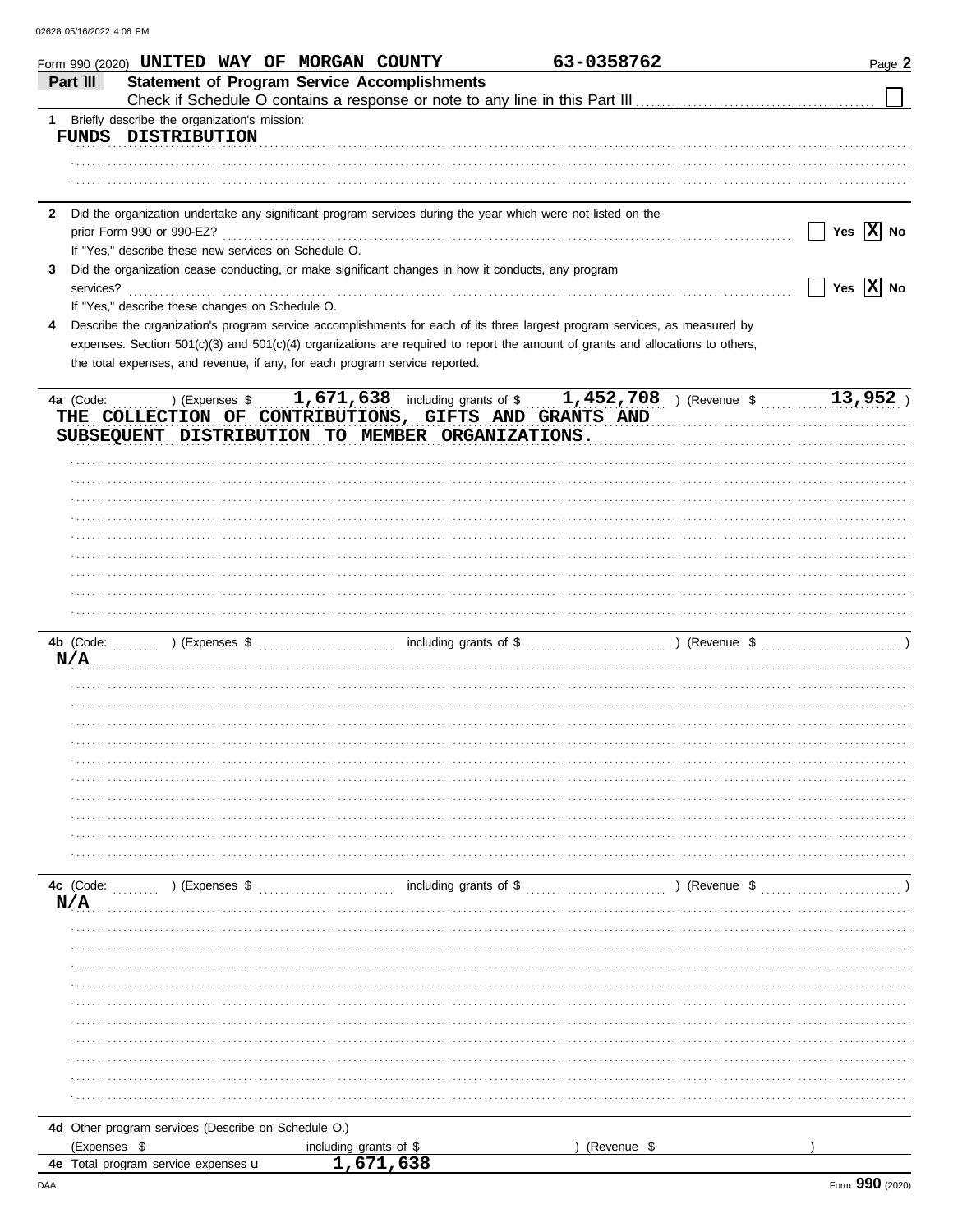| Form 990 (2020) | UNITED                                 | <b>WAY</b> | OF | MORGAN | <b>COUNTY</b> | 0358762 | Page |
|-----------------|----------------------------------------|------------|----|--------|---------------|---------|------|
| Part IV         | <b>Checklist of Required Schedules</b> |            |    |        |               |         |      |

|     |                                                                                                                                                                               |                 | Yes | No |
|-----|-------------------------------------------------------------------------------------------------------------------------------------------------------------------------------|-----------------|-----|----|
| 1   | Is the organization described in section $501(c)(3)$ or $4947(a)(1)$ (other than a private foundation)? If "Yes,"                                                             |                 |     |    |
|     | complete Schedule A                                                                                                                                                           | 1               | х   |    |
| 2   |                                                                                                                                                                               | $\mathbf{2}$    | x   |    |
| 3   | Did the organization engage in direct or indirect political campaign activities on behalf of or in opposition to                                                              |                 |     |    |
|     | candidates for public office? If "Yes," complete Schedule C, Part I                                                                                                           | 3               |     | X. |
| 4   | Section 501(c)(3) organizations. Did the organization engage in lobbying activities, or have a section 501(h)                                                                 |                 |     |    |
|     | election in effect during the tax year? If "Yes," complete Schedule C, Part II                                                                                                | 4               |     | X. |
| 5   | Is the organization a section $501(c)(4)$ , $501(c)(5)$ , or $501(c)(6)$ organization that receives membership dues,                                                          |                 |     |    |
|     | assessments, or similar amounts as defined in Revenue Procedure 98-19? If "Yes," complete Schedule C, Part III                                                                | 5               |     | X. |
| 6   | Did the organization maintain any donor advised funds or any similar funds or accounts for which donors                                                                       |                 |     |    |
|     | have the right to provide advice on the distribution or investment of amounts in such funds or accounts? If                                                                   |                 |     |    |
|     | "Yes," complete Schedule D, Part I                                                                                                                                            | 6               |     | X  |
| 7   | Did the organization receive or hold a conservation easement, including easements to preserve open space,                                                                     |                 |     |    |
|     | the environment, historic land areas, or historic structures? If "Yes," complete Schedule D, Part II                                                                          | 7               |     | X. |
| 8   | Did the organization maintain collections of works of art, historical treasures, or other similar assets? If "Yes,"                                                           |                 |     |    |
|     | complete Schedule D, Part III                                                                                                                                                 | 8               |     | x  |
| 9   | Did the organization report an amount in Part X, line 21, for escrow or custodial account liability, serve as a                                                               |                 |     |    |
|     | custodian for amounts not listed in Part X; or provide credit counseling, debt management, credit repair, or                                                                  |                 |     |    |
|     | debt negotiation services? If "Yes," complete Schedule D, Part IV                                                                                                             | 9               |     | X. |
| 10  | Did the organization, directly or through a related organization, hold assets in donor-restricted endowments                                                                  |                 |     | X. |
| 11  | or in quasi endowments? If "Yes," complete Schedule D, Part V<br>If the organization's answer to any of the following questions is "Yes," then complete Schedule D, Parts VI, | 10              |     |    |
|     | VII, VIII, IX, or X as applicable.                                                                                                                                            |                 |     |    |
| a   | Did the organization report an amount for land, buildings, and equipment in Part X, line 10? If "Yes,"                                                                        |                 |     |    |
|     | complete Schedule D, Part VI                                                                                                                                                  | 11a             | х   |    |
| b   | Did the organization report an amount for investments-other securities in Part X, line 12, that is 5% or more                                                                 |                 |     |    |
|     | of its total assets reported in Part X, line 16? If "Yes," complete Schedule D, Part VII                                                                                      | 11b             |     | X. |
| c   | Did the organization report an amount for investments—program related in Part X, line 13, that is 5% or more                                                                  |                 |     |    |
|     | of its total assets reported in Part X, line 16? If "Yes," complete Schedule D, Part VIII                                                                                     | 11c             |     | X. |
| d   | Did the organization report an amount for other assets in Part X, line 15, that is 5% or more of its total assets                                                             |                 |     |    |
|     | reported in Part X, line 16? If "Yes," complete Schedule D, Part IX                                                                                                           | 11d             |     | x  |
| е   | Did the organization report an amount for other liabilities in Part X, line 25? If "Yes," complete Schedule D, Part X                                                         | 11e             | х   |    |
| f   | Did the organization's separate or consolidated financial statements for the tax year include a footnote that addresses                                                       |                 |     |    |
|     | the organization's liability for uncertain tax positions under FIN 48 (ASC 740)? If "Yes," complete Schedule D, Part X                                                        | 11f             |     | X. |
| 12a | Did the organization obtain separate, independent audited financial statements for the tax year? If "Yes," complete                                                           |                 |     |    |
|     |                                                                                                                                                                               | 12a             | x   |    |
| b   | Was the organization included in consolidated, independent audited financial statements for the tax year? If                                                                  |                 |     |    |
|     |                                                                                                                                                                               | 12 <sub>b</sub> |     | x  |
| 13  |                                                                                                                                                                               | 13              |     | X  |
| 14a |                                                                                                                                                                               | 14a             |     | x  |
| b   | Did the organization have aggregate revenues or expenses of more than \$10,000 from grantmaking,                                                                              |                 |     |    |
|     | fundraising, business, investment, and program service activities outside the United States, or aggregate                                                                     |                 |     | x  |
| 15  | Did the organization report on Part IX, column (A), line 3, more than \$5,000 of grants or other assistance to or                                                             | 14b             |     |    |
|     | for any foreign organization? If "Yes," complete Schedule F, Parts II and IV                                                                                                  | 15              |     | x  |
| 16  | Did the organization report on Part IX, column (A), line 3, more than \$5,000 of aggregate grants or other                                                                    |                 |     |    |
|     | assistance to or for foreign individuals? If "Yes," complete Schedule F, Parts III and IV [[[[[[[[[[[[[[[[[[[                                                                 | 16              |     | x  |
| 17  | Did the organization report a total of more than \$15,000 of expenses for professional fundraising services on                                                                |                 |     |    |
|     |                                                                                                                                                                               | 17              |     | X  |
| 18  | Did the organization report more than \$15,000 total of fundraising event gross income and contributions on                                                                   |                 |     |    |
|     | Part VIII, lines 1c and 8a? If "Yes," complete Schedule G, Part II                                                                                                            | 18              | X   |    |
| 19  | Did the organization report more than \$15,000 of gross income from gaming activities on Part VIII, line 9a?                                                                  |                 |     |    |
|     |                                                                                                                                                                               | 19              |     | x  |
| 20a |                                                                                                                                                                               | <b>20a</b>      |     | x  |
| b   |                                                                                                                                                                               | 20b             |     |    |
| 21  | Did the organization report more than \$5,000 of grants or other assistance to any domestic organization or                                                                   |                 |     |    |
|     |                                                                                                                                                                               | 21              | X   |    |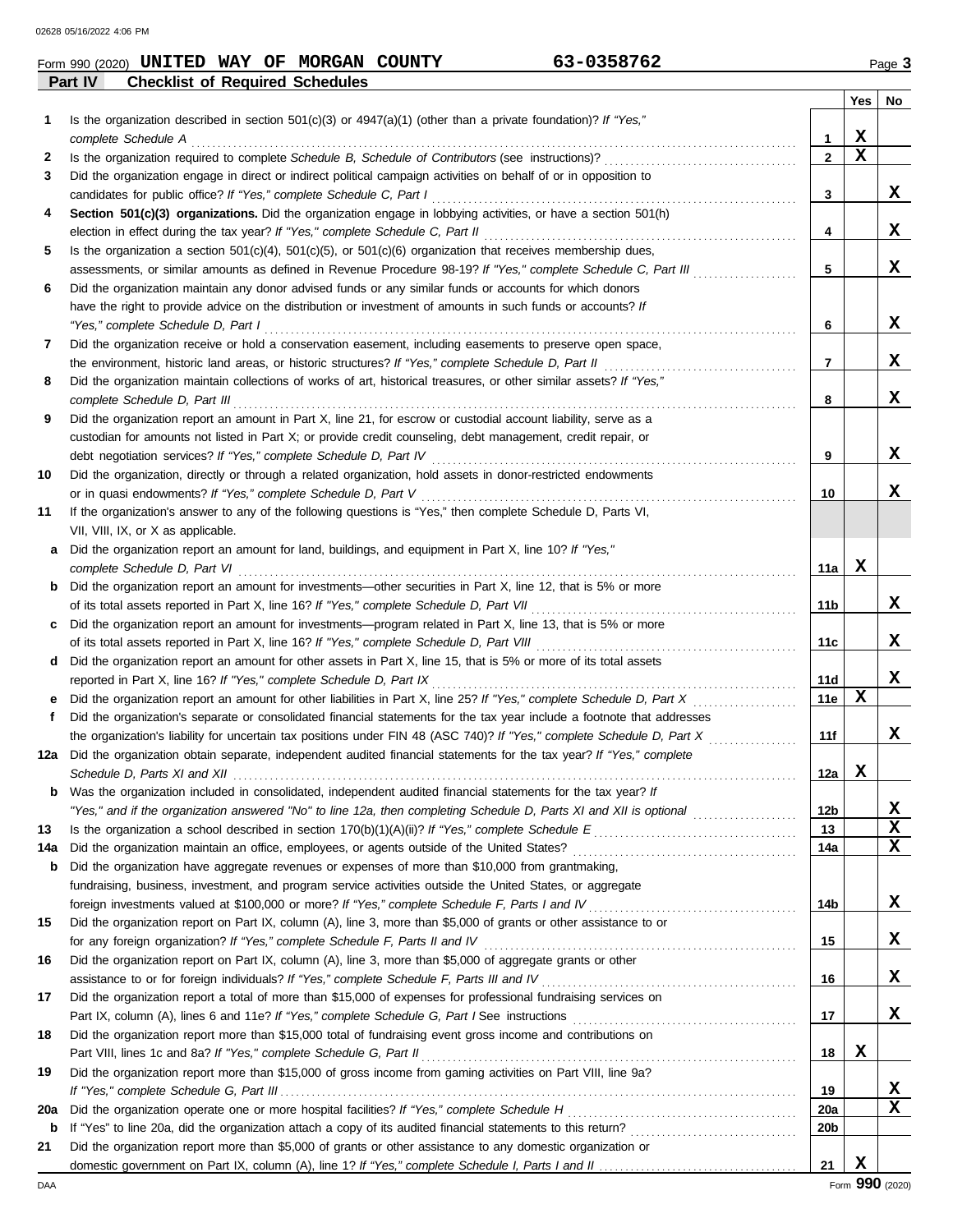**Part IV Checklist of Required Schedules** *(continued)*

|         |                                                                                                                                                  |                      |             |                 | Yes     | No              |
|---------|--------------------------------------------------------------------------------------------------------------------------------------------------|----------------------|-------------|-----------------|---------|-----------------|
| 22      | Did the organization report more than \$5,000 of grants or other assistance to or for domestic individuals on                                    |                      |             |                 |         |                 |
|         | Part IX, column (A), line 2? If "Yes," complete Schedule I, Parts I and III                                                                      |                      |             | 22              |         | x               |
| 23      | Did the organization answer "Yes" to Part VII, Section A, line 3, 4, or 5 about compensation of the                                              |                      |             |                 |         |                 |
|         | organization's current and former officers, directors, trustees, key employees, and highest compensated                                          |                      |             |                 |         |                 |
|         | employees? If "Yes," complete Schedule J                                                                                                         |                      |             | 23              |         | x               |
| 24a     | Did the organization have a tax-exempt bond issue with an outstanding principal amount of more than                                              |                      |             |                 |         |                 |
|         | \$100,000 as of the last day of the year, that was issued after December 31, 2002? If "Yes," answer lines 24b                                    |                      |             | 24a             |         | x               |
| b       | through 24d and complete Schedule K. If "No," go to line 25a                                                                                     |                      |             | 24b             |         |                 |
| С       | Did the organization maintain an escrow account other than a refunding escrow at any time during the year                                        |                      |             |                 |         |                 |
|         | to defease any tax-exempt bonds?                                                                                                                 |                      |             | 24с             |         |                 |
| d       |                                                                                                                                                  |                      |             | 24d             |         |                 |
| 25а     | Section 501(c)(3), 501(c)(4), and 501(c)(29) organizations. Did the organization engage in an excess benefit                                     |                      |             |                 |         |                 |
|         | transaction with a disqualified person during the year? If "Yes," complete Schedule L, Part I                                                    |                      |             | 25a             |         | x               |
| b       | Is the organization aware that it engaged in an excess benefit transaction with a disqualified person in a prior                                 |                      |             |                 |         |                 |
|         | year, and that the transaction has not been reported on any of the organization's prior Forms 990 or 990-EZ?                                     |                      |             |                 |         |                 |
|         | If "Yes," complete Schedule L, Part I                                                                                                            |                      |             | 25 <sub>b</sub> |         | x               |
| 26      | Did the organization report any amount on Part X, line 5 or 22, for receivables from or payables to any current                                  |                      |             |                 |         |                 |
|         | or former officer, director, trustee, key employee, creator or founder, substantial contributor, or 35%                                          |                      |             |                 |         |                 |
|         | controlled entity or family member of any of these persons? If "Yes," complete Schedule L, Part II                                               |                      |             | 26              |         | x               |
| 27      | Did the organization provide a grant or other assistance to any current or former officer, director, trustee, key                                |                      |             |                 |         |                 |
|         | employee, creator or founder, substantial contributor or employee thereof, a grant selection committee                                           |                      |             |                 |         |                 |
|         | member, or to a 35% controlled entity (including an employee thereof) or family member of any of these                                           |                      |             |                 |         |                 |
|         | persons? If "Yes," complete Schedule L, Part III                                                                                                 |                      |             | 27              |         | x               |
| 28      | Was the organization a party to a business transaction with one of the following parties (see Schedule L, Part                                   |                      |             |                 |         |                 |
|         | IV instructions, for applicable filing thresholds, conditions, and exceptions):                                                                  |                      |             |                 |         |                 |
| a       | A current or former officer, director, trustee, key employee, creator or founder, or substantial contributor? If                                 |                      |             |                 |         |                 |
|         | "Yes," complete Schedule L, Part IV                                                                                                              |                      |             | 28a             |         | X<br>X          |
| b       | A family member of any individual described in line 28a? If "Yes," complete Schedule L, Part IV                                                  |                      |             | 28b             |         |                 |
| c       | A 35% controlled entity of one or more individuals and/or organizations described in lines 28a or 28b? If<br>"Yes," complete Schedule L, Part IV |                      |             | 28c             |         | X               |
| 29      |                                                                                                                                                  |                      |             | 29              |         | х               |
| 30      | Did the organization receive contributions of art, historical treasures, or other similar assets, or qualified                                   |                      |             |                 |         |                 |
|         | conservation contributions? If "Yes," complete Schedule M                                                                                        |                      |             | 30              |         | x               |
| 31      | Did the organization liquidate, terminate, or dissolve and cease operations? If "Yes," complete Schedule N, Part I                               |                      |             | 31              |         | $\mathbf x$     |
| 32      | Did the organization sell, exchange, dispose of, or transfer more than 25% of its net assets? If "Yes,"                                          |                      |             |                 |         |                 |
|         | complete Schedule N, Part II                                                                                                                     |                      |             | 32              |         | A               |
| 33      | Did the organization own 100% of an entity disregarded as separate from the organization under Regulations                                       |                      |             |                 |         |                 |
|         | sections 301.7701-2 and 301.7701-3? If "Yes," complete Schedule R, Part I                                                                        |                      |             | 33              |         | x               |
| 34      | Was the organization related to any tax-exempt or taxable entity? If "Yes," complete Schedule R, Part II, III,                                   |                      |             |                 |         |                 |
|         | or IV, and Part V, line 1                                                                                                                        |                      |             | 34              |         | x               |
| 35a     |                                                                                                                                                  |                      |             | 35a             |         | X               |
| b       | If "Yes" to line 35a, did the organization receive any payment from or engage in any transaction with a                                          |                      |             |                 |         |                 |
|         |                                                                                                                                                  |                      |             | 35b             |         |                 |
| 36      | Section 501(c)(3) organizations. Did the organization make any transfers to an exempt non-charitable                                             |                      |             |                 |         |                 |
|         | related organization? If "Yes," complete Schedule R, Part V, line 2                                                                              |                      |             | 36              |         | x               |
| 37      | Did the organization conduct more than 5% of its activities through an entity that is not a related organization                                 |                      |             |                 |         |                 |
|         |                                                                                                                                                  |                      |             | 37              |         | x               |
| 38      | Did the organization complete Schedule O and provide explanations in Schedule O for Part VI, lines 11b and                                       |                      |             |                 |         |                 |
|         | 19? Note: All Form 990 filers are required to complete Schedule O.                                                                               |                      |             | 38              | X       |                 |
|         | Statements Regarding Other IRS Filings and Tax Compliance<br>Part V                                                                              |                      |             |                 |         |                 |
|         |                                                                                                                                                  |                      |             |                 |         |                 |
|         | Enter the number reported in Box 3 of Form 1096. Enter -0- if not applicable                                                                     |                      | 2           |                 | Yes $ $ | No              |
| 1а<br>b | Enter the number of Forms W-2G included in line 1a. Enter -0- if not applicable                                                                  | 1a<br>1 <sub>b</sub> | $\mathbf 0$ |                 |         |                 |
| c       | Did the organization comply with backup withholding rules for reportable payments to vendors and                                                 |                      |             |                 |         |                 |
|         |                                                                                                                                                  |                      |             | 1c              | X       |                 |
| DAA     |                                                                                                                                                  |                      |             |                 |         | Form 990 (2020) |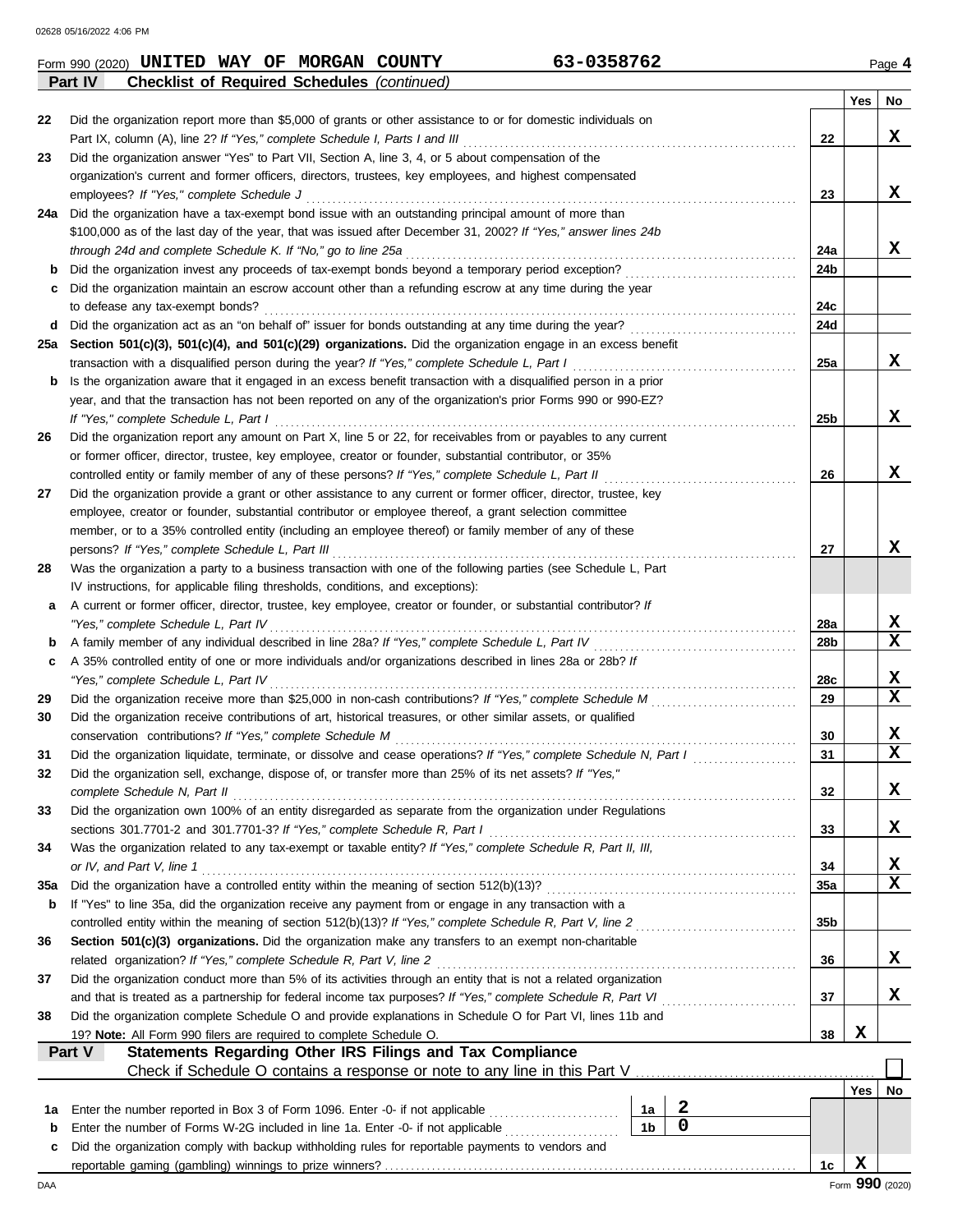|             |                                                                                                                                    |                 |   |                | Yes | No                           |
|-------------|------------------------------------------------------------------------------------------------------------------------------------|-----------------|---|----------------|-----|------------------------------|
| 2a          | Enter the number of employees reported on Form W-3, Transmittal of Wage and Tax                                                    |                 |   |                |     |                              |
|             | Statements, filed for the calendar year ending with or within the year covered by this return                                      | 2a              | 4 |                |     |                              |
| b           | If at least one is reported on line 2a, did the organization file all required federal employment tax returns?                     |                 |   | 2b             | x   |                              |
|             | Note: If the sum of lines 1a and 2a is greater than 250, you may be required to e-file (see instructions)                          |                 |   |                |     |                              |
| За          | Did the organization have unrelated business gross income of \$1,000 or more during the year?                                      |                 |   | За             |     | x                            |
| b           |                                                                                                                                    |                 |   | 3b             |     |                              |
| 4a          | At any time during the calendar year, did the organization have an interest in, or a signature or other authority over,            |                 |   |                |     |                              |
|             |                                                                                                                                    |                 |   | 4a             |     | x                            |
| b           | If "Yes," enter the name of the foreign country u                                                                                  |                 |   |                |     |                              |
|             | See instructions for filing requirements for FinCEN Form 114, Report of Foreign Bank and Financial Accounts (FBAR).                |                 |   |                |     |                              |
| 5a          |                                                                                                                                    |                 |   | 5a             |     | X<br>$\overline{\mathbf{x}}$ |
| b           |                                                                                                                                    |                 |   | 5 <sub>b</sub> |     |                              |
| c           | If "Yes" to line 5a or 5b, did the organization file Form 8886-T?                                                                  |                 |   | 5с             |     |                              |
| 6а          | Does the organization have annual gross receipts that are normally greater than \$100,000, and did the                             |                 |   |                |     |                              |
|             | organization solicit any contributions that were not tax deductible as charitable contributions?                                   |                 |   | 6a             |     | X.                           |
| b           | If "Yes," did the organization include with every solicitation an express statement that such contributions or                     |                 |   |                |     |                              |
|             | gifts were not tax deductible?                                                                                                     |                 |   | 6b             |     |                              |
| 7           | Organizations that may receive deductible contributions under section 170(c).                                                      |                 |   |                |     |                              |
| а           | Did the organization receive a payment in excess of \$75 made partly as a contribution and partly for goods                        |                 |   |                |     | x                            |
|             | and services provided to the payor?                                                                                                |                 |   | 7а<br>7b       |     |                              |
| b           | Did the organization sell, exchange, or otherwise dispose of tangible personal property for which it was                           |                 |   |                |     |                              |
| c           | required to file Form 8282?                                                                                                        |                 |   | 7c             |     | x                            |
| d           |                                                                                                                                    | 7d              |   |                |     |                              |
| е           |                                                                                                                                    |                 |   | 7e             |     | X                            |
| f           | Did the organization, during the year, pay premiums, directly or indirectly, on a personal benefit contract?                       |                 |   | 7f             |     | $\overline{\mathbf{x}}$      |
| g           | If the organization received a contribution of qualified intellectual property, did the organization file Form 8899 as required?   |                 |   | 7g             |     | $\mathbf x$                  |
| h           | If the organization received a contribution of cars, boats, airplanes, or other vehicles, did the organization file a Form 1098-C? |                 |   | 7h             |     | $\mathbf x$                  |
| 8           | Sponsoring organizations maintaining donor advised funds. Did a donor advised fund maintained by the                               |                 |   |                |     |                              |
|             | sponsoring organization have excess business holdings at any time during the year?                                                 |                 |   | 8              |     |                              |
| 9           | Sponsoring organizations maintaining donor advised funds.                                                                          |                 |   |                |     |                              |
| a           | Did the sponsoring organization make any taxable distributions under section 4966?                                                 |                 |   | 9a             |     |                              |
| b           |                                                                                                                                    |                 |   | 9b             |     |                              |
| 10          | Section 501(c)(7) organizations. Enter:                                                                                            |                 |   |                |     |                              |
| а           | Initiation fees and capital contributions included on Part VIII, line 12                                                           | 10a             |   |                |     |                              |
| b           | Gross receipts, included on Form 990, Part VIII, line 12, for public use of club facilities                                        | 10 <sub>b</sub> |   |                |     |                              |
| 11          | Section 501(c)(12) organizations. Enter:                                                                                           |                 |   |                |     |                              |
| а           | Gross income from members or shareholders                                                                                          | 11a             |   |                |     |                              |
| b           | Gross income from other sources (Do not net amounts due or paid to other sources                                                   |                 |   |                |     |                              |
|             |                                                                                                                                    | 11 <sub>b</sub> |   |                |     |                              |
| 12a         | Section 4947(a)(1) non-exempt charitable trusts. Is the organization filing Form 990 in lieu of Form 1041?                         |                 |   | 12a            |     |                              |
| b           | If "Yes," enter the amount of tax-exempt interest received or accrued during the year                                              | 12 <sub>b</sub> |   |                |     |                              |
| 13          | Section 501(c)(29) qualified nonprofit health insurance issuers.                                                                   |                 |   |                |     |                              |
| а           | Is the organization licensed to issue qualified health plans in more than one state?                                               |                 |   | 13a            |     |                              |
|             | Note: See the instructions for additional information the organization must report on Schedule O.                                  |                 |   |                |     |                              |
| b           | Enter the amount of reserves the organization is required to maintain by the states in which                                       |                 |   |                |     |                              |
|             |                                                                                                                                    | 13 <sub>b</sub> |   |                |     |                              |
| c           | Enter the amount of reserves on hand                                                                                               | 13 <sub>c</sub> |   |                |     |                              |
| 14a         | Did the organization receive any payments for indoor tanning services during the tax year?                                         |                 |   | 14a            |     | x                            |
| $\mathbf b$ |                                                                                                                                    |                 |   | 14b            |     |                              |
| 15          | Is the organization subject to the section 4960 tax on payment(s) of more than \$1,000,000 in remuneration or                      |                 |   |                |     |                              |
|             | excess parachute payment(s) during the year?                                                                                       |                 |   | 15             |     | x                            |
|             | If "Yes," see instructions and file Form 4720, Schedule N.                                                                         |                 |   |                |     | x                            |
| 16          | Is the organization an educational institution subject to the section 4968 excise tax on net investment income?                    |                 |   | 16             |     |                              |
|             | If "Yes," complete Form 4720, Schedule O.                                                                                          |                 |   |                |     | Form $990(2020)$             |

**Part V Statements Regarding Other IRS Filings and Tax Compliance** *(continued)*

| Form 990 (2020) | UNITED | <b>WAY</b> | OF | <b>MORGAN</b> | <b>COUNTY</b> | 358762<br>. | Paαe |
|-----------------|--------|------------|----|---------------|---------------|-------------|------|
|                 |        |            |    |               |               |             |      |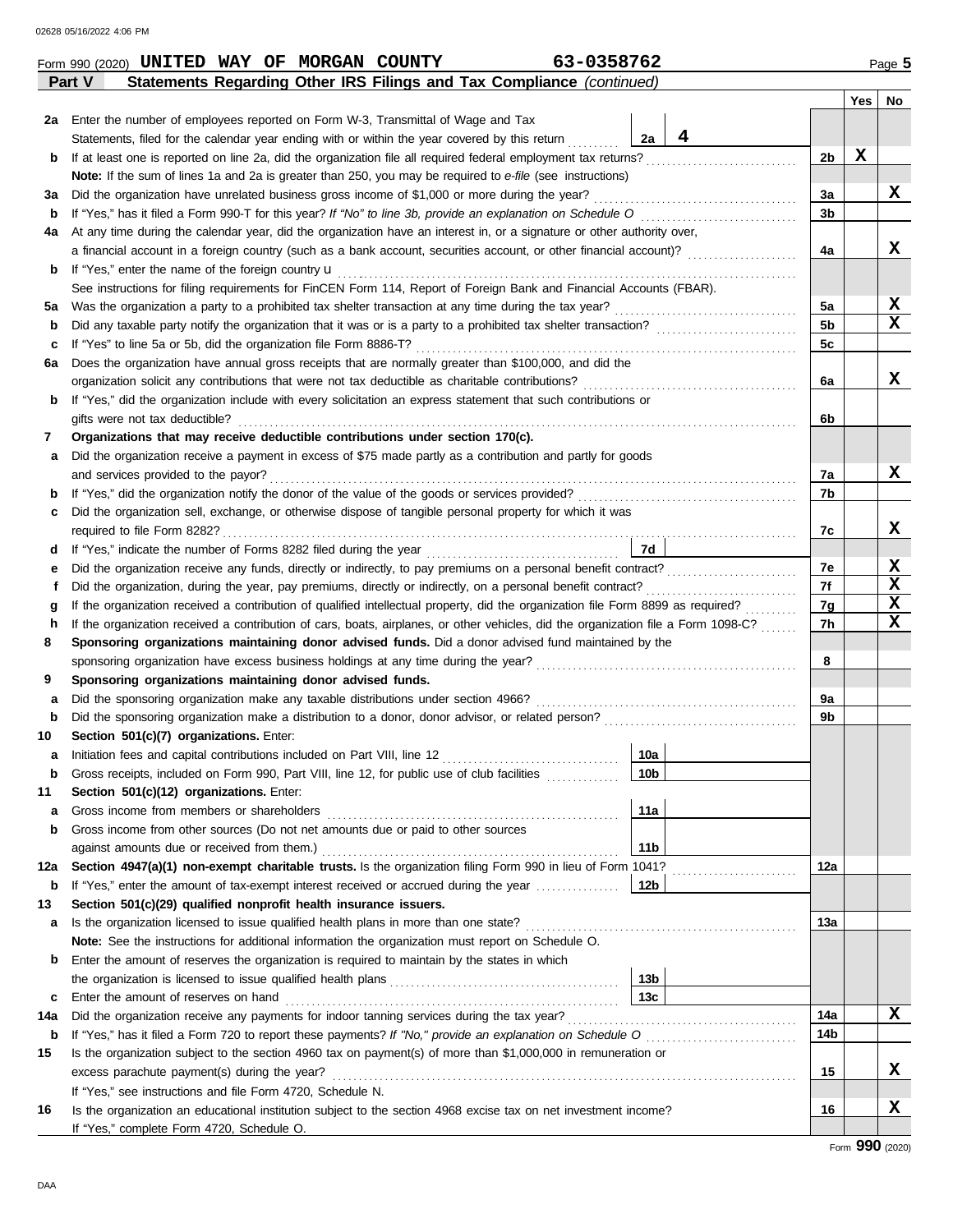|     | Part VI<br>Governance, Management, and Disclosure For each "Yes" response to lines 2 through 7b below, and for a "No"                                    |                         |             |                 |
|-----|----------------------------------------------------------------------------------------------------------------------------------------------------------|-------------------------|-------------|-----------------|
|     | response to line 8a, 8b, or 10b below, describe the circumstances, processes, or changes on Schedule O. See instructions.                                |                         |             | x               |
|     | Section A. Governing Body and Management                                                                                                                 |                         |             |                 |
|     |                                                                                                                                                          |                         | Yes         | No              |
| 1a  | 28<br>Enter the number of voting members of the governing body at the end of the tax year<br>1a                                                          |                         |             |                 |
|     | If there are material differences in voting rights among members of the governing body, or                                                               |                         |             |                 |
|     | if the governing body delegated broad authority to an executive committee or similar                                                                     |                         |             |                 |
|     | committee, explain on Schedule O.                                                                                                                        |                         |             |                 |
| b   | 28<br>1b<br>Enter the number of voting members included on line 1a, above, who are independent                                                           |                         |             |                 |
| 2   | Did any officer, director, trustee, or key employee have a family relationship or a business relationship with                                           |                         |             |                 |
|     | any other officer, director, trustee, or key employee?                                                                                                   | 2                       |             | x               |
| 3   | Did the organization delegate control over management duties customarily performed by or under the direct                                                |                         |             |                 |
|     | supervision of officers, directors, trustees, or key employees to a management company or other person?                                                  | 3                       |             | X               |
| 4   |                                                                                                                                                          | $\overline{\mathbf{4}}$ |             | $\mathbf x$     |
| 5   |                                                                                                                                                          | 5                       |             | X               |
| 6   | Did the organization have members or stockholders?                                                                                                       | 6                       |             | $\mathbf x$     |
| 7а  | Did the organization have members, stockholders, or other persons who had the power to elect or appoint                                                  |                         |             |                 |
|     | one or more members of the governing body?                                                                                                               | 7а                      |             | x               |
| b   | Are any governance decisions of the organization reserved to (or subject to approval by) members,                                                        |                         |             |                 |
|     | stockholders, or persons other than the governing body?                                                                                                  | 7b                      |             | x               |
| 8   | Did the organization contemporaneously document the meetings held or written actions undertaken during the year by the following:                        |                         |             |                 |
| а   | The governing body?                                                                                                                                      | 8а                      | x<br>X      |                 |
| b   | Each committee with authority to act on behalf of the governing body?                                                                                    | 8b                      |             |                 |
| 9   | Is there any officer, director, trustee, or key employee listed in Part VII, Section A, who cannot be reached at                                         | 9                       |             | x               |
|     | Section B. Policies (This Section B requests information about policies not required by the Internal Revenue Code.                                       |                         |             |                 |
|     |                                                                                                                                                          |                         | Yes         | No              |
| 10a | Did the organization have local chapters, branches, or affiliates?                                                                                       | 10a                     |             | x               |
| b   | If "Yes," did the organization have written policies and procedures governing the activities of such chapters,                                           |                         |             |                 |
|     | affiliates, and branches to ensure their operations are consistent with the organization's exempt purposes?                                              | 10b                     |             |                 |
| 11a | Has the organization provided a complete copy of this Form 990 to all members of its governing body before filing the form?                              | 11a                     | x           |                 |
| b   | Describe in Schedule O the process, if any, used by the organization to review this Form 990.                                                            |                         |             |                 |
| 12a | Did the organization have a written conflict of interest policy? If "No," go to line 13                                                                  | 12a                     | X           |                 |
| b   | Were officers, directors, or trustees, and key employees required to disclose annually interests that could give rise to conflicts?                      | 12b                     | X           |                 |
| c   | Did the organization regularly and consistently monitor and enforce compliance with the policy? If "Yes,"                                                |                         |             |                 |
|     | describe in Schedule O how this was done                                                                                                                 | 12c                     | x           |                 |
| 13  | Did the organization have a written whistleblower policy?                                                                                                | 13                      | X           |                 |
| 14  | Did the organization have a written document retention and destruction policy?                                                                           | 14                      | $\mathbf x$ |                 |
| 15  | Did the process for determining compensation of the following persons include a review and approval by                                                   |                         |             |                 |
|     | independent persons, comparability data, and contemporaneous substantiation of the deliberation and decision?                                            |                         |             |                 |
| а   |                                                                                                                                                          | 15a                     | X           |                 |
| b   | Other officers or key employees of the organization                                                                                                      | 15 <sub>b</sub>         |             | x               |
|     | If "Yes" to line 15a or 15b, describe the process in Schedule O (see instructions).                                                                      |                         |             |                 |
| 16a | Did the organization invest in, contribute assets to, or participate in a joint venture or similar arrangement<br>with a taxable entity during the year? |                         |             | x               |
| b   | If "Yes," did the organization follow a written policy or procedure requiring the organization to evaluate its                                           | 16a                     |             |                 |
|     | participation in joint venture arrangements under applicable federal tax law, and take steps to safeguard the                                            |                         |             |                 |
|     |                                                                                                                                                          | 16b                     |             |                 |
|     | <b>Section C. Disclosure</b>                                                                                                                             |                         |             |                 |
| 17  | List the states with which a copy of this Form 990 is required to be filed $\mathbf{u}$ MONE                                                             |                         |             |                 |
| 18  | Section 6104 requires an organization to make its Forms 1023 (1024 or 1024-A, if applicable), 990, and 990-T (Section 501(c)                             |                         |             |                 |
|     | (3)s only) available for public inspection. Indicate how you made these available. Check all that apply.                                                 |                         |             |                 |
|     | $\vert$ Another's website $\vert X \vert$ Upon request<br>Other (explain on Schedule O)<br>Own website                                                   |                         |             |                 |
| 19  | Describe on Schedule O whether (and if so, how) the organization made its governing documents, conflict of interest policy, and                          |                         |             |                 |
|     | financial statements available to the public during the tax year.                                                                                        |                         |             |                 |
| 20  | State the name, address, and telephone number of the person who possesses the organization's books and records u                                         |                         |             |                 |
|     | 115 FIRST AVENUE NE<br><b>KATHLEEN ROSS</b>                                                                                                              |                         |             |                 |
|     | AL 35601<br><b>DECATUR</b>                                                                                                                               | 256-353-6643            |             |                 |
| DAA |                                                                                                                                                          |                         |             | Form 990 (2020) |

Form 990 (2020) **UNITED WAY OF MORGAN COUNTY 63-0358762** Page **6** 

**UNITED WAY OF MORGAN COUNTY 63-0358762**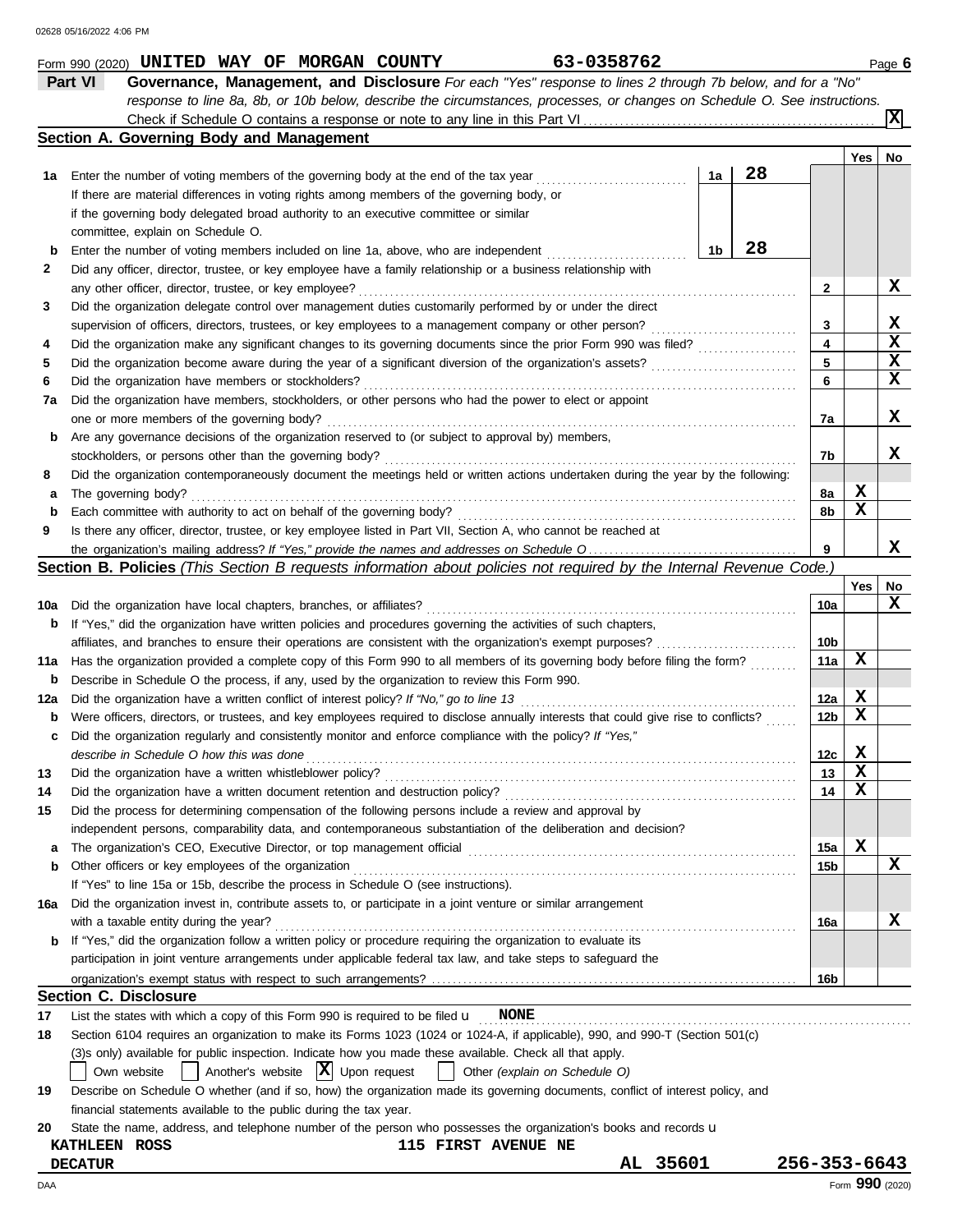| <b>Independent Contractors</b>                                                                                                                                                                                                                                                                                                                                |                        |                        |                       |         |              |                                                              |        |                                 |                                  |                              |  |  |  |
|---------------------------------------------------------------------------------------------------------------------------------------------------------------------------------------------------------------------------------------------------------------------------------------------------------------------------------------------------------------|------------------------|------------------------|-----------------------|---------|--------------|--------------------------------------------------------------|--------|---------------------------------|----------------------------------|------------------------------|--|--|--|
| Check if Schedule O contains a response or note to any line in this Part VII.<br>Section A.<br>Officers, Directors, Trustees, Key Employees, and Highest Compensated Employees                                                                                                                                                                                |                        |                        |                       |         |              |                                                              |        |                                 |                                  |                              |  |  |  |
| 1a Complete this table for all persons required to be listed. Report compensation for the calendar year ending with or within the<br>organization's tax year.                                                                                                                                                                                                 |                        |                        |                       |         |              |                                                              |        |                                 |                                  |                              |  |  |  |
| • List all of the organization's <b>current</b> officers, directors, trustees (whether individuals or organizations), regardless of amount of                                                                                                                                                                                                                 |                        |                        |                       |         |              |                                                              |        |                                 |                                  |                              |  |  |  |
| compensation. Enter -0- in columns (D), (E), and (F) if no compensation was paid.                                                                                                                                                                                                                                                                             |                        |                        |                       |         |              |                                                              |        |                                 |                                  |                              |  |  |  |
| • List all of the organization's current key employees, if any. See instructions for definition of "key employee."                                                                                                                                                                                                                                            |                        |                        |                       |         |              |                                                              |        |                                 |                                  |                              |  |  |  |
| List the organization's five current highest compensated employees (other than an officer, director, trustee, or key employee)<br>who received reportable compensation (Box 5 of Form W-2 and/or Box 7 of Form 1099-MISC) of more than \$100,000 from the<br>organization and any related organizations.                                                      |                        |                        |                       |         |              |                                                              |        |                                 |                                  |                              |  |  |  |
| • List all of the organization's former officers, key employees, and highest compensated employees who received more than<br>\$100,000 of reportable compensation from the organization and any related organizations.<br>• List all of the organization's former directors or trustees that received, in the capacity as a former director or trustee of the |                        |                        |                       |         |              |                                                              |        |                                 |                                  |                              |  |  |  |
| organization, more than \$10,000 of reportable compensation from the organization and any related organizations.<br>See instructions for the order in which to list the persons above.                                                                                                                                                                        |                        |                        |                       |         |              |                                                              |        |                                 |                                  |                              |  |  |  |
| Check this box if neither the organization nor any related organization compensated any current officer, director, or trustee.                                                                                                                                                                                                                                |                        |                        |                       |         |              |                                                              |        |                                 |                                  |                              |  |  |  |
| (A)                                                                                                                                                                                                                                                                                                                                                           | (B)                    |                        |                       |         | (C)          |                                                              |        | (D)                             | (E)                              | (F)                          |  |  |  |
| Name and title                                                                                                                                                                                                                                                                                                                                                | Average                |                        |                       |         | Position     |                                                              |        | Reportable                      | Reportable                       | Estimated amount             |  |  |  |
|                                                                                                                                                                                                                                                                                                                                                               | hours<br>per week      |                        |                       |         |              | (do not check more than one<br>box, unless person is both an |        | compensation<br>from the        | compensation<br>from related     | of other<br>compensation     |  |  |  |
|                                                                                                                                                                                                                                                                                                                                                               | (list any<br>hours for |                        |                       |         |              | officer and a director/trustee)                              |        | organization<br>(W-2/1099-MISC) | organizations<br>(W-2/1099-MISC) | from the<br>organization and |  |  |  |
|                                                                                                                                                                                                                                                                                                                                                               | related                |                        |                       | Officer |              |                                                              | Former |                                 |                                  | related organizations        |  |  |  |
|                                                                                                                                                                                                                                                                                                                                                               | organizations<br>below | Individual<br>director |                       |         |              |                                                              |        |                                 |                                  |                              |  |  |  |
|                                                                                                                                                                                                                                                                                                                                                               | dotted line)           | trustee                | Institutional trustee |         | Key employee |                                                              |        |                                 |                                  |                              |  |  |  |
|                                                                                                                                                                                                                                                                                                                                                               |                        |                        |                       |         |              | Highest compensated<br>employee                              |        |                                 |                                  |                              |  |  |  |
| (1) KATHLEEN ROSS                                                                                                                                                                                                                                                                                                                                             |                        |                        |                       |         |              |                                                              |        |                                 |                                  |                              |  |  |  |
|                                                                                                                                                                                                                                                                                                                                                               | 40.00                  |                        |                       |         |              |                                                              |        |                                 |                                  |                              |  |  |  |
| <b>PRESIDENT/CEO</b>                                                                                                                                                                                                                                                                                                                                          | 0.00                   | X                      |                       | X       |              |                                                              |        | 81,550                          | 0                                | 0                            |  |  |  |
| (2) BILLY ALLEN                                                                                                                                                                                                                                                                                                                                               |                        |                        |                       |         |              |                                                              |        |                                 |                                  |                              |  |  |  |
|                                                                                                                                                                                                                                                                                                                                                               | 0.00                   |                        |                       |         |              |                                                              |        |                                 |                                  |                              |  |  |  |
| <b>BOARD MEMBER</b>                                                                                                                                                                                                                                                                                                                                           | 0.00                   | X                      |                       |         |              |                                                              |        | 0                               | 0                                | $\mathbf 0$                  |  |  |  |
| (3) ALLEN STOVER                                                                                                                                                                                                                                                                                                                                              |                        |                        |                       |         |              |                                                              |        |                                 |                                  |                              |  |  |  |
|                                                                                                                                                                                                                                                                                                                                                               | 0.00                   |                        |                       |         |              |                                                              |        |                                 |                                  |                              |  |  |  |
| <b>BOARD MEMBER</b>                                                                                                                                                                                                                                                                                                                                           | 0.00                   | X                      |                       |         |              |                                                              |        | 0                               | 0                                | $\mathbf 0$                  |  |  |  |
| (4) ANITA CLARK                                                                                                                                                                                                                                                                                                                                               |                        |                        |                       |         |              |                                                              |        |                                 |                                  |                              |  |  |  |
|                                                                                                                                                                                                                                                                                                                                                               | 0.00                   |                        |                       |         |              |                                                              |        |                                 |                                  |                              |  |  |  |
| <b>BOARD MEMBER</b>                                                                                                                                                                                                                                                                                                                                           | 0.00                   | X                      |                       |         |              |                                                              |        | 0                               | 0                                | $\mathbf 0$                  |  |  |  |
| (5) CLAUDIA COMPTION                                                                                                                                                                                                                                                                                                                                          |                        |                        |                       |         |              |                                                              |        |                                 |                                  |                              |  |  |  |
| .                                                                                                                                                                                                                                                                                                                                                             | 2.00                   |                        |                       |         |              |                                                              |        |                                 |                                  |                              |  |  |  |
| <b>CHAIRMAN</b>                                                                                                                                                                                                                                                                                                                                               | 0.00                   | x                      |                       | x       |              |                                                              |        | 0                               | 0                                | $\mathbf 0$                  |  |  |  |
| (6) DAN CULPEPPER                                                                                                                                                                                                                                                                                                                                             |                        |                        |                       |         |              |                                                              |        |                                 |                                  |                              |  |  |  |
|                                                                                                                                                                                                                                                                                                                                                               | 0.00                   |                        |                       |         |              |                                                              |        |                                 |                                  |                              |  |  |  |
| <b>BOARD MEMBER</b>                                                                                                                                                                                                                                                                                                                                           | 0.00                   | X                      |                       |         |              |                                                              |        | 0                               | 0                                | 0                            |  |  |  |
| (7) MIKE EMMERSON                                                                                                                                                                                                                                                                                                                                             |                        |                        |                       |         |              |                                                              |        |                                 |                                  |                              |  |  |  |
|                                                                                                                                                                                                                                                                                                                                                               | 0.00<br>0.00           | х                      |                       |         |              |                                                              |        | 0                               | 0                                | 0                            |  |  |  |
| <b>BOARD MEMBER</b><br>(8) JEFF GILLIAM                                                                                                                                                                                                                                                                                                                       |                        |                        |                       |         |              |                                                              |        |                                 |                                  |                              |  |  |  |
|                                                                                                                                                                                                                                                                                                                                                               | 2.00                   |                        |                       |         |              |                                                              |        |                                 |                                  |                              |  |  |  |
| TREASURER                                                                                                                                                                                                                                                                                                                                                     | 0.00                   | х                      |                       | X       |              |                                                              |        | 0                               | 0                                | 0                            |  |  |  |
| (9) RENEE GREENHILL                                                                                                                                                                                                                                                                                                                                           |                        |                        |                       |         |              |                                                              |        |                                 |                                  |                              |  |  |  |
|                                                                                                                                                                                                                                                                                                                                                               | 0.00                   |                        |                       |         |              |                                                              |        |                                 |                                  |                              |  |  |  |
| <b>BOARD MEMBER</b>                                                                                                                                                                                                                                                                                                                                           | 0.00                   | X                      |                       |         |              |                                                              |        | 0                               | 0                                | 0                            |  |  |  |
| (10) LENDON HAGGARD                                                                                                                                                                                                                                                                                                                                           |                        |                        |                       |         |              |                                                              |        |                                 |                                  |                              |  |  |  |
|                                                                                                                                                                                                                                                                                                                                                               | 0.00                   |                        |                       |         |              |                                                              |        |                                 |                                  |                              |  |  |  |
| <b>BOARD MEMBER</b>                                                                                                                                                                                                                                                                                                                                           | 0.00                   | X                      |                       |         |              |                                                              |        | 0                               | 0                                | 0                            |  |  |  |
| (11) IRVING HERNANDEZ                                                                                                                                                                                                                                                                                                                                         |                        |                        |                       |         |              |                                                              |        |                                 |                                  |                              |  |  |  |

**0.00 X 0 0 0**

**Part VII Compensation of Officers, Directors, Trustees, Key Employees, Highest Compensated Employees, and Form 990 (2020) UNITED WAY OF MORGAN COUNTY 63-0358762** Page 7

**BOARD MEMBER**

. . . . . . . . . . . . . . . . . . . . . . . . . . . . . . . . . . . . . . . . . . . . . . . . . . . . . . . **0.00**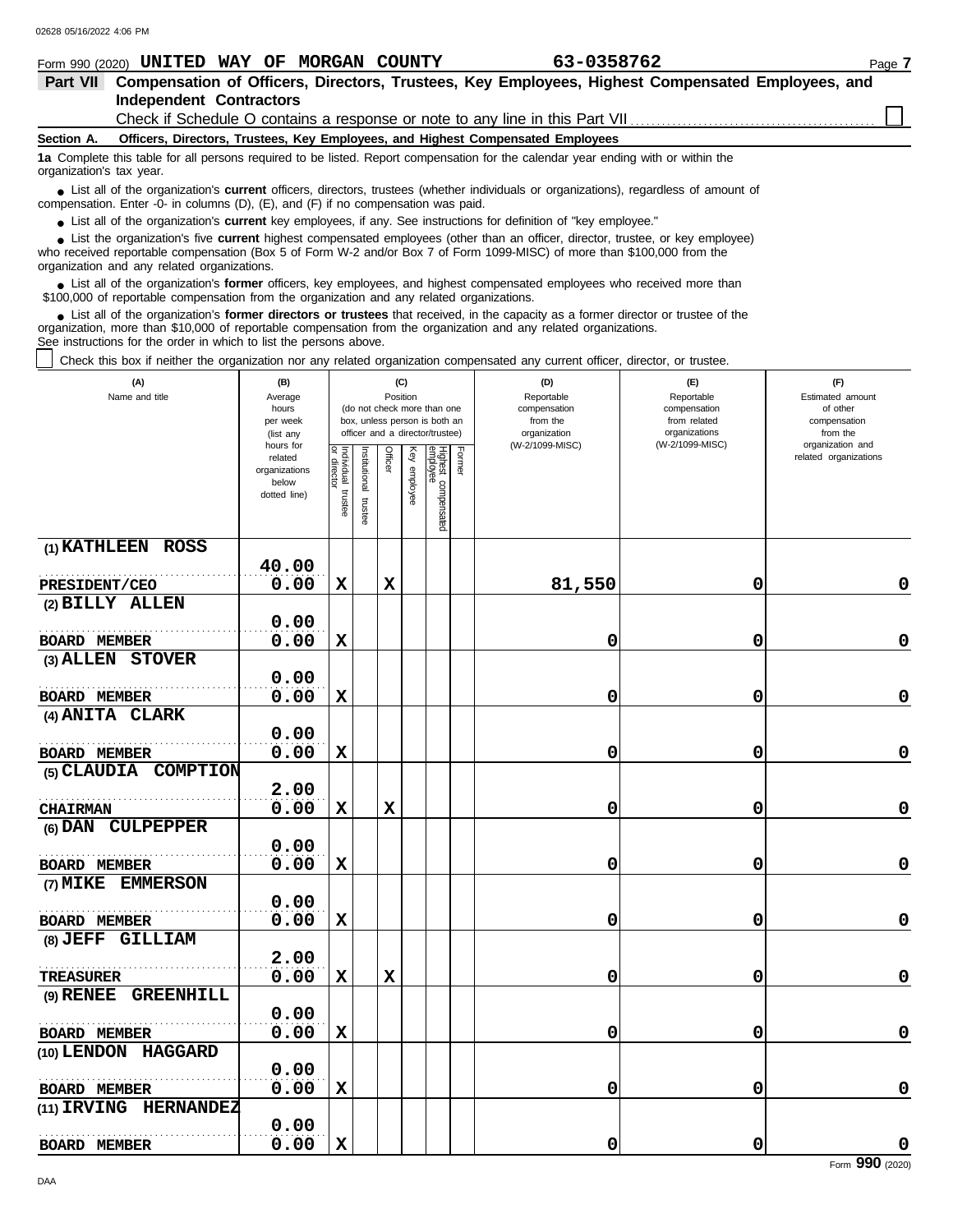## 02628 05/16/2022 4:06 P**M<br><u>Form 990 (2020)</u> UNITED WAY OF MORGAN COUNTY 63-0358762** Page 8

| Part VII                                                                                                                                                                                                                  |                                                                |                                   |                          |                                                                                                                    |              |                                 |        | Section A. Officers, Directors, Trustees, Key Employees, and Highest Compensated Employees (continued) |                                                                    |                                                                 |
|---------------------------------------------------------------------------------------------------------------------------------------------------------------------------------------------------------------------------|----------------------------------------------------------------|-----------------------------------|--------------------------|--------------------------------------------------------------------------------------------------------------------|--------------|---------------------------------|--------|--------------------------------------------------------------------------------------------------------|--------------------------------------------------------------------|-----------------------------------------------------------------|
| (A)<br>Name and title                                                                                                                                                                                                     | (B)<br>Average<br>hours<br>per week<br>(list any               |                                   |                          | (C)<br>Position<br>(do not check more than one<br>box, unless person is both an<br>officer and a director/trustee) |              |                                 |        | (D)<br>Reportable<br>compensation<br>from the<br>organization                                          | (F)<br>Reportable<br>compensation<br>from related<br>organizations | (F)<br>Estimated amount<br>of other<br>compensation<br>from the |
|                                                                                                                                                                                                                           | hours for<br>related<br>organizations<br>below<br>dotted line) | Individual trustee<br>or director | Institutional<br>trustee | Officer                                                                                                            | Key employee | Highest compensated<br>employee | Former | (W-2/1099-MISC)                                                                                        | (W-2/1099-MISC)                                                    | organization and<br>related organizations                       |
| (12)<br><b>JOE HOLMES</b><br><b>IMMEDIATE PAST CHAIR</b>                                                                                                                                                                  | 0.00<br>0.00                                                   | X                                 |                          | X                                                                                                                  |              |                                 |        | 0                                                                                                      | 0                                                                  | 0                                                               |
| <b>JOHANNEMANN</b><br>(13)<br><b>JOHN</b>                                                                                                                                                                                 |                                                                |                                   |                          |                                                                                                                    |              |                                 |        |                                                                                                        |                                                                    |                                                                 |
|                                                                                                                                                                                                                           | 0.00                                                           |                                   |                          |                                                                                                                    |              |                                 |        |                                                                                                        |                                                                    |                                                                 |
| <b>BOARD MEMBER</b><br><b>BRUCE</b><br>(14)<br><b>JONES</b>                                                                                                                                                               | 0.00                                                           | X                                 |                          |                                                                                                                    |              |                                 |        | 0                                                                                                      | 0                                                                  | 0                                                               |
|                                                                                                                                                                                                                           | 0.00                                                           |                                   |                          |                                                                                                                    |              |                                 |        |                                                                                                        |                                                                    |                                                                 |
| <b>BOARD MEMBER</b>                                                                                                                                                                                                       | 0.00                                                           | X                                 |                          |                                                                                                                    |              |                                 |        | 0                                                                                                      | 0                                                                  | 0                                                               |
| <b>KENNEDY</b><br>(15)<br><b>BILLY</b>                                                                                                                                                                                    |                                                                |                                   |                          |                                                                                                                    |              |                                 |        |                                                                                                        |                                                                    |                                                                 |
|                                                                                                                                                                                                                           | 0.00                                                           |                                   |                          |                                                                                                                    |              |                                 |        |                                                                                                        |                                                                    |                                                                 |
| <b>BOARD MEMBER</b><br><b>BRENDAN</b><br>MCCORMICK<br>(16)                                                                                                                                                                | 0.00                                                           | X                                 |                          |                                                                                                                    |              |                                 |        | 0                                                                                                      | 0                                                                  | 0                                                               |
|                                                                                                                                                                                                                           | 0.00                                                           |                                   |                          |                                                                                                                    |              |                                 |        |                                                                                                        |                                                                    |                                                                 |
| <b>BOARD MEMBER</b>                                                                                                                                                                                                       | 0.00                                                           | X                                 |                          |                                                                                                                    |              |                                 |        | 0                                                                                                      | 0                                                                  | 0                                                               |
| <b>MARY JANE</b><br>(17)                                                                                                                                                                                                  | <b>MITCHELL</b>                                                |                                   |                          |                                                                                                                    |              |                                 |        |                                                                                                        |                                                                    |                                                                 |
|                                                                                                                                                                                                                           | 0.00                                                           |                                   |                          |                                                                                                                    |              |                                 |        |                                                                                                        |                                                                    |                                                                 |
| <b>BOARD MEMBER</b><br><b>CLAUDETTE</b><br>(18)<br><b>OWENS</b>                                                                                                                                                           | 0.00                                                           | $\mathbf x$                       |                          |                                                                                                                    |              |                                 |        | 0                                                                                                      | 0                                                                  | 0                                                               |
|                                                                                                                                                                                                                           | 0.00                                                           |                                   |                          |                                                                                                                    |              |                                 |        |                                                                                                        |                                                                    |                                                                 |
| <b>SECRETARY</b>                                                                                                                                                                                                          | 0.00                                                           | $\mathbf x$                       |                          | X                                                                                                                  |              |                                 |        | 0                                                                                                      | 0                                                                  | 0                                                               |
| <b>PATTERSON</b><br><b>CHOLE</b><br>(19)                                                                                                                                                                                  |                                                                |                                   |                          |                                                                                                                    |              |                                 |        |                                                                                                        |                                                                    |                                                                 |
|                                                                                                                                                                                                                           | 0.00                                                           |                                   |                          |                                                                                                                    |              |                                 |        |                                                                                                        |                                                                    |                                                                 |
| <b>BOARD MEMBER</b>                                                                                                                                                                                                       | 0.00                                                           | $\mathbf x$                       |                          |                                                                                                                    |              |                                 |        | 0<br>81,550                                                                                            | 0                                                                  | 0                                                               |
| 1b Subtotal<br>Total from continuation sheets to Part VII, Section A  u<br>c                                                                                                                                              |                                                                |                                   |                          |                                                                                                                    |              |                                 | u      |                                                                                                        |                                                                    |                                                                 |
| d                                                                                                                                                                                                                         |                                                                |                                   |                          |                                                                                                                    |              |                                 | u      | 81,550                                                                                                 |                                                                    |                                                                 |
| 2<br>Total number of individuals (including but not limited to those listed above) who received more than \$100,000 of                                                                                                    |                                                                |                                   |                          |                                                                                                                    |              |                                 |        |                                                                                                        |                                                                    |                                                                 |
| reportable compensation from the organization $\mathbf u$ 0                                                                                                                                                               |                                                                |                                   |                          |                                                                                                                    |              |                                 |        |                                                                                                        |                                                                    | Yes<br>No                                                       |
| Did the organization list any <b>former</b> officer, director, trustee, key employee, or highest compensated<br>3                                                                                                         |                                                                |                                   |                          |                                                                                                                    |              |                                 |        |                                                                                                        |                                                                    |                                                                 |
| employee on line 1a? If "Yes," complete Schedule J for such individual                                                                                                                                                    |                                                                |                                   |                          |                                                                                                                    |              |                                 |        |                                                                                                        |                                                                    | X<br>3                                                          |
| For any individual listed on line 1a, is the sum of reportable compensation and other compensation from the<br>4<br>organization and related organizations greater than \$150,000? If "Yes," complete Schedule J for such |                                                                |                                   |                          |                                                                                                                    |              |                                 |        |                                                                                                        |                                                                    |                                                                 |
| individual                                                                                                                                                                                                                |                                                                |                                   |                          |                                                                                                                    |              |                                 |        |                                                                                                        |                                                                    | X<br>4                                                          |
| Did any person listed on line 1a receive or accrue compensation from any unrelated organization or individual<br>5                                                                                                        |                                                                |                                   |                          |                                                                                                                    |              |                                 |        |                                                                                                        |                                                                    | X<br>5                                                          |
| Section B. Independent Contractors                                                                                                                                                                                        |                                                                |                                   |                          |                                                                                                                    |              |                                 |        |                                                                                                        |                                                                    |                                                                 |
| Complete this table for your five highest compensated independent contractors that received more than \$100,000 of<br>1                                                                                                   |                                                                |                                   |                          |                                                                                                                    |              |                                 |        |                                                                                                        |                                                                    |                                                                 |
| compensation from the organization. Report compensation for the calendar year ending with or within the organization's tax year.                                                                                          | (A)<br>Name and business address                               |                                   |                          |                                                                                                                    |              |                                 |        |                                                                                                        | (B)<br>Description of services                                     | (C)                                                             |
|                                                                                                                                                                                                                           |                                                                |                                   |                          |                                                                                                                    |              |                                 |        |                                                                                                        |                                                                    | Compensation                                                    |
|                                                                                                                                                                                                                           |                                                                |                                   |                          |                                                                                                                    |              |                                 |        |                                                                                                        |                                                                    |                                                                 |
|                                                                                                                                                                                                                           |                                                                |                                   |                          |                                                                                                                    |              |                                 |        |                                                                                                        |                                                                    |                                                                 |
|                                                                                                                                                                                                                           |                                                                |                                   |                          |                                                                                                                    |              |                                 |        |                                                                                                        |                                                                    |                                                                 |
|                                                                                                                                                                                                                           |                                                                |                                   |                          |                                                                                                                    |              |                                 |        |                                                                                                        |                                                                    |                                                                 |
|                                                                                                                                                                                                                           |                                                                |                                   |                          |                                                                                                                    |              |                                 |        |                                                                                                        |                                                                    |                                                                 |
|                                                                                                                                                                                                                           |                                                                |                                   |                          |                                                                                                                    |              |                                 |        |                                                                                                        |                                                                    |                                                                 |
|                                                                                                                                                                                                                           |                                                                |                                   |                          |                                                                                                                    |              |                                 |        |                                                                                                        |                                                                    |                                                                 |
|                                                                                                                                                                                                                           |                                                                |                                   |                          |                                                                                                                    |              |                                 |        |                                                                                                        |                                                                    |                                                                 |
| Total number of independent contractors (including but not limited to those listed above) who<br>$\mathbf{2}$                                                                                                             |                                                                |                                   |                          |                                                                                                                    |              |                                 |        |                                                                                                        |                                                                    |                                                                 |

received more than \$100,000 of compensation from the organization u

**0**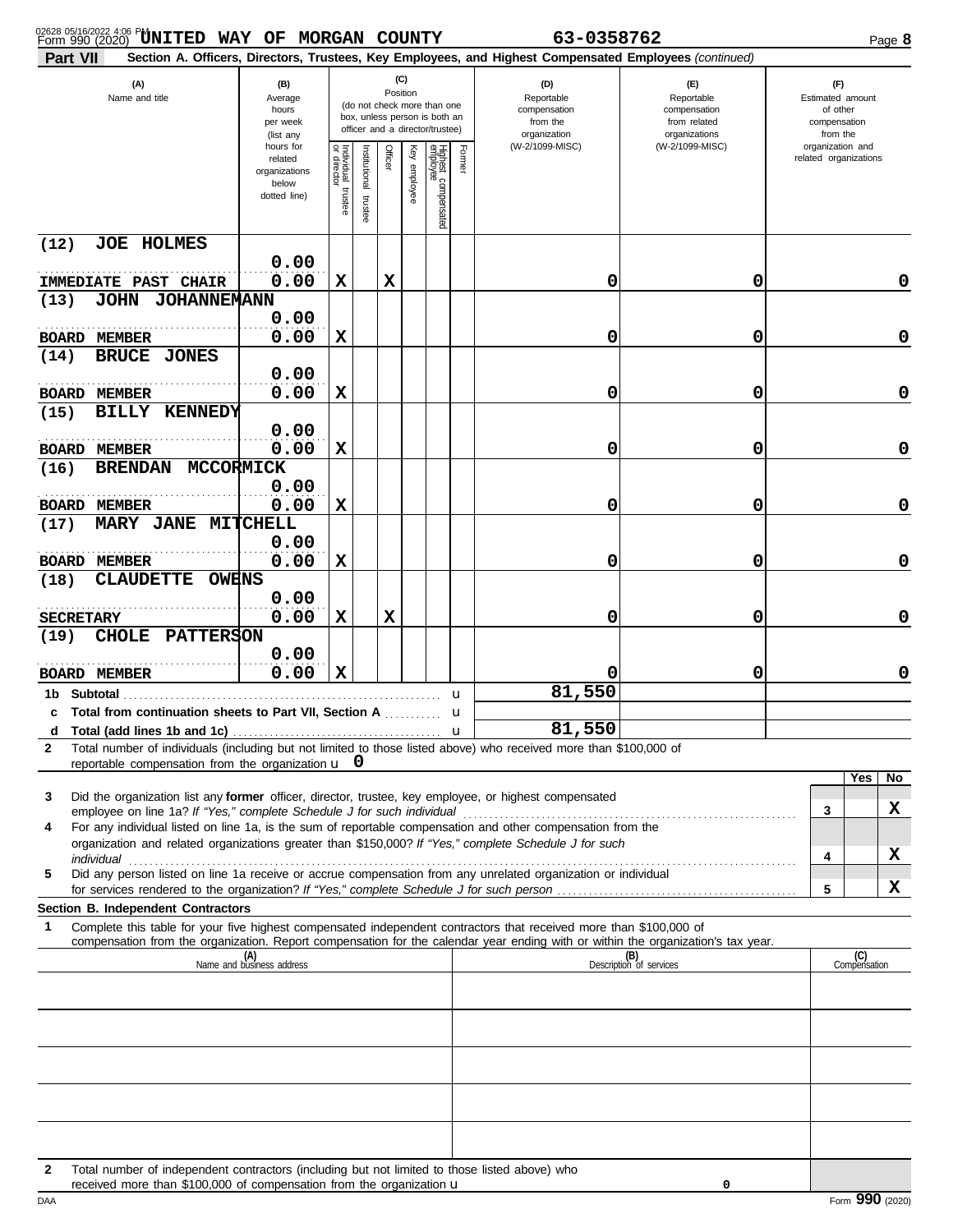### **Form 990 (2020) UNITED WAY OF MORGAN COUNTY 63-0358762** Page 9

### **Part VIII Statement of Revenue**

Check if Schedule O contains a response or note to any line in this Part VIII . . . . . . . . . . . . . . . . . . . . . . . . . . . . . . . . . . . . . . . . . . . .

|                                                           |     |                                                                                                                                                                                                                                     |                |                 |                      | (A)<br>Total revenue | (B)<br>Related or exempt<br>function revenue | (C)<br>Unrelated<br>business revenue | (D)<br>Revenue excluded<br>from tax under<br>sections 512-514 |
|-----------------------------------------------------------|-----|-------------------------------------------------------------------------------------------------------------------------------------------------------------------------------------------------------------------------------------|----------------|-----------------|----------------------|----------------------|----------------------------------------------|--------------------------------------|---------------------------------------------------------------|
|                                                           |     |                                                                                                                                                                                                                                     |                |                 |                      |                      |                                              |                                      |                                                               |
| Contributions, Gifts, Grants<br>and Other Similar Amounts |     | 1a Federated campaigns                                                                                                                                                                                                              |                | 1a              |                      |                      |                                              |                                      |                                                               |
|                                                           |     | <b>b</b> Membership dues                                                                                                                                                                                                            | .              | 1 <sub>b</sub>  |                      |                      |                                              |                                      |                                                               |
|                                                           |     | c Fundraising events                                                                                                                                                                                                                |                | 1 <sub>c</sub>  |                      |                      |                                              |                                      |                                                               |
|                                                           |     | d Related organizations                                                                                                                                                                                                             | .              | 1d              |                      |                      |                                              |                                      |                                                               |
|                                                           |     | e Government grants (contributions)                                                                                                                                                                                                 |                | 1e              | 121,838              |                      |                                              |                                      |                                                               |
|                                                           |     | <b>f</b> All other contributions, gifts, grants,                                                                                                                                                                                    |                |                 |                      |                      |                                              |                                      |                                                               |
|                                                           |     | and similar amounts not included above                                                                                                                                                                                              |                | 1f              | 1,326,870            |                      |                                              |                                      |                                                               |
|                                                           |     | <b>g</b> Noncash contributions included in lines 1a-1f                                                                                                                                                                              |                | 1g $\vert$ \$   | 6,000                |                      |                                              |                                      |                                                               |
|                                                           |     |                                                                                                                                                                                                                                     |                |                 |                      | 1,448,708            |                                              |                                      |                                                               |
|                                                           |     |                                                                                                                                                                                                                                     |                |                 | <b>Business Code</b> |                      |                                              |                                      |                                                               |
|                                                           | 2a  | RENTAL INCOME                                                                                                                                                                                                                       |                |                 |                      | 11,700               |                                              |                                      | 11,700                                                        |
|                                                           | b   | SERVICE FEES FOR DESIGNATIONS                                                                                                                                                                                                       |                |                 |                      | 2,252                | 2,252                                        |                                      |                                                               |
|                                                           |     |                                                                                                                                                                                                                                     |                |                 |                      |                      |                                              |                                      |                                                               |
| Program Service<br>Revenue                                |     |                                                                                                                                                                                                                                     |                |                 |                      |                      |                                              |                                      |                                                               |
|                                                           |     |                                                                                                                                                                                                                                     |                |                 |                      |                      |                                              |                                      |                                                               |
|                                                           |     | f All other program service revenue                                                                                                                                                                                                 |                |                 |                      |                      |                                              |                                      |                                                               |
|                                                           |     |                                                                                                                                                                                                                                     |                |                 |                      |                      |                                              |                                      |                                                               |
|                                                           |     |                                                                                                                                                                                                                                     |                |                 |                      | 13,952               |                                              |                                      |                                                               |
|                                                           | 3   | Investment income (including dividends, interest, and                                                                                                                                                                               |                |                 |                      |                      |                                              |                                      |                                                               |
|                                                           |     |                                                                                                                                                                                                                                     |                |                 |                      | 3,273                |                                              |                                      | 3,273                                                         |
|                                                           | 4   | Income from investment of tax-exempt bond proceeds                                                                                                                                                                                  |                |                 | $\mathbf u$          |                      |                                              |                                      |                                                               |
|                                                           | 5   |                                                                                                                                                                                                                                     |                |                 |                      |                      |                                              |                                      |                                                               |
|                                                           |     |                                                                                                                                                                                                                                     | (i) Real       |                 | (ii) Personal        |                      |                                              |                                      |                                                               |
|                                                           | 6а  | Gross rents<br>6a                                                                                                                                                                                                                   |                |                 |                      |                      |                                              |                                      |                                                               |
|                                                           | b   | 6b<br>Less: rental expenses                                                                                                                                                                                                         |                |                 |                      |                      |                                              |                                      |                                                               |
|                                                           | c   | 6с<br>Rental inc. or (loss)                                                                                                                                                                                                         |                |                 |                      |                      |                                              |                                      |                                                               |
|                                                           | d   | Net rental income or (loss)                                                                                                                                                                                                         |                |                 | u                    |                      |                                              |                                      |                                                               |
|                                                           |     | 7a Gross amount from                                                                                                                                                                                                                | (i) Securities |                 | (ii) Other           |                      |                                              |                                      |                                                               |
|                                                           |     | sales of assets<br>7а<br>other than inventory                                                                                                                                                                                       |                |                 |                      |                      |                                              |                                      |                                                               |
|                                                           | b   | Less: cost or other                                                                                                                                                                                                                 |                |                 |                      |                      |                                              |                                      |                                                               |
|                                                           |     | basis and sales exps.<br>7b                                                                                                                                                                                                         |                |                 |                      |                      |                                              |                                      |                                                               |
| Revenue                                                   |     | c Gain or (loss)<br>7с                                                                                                                                                                                                              |                |                 |                      |                      |                                              |                                      |                                                               |
|                                                           |     |                                                                                                                                                                                                                                     |                |                 |                      |                      |                                              |                                      |                                                               |
| Other                                                     | d   |                                                                                                                                                                                                                                     |                |                 | u                    |                      |                                              |                                      |                                                               |
|                                                           |     | 8a Gross income from fundraising events                                                                                                                                                                                             |                |                 |                      |                      |                                              |                                      |                                                               |
|                                                           |     | (not including<br>$\mathfrak{s}$                                                                                                                                                                                                    | .              |                 |                      |                      |                                              |                                      |                                                               |
|                                                           |     | of contributions reported on line 1c).                                                                                                                                                                                              |                |                 |                      |                      |                                              |                                      |                                                               |
|                                                           |     | See Part IV, line 18                                                                                                                                                                                                                | .              | 8a              | 20,106               |                      |                                              |                                      |                                                               |
|                                                           |     | <b>b</b> Less: direct expenses $\ldots$                                                                                                                                                                                             |                | 8b              | 33,332               |                      |                                              |                                      |                                                               |
|                                                           | c   |                                                                                                                                                                                                                                     |                |                 |                      | $-13,226$            |                                              |                                      | $-13,226$                                                     |
|                                                           |     | 9a Gross income from gaming activities.                                                                                                                                                                                             |                |                 |                      |                      |                                              |                                      |                                                               |
|                                                           |     | See Part IV, line 19                                                                                                                                                                                                                | .              | 9a              |                      |                      |                                              |                                      |                                                               |
|                                                           |     | <b>b</b> Less: direct expenses <i>minimum</i>                                                                                                                                                                                       |                | 9 <sub>b</sub>  |                      |                      |                                              |                                      |                                                               |
|                                                           | c   |                                                                                                                                                                                                                                     |                |                 |                      |                      |                                              |                                      |                                                               |
|                                                           |     | 10a Gross sales of inventory, less                                                                                                                                                                                                  |                |                 |                      |                      |                                              |                                      |                                                               |
|                                                           |     | returns and allowances                                                                                                                                                                                                              | .              | 10a             |                      |                      |                                              |                                      |                                                               |
|                                                           |     | <b>b</b> Less: cost of goods sold                                                                                                                                                                                                   |                | 10 <sub>b</sub> |                      |                      |                                              |                                      |                                                               |
|                                                           |     |                                                                                                                                                                                                                                     |                |                 |                      |                      |                                              |                                      |                                                               |
|                                                           |     |                                                                                                                                                                                                                                     |                |                 | <b>Business Code</b> |                      |                                              |                                      |                                                               |
| Miscellaneous<br>Revenue                                  | 11a |                                                                                                                                                                                                                                     |                |                 |                      |                      |                                              |                                      |                                                               |
|                                                           |     |                                                                                                                                                                                                                                     |                |                 |                      |                      |                                              |                                      |                                                               |
|                                                           | b   |                                                                                                                                                                                                                                     |                |                 |                      |                      |                                              |                                      |                                                               |
|                                                           |     |                                                                                                                                                                                                                                     |                |                 |                      |                      |                                              |                                      |                                                               |
|                                                           | d   | All other revenue <i>communication</i> and the communication of the contract of the contract of the contract of the contract of the contract of the contract of the contract of the contract of the contract of the contract of the |                |                 |                      |                      |                                              |                                      |                                                               |
|                                                           |     |                                                                                                                                                                                                                                     |                |                 |                      |                      |                                              |                                      |                                                               |
|                                                           | 12  |                                                                                                                                                                                                                                     |                |                 |                      | 1,452,707            | 2,252                                        | 0                                    | 1,747                                                         |
|                                                           |     |                                                                                                                                                                                                                                     |                |                 |                      |                      |                                              |                                      | Form 990 (2020)                                               |

 $\Box$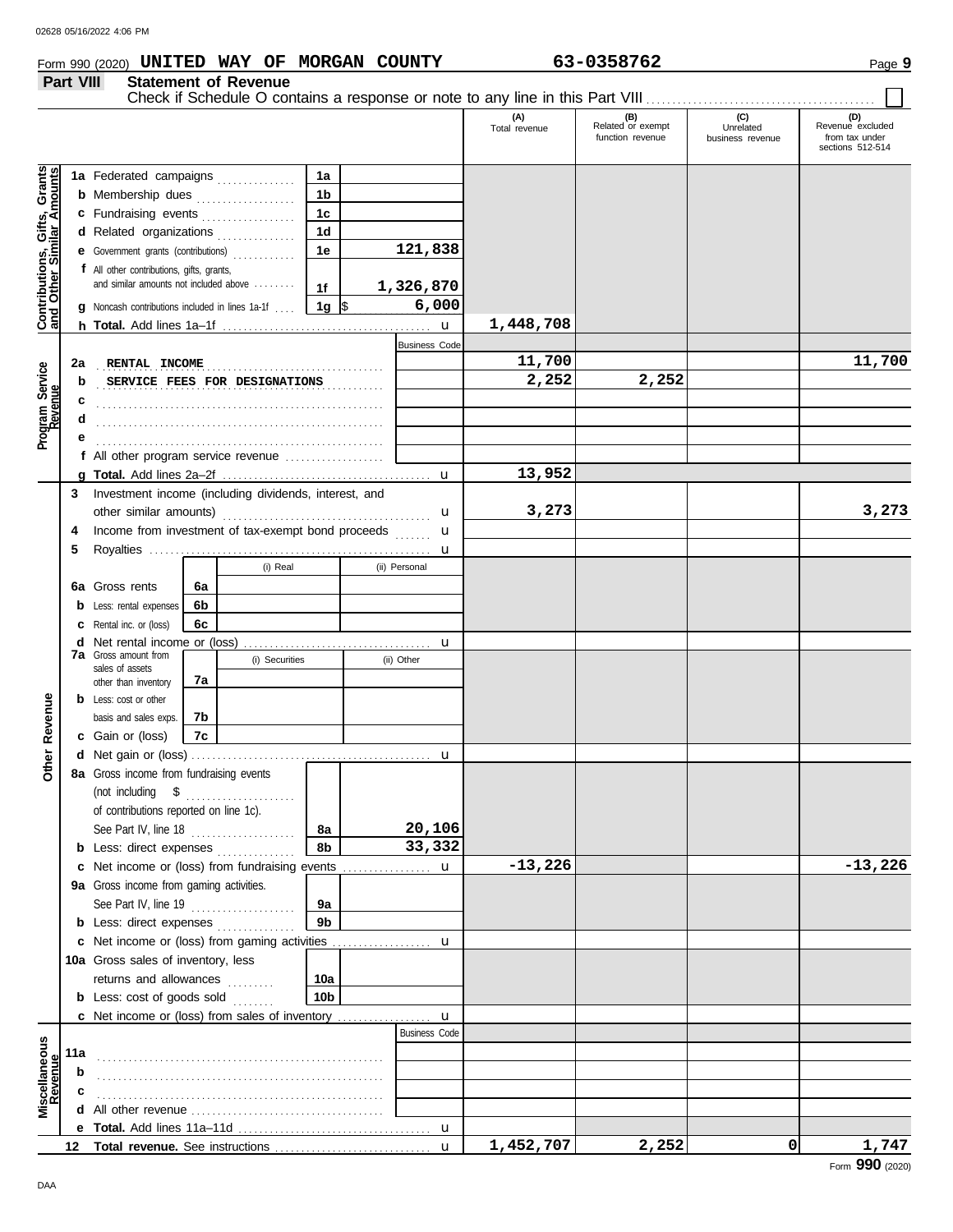## **Part IX Statement of Functional Expenses Form 990 (2020) UNITED WAY OF MORGAN COUNTY 63-0358762** Page 10

|          | Section 501(c)(3) and 501(c)(4) organizations must complete all columns. All other organizations must complete column (A).<br>Check if Schedule O contains a response or note to any line in this Part IX |                |                             |                                    |                         |
|----------|-----------------------------------------------------------------------------------------------------------------------------------------------------------------------------------------------------------|----------------|-----------------------------|------------------------------------|-------------------------|
|          | Do not include amounts reported on lines 6b,                                                                                                                                                              | (A)            | (B)                         | (C)                                | (D)                     |
|          | 7b, 8b, 9b, and 10b of Part VIII.                                                                                                                                                                         | Total expenses | Program service<br>expenses | Management and<br>general expenses | Fundraising<br>expenses |
| 1.       | Grants and other assistance to domestic organizations                                                                                                                                                     |                |                             |                                    |                         |
|          | and domestic governments. See Part IV, line 21                                                                                                                                                            | 1,452,708      | 1,452,708                   |                                    |                         |
| 2        | Grants and other assistance to domestic                                                                                                                                                                   |                |                             |                                    |                         |
|          | individuals. See Part IV, line 22                                                                                                                                                                         |                |                             |                                    |                         |
| 3.       | Grants and other assistance to foreign                                                                                                                                                                    |                |                             |                                    |                         |
|          | organizations, foreign governments, and foreign                                                                                                                                                           |                |                             |                                    |                         |
|          | individuals. See Part IV, lines 15 and 16                                                                                                                                                                 |                |                             |                                    |                         |
| 4        | Benefits paid to or for members<br>.                                                                                                                                                                      |                |                             |                                    |                         |
| 5        | Compensation of current officers, directors,                                                                                                                                                              |                |                             |                                    |                         |
|          | trustees, and key employees                                                                                                                                                                               |                |                             |                                    |                         |
| 6        | Compensation not included above to disqualified                                                                                                                                                           |                |                             |                                    |                         |
|          | persons (as defined under section 4958(f)(1)) and                                                                                                                                                         |                |                             |                                    |                         |
|          | persons described in section 4958(c)(3)(B)                                                                                                                                                                |                |                             |                                    |                         |
| 7        | Other salaries and wages                                                                                                                                                                                  | 185,796        | 115,194                     | 46,449                             | 24,153                  |
| 8        | Pension plan accruals and contributions (include                                                                                                                                                          |                |                             |                                    |                         |
|          | section 401(k) and 403(b) employer contributions)                                                                                                                                                         |                |                             |                                    |                         |
| 9        | Other employee benefits                                                                                                                                                                                   | 39,094         | 24,238                      | 9,774                              | 5,082                   |
| 10       | Payroll taxes                                                                                                                                                                                             | 14,408         | 8,933                       | 3,602                              | 1,873                   |
| 11       | Fees for services (nonemployees):                                                                                                                                                                         |                |                             |                                    |                         |
| a        |                                                                                                                                                                                                           |                |                             |                                    |                         |
| b        |                                                                                                                                                                                                           |                |                             |                                    |                         |
| c        |                                                                                                                                                                                                           | 37,236         | 23,086                      | 9,309                              | 4,841                   |
| d        |                                                                                                                                                                                                           |                |                             |                                    |                         |
| е        | Professional fundraising services. See Part IV, line 17                                                                                                                                                   |                |                             |                                    |                         |
| f        | Investment management fees                                                                                                                                                                                |                |                             |                                    |                         |
| q        | Other. (If line 11g amount exceeds 10% of line 25, column                                                                                                                                                 |                |                             |                                    |                         |
|          | (A) amount, list line 11g expenses on Schedule O.)                                                                                                                                                        |                |                             |                                    |                         |
| 12       | Advertising and promotion                                                                                                                                                                                 |                |                             |                                    |                         |
| 13       |                                                                                                                                                                                                           |                |                             |                                    |                         |
| 14       | Information technology                                                                                                                                                                                    |                |                             |                                    |                         |
| 15       |                                                                                                                                                                                                           |                |                             |                                    |                         |
| 16       |                                                                                                                                                                                                           | 10,292         | 6,381                       | 2,573                              | 1,338                   |
| 17       | $\begin{minipage}{0.5\textwidth} \centering \begin{tabular}{@{}c@{}} \textbf{True} & \textbf{True} \\ \textbf{True} & \textbf{True} \\ \textbf{True} & \textbf{True} \\ \end{tabular} \end{minipage}$     | 671            | 416                         | 168                                | 87                      |
|          | Payments of travel or entertainment expenses                                                                                                                                                              |                |                             |                                    |                         |
|          | for any federal, state, or local public officials                                                                                                                                                         |                |                             |                                    |                         |
| 19       | Conferences, conventions, and meetings                                                                                                                                                                    | 10,496         | 6,508                       |                                    |                         |
| 20       | Interest                                                                                                                                                                                                  | 30,428         |                             | 2,624<br>30,428                    | 1,364                   |
| 21       | Payments to affiliates                                                                                                                                                                                    | 18,363         | 11,385                      | 4,592                              | 2,386                   |
| 22<br>23 | Depreciation, depletion, and amortization                                                                                                                                                                 |                |                             |                                    |                         |
| 24       | Other expenses. Itemize expenses not covered                                                                                                                                                              |                |                             |                                    |                         |
|          | above (List miscellaneous expenses on line 24e. If                                                                                                                                                        |                |                             |                                    |                         |
|          | line 24e amount exceeds 10% of line 25, column                                                                                                                                                            |                |                             |                                    |                         |
|          | (A) amount, list line 24e expenses on Schedule O.)                                                                                                                                                        |                |                             |                                    |                         |
| a        | <b>TELEPHONE</b>                                                                                                                                                                                          | 11,070         | 6,863                       | 2,768                              | 1,439                   |
| b        | EQUIPMENT MAINTENANCE                                                                                                                                                                                     | 6,175          | 3,828                       | 1,544                              | 803                     |
| c        | MISCELLANEOUS                                                                                                                                                                                             | 5,764          | 3,574                       | 1,441                              | 749                     |
| d        | CAMPAIGN EXPENSES                                                                                                                                                                                         | 4,003          | 4,003                       |                                    |                         |
| е        | All other expenses                                                                                                                                                                                        | 6,502          | 4,521                       | 1,303                              | 678                     |
| 25       | Total functional expenses. Add lines 1 through 24e                                                                                                                                                        | 1,833,006      | 1,671,638                   | 116,575                            | 44,793                  |
| 26       | Joint costs. Complete this line only if the                                                                                                                                                               |                |                             |                                    |                         |
|          | organization reported in column (B) joint costs<br>from a combined educational campaign and                                                                                                               |                |                             |                                    |                         |
|          | fundraising solicitation. Check here u<br>if                                                                                                                                                              |                |                             |                                    |                         |
|          | following SOP 98-2 (ASC 958-720)                                                                                                                                                                          |                |                             |                                    |                         |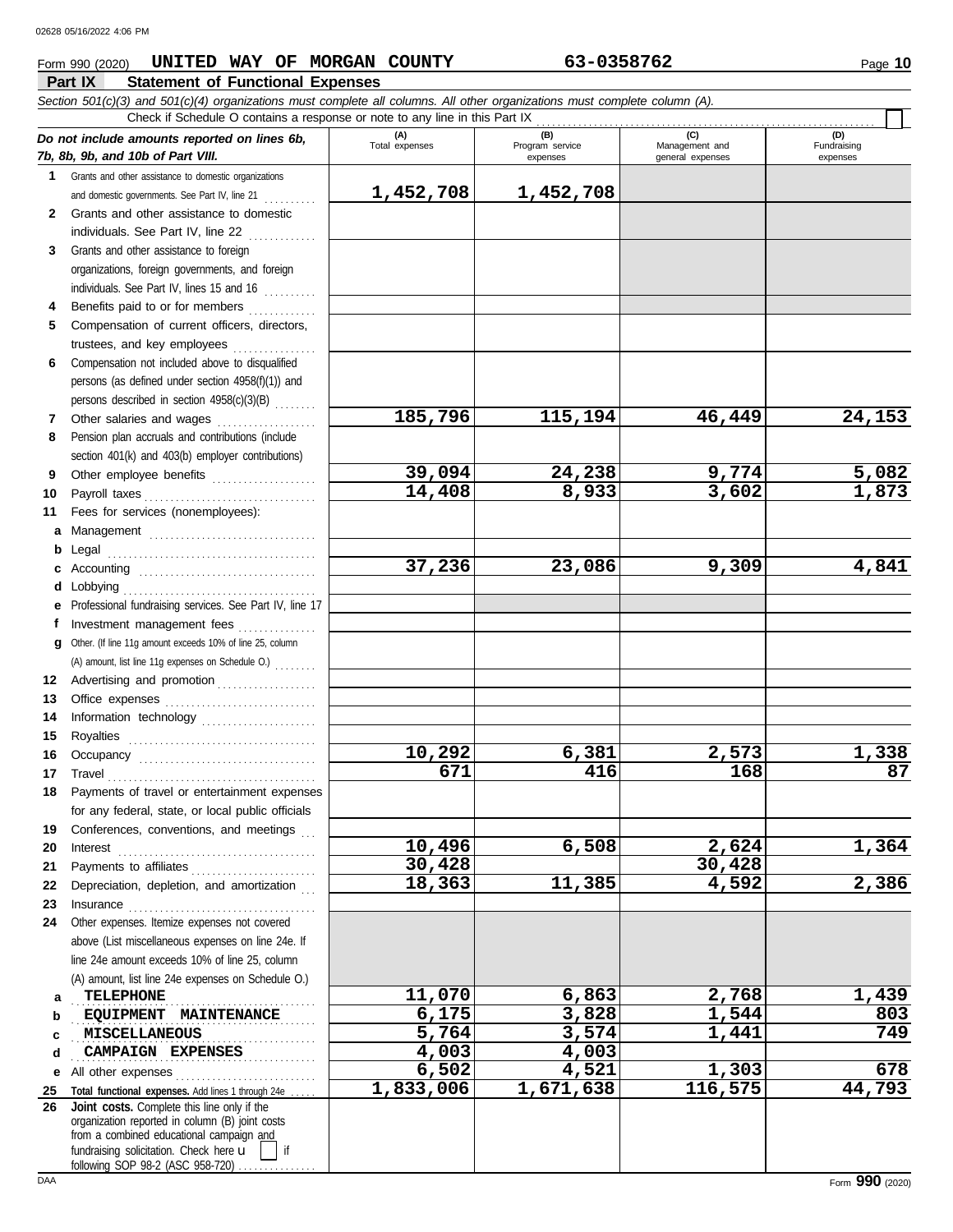### **Form 990 (2020) UNITED WAY OF MORGAN COUNTY 63-0358762** Page 11 **Part X Balance Sheet**

|                 |    | Check if Schedule O contains a response or note to any line in this Part X                                                                                                                                                     |                 |         |                          |                |                    |  |  |
|-----------------|----|--------------------------------------------------------------------------------------------------------------------------------------------------------------------------------------------------------------------------------|-----------------|---------|--------------------------|----------------|--------------------|--|--|
|                 |    |                                                                                                                                                                                                                                |                 |         | (A)<br>Beginning of year |                | (B)<br>End of year |  |  |
|                 | 1  | Cash-non-interest-bearing                                                                                                                                                                                                      |                 |         | 898,823                  | 1              | 983,709            |  |  |
|                 | 2  |                                                                                                                                                                                                                                |                 |         |                          | $\mathbf{2}$   |                    |  |  |
|                 | 3  |                                                                                                                                                                                                                                |                 |         |                          | 3              |                    |  |  |
|                 | 4  | Accounts receivable, net                                                                                                                                                                                                       |                 |         | 499,872                  | 4              | 630,537            |  |  |
|                 | 5  | Loans and other receivables from any current or former officer, director,                                                                                                                                                      |                 |         |                          |                |                    |  |  |
|                 |    | trustee, key employee, creator or founder, substantial contributor, or 35%                                                                                                                                                     |                 |         |                          |                |                    |  |  |
|                 |    | controlled entity or family member of any of these persons                                                                                                                                                                     |                 |         |                          | 5              |                    |  |  |
|                 | 6  | Loans and other receivables from other disqualified persons (as defined                                                                                                                                                        |                 |         |                          |                |                    |  |  |
|                 |    | under section 4958(f)(1)), and persons described in section 4958(c)(3)(B)                                                                                                                                                      |                 |         |                          | 6              |                    |  |  |
| Assets          | 7  |                                                                                                                                                                                                                                |                 |         |                          | $\overline{7}$ |                    |  |  |
|                 | 8  |                                                                                                                                                                                                                                |                 |         |                          | 8              |                    |  |  |
|                 | 9  | Prepaid expenses and deferred charges                                                                                                                                                                                          |                 |         |                          | 9              |                    |  |  |
|                 |    | 10a Land, buildings, and equipment: cost or other                                                                                                                                                                              |                 |         |                          |                |                    |  |  |
|                 |    |                                                                                                                                                                                                                                |                 | 537,037 |                          |                |                    |  |  |
|                 |    | <b>b</b> Less: accumulated depreciation                                                                                                                                                                                        | 10 <sub>b</sub> | 83,162  | 472,239                  | 10c            | 453,875            |  |  |
|                 | 11 |                                                                                                                                                                                                                                |                 |         |                          | 11             |                    |  |  |
|                 | 12 |                                                                                                                                                                                                                                |                 |         |                          | 12             |                    |  |  |
|                 | 13 |                                                                                                                                                                                                                                |                 |         |                          | 13             |                    |  |  |
|                 | 14 | Intangible assets                                                                                                                                                                                                              |                 |         |                          | 14             |                    |  |  |
|                 | 15 | Other assets. See Part IV, line 11 [2010] [2010] [2010] [2010] [2010] [2010] [2010] [2010] [2010] [2010] [2010] [2010] [2010] [2010] [2010] [2010] [2010] [2010] [2010] [2010] [2010] [2010] [2010] [2010] [2010] [2010] [2010 |                 |         | 1,900                    | 15             |                    |  |  |
|                 | 16 |                                                                                                                                                                                                                                |                 |         | 1,872,834                | 16             | 2,068,121          |  |  |
|                 | 17 |                                                                                                                                                                                                                                |                 |         | 43,438                   | 17             | 52,958             |  |  |
|                 | 18 | Grants payable                                                                                                                                                                                                                 |                 |         |                          | 18             |                    |  |  |
|                 | 19 |                                                                                                                                                                                                                                |                 |         | 19                       |                |                    |  |  |
|                 | 20 |                                                                                                                                                                                                                                |                 |         | 20                       |                |                    |  |  |
|                 | 21 | Escrow or custodial account liability. Complete Part IV of Schedule D                                                                                                                                                          |                 |         | 21                       |                |                    |  |  |
|                 | 22 | Loans and other payables to any current or former officer, director,                                                                                                                                                           |                 |         |                          |                |                    |  |  |
| Liabilities     |    | trustee, key employee, creator or founder, substantial contributor, or 35%                                                                                                                                                     |                 |         |                          |                |                    |  |  |
|                 |    |                                                                                                                                                                                                                                |                 |         |                          | 22             |                    |  |  |
|                 | 23 | Secured mortgages and notes payable to unrelated third parties [111] Secured mortgages and notes payable to unrelated third parties [11] Annumental mortgages and notes                                                        |                 |         | 311,626                  | 23             | 252,374            |  |  |
|                 | 24 | Unsecured notes and loans payable to unrelated third parties                                                                                                                                                                   |                 |         |                          | 24             |                    |  |  |
|                 | 25 | Other liabilities (including federal income tax, payables to related third                                                                                                                                                     |                 |         |                          |                |                    |  |  |
|                 |    | parties, and other liabilities not included on lines 17-24). Complete Part X                                                                                                                                                   |                 |         |                          |                |                    |  |  |
|                 |    |                                                                                                                                                                                                                                |                 |         | 536,610                  | 25             | 1,161,928          |  |  |
|                 |    | <b>26 Total liabilities.</b> Add lines 17 through 25                                                                                                                                                                           |                 |         | 891,674                  | 26             | 1,467,260          |  |  |
|                 |    | Organizations that follow FASB ASC 958, check here $\mathbf{u} \mathbf{X} $                                                                                                                                                    |                 |         |                          |                |                    |  |  |
|                 |    | and complete lines 27, 28, 32, and 33.                                                                                                                                                                                         |                 |         |                          |                |                    |  |  |
| <b>Balances</b> | 27 | Net assets without donor restrictions                                                                                                                                                                                          |                 |         | 887,851                  | 27             | 511,035            |  |  |
|                 | 28 | Net assets with donor restrictions                                                                                                                                                                                             |                 |         | 93,309                   | 28             | 89,826             |  |  |
| Fund            |    | Organizations that do not follow FASB ASC 958, check here u                                                                                                                                                                    |                 |         |                          |                |                    |  |  |
|                 |    | and complete lines 29 through 33.                                                                                                                                                                                              |                 |         |                          |                |                    |  |  |
|                 | 29 | Capital stock or trust principal, or current funds                                                                                                                                                                             |                 |         | 29                       |                |                    |  |  |
| Assets or       | 30 |                                                                                                                                                                                                                                |                 |         |                          |                |                    |  |  |
|                 | 31 | Retained earnings, endowment, accumulated income, or other funds                                                                                                                                                               |                 |         |                          | 31             |                    |  |  |
| ğ               | 32 | Total net assets or fund balances                                                                                                                                                                                              |                 |         | 981,160                  | 32             | 600,861            |  |  |
|                 | 33 |                                                                                                                                                                                                                                |                 |         | 1,872,834                | 33             | 2,068,121          |  |  |

Form **990** (2020)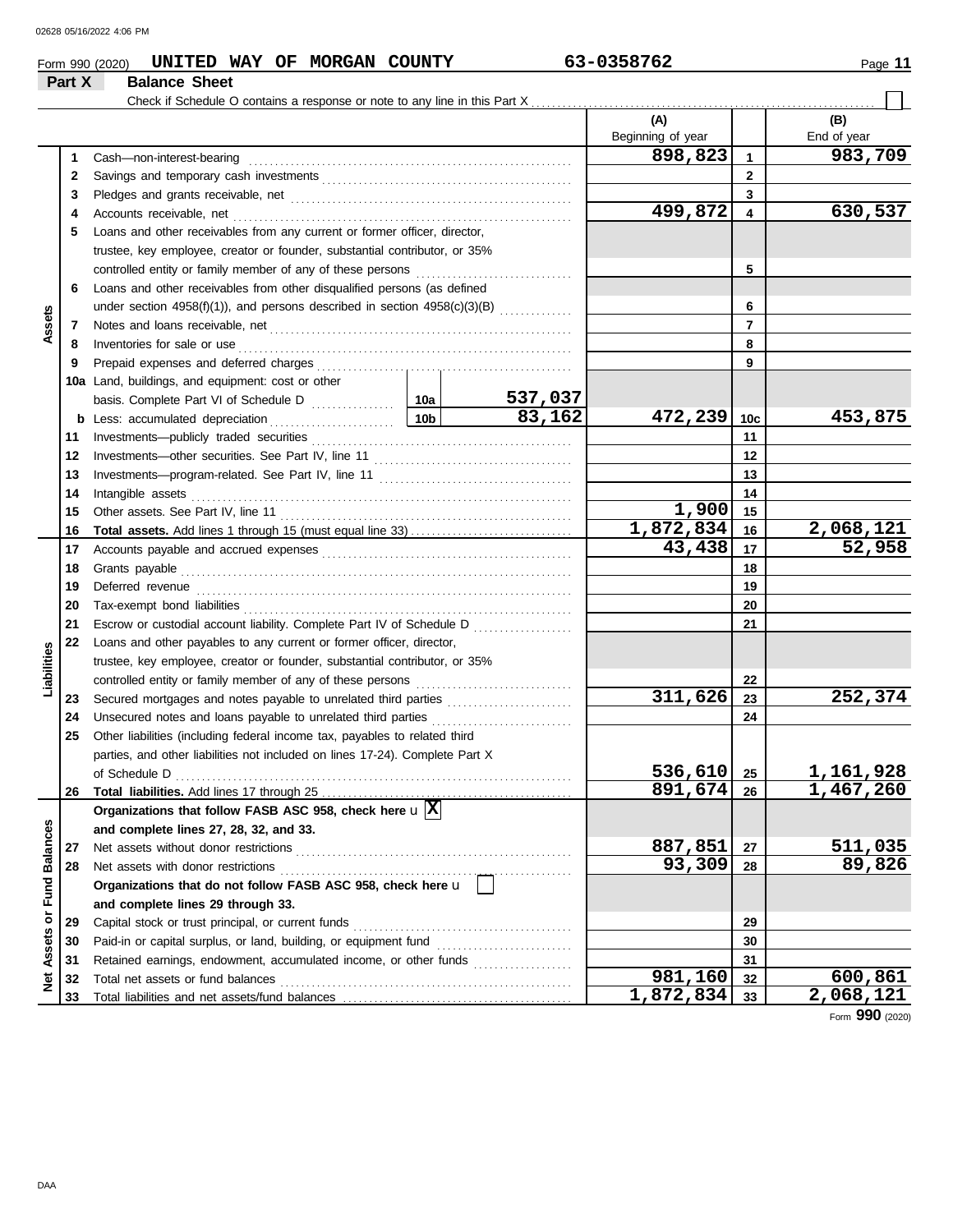02628 05/16/2022 4:06 PM

|    | 63-0358762<br>Form 990 (2020) UNITED WAY OF MORGAN COUNTY                                                                                                                                                                     |                         |                  |            | Page 12               |
|----|-------------------------------------------------------------------------------------------------------------------------------------------------------------------------------------------------------------------------------|-------------------------|------------------|------------|-----------------------|
|    | <b>Reconciliation of Net Assets</b><br>Part XI                                                                                                                                                                                |                         |                  |            |                       |
|    |                                                                                                                                                                                                                               |                         |                  |            |                       |
| 1  |                                                                                                                                                                                                                               | $\mathbf{1}$            | 1,452,707        |            |                       |
| 2  |                                                                                                                                                                                                                               | $\overline{2}$          | 1,833,006        |            |                       |
| 3  |                                                                                                                                                                                                                               | $\overline{\mathbf{3}}$ |                  | $-380,299$ |                       |
| 4  |                                                                                                                                                                                                                               | $\overline{4}$          |                  | 981,160    |                       |
| 5  |                                                                                                                                                                                                                               | 5                       |                  |            |                       |
| 6  |                                                                                                                                                                                                                               | 6                       |                  |            |                       |
| 7  | Investment expenses examples and the contract of the contract of the contract of the contract of the contract of the contract of the contract of the contract of the contract of the contract of the contract of the contract | $\overline{7}$          |                  |            |                       |
| 8  |                                                                                                                                                                                                                               | 8                       |                  |            |                       |
| 9  |                                                                                                                                                                                                                               | 9                       |                  |            |                       |
| 10 | Net assets or fund balances at end of year. Combine lines 3 through 9 (must equal Part X, line                                                                                                                                |                         |                  |            |                       |
|    | 32, column (B))                                                                                                                                                                                                               | 10                      |                  | 600,861    |                       |
|    | <b>Financial Statements and Reporting</b><br>Part XII                                                                                                                                                                         |                         |                  |            |                       |
|    |                                                                                                                                                                                                                               |                         |                  |            |                       |
|    |                                                                                                                                                                                                                               |                         |                  | Yes        | <b>No</b>             |
| 1. | x <br>Accrual<br>Accounting method used to prepare the Form 990:<br>Cash<br>Other                                                                                                                                             |                         |                  |            |                       |
|    | If the organization changed its method of accounting from a prior year or checked "Other," explain in                                                                                                                         |                         |                  |            |                       |
|    | Schedule O.                                                                                                                                                                                                                   |                         |                  |            |                       |
|    | 2a Were the organization's financial statements compiled or reviewed by an independent accountant?                                                                                                                            |                         | 2a               |            | x                     |
|    | If "Yes," check a box below to indicate whether the financial statements for the year were compiled or                                                                                                                        |                         |                  |            |                       |
|    | reviewed on a separate basis, consolidated basis, or both:                                                                                                                                                                    |                         |                  |            |                       |
|    | Consolidated basis<br>Separate basis<br>Both consolidated and separate basis                                                                                                                                                  |                         |                  |            |                       |
|    | <b>b</b> Were the organization's financial statements audited by an independent accountant?                                                                                                                                   |                         | 2 <sub>b</sub>   | x          |                       |
|    | If "Yes," check a box below to indicate whether the financial statements for the year were audited on a                                                                                                                       |                         |                  |            |                       |
|    | separate basis, consolidated basis, or both:                                                                                                                                                                                  |                         |                  |            |                       |
|    | IXI<br>Separate basis<br>Consolidated basis<br>  Both consolidated and separate basis                                                                                                                                         |                         |                  |            |                       |
|    | c If "Yes" to line 2a or 2b, does the organization have a committee that assumes responsibility for oversight of                                                                                                              |                         |                  |            |                       |
|    | the audit, review, or compilation of its financial statements and selection of an independent accountant?                                                                                                                     |                         | 2c               | x          |                       |
|    | If the organization changed either its oversight process or selection process during the tax year, explain on                                                                                                                 |                         |                  |            |                       |
|    | Schedule O.                                                                                                                                                                                                                   |                         |                  |            |                       |
|    | 3a As a result of a federal award, was the organization required to undergo an audit or audits as set forth in the                                                                                                            |                         |                  |            |                       |
|    | Single Audit Act and OMB Circular A-133?                                                                                                                                                                                      |                         | 3a               |            | x                     |
|    | <b>b</b> If "Yes," did the organization undergo the required audit or audits? If the organization did not undergo the                                                                                                         |                         |                  |            |                       |
|    | required audit or audits, explain why on Schedule O and describe any steps taken to undergo such audits                                                                                                                       |                         | 3b               |            |                       |
|    |                                                                                                                                                                                                                               |                         | $E_{\text{arm}}$ |            | $QQ \cap \mathcal{L}$ |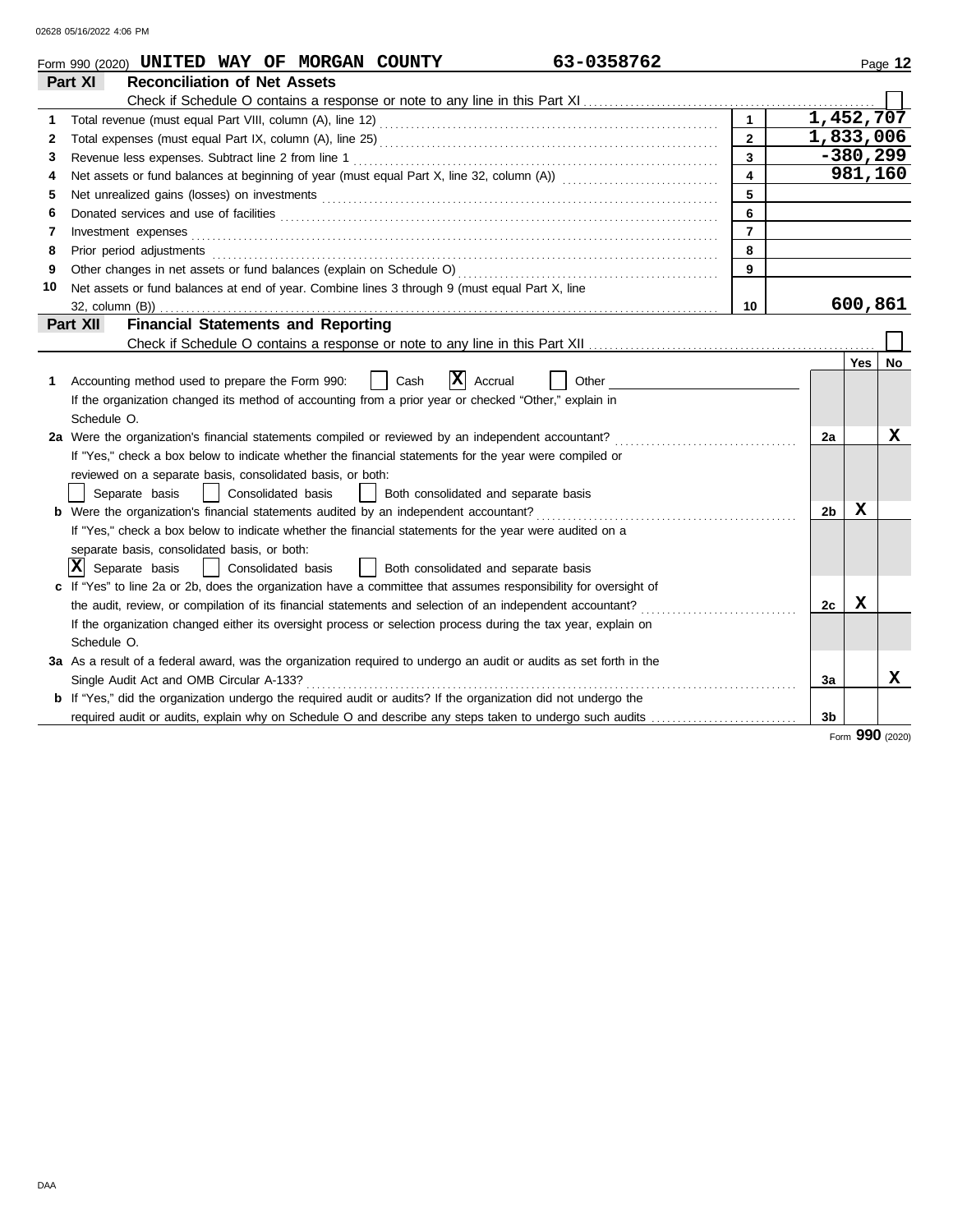## 02628 05/16/2022 4:06 P**M<br><u>Form 990 (2020)</u> UNITED WAY OF MORGAN COUNTY 63-0358762** Page 8

| Part VII                                                                                                                                                                                                                                                                                                                                              |                                                                |                                   |                          |                                                                                                                    |              |                                 |        | Section A. Officers, Directors, Trustees, Key Employees, and Highest Compensated Employees (continued)                              |                                |                                                                 |
|-------------------------------------------------------------------------------------------------------------------------------------------------------------------------------------------------------------------------------------------------------------------------------------------------------------------------------------------------------|----------------------------------------------------------------|-----------------------------------|--------------------------|--------------------------------------------------------------------------------------------------------------------|--------------|---------------------------------|--------|-------------------------------------------------------------------------------------------------------------------------------------|--------------------------------|-----------------------------------------------------------------|
| (A)<br>Name and title                                                                                                                                                                                                                                                                                                                                 | (B)<br>Average<br>hours<br>per week<br>(list any               |                                   |                          | (C)<br>Position<br>(do not check more than one<br>box, unless person is both an<br>officer and a director/trustee) |              |                                 |        | (D)<br>(E)<br>Reportable<br>Reportable<br>compensation<br>compensation<br>from the<br>from related<br>organizations<br>organization |                                | (F)<br>Estimated amount<br>of other<br>compensation<br>from the |
|                                                                                                                                                                                                                                                                                                                                                       | hours for<br>related<br>organizations<br>below<br>dotted line) | Individual trustee<br>or director | Institutional<br>trustee | Officer                                                                                                            | Key employee | Highest compensated<br>employee | Former | (W-2/1099-MISC)                                                                                                                     | (W-2/1099-MISC)                | organization and<br>related organizations                       |
| <b>KYLE PIKE</b><br>(20)<br><b>BOARD MEMBER</b>                                                                                                                                                                                                                                                                                                       | 0.00<br>0.00                                                   | $\mathbf x$                       |                          |                                                                                                                    |              |                                 |        | 0                                                                                                                                   | 0                              | 0                                                               |
| <b>SARAH</b><br><b>SMITH</b><br>(21)<br><b>BOARD MEMBER</b>                                                                                                                                                                                                                                                                                           | 0.00<br>0.00                                                   | X                                 |                          |                                                                                                                    |              |                                 |        | 0                                                                                                                                   | 0                              | 0                                                               |
| <b>STEPHENSON</b><br>(22)<br>SANDRA<br><b>BOARD MEMBER</b>                                                                                                                                                                                                                                                                                            | 0.00<br>0.00                                                   | X                                 |                          |                                                                                                                    |              |                                 |        | 0                                                                                                                                   | 0                              | 0                                                               |
| <b>SWOPES</b><br>(23)<br><b>KEAUNA</b><br><b>BOARD MEMBER</b>                                                                                                                                                                                                                                                                                         | 0.00<br>0.00                                                   | $\mathbf x$                       |                          |                                                                                                                    |              |                                 |        | 0                                                                                                                                   | 0                              | 0                                                               |
| <b>TAYLOR</b><br>(24)<br><b>WENDY</b><br><b>BOARD MEMBER</b>                                                                                                                                                                                                                                                                                          | 0.00<br>0.00                                                   | $\mathbf x$                       |                          |                                                                                                                    |              |                                 |        | 0                                                                                                                                   | 0                              | 0                                                               |
| (25)<br><b>MICHELE</b><br>TERRY<br><b>BOARD MEMBER</b>                                                                                                                                                                                                                                                                                                | 0.00<br>0.00                                                   | $\mathbf x$                       |                          |                                                                                                                    |              |                                 |        | 0                                                                                                                                   | 0                              | 0                                                               |
| <b>DARRELL</b><br>(26)<br><b>WATES</b><br><b>BOARD MEMBER</b>                                                                                                                                                                                                                                                                                         | 0.00<br>0.00                                                   | $\mathbf x$                       |                          |                                                                                                                    |              |                                 |        | 0                                                                                                                                   | 0                              | 0                                                               |
| WHITTEN<br>(27)<br><b>DONNA</b><br><b>BOARD MEMBER</b>                                                                                                                                                                                                                                                                                                | 0.00<br>0.00                                                   | $\mathbf x$                       |                          |                                                                                                                    |              |                                 |        | 0                                                                                                                                   | 0                              | 0                                                               |
| 1b Subtotal<br>Total from continuation sheets to Part VII, Section A  u<br>c                                                                                                                                                                                                                                                                          |                                                                |                                   |                          |                                                                                                                    |              |                                 | u      |                                                                                                                                     |                                |                                                                 |
| d<br>2<br>Total number of individuals (including but not limited to those listed above) who received more than \$100,000 of<br>reportable compensation from the organization u                                                                                                                                                                        |                                                                |                                   |                          |                                                                                                                    |              |                                 | u      |                                                                                                                                     |                                | Yes<br>No.                                                      |
| Did the organization list any former officer, director, trustee, key employee, or highest compensated<br>3<br>For any individual listed on line 1a, is the sum of reportable compensation and other compensation from the<br>4<br>organization and related organizations greater than \$150,000? If "Yes," complete Schedule J for such<br>individual |                                                                |                                   |                          |                                                                                                                    |              |                                 |        |                                                                                                                                     |                                | 3<br>4                                                          |
| Did any person listed on line 1a receive or accrue compensation from any unrelated organization or individual<br>5                                                                                                                                                                                                                                    |                                                                |                                   |                          |                                                                                                                    |              |                                 |        |                                                                                                                                     |                                | 5                                                               |
| Section B. Independent Contractors<br>Complete this table for your five highest compensated independent contractors that received more than \$100,000 of<br>1<br>compensation from the organization. Report compensation for the calendar year ending with or within the organization's tax year.                                                     |                                                                |                                   |                          |                                                                                                                    |              |                                 |        |                                                                                                                                     |                                | (C)                                                             |
|                                                                                                                                                                                                                                                                                                                                                       | (A)<br>Name and business address                               |                                   |                          |                                                                                                                    |              |                                 |        |                                                                                                                                     | (B)<br>Description of services | Compensation                                                    |
|                                                                                                                                                                                                                                                                                                                                                       |                                                                |                                   |                          |                                                                                                                    |              |                                 |        |                                                                                                                                     |                                |                                                                 |
|                                                                                                                                                                                                                                                                                                                                                       |                                                                |                                   |                          |                                                                                                                    |              |                                 |        |                                                                                                                                     |                                |                                                                 |
| Total number of independent contractors (including but not limited to those listed above) who<br>$\mathbf{2}$                                                                                                                                                                                                                                         |                                                                |                                   |                          |                                                                                                                    |              |                                 |        |                                                                                                                                     |                                |                                                                 |

received more than \$100,000 of compensation from the organization u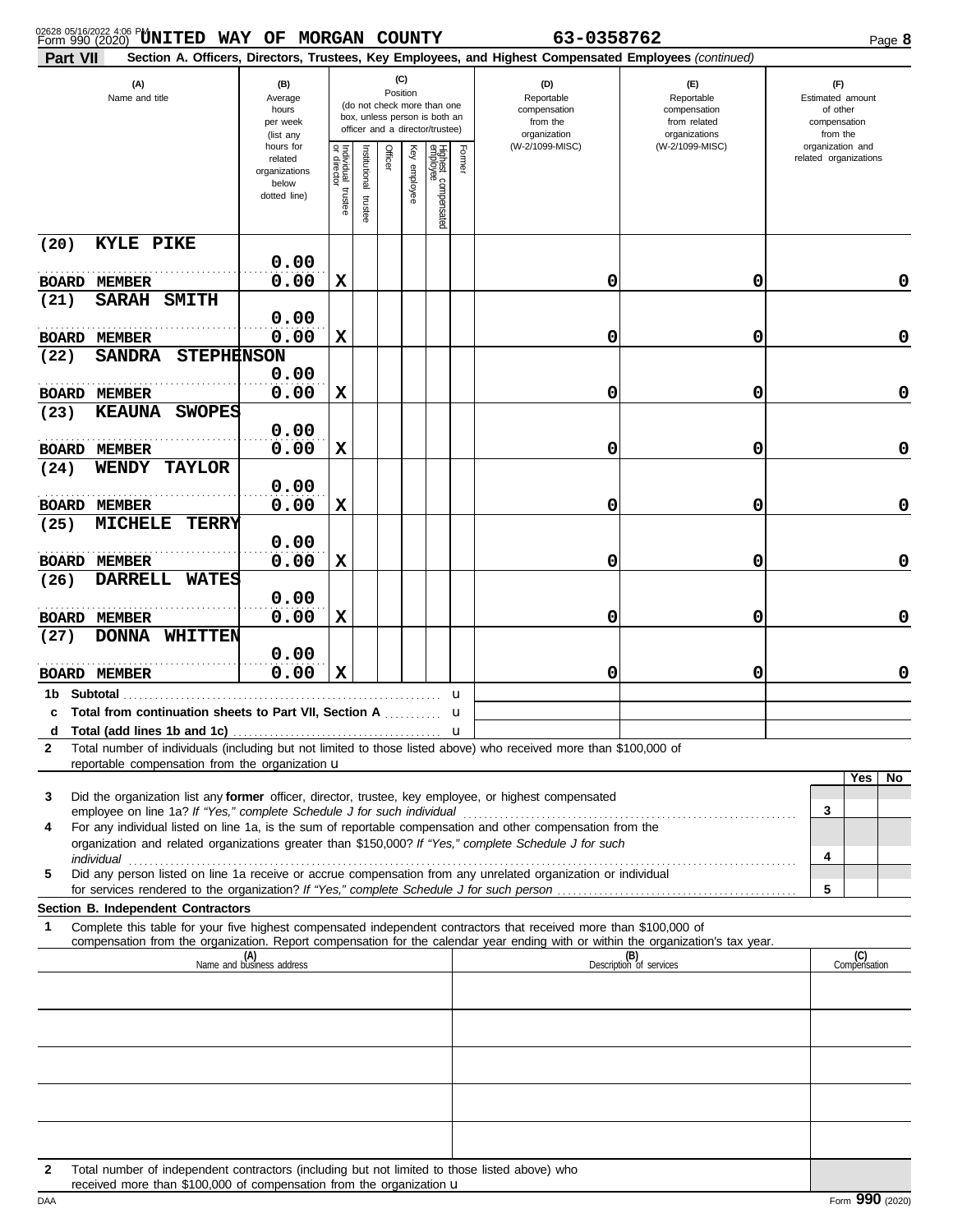|                   | 02628 05/16/2022 4:06 PM<br>Form 990 (2020) UNITED WAY OF MORGAN COUNTY                                                                                                                                                                                                                                                                                                                                                                                |                                                                |                                   |                         |          |              |                                                                                                 |                                                                                                        | 63-0358762                                                                                                                          |                                | Page 8                                                                              |
|-------------------|--------------------------------------------------------------------------------------------------------------------------------------------------------------------------------------------------------------------------------------------------------------------------------------------------------------------------------------------------------------------------------------------------------------------------------------------------------|----------------------------------------------------------------|-----------------------------------|-------------------------|----------|--------------|-------------------------------------------------------------------------------------------------|--------------------------------------------------------------------------------------------------------|-------------------------------------------------------------------------------------------------------------------------------------|--------------------------------|-------------------------------------------------------------------------------------|
|                   | <b>Part VII</b>                                                                                                                                                                                                                                                                                                                                                                                                                                        |                                                                |                                   |                         |          |              |                                                                                                 | Section A. Officers, Directors, Trustees, Key Employees, and Highest Compensated Employees (continued) |                                                                                                                                     |                                |                                                                                     |
|                   | (A)<br>Name and title                                                                                                                                                                                                                                                                                                                                                                                                                                  | (B)<br>Average<br>hours<br>per week<br>(list any               |                                   |                         | Position | (C)          | (do not check more than one<br>box, unless person is both an<br>officer and a director/trustee) |                                                                                                        | (D)<br>(E)<br>Reportable<br>Reportable<br>compensation<br>compensation<br>from the<br>from related<br>organizations<br>organization |                                | (F)<br>Estimated amount<br>of other<br>compensation<br>from the<br>organization and |
|                   |                                                                                                                                                                                                                                                                                                                                                                                                                                                        | hours for<br>related<br>organizations<br>below<br>dotted line) | Individual trustee<br>or director | nstitutional<br>trustee | Officer  | Key employee | Highest compensated<br>employee                                                                 | Former                                                                                                 | (W-2/1099-MISC)                                                                                                                     | (W-2/1099-MISC)                | related organizations                                                               |
| (28)              | <b>MEAGAN</b><br><b>YARBROUGH</b>                                                                                                                                                                                                                                                                                                                                                                                                                      | 0.00                                                           |                                   |                         |          |              |                                                                                                 |                                                                                                        |                                                                                                                                     |                                |                                                                                     |
|                   | .<br><b>BOARD MEMBER</b>                                                                                                                                                                                                                                                                                                                                                                                                                               | 0.00                                                           | X                                 |                         |          |              |                                                                                                 |                                                                                                        | 0                                                                                                                                   | 0                              | 0                                                                                   |
|                   |                                                                                                                                                                                                                                                                                                                                                                                                                                                        |                                                                |                                   |                         |          |              |                                                                                                 |                                                                                                        |                                                                                                                                     |                                |                                                                                     |
|                   |                                                                                                                                                                                                                                                                                                                                                                                                                                                        |                                                                |                                   |                         |          |              |                                                                                                 |                                                                                                        |                                                                                                                                     |                                |                                                                                     |
|                   |                                                                                                                                                                                                                                                                                                                                                                                                                                                        |                                                                |                                   |                         |          |              |                                                                                                 |                                                                                                        |                                                                                                                                     |                                |                                                                                     |
|                   |                                                                                                                                                                                                                                                                                                                                                                                                                                                        |                                                                |                                   |                         |          |              |                                                                                                 |                                                                                                        |                                                                                                                                     |                                |                                                                                     |
|                   |                                                                                                                                                                                                                                                                                                                                                                                                                                                        |                                                                |                                   |                         |          |              |                                                                                                 |                                                                                                        |                                                                                                                                     |                                |                                                                                     |
|                   |                                                                                                                                                                                                                                                                                                                                                                                                                                                        |                                                                |                                   |                         |          |              |                                                                                                 |                                                                                                        |                                                                                                                                     |                                |                                                                                     |
|                   |                                                                                                                                                                                                                                                                                                                                                                                                                                                        |                                                                |                                   |                         |          |              |                                                                                                 |                                                                                                        |                                                                                                                                     |                                |                                                                                     |
| 1b                | <b>Subtotal</b>                                                                                                                                                                                                                                                                                                                                                                                                                                        |                                                                |                                   |                         |          |              |                                                                                                 | u                                                                                                      |                                                                                                                                     |                                |                                                                                     |
| c                 | Total from continuation sheets to Part VII, Section A                                                                                                                                                                                                                                                                                                                                                                                                  |                                                                |                                   |                         |          |              |                                                                                                 | u                                                                                                      |                                                                                                                                     |                                |                                                                                     |
| d<br>$\mathbf{2}$ | Total number of individuals (including but not limited to those listed above) who received more than \$100,000 of                                                                                                                                                                                                                                                                                                                                      |                                                                |                                   |                         |          |              |                                                                                                 | $\mathbf{u}$                                                                                           |                                                                                                                                     |                                |                                                                                     |
|                   | reportable compensation from the organization u                                                                                                                                                                                                                                                                                                                                                                                                        |                                                                |                                   |                         |          |              |                                                                                                 |                                                                                                        |                                                                                                                                     |                                |                                                                                     |
| 3                 | Did the organization list any former officer, director, trustee, key employee, or highest compensated<br>employee on line 1a? If "Yes," complete Schedule J for such individual                                                                                                                                                                                                                                                                        |                                                                |                                   |                         |          |              |                                                                                                 |                                                                                                        |                                                                                                                                     |                                | Yes<br>No<br>3                                                                      |
| 4                 | For any individual listed on line 1a, is the sum of reportable compensation and other compensation from the<br>organization and related organizations greater than \$150,000? If "Yes," complete Schedule J for such<br>individual with a construction of the construction of the construction of the construction of the construction of the construction of the construction of the construction of the construction of the construction of the cons |                                                                |                                   |                         |          |              |                                                                                                 |                                                                                                        |                                                                                                                                     |                                | 4                                                                                   |
| 5                 | Did any person listed on line 1a receive or accrue compensation from any unrelated organization or individual                                                                                                                                                                                                                                                                                                                                          |                                                                |                                   |                         |          |              |                                                                                                 |                                                                                                        |                                                                                                                                     |                                | 5                                                                                   |
|                   | Section B. Independent Contractors                                                                                                                                                                                                                                                                                                                                                                                                                     |                                                                |                                   |                         |          |              |                                                                                                 |                                                                                                        |                                                                                                                                     |                                |                                                                                     |
| 1                 | Complete this table for your five highest compensated independent contractors that received more than \$100,000 of<br>compensation from the organization. Report compensation for the calendar year ending with or within the organization's tax year.                                                                                                                                                                                                 |                                                                |                                   |                         |          |              |                                                                                                 |                                                                                                        |                                                                                                                                     |                                |                                                                                     |
|                   |                                                                                                                                                                                                                                                                                                                                                                                                                                                        | (A)<br>Name and business address                               |                                   |                         |          |              |                                                                                                 |                                                                                                        |                                                                                                                                     | (B)<br>Description of services | (C)<br>Compensation                                                                 |
|                   |                                                                                                                                                                                                                                                                                                                                                                                                                                                        |                                                                |                                   |                         |          |              |                                                                                                 |                                                                                                        |                                                                                                                                     |                                |                                                                                     |
|                   |                                                                                                                                                                                                                                                                                                                                                                                                                                                        |                                                                |                                   |                         |          |              |                                                                                                 |                                                                                                        |                                                                                                                                     |                                |                                                                                     |
|                   |                                                                                                                                                                                                                                                                                                                                                                                                                                                        |                                                                |                                   |                         |          |              |                                                                                                 |                                                                                                        |                                                                                                                                     |                                |                                                                                     |
|                   |                                                                                                                                                                                                                                                                                                                                                                                                                                                        |                                                                |                                   |                         |          |              |                                                                                                 |                                                                                                        |                                                                                                                                     |                                |                                                                                     |
| 2                 | Total number of independent contractors (including but not limited to those listed above) who                                                                                                                                                                                                                                                                                                                                                          |                                                                |                                   |                         |          |              |                                                                                                 |                                                                                                        |                                                                                                                                     |                                |                                                                                     |

received more than \$100,000 of compensation from the organization u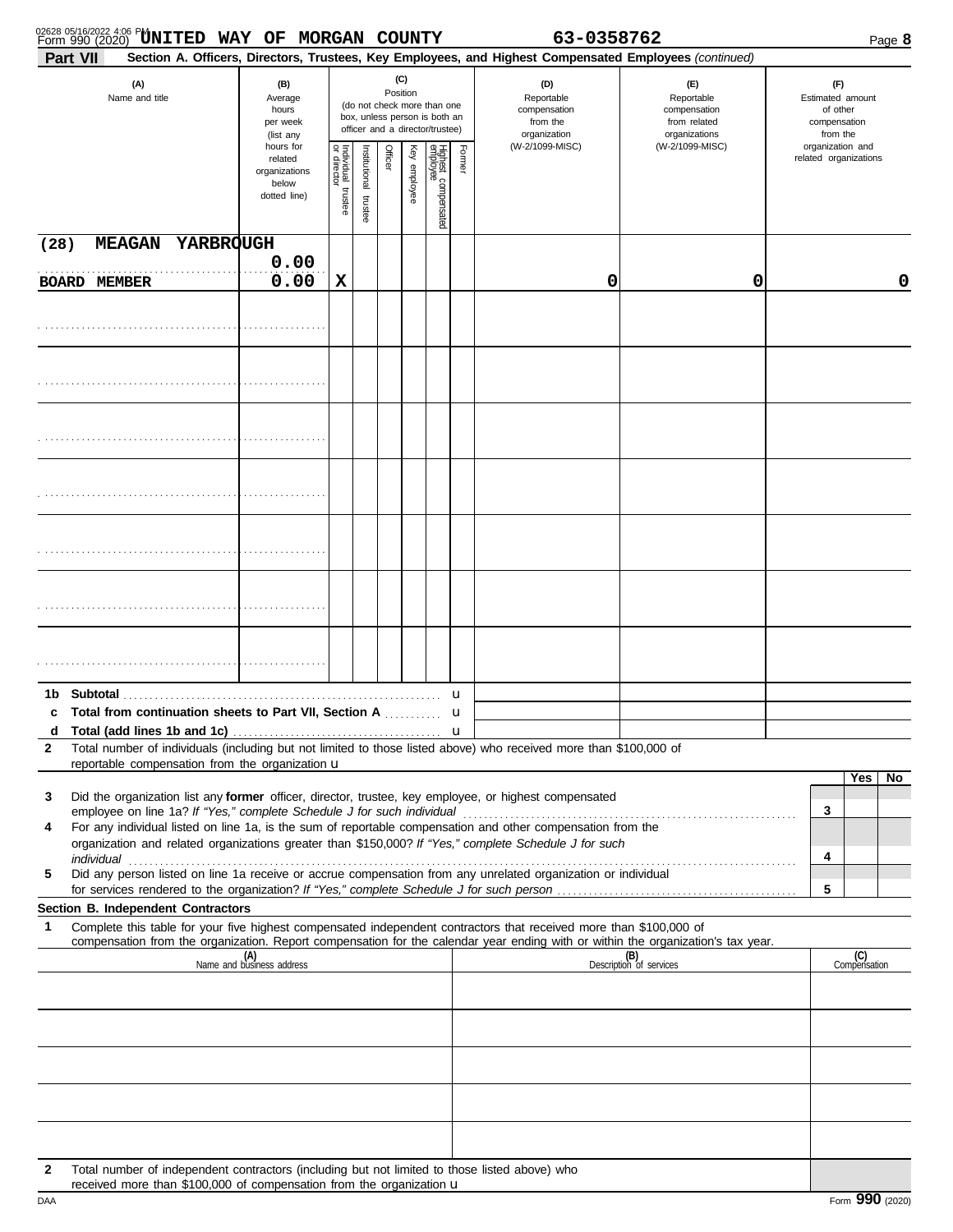| 02628 05/16/2022 4:06 PM   |                                                            |                                                                                                                                                                                                                                                                 |                                       |                                |                                     |
|----------------------------|------------------------------------------------------------|-----------------------------------------------------------------------------------------------------------------------------------------------------------------------------------------------------------------------------------------------------------------|---------------------------------------|--------------------------------|-------------------------------------|
| <b>SCHEDULE A</b>          |                                                            | <b>Public Charity Status and Public Support</b>                                                                                                                                                                                                                 |                                       |                                | OMB No. 1545-0047                   |
| (Form 990 or 990-EZ)       |                                                            | Complete if the organization is a section 501(c)(3) organization or a section 4947(a)(1) nonexempt charitable trust.                                                                                                                                            |                                       |                                | <b>2020</b>                         |
| Department of the Treasury |                                                            | La Attach to Form 990 or Form 990-EZ.                                                                                                                                                                                                                           |                                       |                                | Open to Public                      |
| Internal Revenue Service   |                                                            | <b>u</b> Go to www.irs.gov/Form990 for instructions and the latest information.                                                                                                                                                                                 |                                       |                                | Inspection                          |
| Name of the organization   |                                                            | UNITED WAY OF MORGAN COUNTY                                                                                                                                                                                                                                     |                                       | Employer identification number |                                     |
| Part I                     |                                                            | Reason for Public Charity Status. (All organizations must complete this part.) See instructions.                                                                                                                                                                |                                       | 63-0358762                     |                                     |
|                            |                                                            | The organization is not a private foundation because it is: (For lines 1 through 12, check only one box.)                                                                                                                                                       |                                       |                                |                                     |
| 1                          |                                                            | A church, convention of churches, or association of churches described in section 170(b)(1)(A)(i).                                                                                                                                                              |                                       |                                |                                     |
| 2                          |                                                            | A school described in section 170(b)(1)(A)(ii). (Attach Schedule E (Form 990 or 990-EZ).)                                                                                                                                                                       |                                       |                                |                                     |
| 3<br>4                     |                                                            | A hospital or a cooperative hospital service organization described in section 170(b)(1)(A)(iii).                                                                                                                                                               |                                       |                                |                                     |
| city, and state:           |                                                            | A medical research organization operated in conjunction with a hospital described in section 170(b)(1)(A)(iii). Enter the hospital's name,                                                                                                                      |                                       |                                |                                     |
| 5                          |                                                            | An organization operated for the benefit of a college or university owned or operated by a governmental unit described in                                                                                                                                       |                                       |                                |                                     |
|                            | section 170(b)(1)(A)(iv). (Complete Part II.)              |                                                                                                                                                                                                                                                                 |                                       |                                |                                     |
| 6<br>$ \mathbf{x} $<br>7   |                                                            | A federal, state, or local government or governmental unit described in section 170(b)(1)(A)(v).<br>An organization that normally receives a substantial part of its support from a governmental unit or from the general public                                |                                       |                                |                                     |
|                            | described in section 170(b)(1)(A)(vi). (Complete Part II.) |                                                                                                                                                                                                                                                                 |                                       |                                |                                     |
| 8                          |                                                            | A community trust described in section 170(b)(1)(A)(vi). (Complete Part II.)                                                                                                                                                                                    |                                       |                                |                                     |
| 9                          |                                                            | An agricultural research organization described in section 170(b)(1)(A)(ix) operated in conjunction with a land-grant college                                                                                                                                   |                                       |                                |                                     |
| university:                |                                                            | or university or a non-land-grant college of agriculture (see instructions). Enter the name, city, and state of the college or                                                                                                                                  |                                       |                                |                                     |
| 10                         |                                                            | An organization that normally receives: (1) more than 33 1/3% of its support from contributions, membership fees, and gross                                                                                                                                     |                                       |                                |                                     |
|                            |                                                            | receipts from activities related to its exempt functions, subject to certain exceptions; and (2) no more than 331/3% of its<br>support from gross investment income and unrelated business taxable income (less section 511 tax) from businesses                |                                       |                                |                                     |
|                            |                                                            | acquired by the organization after June 30, 1975. See section 509(a)(2). (Complete Part III.)                                                                                                                                                                   |                                       |                                |                                     |
| 11                         |                                                            | An organization organized and operated exclusively to test for public safety. See section 509(a)(4).                                                                                                                                                            |                                       |                                |                                     |
| 12                         |                                                            | An organization organized and operated exclusively for the benefit of, to perform the functions of, or to carry out the purposes<br>of one or more publicly supported organizations described in section 509(a)(1) or section 509(a)(2). See section 509(a)(3). |                                       |                                |                                     |
|                            |                                                            | Check the box in lines 12a through 12d that describes the type of supporting organization and complete lines 12e, 12f, and 12g.                                                                                                                                 |                                       |                                |                                     |
| a                          |                                                            | Type I. A supporting organization operated, supervised, or controlled by its supported organization(s), typically by giving                                                                                                                                     |                                       |                                |                                     |
|                            |                                                            | the supported organization(s) the power to regularly appoint or elect a majority of the directors or trustees of the<br>supporting organization. You must complete Part IV, Sections A and B.                                                                   |                                       |                                |                                     |
| b                          |                                                            | Type II. A supporting organization supervised or controlled in connection with its supported organization(s), by having                                                                                                                                         |                                       |                                |                                     |
|                            |                                                            | control or management of the supporting organization vested in the same persons that control or manage the supported                                                                                                                                            |                                       |                                |                                     |
| c                          |                                                            | organization(s). You must complete Part IV, Sections A and C.<br>Type III functionally integrated. A supporting organization operated in connection with, and functionally integrated with,                                                                     |                                       |                                |                                     |
|                            |                                                            | its supported organization(s) (see instructions). You must complete Part IV, Sections A, D, and E.                                                                                                                                                              |                                       |                                |                                     |
| d                          |                                                            | Type III non-functionally integrated. A supporting organization operated in connection with its supported organization(s)                                                                                                                                       |                                       |                                |                                     |
|                            |                                                            | that is not functionally integrated. The organization generally must satisfy a distribution requirement and an attentiveness<br>requirement (see instructions). You must complete Part IV, Sections A and D, and Part V.                                        |                                       |                                |                                     |
| е                          |                                                            | Check this box if the organization received a written determination from the IRS that it is a Type I, Type II, Type III                                                                                                                                         |                                       |                                |                                     |
| f                          | Enter the number of supported organizations                | functionally integrated, or Type III non-functionally integrated supporting organization.                                                                                                                                                                       |                                       |                                |                                     |
| g                          |                                                            | Provide the following information about the supported organization(s).                                                                                                                                                                                          |                                       |                                |                                     |
| (i) Name of supported      | $(ii)$ $EIN$                                               | (iii) Type of organization                                                                                                                                                                                                                                      | (iv) Is the organization              | (v) Amount of monetary         | (vi) Amount of                      |
| organization               |                                                            | (described on lines 1-10<br>above (see instructions))                                                                                                                                                                                                           | listed in your governing<br>document? | support (see<br>instructions)  | other support (see<br>instructions) |
|                            |                                                            |                                                                                                                                                                                                                                                                 | No<br>Yes                             |                                |                                     |
| (A)                        |                                                            |                                                                                                                                                                                                                                                                 |                                       |                                |                                     |
|                            |                                                            |                                                                                                                                                                                                                                                                 |                                       |                                |                                     |
| (B)                        |                                                            |                                                                                                                                                                                                                                                                 |                                       |                                |                                     |
| (C)                        |                                                            |                                                                                                                                                                                                                                                                 |                                       |                                |                                     |
|                            |                                                            |                                                                                                                                                                                                                                                                 |                                       |                                |                                     |
| (D)                        |                                                            |                                                                                                                                                                                                                                                                 |                                       |                                |                                     |
| (E)                        |                                                            |                                                                                                                                                                                                                                                                 |                                       |                                |                                     |
| Total                      |                                                            |                                                                                                                                                                                                                                                                 |                                       |                                |                                     |

**For Paperwork Reduction Act Notice, see the Instructions for Form 990 or 990-EZ.**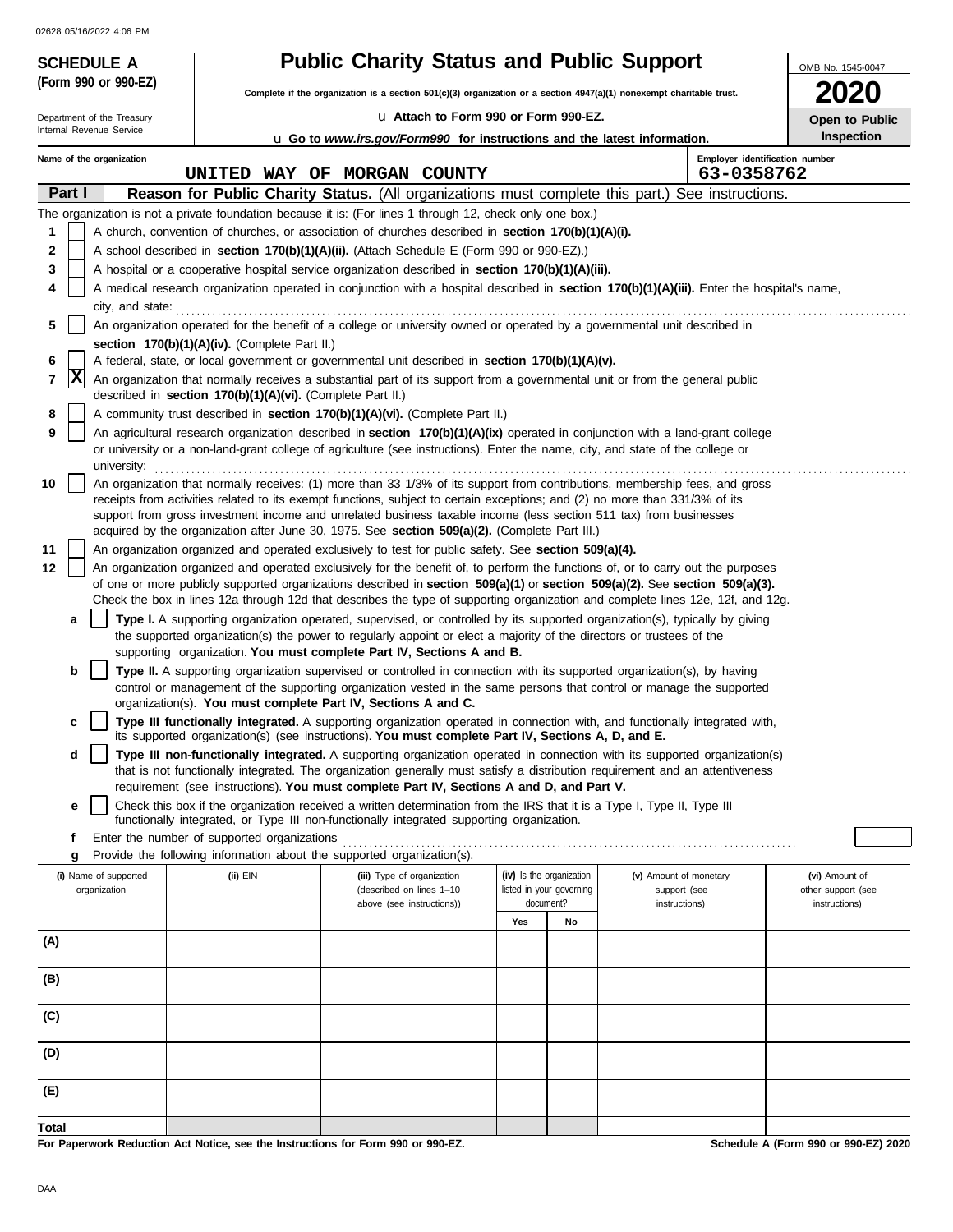#### governmental unit or publicly **Section A. Public Support** line 1 that exceeds 2% of the amount supported organization) included on each person (other than a The portion of total contributions by **Total.** Add lines 1 through 3 ............ The value of services or facilities to or expended on its behalf ............ organization's benefit and either paid Tax revenues levied for the Public support. Subtract line 5 from line 4... include any "unusual grants.") .......... membership fees received. (Do not Gifts, grants, contributions, and Schedule A (Form 990 or 990-EZ) 2020 **UNITED WAY OF MORGAN COUNTY** 63-0358762 Page 2 **6 4 3 2 1 (a)** 2016 **(b)** 2017 **(c)** 2018 **(d)** 2019 **(e)** 2020 (Complete only if you checked the box on line 5, 7, or 8 of Part I or if the organization failed to qualify under **Part II Support Schedule for Organizations Described in Sections 170(b)(1)(A)(iv) and 170(b)(1)(A)(vi) Calendar year (or fiscal year beginning in) (f)** Total furnished by a governmental unit to the organization without charge ............. **5 Section B. Total Support** Calendar year (or fiscal year beginning in)  $\bf{u}$  (a) 2016 (b) 2017 (c) 2018 (d) 2019 (e) 2020 (f) Total Part III. If the organization fails to qualify under the tests listed below, please complete Part III.) **(a)** 2016 shown on line 11, column (f)  $\ldots$ u **(b)** 2017 **(c)** 2018 **(d)** 2019 **(e)** 2020 u **1,607,544 1,611,081 1,424,592 1,463,824 1,448,708 7,555,749 1,607,544 1,611,081 1,424,592 1,463,824 1,448,708 7,555,749 4,067,759 3,487,990** 02628 05/16/2022 4:06 PM

|    |                                                                                                                                          |           | . .       |           | . .       | . .       | . .       |
|----|------------------------------------------------------------------------------------------------------------------------------------------|-----------|-----------|-----------|-----------|-----------|-----------|
|    | Amounts from line 4                                                                                                                      | 1,607,544 | 1,611,081 | 1,424,592 | 1,463,824 | 1,448,708 | 7,555,749 |
| 8  | Gross income from interest, dividends,<br>payments received on securities loans,<br>rents, royalties, and income from<br>similar sources | 6,848     | 12,877    | 14,894    | 1,918     | 3,273     | 39,810    |
| 9  | Net income from unrelated business<br>activities, whether or not the business<br>is regularly carried on                                 |           |           |           |           |           |           |
| 10 | Other income. Do not include gain or                                                                                                     |           |           |           |           |           |           |

|    | loss from the sale of capital assets                                                                                            |        |        |        |        |     |           |
|----|---------------------------------------------------------------------------------------------------------------------------------|--------|--------|--------|--------|-----|-----------|
|    | (Explain in Part VI.)                                                                                                           | 48,778 | 46,406 | 37,137 | 24,608 | 726 | 157,655   |
| 11 | <b>Total support.</b> Add lines 7 through 10                                                                                    |        |        |        |        |     | 7,753,214 |
| 12 | Gross receipts from related activities, etc. (see instructions)                                                                 | 12     | 15,167 |        |        |     |           |
| 13 | First 5 years. If the Form 990 is for the organization's first, second, third, fourth, or fifth tax year as a section 501(c)(3) |        |        |        |        |     |           |

|     | Section C. Computation of Public Support Percentage                                                                            |    |                                    |
|-----|--------------------------------------------------------------------------------------------------------------------------------|----|------------------------------------|
| 14  | Public support percentage for 2020 (line 6, column (f) divided by line 11, column (f)) [[[[[[[[[[[[[[[[[[[[[[                  | 14 | 44.99%                             |
| 15  |                                                                                                                                | 15 | 48.23%                             |
| 16a | 33 1/3% support test-2020. If the organization did not check the box on line 13, and line 14 is 33 1/3% or more, check this    |    |                                    |
|     | box and stop here. The organization qualifies as a publicly supported organization                                             |    | $\blacktriangleright \overline{X}$ |
| b   | 33 1/3% support test—2019. If the organization did not check a box on line 13 or 16a, and line 15 is 33 1/3% or more, check    |    |                                    |
|     | this box and <b>stop here.</b> The organization qualifies as a publicly supported organization                                 |    |                                    |
| 17a | 10%-facts-and-circumstances test-2020. If the organization did not check a box on line 13, 16a, or 16b, and line 14 is         |    |                                    |
|     | 10% or more, and if the organization meets the "facts-and-circumstances" test, check this box and <b>stop here.</b> Explain in |    |                                    |
|     | Part VI how the organization meets the "facts-and-circumstances" test. The organization qualifies as a publicly supported      |    |                                    |
|     | organization                                                                                                                   |    |                                    |
| b   | 10% facts-and-circumstances test—2019. If the organization did not check a box on line 13, 16a, 16b, or 17a, and line          |    |                                    |
|     | 15 is 10% or more, and if the organization meets the "facts-and-circumstances" test, check this box and stop here. Explain     |    |                                    |
|     | in Part VI how the organization meets the "facts-and-circumstances" test. The organization qualifies as a publicly supported   |    |                                    |
|     | organization                                                                                                                   |    | ▸ │ │                              |
| 18  | <b>Private foundation.</b> If the organization did not check a box on line 13, 16a, 16b, 17a, or 17b, check this box and see   |    |                                    |
|     | instructions                                                                                                                   |    |                                    |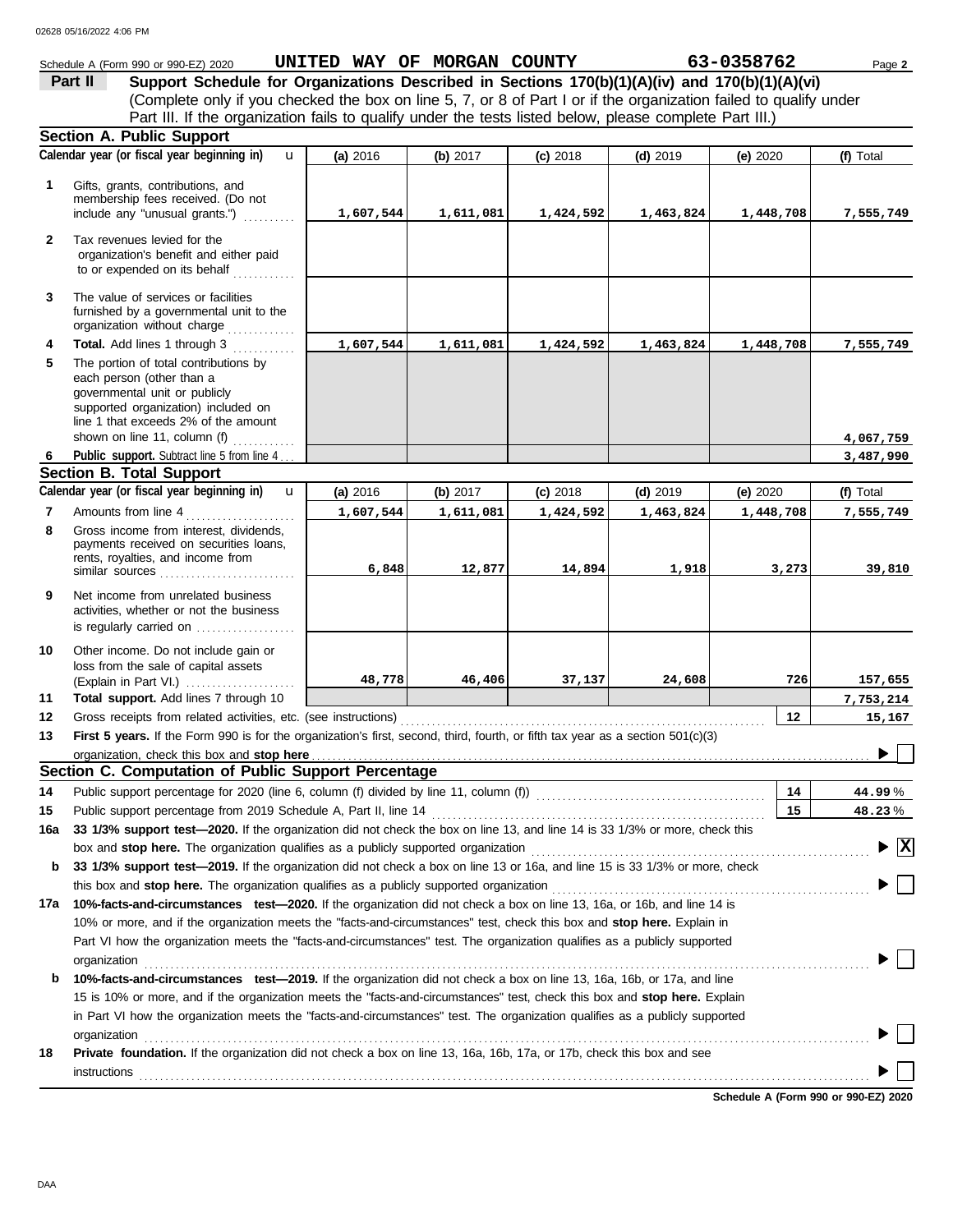### **Schedule A (Form 990 or 990-EZ) 2020 UNITED WAY OF MORGAN COUNTY** 63-0358762 Page 3

**Part III Support Schedule for Organizations Described in Section 509(a)(2)** (Complete only if you checked the box on line 10 of Part I or if the organization failed to qualify under Part II. If the organization fails to qualify under the tests listed below, please complete Part II.)

|              | <b>Section A. Public Support</b>                                                                                                      |            |          |            |            |            |    |           |
|--------------|---------------------------------------------------------------------------------------------------------------------------------------|------------|----------|------------|------------|------------|----|-----------|
|              | Calendar year (or fiscal year beginning in)<br>u                                                                                      | (a) $2016$ | (b) 2017 | $(c)$ 2018 | $(d)$ 2019 | (e) $2020$ |    | (f) Total |
| $\mathbf{1}$ | Gifts, grants, contributions, and membership fees                                                                                     |            |          |            |            |            |    |           |
|              | received. (Do not include any "unusual grants.")<br>.                                                                                 |            |          |            |            |            |    |           |
| $\mathbf{2}$ | Gross receipts from admissions, merchandise                                                                                           |            |          |            |            |            |    |           |
|              | sold or services performed, or facilities<br>furnished in any activity that is related to the                                         |            |          |            |            |            |    |           |
|              | organization's tax-exempt purpose                                                                                                     |            |          |            |            |            |    |           |
| 3            | Gross receipts from activities that are not an<br>unrelated trade or business under section 513                                       |            |          |            |            |            |    |           |
| 4            | Tax revenues levied for the                                                                                                           |            |          |            |            |            |    |           |
|              | organization's benefit and either paid<br>to or expended on its behalf                                                                |            |          |            |            |            |    |           |
| 5            | The value of services or facilities<br>furnished by a governmental unit to the<br>organization without charge                         |            |          |            |            |            |    |           |
| 6            | Total. Add lines 1 through 5<br>.                                                                                                     |            |          |            |            |            |    |           |
| 7а           | Amounts included on lines 1, 2, and 3<br>received from disqualified persons                                                           |            |          |            |            |            |    |           |
| b            | Amounts included on lines 2 and 3                                                                                                     |            |          |            |            |            |    |           |
|              | received from other than disqualified                                                                                                 |            |          |            |            |            |    |           |
|              | persons that exceed the greater of \$5,000<br>or 1% of the amount on line 13 for the year $\ldots$                                    |            |          |            |            |            |    |           |
| c            | Add lines 7a and 7b<br>.                                                                                                              |            |          |            |            |            |    |           |
| 8            | Public support. (Subtract line 7c from                                                                                                |            |          |            |            |            |    |           |
|              | line $6.$ )                                                                                                                           |            |          |            |            |            |    |           |
|              | <b>Section B. Total Support</b>                                                                                                       |            |          |            |            |            |    |           |
|              | Calendar year (or fiscal year beginning in)<br>$\mathbf{u}$                                                                           | (a) $2016$ | (b) 2017 | $(c)$ 2018 | $(d)$ 2019 | (e) $2020$ |    | (f) Total |
| 9            | Amounts from line 6                                                                                                                   |            |          |            |            |            |    |           |
| 10a          | Gross income from interest, dividends,<br>payments received on securities loans, rents,<br>royalties, and income from similar sources |            |          |            |            |            |    |           |
| b            | Unrelated business taxable income (less                                                                                               |            |          |            |            |            |    |           |
|              | section 511 taxes) from businesses<br>acquired after June 30, 1975                                                                    |            |          |            |            |            |    |           |
| c            | Add lines 10a and 10b                                                                                                                 |            |          |            |            |            |    |           |
| 11           | Net income from unrelated business<br>activities not included in line 10b, whether<br>or not the business is regularly carried on     |            |          |            |            |            |    |           |
| 12           | Other income. Do not include gain or<br>loss from the sale of capital assets<br>(Explain in Part VI.)                                 |            |          |            |            |            |    |           |
| 13           | Total support. (Add lines 9, 10c, 11,                                                                                                 |            |          |            |            |            |    |           |
|              | and 12.)                                                                                                                              |            |          |            |            |            |    |           |
| 14           | First 5 years. If the Form 990 is for the organization's first, second, third, fourth, or fifth tax year as a section 501(c)(3)       |            |          |            |            |            |    |           |
|              | organization, check this box and stop here                                                                                            |            |          |            |            |            |    |           |
|              | Section C. Computation of Public Support Percentage                                                                                   |            |          |            |            |            |    |           |
| 15           | Public support percentage for 2020 (line 8, column (f), divided by line 13, column (f)) [[[[[[[[[[[[[[[[[[[[[                         |            |          |            |            |            | 15 | %         |
| 16           |                                                                                                                                       |            |          |            |            |            | 16 | %         |
|              | Section D. Computation of Investment Income Percentage                                                                                |            |          |            |            |            |    |           |
| 17           |                                                                                                                                       |            |          |            |            |            | 17 | %         |
| 18           | Investment income percentage from 2019 Schedule A, Part III, line 17                                                                  |            |          |            |            |            | 18 | %         |
| 19a          | 33 1/3% support tests-2020. If the organization did not check the box on line 14, and line 15 is more than 33 1/3%, and line          |            |          |            |            |            |    |           |
|              | 17 is not more than 33 1/3%, check this box and <b>stop here.</b> The organization qualifies as a publicly supported organization     |            |          |            |            |            |    |           |
| b            | 33 1/3% support tests-2019. If the organization did not check a box on line 14 or line 19a, and line 16 is more than 33 1/3%, and     |            |          |            |            |            |    |           |
|              |                                                                                                                                       |            |          |            |            |            |    |           |
| 20           |                                                                                                                                       |            |          |            |            |            |    |           |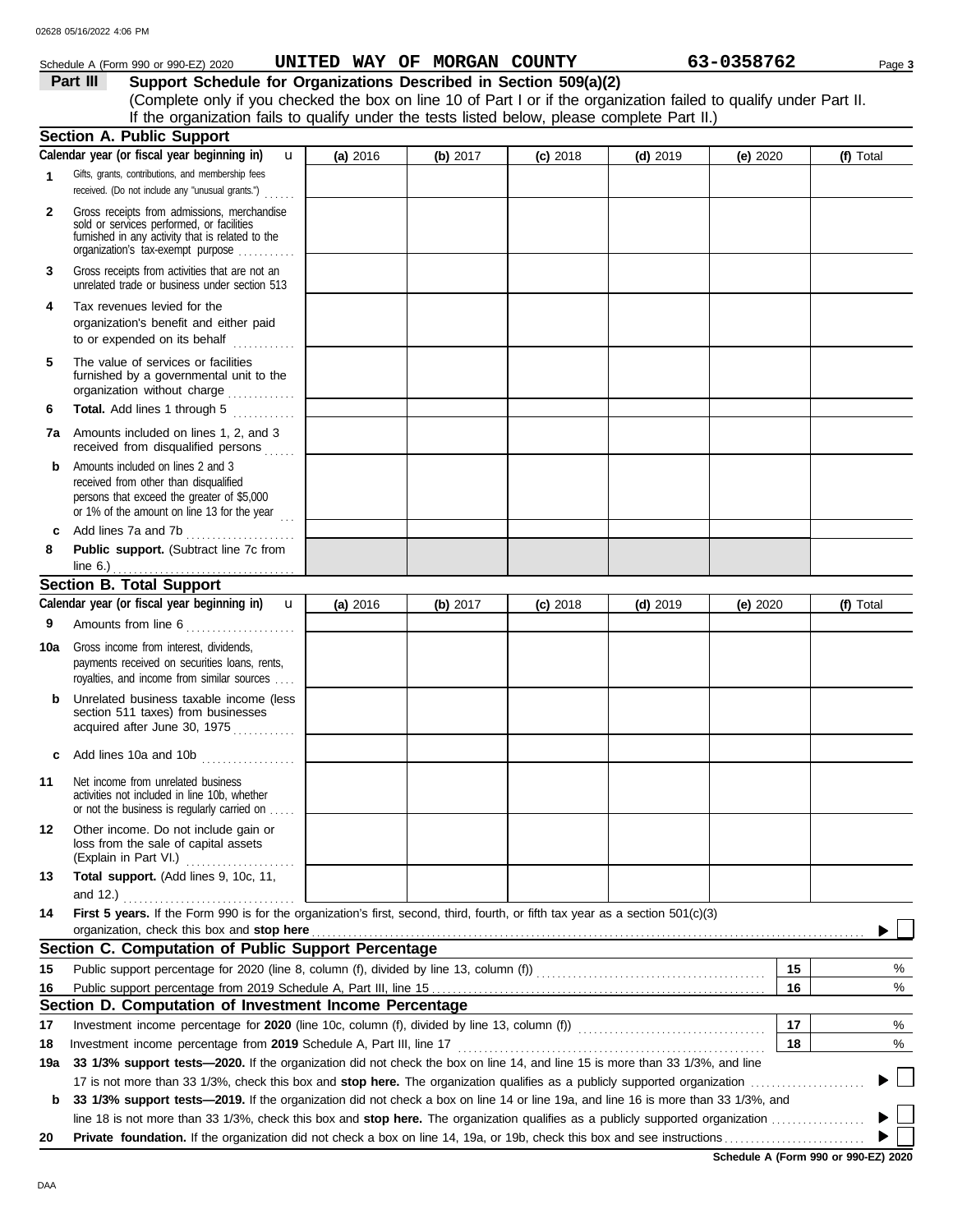| Part IV<br><b>Supporting Organizations</b><br>(Complete only if you checked a box in line 12 on Part I. If you checked box 12a, Part I, complete Sections A<br>and B. If you checked box 12b, Part I, complete Sections A and C. If you checked box 12c, Part I, complete<br>Sections A, D, and E. If you checked box 12d, Part I, complete Sections A and D, and complete Part V.)<br>Section A. All Supporting Organizations<br>Yes<br>No<br>1<br>Are all of the organization's supported organizations listed by name in the organization's governing<br>documents? If "No," describe in Part VI how the supported organizations are designated. If designated by<br>class or purpose, describe the designation. If historic and continuing relationship, explain.<br>1<br>2<br>Did the organization have any supported organization that does not have an IRS determination of status<br>under section 509(a)(1) or (2)? If "Yes," explain in Part VI how the organization determined that the supported<br>organization was described in section 509(a)(1) or (2).<br>2<br>Did the organization have a supported organization described in section $501(c)(4)$ , (5), or (6)? If "Yes," answer<br>За<br>lines 3b and 3c below.<br>3a<br>Did the organization confirm that each supported organization qualified under section 501(c)(4), (5), or (6) and<br>b<br>satisfied the public support tests under section 509(a)(2)? If "Yes," describe in Part VI when and how the<br>organization made the determination.<br>3b<br>Did the organization ensure that all support to such organizations was used exclusively for section $170(c)(2)(B)$<br>c<br>purposes? If "Yes," explain in Part VI what controls the organization put in place to ensure such use.<br>3c<br>Was any supported organization not organized in the United States ("foreign supported organization")? If<br>4а<br>"Yes," and if you checked 12a or 12b in Part I, answer (b) and (c) below.<br>4a<br>Did the organization have ultimate control and discretion in deciding whether to make grants to the foreign<br>b<br>supported organization? If "Yes," describe in Part VI how the organization had such control and discretion<br>despite being controlled or supervised by or in connection with its supported organizations.<br>4b<br>Did the organization support any foreign supported organization that does not have an IRS determination<br>С<br>under sections $501(c)(3)$ and $509(a)(1)$ or (2)? If "Yes," explain in Part VI what controls the organization used<br>to ensure that all support to the foreign supported organization was used exclusively for section $170(c)(2)(B)$<br>4c<br>purposes.<br>Did the organization add, substitute, or remove any supported organizations during the tax year? If "Yes,"<br>5a<br>answer lines 5b and 5c below (if applicable). Also, provide detail in Part VI, including (i) the names and EIN<br>numbers of the supported organizations added, substituted, or removed; (ii) the reasons for each such action;<br>(iii) the authority under the organization's organizing document authorizing such action; and (iv) how the action<br>was accomplished (such as by amendment to the organizing document).<br>5a<br>Type I or Type II only. Was any added or substituted supported organization part of a class already<br>b<br>designated in the organization's organizing document?<br>5b<br>5 <sub>c</sub><br><b>Substitutions only.</b> Was the substitution the result of an event beyond the organization's control?<br>с<br>6<br>Did the organization provide support (whether in the form of grants or the provision of services or facilities) to<br>anyone other than (i) its supported organizations, (ii) individuals that are part of the charitable class benefited<br>by one or more of its supported organizations, or (iii) other supporting organizations that also support or<br>benefit one or more of the filing organization's supported organizations? If "Yes," provide detail in Part VI.<br>6<br>7<br>Did the organization provide a grant, loan, compensation, or other similar payment to a substantial contributor<br>(as defined in section $4958(c)(3)(C)$ ), a family member of a substantial contributor, or a 35% controlled entity<br>with regard to a substantial contributor? If "Yes," complete Part I of Schedule L (Form 990 or 990-EZ).<br>7<br>8<br>Did the organization make a loan to a disqualified person (as defined in section 4958) not described in line 7?<br>If "Yes," complete Part I of Schedule L (Form 990 or 990-EZ).<br>8<br>Was the organization controlled directly or indirectly at any time during the tax year by one or more<br>9a<br>disqualified persons, as defined in section 4946 (other than foundation managers and organizations<br>described in section 509(a)(1) or (2))? If "Yes," provide detail in Part VI.<br>9а<br>Did one or more disqualified persons (as defined in line 9a) hold a controlling interest in any entity in which<br>b<br>the supporting organization had an interest? If "Yes," provide detail in Part VI.<br>9b<br>Did a disqualified person (as defined in line 9a) have an ownership interest in, or derive any personal benefit<br>С<br>from, assets in which the supporting organization also had an interest? If "Yes," provide detail in Part VI.<br>9c<br>Was the organization subject to the excess business holdings rules of section 4943 because of section<br>10a<br>4943(f) (regarding certain Type II supporting organizations, and all Type III non-functionally integrated<br>supporting organizations)? If "Yes," answer line 10b below.<br>10a<br>Did the organization have any excess business holdings in the tax year? (Use Schedule C, Form 4720, to<br>b | UNITED WAY OF MORGAN COUNTY<br>Schedule A (Form 990 or 990-EZ) 2020 | 63-0358762      | Page 4 |
|--------------------------------------------------------------------------------------------------------------------------------------------------------------------------------------------------------------------------------------------------------------------------------------------------------------------------------------------------------------------------------------------------------------------------------------------------------------------------------------------------------------------------------------------------------------------------------------------------------------------------------------------------------------------------------------------------------------------------------------------------------------------------------------------------------------------------------------------------------------------------------------------------------------------------------------------------------------------------------------------------------------------------------------------------------------------------------------------------------------------------------------------------------------------------------------------------------------------------------------------------------------------------------------------------------------------------------------------------------------------------------------------------------------------------------------------------------------------------------------------------------------------------------------------------------------------------------------------------------------------------------------------------------------------------------------------------------------------------------------------------------------------------------------------------------------------------------------------------------------------------------------------------------------------------------------------------------------------------------------------------------------------------------------------------------------------------------------------------------------------------------------------------------------------------------------------------------------------------------------------------------------------------------------------------------------------------------------------------------------------------------------------------------------------------------------------------------------------------------------------------------------------------------------------------------------------------------------------------------------------------------------------------------------------------------------------------------------------------------------------------------------------------------------------------------------------------------------------------------------------------------------------------------------------------------------------------------------------------------------------------------------------------------------------------------------------------------------------------------------------------------------------------------------------------------------------------------------------------------------------------------------------------------------------------------------------------------------------------------------------------------------------------------------------------------------------------------------------------------------------------------------------------------------------------------------------------------------------------------------------------------------------------------------------------------------------------------------------------------------------------------------------------------------------------------------------------------------------------------------------------------------------------------------------------------------------------------------------------------------------------------------------------------------------------------------------------------------------------------------------------------------------------------------------------------------------------------------------------------------------------------------------------------------------------------------------------------------------------------------------------------------------------------------------------------------------------------------------------------------------------------------------------------------------------------------------------------------------------------------------------------------------------------------------------------------------------------------------------------------------------------------------------------------------------------------------------------------------------------------------------------------------------------------------------------------------------------------------------------------------------------------------------------------------------------------------------------------------------------------------------------------------------------------------------------------------------------------------------------------------------------------------------------------------------------------------------------------------------------------------------------------------------------------------------------------------------------------------------------------------------------------------------------------------------------------------------------------------------------------------------------------------------------------------------------------------------------------------------------------------------------------------------------------------------------------------------------|---------------------------------------------------------------------|-----------------|--------|
|                                                                                                                                                                                                                                                                                                                                                                                                                                                                                                                                                                                                                                                                                                                                                                                                                                                                                                                                                                                                                                                                                                                                                                                                                                                                                                                                                                                                                                                                                                                                                                                                                                                                                                                                                                                                                                                                                                                                                                                                                                                                                                                                                                                                                                                                                                                                                                                                                                                                                                                                                                                                                                                                                                                                                                                                                                                                                                                                                                                                                                                                                                                                                                                                                                                                                                                                                                                                                                                                                                                                                                                                                                                                                                                                                                                                                                                                                                                                                                                                                                                                                                                                                                                                                                                                                                                                                                                                                                                                                                                                                                                                                                                                                                                                                                                                                                                                                                                                                                                                                                                                                                                                                                                                                                                                                                                                                                                                                                                                                                                                                                                                                                                                                                                                                                                                                                |                                                                     |                 |        |
|                                                                                                                                                                                                                                                                                                                                                                                                                                                                                                                                                                                                                                                                                                                                                                                                                                                                                                                                                                                                                                                                                                                                                                                                                                                                                                                                                                                                                                                                                                                                                                                                                                                                                                                                                                                                                                                                                                                                                                                                                                                                                                                                                                                                                                                                                                                                                                                                                                                                                                                                                                                                                                                                                                                                                                                                                                                                                                                                                                                                                                                                                                                                                                                                                                                                                                                                                                                                                                                                                                                                                                                                                                                                                                                                                                                                                                                                                                                                                                                                                                                                                                                                                                                                                                                                                                                                                                                                                                                                                                                                                                                                                                                                                                                                                                                                                                                                                                                                                                                                                                                                                                                                                                                                                                                                                                                                                                                                                                                                                                                                                                                                                                                                                                                                                                                                                                |                                                                     |                 |        |
|                                                                                                                                                                                                                                                                                                                                                                                                                                                                                                                                                                                                                                                                                                                                                                                                                                                                                                                                                                                                                                                                                                                                                                                                                                                                                                                                                                                                                                                                                                                                                                                                                                                                                                                                                                                                                                                                                                                                                                                                                                                                                                                                                                                                                                                                                                                                                                                                                                                                                                                                                                                                                                                                                                                                                                                                                                                                                                                                                                                                                                                                                                                                                                                                                                                                                                                                                                                                                                                                                                                                                                                                                                                                                                                                                                                                                                                                                                                                                                                                                                                                                                                                                                                                                                                                                                                                                                                                                                                                                                                                                                                                                                                                                                                                                                                                                                                                                                                                                                                                                                                                                                                                                                                                                                                                                                                                                                                                                                                                                                                                                                                                                                                                                                                                                                                                                                |                                                                     |                 |        |
|                                                                                                                                                                                                                                                                                                                                                                                                                                                                                                                                                                                                                                                                                                                                                                                                                                                                                                                                                                                                                                                                                                                                                                                                                                                                                                                                                                                                                                                                                                                                                                                                                                                                                                                                                                                                                                                                                                                                                                                                                                                                                                                                                                                                                                                                                                                                                                                                                                                                                                                                                                                                                                                                                                                                                                                                                                                                                                                                                                                                                                                                                                                                                                                                                                                                                                                                                                                                                                                                                                                                                                                                                                                                                                                                                                                                                                                                                                                                                                                                                                                                                                                                                                                                                                                                                                                                                                                                                                                                                                                                                                                                                                                                                                                                                                                                                                                                                                                                                                                                                                                                                                                                                                                                                                                                                                                                                                                                                                                                                                                                                                                                                                                                                                                                                                                                                                |                                                                     |                 |        |
|                                                                                                                                                                                                                                                                                                                                                                                                                                                                                                                                                                                                                                                                                                                                                                                                                                                                                                                                                                                                                                                                                                                                                                                                                                                                                                                                                                                                                                                                                                                                                                                                                                                                                                                                                                                                                                                                                                                                                                                                                                                                                                                                                                                                                                                                                                                                                                                                                                                                                                                                                                                                                                                                                                                                                                                                                                                                                                                                                                                                                                                                                                                                                                                                                                                                                                                                                                                                                                                                                                                                                                                                                                                                                                                                                                                                                                                                                                                                                                                                                                                                                                                                                                                                                                                                                                                                                                                                                                                                                                                                                                                                                                                                                                                                                                                                                                                                                                                                                                                                                                                                                                                                                                                                                                                                                                                                                                                                                                                                                                                                                                                                                                                                                                                                                                                                                                |                                                                     |                 |        |
|                                                                                                                                                                                                                                                                                                                                                                                                                                                                                                                                                                                                                                                                                                                                                                                                                                                                                                                                                                                                                                                                                                                                                                                                                                                                                                                                                                                                                                                                                                                                                                                                                                                                                                                                                                                                                                                                                                                                                                                                                                                                                                                                                                                                                                                                                                                                                                                                                                                                                                                                                                                                                                                                                                                                                                                                                                                                                                                                                                                                                                                                                                                                                                                                                                                                                                                                                                                                                                                                                                                                                                                                                                                                                                                                                                                                                                                                                                                                                                                                                                                                                                                                                                                                                                                                                                                                                                                                                                                                                                                                                                                                                                                                                                                                                                                                                                                                                                                                                                                                                                                                                                                                                                                                                                                                                                                                                                                                                                                                                                                                                                                                                                                                                                                                                                                                                                |                                                                     |                 |        |
|                                                                                                                                                                                                                                                                                                                                                                                                                                                                                                                                                                                                                                                                                                                                                                                                                                                                                                                                                                                                                                                                                                                                                                                                                                                                                                                                                                                                                                                                                                                                                                                                                                                                                                                                                                                                                                                                                                                                                                                                                                                                                                                                                                                                                                                                                                                                                                                                                                                                                                                                                                                                                                                                                                                                                                                                                                                                                                                                                                                                                                                                                                                                                                                                                                                                                                                                                                                                                                                                                                                                                                                                                                                                                                                                                                                                                                                                                                                                                                                                                                                                                                                                                                                                                                                                                                                                                                                                                                                                                                                                                                                                                                                                                                                                                                                                                                                                                                                                                                                                                                                                                                                                                                                                                                                                                                                                                                                                                                                                                                                                                                                                                                                                                                                                                                                                                                |                                                                     |                 |        |
|                                                                                                                                                                                                                                                                                                                                                                                                                                                                                                                                                                                                                                                                                                                                                                                                                                                                                                                                                                                                                                                                                                                                                                                                                                                                                                                                                                                                                                                                                                                                                                                                                                                                                                                                                                                                                                                                                                                                                                                                                                                                                                                                                                                                                                                                                                                                                                                                                                                                                                                                                                                                                                                                                                                                                                                                                                                                                                                                                                                                                                                                                                                                                                                                                                                                                                                                                                                                                                                                                                                                                                                                                                                                                                                                                                                                                                                                                                                                                                                                                                                                                                                                                                                                                                                                                                                                                                                                                                                                                                                                                                                                                                                                                                                                                                                                                                                                                                                                                                                                                                                                                                                                                                                                                                                                                                                                                                                                                                                                                                                                                                                                                                                                                                                                                                                                                                |                                                                     |                 |        |
|                                                                                                                                                                                                                                                                                                                                                                                                                                                                                                                                                                                                                                                                                                                                                                                                                                                                                                                                                                                                                                                                                                                                                                                                                                                                                                                                                                                                                                                                                                                                                                                                                                                                                                                                                                                                                                                                                                                                                                                                                                                                                                                                                                                                                                                                                                                                                                                                                                                                                                                                                                                                                                                                                                                                                                                                                                                                                                                                                                                                                                                                                                                                                                                                                                                                                                                                                                                                                                                                                                                                                                                                                                                                                                                                                                                                                                                                                                                                                                                                                                                                                                                                                                                                                                                                                                                                                                                                                                                                                                                                                                                                                                                                                                                                                                                                                                                                                                                                                                                                                                                                                                                                                                                                                                                                                                                                                                                                                                                                                                                                                                                                                                                                                                                                                                                                                                |                                                                     |                 |        |
|                                                                                                                                                                                                                                                                                                                                                                                                                                                                                                                                                                                                                                                                                                                                                                                                                                                                                                                                                                                                                                                                                                                                                                                                                                                                                                                                                                                                                                                                                                                                                                                                                                                                                                                                                                                                                                                                                                                                                                                                                                                                                                                                                                                                                                                                                                                                                                                                                                                                                                                                                                                                                                                                                                                                                                                                                                                                                                                                                                                                                                                                                                                                                                                                                                                                                                                                                                                                                                                                                                                                                                                                                                                                                                                                                                                                                                                                                                                                                                                                                                                                                                                                                                                                                                                                                                                                                                                                                                                                                                                                                                                                                                                                                                                                                                                                                                                                                                                                                                                                                                                                                                                                                                                                                                                                                                                                                                                                                                                                                                                                                                                                                                                                                                                                                                                                                                |                                                                     |                 |        |
|                                                                                                                                                                                                                                                                                                                                                                                                                                                                                                                                                                                                                                                                                                                                                                                                                                                                                                                                                                                                                                                                                                                                                                                                                                                                                                                                                                                                                                                                                                                                                                                                                                                                                                                                                                                                                                                                                                                                                                                                                                                                                                                                                                                                                                                                                                                                                                                                                                                                                                                                                                                                                                                                                                                                                                                                                                                                                                                                                                                                                                                                                                                                                                                                                                                                                                                                                                                                                                                                                                                                                                                                                                                                                                                                                                                                                                                                                                                                                                                                                                                                                                                                                                                                                                                                                                                                                                                                                                                                                                                                                                                                                                                                                                                                                                                                                                                                                                                                                                                                                                                                                                                                                                                                                                                                                                                                                                                                                                                                                                                                                                                                                                                                                                                                                                                                                                |                                                                     |                 |        |
|                                                                                                                                                                                                                                                                                                                                                                                                                                                                                                                                                                                                                                                                                                                                                                                                                                                                                                                                                                                                                                                                                                                                                                                                                                                                                                                                                                                                                                                                                                                                                                                                                                                                                                                                                                                                                                                                                                                                                                                                                                                                                                                                                                                                                                                                                                                                                                                                                                                                                                                                                                                                                                                                                                                                                                                                                                                                                                                                                                                                                                                                                                                                                                                                                                                                                                                                                                                                                                                                                                                                                                                                                                                                                                                                                                                                                                                                                                                                                                                                                                                                                                                                                                                                                                                                                                                                                                                                                                                                                                                                                                                                                                                                                                                                                                                                                                                                                                                                                                                                                                                                                                                                                                                                                                                                                                                                                                                                                                                                                                                                                                                                                                                                                                                                                                                                                                |                                                                     |                 |        |
|                                                                                                                                                                                                                                                                                                                                                                                                                                                                                                                                                                                                                                                                                                                                                                                                                                                                                                                                                                                                                                                                                                                                                                                                                                                                                                                                                                                                                                                                                                                                                                                                                                                                                                                                                                                                                                                                                                                                                                                                                                                                                                                                                                                                                                                                                                                                                                                                                                                                                                                                                                                                                                                                                                                                                                                                                                                                                                                                                                                                                                                                                                                                                                                                                                                                                                                                                                                                                                                                                                                                                                                                                                                                                                                                                                                                                                                                                                                                                                                                                                                                                                                                                                                                                                                                                                                                                                                                                                                                                                                                                                                                                                                                                                                                                                                                                                                                                                                                                                                                                                                                                                                                                                                                                                                                                                                                                                                                                                                                                                                                                                                                                                                                                                                                                                                                                                |                                                                     |                 |        |
|                                                                                                                                                                                                                                                                                                                                                                                                                                                                                                                                                                                                                                                                                                                                                                                                                                                                                                                                                                                                                                                                                                                                                                                                                                                                                                                                                                                                                                                                                                                                                                                                                                                                                                                                                                                                                                                                                                                                                                                                                                                                                                                                                                                                                                                                                                                                                                                                                                                                                                                                                                                                                                                                                                                                                                                                                                                                                                                                                                                                                                                                                                                                                                                                                                                                                                                                                                                                                                                                                                                                                                                                                                                                                                                                                                                                                                                                                                                                                                                                                                                                                                                                                                                                                                                                                                                                                                                                                                                                                                                                                                                                                                                                                                                                                                                                                                                                                                                                                                                                                                                                                                                                                                                                                                                                                                                                                                                                                                                                                                                                                                                                                                                                                                                                                                                                                                |                                                                     |                 |        |
|                                                                                                                                                                                                                                                                                                                                                                                                                                                                                                                                                                                                                                                                                                                                                                                                                                                                                                                                                                                                                                                                                                                                                                                                                                                                                                                                                                                                                                                                                                                                                                                                                                                                                                                                                                                                                                                                                                                                                                                                                                                                                                                                                                                                                                                                                                                                                                                                                                                                                                                                                                                                                                                                                                                                                                                                                                                                                                                                                                                                                                                                                                                                                                                                                                                                                                                                                                                                                                                                                                                                                                                                                                                                                                                                                                                                                                                                                                                                                                                                                                                                                                                                                                                                                                                                                                                                                                                                                                                                                                                                                                                                                                                                                                                                                                                                                                                                                                                                                                                                                                                                                                                                                                                                                                                                                                                                                                                                                                                                                                                                                                                                                                                                                                                                                                                                                                |                                                                     |                 |        |
|                                                                                                                                                                                                                                                                                                                                                                                                                                                                                                                                                                                                                                                                                                                                                                                                                                                                                                                                                                                                                                                                                                                                                                                                                                                                                                                                                                                                                                                                                                                                                                                                                                                                                                                                                                                                                                                                                                                                                                                                                                                                                                                                                                                                                                                                                                                                                                                                                                                                                                                                                                                                                                                                                                                                                                                                                                                                                                                                                                                                                                                                                                                                                                                                                                                                                                                                                                                                                                                                                                                                                                                                                                                                                                                                                                                                                                                                                                                                                                                                                                                                                                                                                                                                                                                                                                                                                                                                                                                                                                                                                                                                                                                                                                                                                                                                                                                                                                                                                                                                                                                                                                                                                                                                                                                                                                                                                                                                                                                                                                                                                                                                                                                                                                                                                                                                                                |                                                                     |                 |        |
|                                                                                                                                                                                                                                                                                                                                                                                                                                                                                                                                                                                                                                                                                                                                                                                                                                                                                                                                                                                                                                                                                                                                                                                                                                                                                                                                                                                                                                                                                                                                                                                                                                                                                                                                                                                                                                                                                                                                                                                                                                                                                                                                                                                                                                                                                                                                                                                                                                                                                                                                                                                                                                                                                                                                                                                                                                                                                                                                                                                                                                                                                                                                                                                                                                                                                                                                                                                                                                                                                                                                                                                                                                                                                                                                                                                                                                                                                                                                                                                                                                                                                                                                                                                                                                                                                                                                                                                                                                                                                                                                                                                                                                                                                                                                                                                                                                                                                                                                                                                                                                                                                                                                                                                                                                                                                                                                                                                                                                                                                                                                                                                                                                                                                                                                                                                                                                |                                                                     |                 |        |
|                                                                                                                                                                                                                                                                                                                                                                                                                                                                                                                                                                                                                                                                                                                                                                                                                                                                                                                                                                                                                                                                                                                                                                                                                                                                                                                                                                                                                                                                                                                                                                                                                                                                                                                                                                                                                                                                                                                                                                                                                                                                                                                                                                                                                                                                                                                                                                                                                                                                                                                                                                                                                                                                                                                                                                                                                                                                                                                                                                                                                                                                                                                                                                                                                                                                                                                                                                                                                                                                                                                                                                                                                                                                                                                                                                                                                                                                                                                                                                                                                                                                                                                                                                                                                                                                                                                                                                                                                                                                                                                                                                                                                                                                                                                                                                                                                                                                                                                                                                                                                                                                                                                                                                                                                                                                                                                                                                                                                                                                                                                                                                                                                                                                                                                                                                                                                                |                                                                     |                 |        |
|                                                                                                                                                                                                                                                                                                                                                                                                                                                                                                                                                                                                                                                                                                                                                                                                                                                                                                                                                                                                                                                                                                                                                                                                                                                                                                                                                                                                                                                                                                                                                                                                                                                                                                                                                                                                                                                                                                                                                                                                                                                                                                                                                                                                                                                                                                                                                                                                                                                                                                                                                                                                                                                                                                                                                                                                                                                                                                                                                                                                                                                                                                                                                                                                                                                                                                                                                                                                                                                                                                                                                                                                                                                                                                                                                                                                                                                                                                                                                                                                                                                                                                                                                                                                                                                                                                                                                                                                                                                                                                                                                                                                                                                                                                                                                                                                                                                                                                                                                                                                                                                                                                                                                                                                                                                                                                                                                                                                                                                                                                                                                                                                                                                                                                                                                                                                                                |                                                                     |                 |        |
|                                                                                                                                                                                                                                                                                                                                                                                                                                                                                                                                                                                                                                                                                                                                                                                                                                                                                                                                                                                                                                                                                                                                                                                                                                                                                                                                                                                                                                                                                                                                                                                                                                                                                                                                                                                                                                                                                                                                                                                                                                                                                                                                                                                                                                                                                                                                                                                                                                                                                                                                                                                                                                                                                                                                                                                                                                                                                                                                                                                                                                                                                                                                                                                                                                                                                                                                                                                                                                                                                                                                                                                                                                                                                                                                                                                                                                                                                                                                                                                                                                                                                                                                                                                                                                                                                                                                                                                                                                                                                                                                                                                                                                                                                                                                                                                                                                                                                                                                                                                                                                                                                                                                                                                                                                                                                                                                                                                                                                                                                                                                                                                                                                                                                                                                                                                                                                |                                                                     |                 |        |
|                                                                                                                                                                                                                                                                                                                                                                                                                                                                                                                                                                                                                                                                                                                                                                                                                                                                                                                                                                                                                                                                                                                                                                                                                                                                                                                                                                                                                                                                                                                                                                                                                                                                                                                                                                                                                                                                                                                                                                                                                                                                                                                                                                                                                                                                                                                                                                                                                                                                                                                                                                                                                                                                                                                                                                                                                                                                                                                                                                                                                                                                                                                                                                                                                                                                                                                                                                                                                                                                                                                                                                                                                                                                                                                                                                                                                                                                                                                                                                                                                                                                                                                                                                                                                                                                                                                                                                                                                                                                                                                                                                                                                                                                                                                                                                                                                                                                                                                                                                                                                                                                                                                                                                                                                                                                                                                                                                                                                                                                                                                                                                                                                                                                                                                                                                                                                                |                                                                     |                 |        |
|                                                                                                                                                                                                                                                                                                                                                                                                                                                                                                                                                                                                                                                                                                                                                                                                                                                                                                                                                                                                                                                                                                                                                                                                                                                                                                                                                                                                                                                                                                                                                                                                                                                                                                                                                                                                                                                                                                                                                                                                                                                                                                                                                                                                                                                                                                                                                                                                                                                                                                                                                                                                                                                                                                                                                                                                                                                                                                                                                                                                                                                                                                                                                                                                                                                                                                                                                                                                                                                                                                                                                                                                                                                                                                                                                                                                                                                                                                                                                                                                                                                                                                                                                                                                                                                                                                                                                                                                                                                                                                                                                                                                                                                                                                                                                                                                                                                                                                                                                                                                                                                                                                                                                                                                                                                                                                                                                                                                                                                                                                                                                                                                                                                                                                                                                                                                                                |                                                                     |                 |        |
|                                                                                                                                                                                                                                                                                                                                                                                                                                                                                                                                                                                                                                                                                                                                                                                                                                                                                                                                                                                                                                                                                                                                                                                                                                                                                                                                                                                                                                                                                                                                                                                                                                                                                                                                                                                                                                                                                                                                                                                                                                                                                                                                                                                                                                                                                                                                                                                                                                                                                                                                                                                                                                                                                                                                                                                                                                                                                                                                                                                                                                                                                                                                                                                                                                                                                                                                                                                                                                                                                                                                                                                                                                                                                                                                                                                                                                                                                                                                                                                                                                                                                                                                                                                                                                                                                                                                                                                                                                                                                                                                                                                                                                                                                                                                                                                                                                                                                                                                                                                                                                                                                                                                                                                                                                                                                                                                                                                                                                                                                                                                                                                                                                                                                                                                                                                                                                |                                                                     |                 |        |
|                                                                                                                                                                                                                                                                                                                                                                                                                                                                                                                                                                                                                                                                                                                                                                                                                                                                                                                                                                                                                                                                                                                                                                                                                                                                                                                                                                                                                                                                                                                                                                                                                                                                                                                                                                                                                                                                                                                                                                                                                                                                                                                                                                                                                                                                                                                                                                                                                                                                                                                                                                                                                                                                                                                                                                                                                                                                                                                                                                                                                                                                                                                                                                                                                                                                                                                                                                                                                                                                                                                                                                                                                                                                                                                                                                                                                                                                                                                                                                                                                                                                                                                                                                                                                                                                                                                                                                                                                                                                                                                                                                                                                                                                                                                                                                                                                                                                                                                                                                                                                                                                                                                                                                                                                                                                                                                                                                                                                                                                                                                                                                                                                                                                                                                                                                                                                                |                                                                     |                 |        |
|                                                                                                                                                                                                                                                                                                                                                                                                                                                                                                                                                                                                                                                                                                                                                                                                                                                                                                                                                                                                                                                                                                                                                                                                                                                                                                                                                                                                                                                                                                                                                                                                                                                                                                                                                                                                                                                                                                                                                                                                                                                                                                                                                                                                                                                                                                                                                                                                                                                                                                                                                                                                                                                                                                                                                                                                                                                                                                                                                                                                                                                                                                                                                                                                                                                                                                                                                                                                                                                                                                                                                                                                                                                                                                                                                                                                                                                                                                                                                                                                                                                                                                                                                                                                                                                                                                                                                                                                                                                                                                                                                                                                                                                                                                                                                                                                                                                                                                                                                                                                                                                                                                                                                                                                                                                                                                                                                                                                                                                                                                                                                                                                                                                                                                                                                                                                                                |                                                                     |                 |        |
|                                                                                                                                                                                                                                                                                                                                                                                                                                                                                                                                                                                                                                                                                                                                                                                                                                                                                                                                                                                                                                                                                                                                                                                                                                                                                                                                                                                                                                                                                                                                                                                                                                                                                                                                                                                                                                                                                                                                                                                                                                                                                                                                                                                                                                                                                                                                                                                                                                                                                                                                                                                                                                                                                                                                                                                                                                                                                                                                                                                                                                                                                                                                                                                                                                                                                                                                                                                                                                                                                                                                                                                                                                                                                                                                                                                                                                                                                                                                                                                                                                                                                                                                                                                                                                                                                                                                                                                                                                                                                                                                                                                                                                                                                                                                                                                                                                                                                                                                                                                                                                                                                                                                                                                                                                                                                                                                                                                                                                                                                                                                                                                                                                                                                                                                                                                                                                |                                                                     |                 |        |
|                                                                                                                                                                                                                                                                                                                                                                                                                                                                                                                                                                                                                                                                                                                                                                                                                                                                                                                                                                                                                                                                                                                                                                                                                                                                                                                                                                                                                                                                                                                                                                                                                                                                                                                                                                                                                                                                                                                                                                                                                                                                                                                                                                                                                                                                                                                                                                                                                                                                                                                                                                                                                                                                                                                                                                                                                                                                                                                                                                                                                                                                                                                                                                                                                                                                                                                                                                                                                                                                                                                                                                                                                                                                                                                                                                                                                                                                                                                                                                                                                                                                                                                                                                                                                                                                                                                                                                                                                                                                                                                                                                                                                                                                                                                                                                                                                                                                                                                                                                                                                                                                                                                                                                                                                                                                                                                                                                                                                                                                                                                                                                                                                                                                                                                                                                                                                                |                                                                     |                 |        |
|                                                                                                                                                                                                                                                                                                                                                                                                                                                                                                                                                                                                                                                                                                                                                                                                                                                                                                                                                                                                                                                                                                                                                                                                                                                                                                                                                                                                                                                                                                                                                                                                                                                                                                                                                                                                                                                                                                                                                                                                                                                                                                                                                                                                                                                                                                                                                                                                                                                                                                                                                                                                                                                                                                                                                                                                                                                                                                                                                                                                                                                                                                                                                                                                                                                                                                                                                                                                                                                                                                                                                                                                                                                                                                                                                                                                                                                                                                                                                                                                                                                                                                                                                                                                                                                                                                                                                                                                                                                                                                                                                                                                                                                                                                                                                                                                                                                                                                                                                                                                                                                                                                                                                                                                                                                                                                                                                                                                                                                                                                                                                                                                                                                                                                                                                                                                                                |                                                                     |                 |        |
|                                                                                                                                                                                                                                                                                                                                                                                                                                                                                                                                                                                                                                                                                                                                                                                                                                                                                                                                                                                                                                                                                                                                                                                                                                                                                                                                                                                                                                                                                                                                                                                                                                                                                                                                                                                                                                                                                                                                                                                                                                                                                                                                                                                                                                                                                                                                                                                                                                                                                                                                                                                                                                                                                                                                                                                                                                                                                                                                                                                                                                                                                                                                                                                                                                                                                                                                                                                                                                                                                                                                                                                                                                                                                                                                                                                                                                                                                                                                                                                                                                                                                                                                                                                                                                                                                                                                                                                                                                                                                                                                                                                                                                                                                                                                                                                                                                                                                                                                                                                                                                                                                                                                                                                                                                                                                                                                                                                                                                                                                                                                                                                                                                                                                                                                                                                                                                |                                                                     |                 |        |
|                                                                                                                                                                                                                                                                                                                                                                                                                                                                                                                                                                                                                                                                                                                                                                                                                                                                                                                                                                                                                                                                                                                                                                                                                                                                                                                                                                                                                                                                                                                                                                                                                                                                                                                                                                                                                                                                                                                                                                                                                                                                                                                                                                                                                                                                                                                                                                                                                                                                                                                                                                                                                                                                                                                                                                                                                                                                                                                                                                                                                                                                                                                                                                                                                                                                                                                                                                                                                                                                                                                                                                                                                                                                                                                                                                                                                                                                                                                                                                                                                                                                                                                                                                                                                                                                                                                                                                                                                                                                                                                                                                                                                                                                                                                                                                                                                                                                                                                                                                                                                                                                                                                                                                                                                                                                                                                                                                                                                                                                                                                                                                                                                                                                                                                                                                                                                                |                                                                     |                 |        |
|                                                                                                                                                                                                                                                                                                                                                                                                                                                                                                                                                                                                                                                                                                                                                                                                                                                                                                                                                                                                                                                                                                                                                                                                                                                                                                                                                                                                                                                                                                                                                                                                                                                                                                                                                                                                                                                                                                                                                                                                                                                                                                                                                                                                                                                                                                                                                                                                                                                                                                                                                                                                                                                                                                                                                                                                                                                                                                                                                                                                                                                                                                                                                                                                                                                                                                                                                                                                                                                                                                                                                                                                                                                                                                                                                                                                                                                                                                                                                                                                                                                                                                                                                                                                                                                                                                                                                                                                                                                                                                                                                                                                                                                                                                                                                                                                                                                                                                                                                                                                                                                                                                                                                                                                                                                                                                                                                                                                                                                                                                                                                                                                                                                                                                                                                                                                                                |                                                                     |                 |        |
|                                                                                                                                                                                                                                                                                                                                                                                                                                                                                                                                                                                                                                                                                                                                                                                                                                                                                                                                                                                                                                                                                                                                                                                                                                                                                                                                                                                                                                                                                                                                                                                                                                                                                                                                                                                                                                                                                                                                                                                                                                                                                                                                                                                                                                                                                                                                                                                                                                                                                                                                                                                                                                                                                                                                                                                                                                                                                                                                                                                                                                                                                                                                                                                                                                                                                                                                                                                                                                                                                                                                                                                                                                                                                                                                                                                                                                                                                                                                                                                                                                                                                                                                                                                                                                                                                                                                                                                                                                                                                                                                                                                                                                                                                                                                                                                                                                                                                                                                                                                                                                                                                                                                                                                                                                                                                                                                                                                                                                                                                                                                                                                                                                                                                                                                                                                                                                |                                                                     |                 |        |
|                                                                                                                                                                                                                                                                                                                                                                                                                                                                                                                                                                                                                                                                                                                                                                                                                                                                                                                                                                                                                                                                                                                                                                                                                                                                                                                                                                                                                                                                                                                                                                                                                                                                                                                                                                                                                                                                                                                                                                                                                                                                                                                                                                                                                                                                                                                                                                                                                                                                                                                                                                                                                                                                                                                                                                                                                                                                                                                                                                                                                                                                                                                                                                                                                                                                                                                                                                                                                                                                                                                                                                                                                                                                                                                                                                                                                                                                                                                                                                                                                                                                                                                                                                                                                                                                                                                                                                                                                                                                                                                                                                                                                                                                                                                                                                                                                                                                                                                                                                                                                                                                                                                                                                                                                                                                                                                                                                                                                                                                                                                                                                                                                                                                                                                                                                                                                                |                                                                     |                 |        |
|                                                                                                                                                                                                                                                                                                                                                                                                                                                                                                                                                                                                                                                                                                                                                                                                                                                                                                                                                                                                                                                                                                                                                                                                                                                                                                                                                                                                                                                                                                                                                                                                                                                                                                                                                                                                                                                                                                                                                                                                                                                                                                                                                                                                                                                                                                                                                                                                                                                                                                                                                                                                                                                                                                                                                                                                                                                                                                                                                                                                                                                                                                                                                                                                                                                                                                                                                                                                                                                                                                                                                                                                                                                                                                                                                                                                                                                                                                                                                                                                                                                                                                                                                                                                                                                                                                                                                                                                                                                                                                                                                                                                                                                                                                                                                                                                                                                                                                                                                                                                                                                                                                                                                                                                                                                                                                                                                                                                                                                                                                                                                                                                                                                                                                                                                                                                                                |                                                                     |                 |        |
|                                                                                                                                                                                                                                                                                                                                                                                                                                                                                                                                                                                                                                                                                                                                                                                                                                                                                                                                                                                                                                                                                                                                                                                                                                                                                                                                                                                                                                                                                                                                                                                                                                                                                                                                                                                                                                                                                                                                                                                                                                                                                                                                                                                                                                                                                                                                                                                                                                                                                                                                                                                                                                                                                                                                                                                                                                                                                                                                                                                                                                                                                                                                                                                                                                                                                                                                                                                                                                                                                                                                                                                                                                                                                                                                                                                                                                                                                                                                                                                                                                                                                                                                                                                                                                                                                                                                                                                                                                                                                                                                                                                                                                                                                                                                                                                                                                                                                                                                                                                                                                                                                                                                                                                                                                                                                                                                                                                                                                                                                                                                                                                                                                                                                                                                                                                                                                |                                                                     |                 |        |
|                                                                                                                                                                                                                                                                                                                                                                                                                                                                                                                                                                                                                                                                                                                                                                                                                                                                                                                                                                                                                                                                                                                                                                                                                                                                                                                                                                                                                                                                                                                                                                                                                                                                                                                                                                                                                                                                                                                                                                                                                                                                                                                                                                                                                                                                                                                                                                                                                                                                                                                                                                                                                                                                                                                                                                                                                                                                                                                                                                                                                                                                                                                                                                                                                                                                                                                                                                                                                                                                                                                                                                                                                                                                                                                                                                                                                                                                                                                                                                                                                                                                                                                                                                                                                                                                                                                                                                                                                                                                                                                                                                                                                                                                                                                                                                                                                                                                                                                                                                                                                                                                                                                                                                                                                                                                                                                                                                                                                                                                                                                                                                                                                                                                                                                                                                                                                                |                                                                     |                 |        |
|                                                                                                                                                                                                                                                                                                                                                                                                                                                                                                                                                                                                                                                                                                                                                                                                                                                                                                                                                                                                                                                                                                                                                                                                                                                                                                                                                                                                                                                                                                                                                                                                                                                                                                                                                                                                                                                                                                                                                                                                                                                                                                                                                                                                                                                                                                                                                                                                                                                                                                                                                                                                                                                                                                                                                                                                                                                                                                                                                                                                                                                                                                                                                                                                                                                                                                                                                                                                                                                                                                                                                                                                                                                                                                                                                                                                                                                                                                                                                                                                                                                                                                                                                                                                                                                                                                                                                                                                                                                                                                                                                                                                                                                                                                                                                                                                                                                                                                                                                                                                                                                                                                                                                                                                                                                                                                                                                                                                                                                                                                                                                                                                                                                                                                                                                                                                                                |                                                                     |                 |        |
|                                                                                                                                                                                                                                                                                                                                                                                                                                                                                                                                                                                                                                                                                                                                                                                                                                                                                                                                                                                                                                                                                                                                                                                                                                                                                                                                                                                                                                                                                                                                                                                                                                                                                                                                                                                                                                                                                                                                                                                                                                                                                                                                                                                                                                                                                                                                                                                                                                                                                                                                                                                                                                                                                                                                                                                                                                                                                                                                                                                                                                                                                                                                                                                                                                                                                                                                                                                                                                                                                                                                                                                                                                                                                                                                                                                                                                                                                                                                                                                                                                                                                                                                                                                                                                                                                                                                                                                                                                                                                                                                                                                                                                                                                                                                                                                                                                                                                                                                                                                                                                                                                                                                                                                                                                                                                                                                                                                                                                                                                                                                                                                                                                                                                                                                                                                                                                |                                                                     |                 |        |
|                                                                                                                                                                                                                                                                                                                                                                                                                                                                                                                                                                                                                                                                                                                                                                                                                                                                                                                                                                                                                                                                                                                                                                                                                                                                                                                                                                                                                                                                                                                                                                                                                                                                                                                                                                                                                                                                                                                                                                                                                                                                                                                                                                                                                                                                                                                                                                                                                                                                                                                                                                                                                                                                                                                                                                                                                                                                                                                                                                                                                                                                                                                                                                                                                                                                                                                                                                                                                                                                                                                                                                                                                                                                                                                                                                                                                                                                                                                                                                                                                                                                                                                                                                                                                                                                                                                                                                                                                                                                                                                                                                                                                                                                                                                                                                                                                                                                                                                                                                                                                                                                                                                                                                                                                                                                                                                                                                                                                                                                                                                                                                                                                                                                                                                                                                                                                                |                                                                     |                 |        |
|                                                                                                                                                                                                                                                                                                                                                                                                                                                                                                                                                                                                                                                                                                                                                                                                                                                                                                                                                                                                                                                                                                                                                                                                                                                                                                                                                                                                                                                                                                                                                                                                                                                                                                                                                                                                                                                                                                                                                                                                                                                                                                                                                                                                                                                                                                                                                                                                                                                                                                                                                                                                                                                                                                                                                                                                                                                                                                                                                                                                                                                                                                                                                                                                                                                                                                                                                                                                                                                                                                                                                                                                                                                                                                                                                                                                                                                                                                                                                                                                                                                                                                                                                                                                                                                                                                                                                                                                                                                                                                                                                                                                                                                                                                                                                                                                                                                                                                                                                                                                                                                                                                                                                                                                                                                                                                                                                                                                                                                                                                                                                                                                                                                                                                                                                                                                                                |                                                                     |                 |        |
|                                                                                                                                                                                                                                                                                                                                                                                                                                                                                                                                                                                                                                                                                                                                                                                                                                                                                                                                                                                                                                                                                                                                                                                                                                                                                                                                                                                                                                                                                                                                                                                                                                                                                                                                                                                                                                                                                                                                                                                                                                                                                                                                                                                                                                                                                                                                                                                                                                                                                                                                                                                                                                                                                                                                                                                                                                                                                                                                                                                                                                                                                                                                                                                                                                                                                                                                                                                                                                                                                                                                                                                                                                                                                                                                                                                                                                                                                                                                                                                                                                                                                                                                                                                                                                                                                                                                                                                                                                                                                                                                                                                                                                                                                                                                                                                                                                                                                                                                                                                                                                                                                                                                                                                                                                                                                                                                                                                                                                                                                                                                                                                                                                                                                                                                                                                                                                |                                                                     |                 |        |
|                                                                                                                                                                                                                                                                                                                                                                                                                                                                                                                                                                                                                                                                                                                                                                                                                                                                                                                                                                                                                                                                                                                                                                                                                                                                                                                                                                                                                                                                                                                                                                                                                                                                                                                                                                                                                                                                                                                                                                                                                                                                                                                                                                                                                                                                                                                                                                                                                                                                                                                                                                                                                                                                                                                                                                                                                                                                                                                                                                                                                                                                                                                                                                                                                                                                                                                                                                                                                                                                                                                                                                                                                                                                                                                                                                                                                                                                                                                                                                                                                                                                                                                                                                                                                                                                                                                                                                                                                                                                                                                                                                                                                                                                                                                                                                                                                                                                                                                                                                                                                                                                                                                                                                                                                                                                                                                                                                                                                                                                                                                                                                                                                                                                                                                                                                                                                                |                                                                     |                 |        |
|                                                                                                                                                                                                                                                                                                                                                                                                                                                                                                                                                                                                                                                                                                                                                                                                                                                                                                                                                                                                                                                                                                                                                                                                                                                                                                                                                                                                                                                                                                                                                                                                                                                                                                                                                                                                                                                                                                                                                                                                                                                                                                                                                                                                                                                                                                                                                                                                                                                                                                                                                                                                                                                                                                                                                                                                                                                                                                                                                                                                                                                                                                                                                                                                                                                                                                                                                                                                                                                                                                                                                                                                                                                                                                                                                                                                                                                                                                                                                                                                                                                                                                                                                                                                                                                                                                                                                                                                                                                                                                                                                                                                                                                                                                                                                                                                                                                                                                                                                                                                                                                                                                                                                                                                                                                                                                                                                                                                                                                                                                                                                                                                                                                                                                                                                                                                                                |                                                                     |                 |        |
|                                                                                                                                                                                                                                                                                                                                                                                                                                                                                                                                                                                                                                                                                                                                                                                                                                                                                                                                                                                                                                                                                                                                                                                                                                                                                                                                                                                                                                                                                                                                                                                                                                                                                                                                                                                                                                                                                                                                                                                                                                                                                                                                                                                                                                                                                                                                                                                                                                                                                                                                                                                                                                                                                                                                                                                                                                                                                                                                                                                                                                                                                                                                                                                                                                                                                                                                                                                                                                                                                                                                                                                                                                                                                                                                                                                                                                                                                                                                                                                                                                                                                                                                                                                                                                                                                                                                                                                                                                                                                                                                                                                                                                                                                                                                                                                                                                                                                                                                                                                                                                                                                                                                                                                                                                                                                                                                                                                                                                                                                                                                                                                                                                                                                                                                                                                                                                |                                                                     |                 |        |
|                                                                                                                                                                                                                                                                                                                                                                                                                                                                                                                                                                                                                                                                                                                                                                                                                                                                                                                                                                                                                                                                                                                                                                                                                                                                                                                                                                                                                                                                                                                                                                                                                                                                                                                                                                                                                                                                                                                                                                                                                                                                                                                                                                                                                                                                                                                                                                                                                                                                                                                                                                                                                                                                                                                                                                                                                                                                                                                                                                                                                                                                                                                                                                                                                                                                                                                                                                                                                                                                                                                                                                                                                                                                                                                                                                                                                                                                                                                                                                                                                                                                                                                                                                                                                                                                                                                                                                                                                                                                                                                                                                                                                                                                                                                                                                                                                                                                                                                                                                                                                                                                                                                                                                                                                                                                                                                                                                                                                                                                                                                                                                                                                                                                                                                                                                                                                                |                                                                     |                 |        |
|                                                                                                                                                                                                                                                                                                                                                                                                                                                                                                                                                                                                                                                                                                                                                                                                                                                                                                                                                                                                                                                                                                                                                                                                                                                                                                                                                                                                                                                                                                                                                                                                                                                                                                                                                                                                                                                                                                                                                                                                                                                                                                                                                                                                                                                                                                                                                                                                                                                                                                                                                                                                                                                                                                                                                                                                                                                                                                                                                                                                                                                                                                                                                                                                                                                                                                                                                                                                                                                                                                                                                                                                                                                                                                                                                                                                                                                                                                                                                                                                                                                                                                                                                                                                                                                                                                                                                                                                                                                                                                                                                                                                                                                                                                                                                                                                                                                                                                                                                                                                                                                                                                                                                                                                                                                                                                                                                                                                                                                                                                                                                                                                                                                                                                                                                                                                                                |                                                                     |                 |        |
|                                                                                                                                                                                                                                                                                                                                                                                                                                                                                                                                                                                                                                                                                                                                                                                                                                                                                                                                                                                                                                                                                                                                                                                                                                                                                                                                                                                                                                                                                                                                                                                                                                                                                                                                                                                                                                                                                                                                                                                                                                                                                                                                                                                                                                                                                                                                                                                                                                                                                                                                                                                                                                                                                                                                                                                                                                                                                                                                                                                                                                                                                                                                                                                                                                                                                                                                                                                                                                                                                                                                                                                                                                                                                                                                                                                                                                                                                                                                                                                                                                                                                                                                                                                                                                                                                                                                                                                                                                                                                                                                                                                                                                                                                                                                                                                                                                                                                                                                                                                                                                                                                                                                                                                                                                                                                                                                                                                                                                                                                                                                                                                                                                                                                                                                                                                                                                |                                                                     |                 |        |
|                                                                                                                                                                                                                                                                                                                                                                                                                                                                                                                                                                                                                                                                                                                                                                                                                                                                                                                                                                                                                                                                                                                                                                                                                                                                                                                                                                                                                                                                                                                                                                                                                                                                                                                                                                                                                                                                                                                                                                                                                                                                                                                                                                                                                                                                                                                                                                                                                                                                                                                                                                                                                                                                                                                                                                                                                                                                                                                                                                                                                                                                                                                                                                                                                                                                                                                                                                                                                                                                                                                                                                                                                                                                                                                                                                                                                                                                                                                                                                                                                                                                                                                                                                                                                                                                                                                                                                                                                                                                                                                                                                                                                                                                                                                                                                                                                                                                                                                                                                                                                                                                                                                                                                                                                                                                                                                                                                                                                                                                                                                                                                                                                                                                                                                                                                                                                                |                                                                     |                 |        |
|                                                                                                                                                                                                                                                                                                                                                                                                                                                                                                                                                                                                                                                                                                                                                                                                                                                                                                                                                                                                                                                                                                                                                                                                                                                                                                                                                                                                                                                                                                                                                                                                                                                                                                                                                                                                                                                                                                                                                                                                                                                                                                                                                                                                                                                                                                                                                                                                                                                                                                                                                                                                                                                                                                                                                                                                                                                                                                                                                                                                                                                                                                                                                                                                                                                                                                                                                                                                                                                                                                                                                                                                                                                                                                                                                                                                                                                                                                                                                                                                                                                                                                                                                                                                                                                                                                                                                                                                                                                                                                                                                                                                                                                                                                                                                                                                                                                                                                                                                                                                                                                                                                                                                                                                                                                                                                                                                                                                                                                                                                                                                                                                                                                                                                                                                                                                                                |                                                                     |                 |        |
|                                                                                                                                                                                                                                                                                                                                                                                                                                                                                                                                                                                                                                                                                                                                                                                                                                                                                                                                                                                                                                                                                                                                                                                                                                                                                                                                                                                                                                                                                                                                                                                                                                                                                                                                                                                                                                                                                                                                                                                                                                                                                                                                                                                                                                                                                                                                                                                                                                                                                                                                                                                                                                                                                                                                                                                                                                                                                                                                                                                                                                                                                                                                                                                                                                                                                                                                                                                                                                                                                                                                                                                                                                                                                                                                                                                                                                                                                                                                                                                                                                                                                                                                                                                                                                                                                                                                                                                                                                                                                                                                                                                                                                                                                                                                                                                                                                                                                                                                                                                                                                                                                                                                                                                                                                                                                                                                                                                                                                                                                                                                                                                                                                                                                                                                                                                                                                |                                                                     |                 |        |
|                                                                                                                                                                                                                                                                                                                                                                                                                                                                                                                                                                                                                                                                                                                                                                                                                                                                                                                                                                                                                                                                                                                                                                                                                                                                                                                                                                                                                                                                                                                                                                                                                                                                                                                                                                                                                                                                                                                                                                                                                                                                                                                                                                                                                                                                                                                                                                                                                                                                                                                                                                                                                                                                                                                                                                                                                                                                                                                                                                                                                                                                                                                                                                                                                                                                                                                                                                                                                                                                                                                                                                                                                                                                                                                                                                                                                                                                                                                                                                                                                                                                                                                                                                                                                                                                                                                                                                                                                                                                                                                                                                                                                                                                                                                                                                                                                                                                                                                                                                                                                                                                                                                                                                                                                                                                                                                                                                                                                                                                                                                                                                                                                                                                                                                                                                                                                                |                                                                     |                 |        |
|                                                                                                                                                                                                                                                                                                                                                                                                                                                                                                                                                                                                                                                                                                                                                                                                                                                                                                                                                                                                                                                                                                                                                                                                                                                                                                                                                                                                                                                                                                                                                                                                                                                                                                                                                                                                                                                                                                                                                                                                                                                                                                                                                                                                                                                                                                                                                                                                                                                                                                                                                                                                                                                                                                                                                                                                                                                                                                                                                                                                                                                                                                                                                                                                                                                                                                                                                                                                                                                                                                                                                                                                                                                                                                                                                                                                                                                                                                                                                                                                                                                                                                                                                                                                                                                                                                                                                                                                                                                                                                                                                                                                                                                                                                                                                                                                                                                                                                                                                                                                                                                                                                                                                                                                                                                                                                                                                                                                                                                                                                                                                                                                                                                                                                                                                                                                                                |                                                                     |                 |        |
|                                                                                                                                                                                                                                                                                                                                                                                                                                                                                                                                                                                                                                                                                                                                                                                                                                                                                                                                                                                                                                                                                                                                                                                                                                                                                                                                                                                                                                                                                                                                                                                                                                                                                                                                                                                                                                                                                                                                                                                                                                                                                                                                                                                                                                                                                                                                                                                                                                                                                                                                                                                                                                                                                                                                                                                                                                                                                                                                                                                                                                                                                                                                                                                                                                                                                                                                                                                                                                                                                                                                                                                                                                                                                                                                                                                                                                                                                                                                                                                                                                                                                                                                                                                                                                                                                                                                                                                                                                                                                                                                                                                                                                                                                                                                                                                                                                                                                                                                                                                                                                                                                                                                                                                                                                                                                                                                                                                                                                                                                                                                                                                                                                                                                                                                                                                                                                |                                                                     |                 |        |
|                                                                                                                                                                                                                                                                                                                                                                                                                                                                                                                                                                                                                                                                                                                                                                                                                                                                                                                                                                                                                                                                                                                                                                                                                                                                                                                                                                                                                                                                                                                                                                                                                                                                                                                                                                                                                                                                                                                                                                                                                                                                                                                                                                                                                                                                                                                                                                                                                                                                                                                                                                                                                                                                                                                                                                                                                                                                                                                                                                                                                                                                                                                                                                                                                                                                                                                                                                                                                                                                                                                                                                                                                                                                                                                                                                                                                                                                                                                                                                                                                                                                                                                                                                                                                                                                                                                                                                                                                                                                                                                                                                                                                                                                                                                                                                                                                                                                                                                                                                                                                                                                                                                                                                                                                                                                                                                                                                                                                                                                                                                                                                                                                                                                                                                                                                                                                                |                                                                     |                 |        |
|                                                                                                                                                                                                                                                                                                                                                                                                                                                                                                                                                                                                                                                                                                                                                                                                                                                                                                                                                                                                                                                                                                                                                                                                                                                                                                                                                                                                                                                                                                                                                                                                                                                                                                                                                                                                                                                                                                                                                                                                                                                                                                                                                                                                                                                                                                                                                                                                                                                                                                                                                                                                                                                                                                                                                                                                                                                                                                                                                                                                                                                                                                                                                                                                                                                                                                                                                                                                                                                                                                                                                                                                                                                                                                                                                                                                                                                                                                                                                                                                                                                                                                                                                                                                                                                                                                                                                                                                                                                                                                                                                                                                                                                                                                                                                                                                                                                                                                                                                                                                                                                                                                                                                                                                                                                                                                                                                                                                                                                                                                                                                                                                                                                                                                                                                                                                                                |                                                                     |                 |        |
|                                                                                                                                                                                                                                                                                                                                                                                                                                                                                                                                                                                                                                                                                                                                                                                                                                                                                                                                                                                                                                                                                                                                                                                                                                                                                                                                                                                                                                                                                                                                                                                                                                                                                                                                                                                                                                                                                                                                                                                                                                                                                                                                                                                                                                                                                                                                                                                                                                                                                                                                                                                                                                                                                                                                                                                                                                                                                                                                                                                                                                                                                                                                                                                                                                                                                                                                                                                                                                                                                                                                                                                                                                                                                                                                                                                                                                                                                                                                                                                                                                                                                                                                                                                                                                                                                                                                                                                                                                                                                                                                                                                                                                                                                                                                                                                                                                                                                                                                                                                                                                                                                                                                                                                                                                                                                                                                                                                                                                                                                                                                                                                                                                                                                                                                                                                                                                | determine whether the organization had excess business holdings.)   | 10 <sub>b</sub> |        |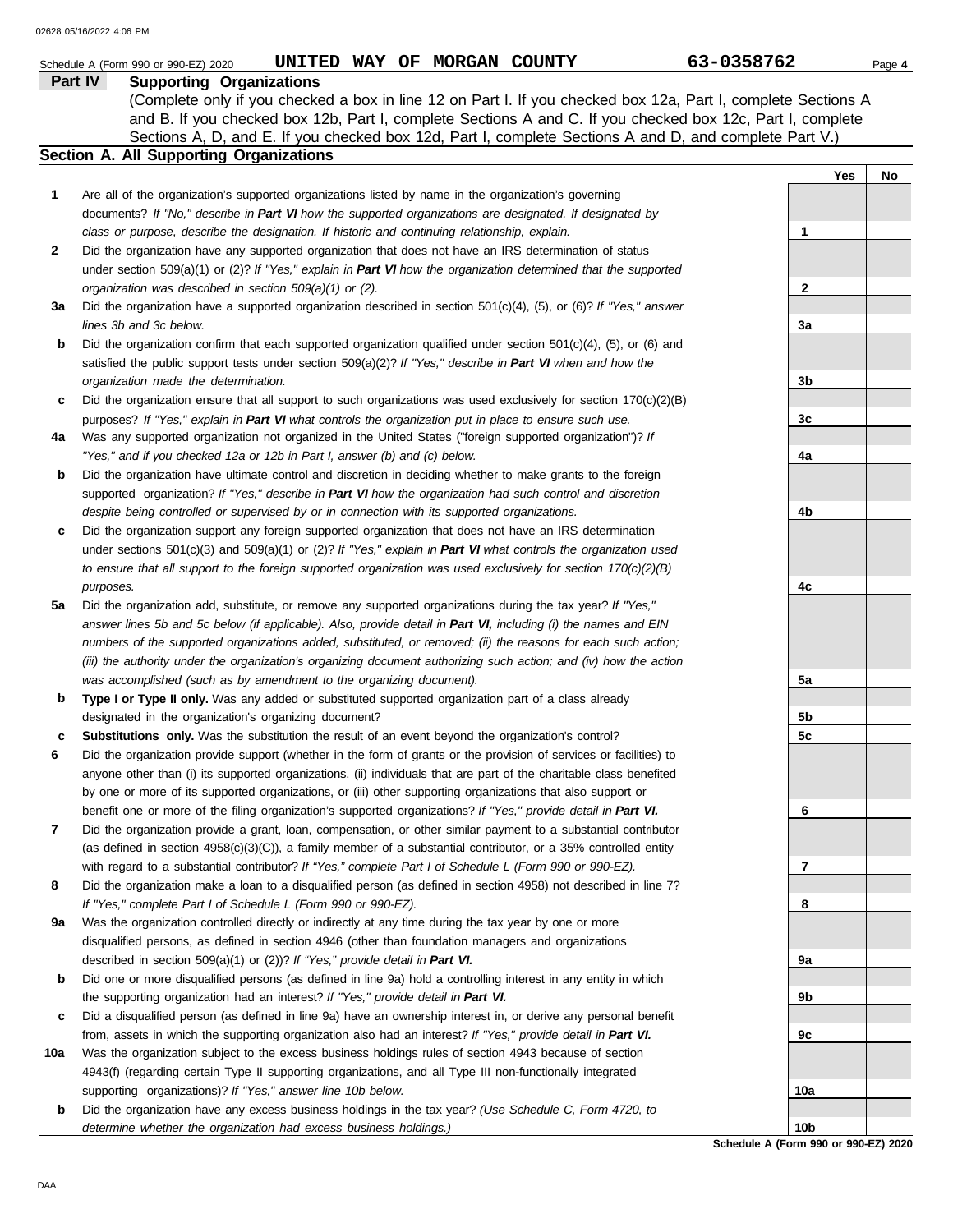|              | 63-0358762<br>WAY<br>MORGAN<br>UNITED<br>OF<br>COUNTY<br>Schedule A (Form 990 or 990-EZ) 2020                                  |                 |            | Page 5 |
|--------------|--------------------------------------------------------------------------------------------------------------------------------|-----------------|------------|--------|
|              | <b>Supporting Organizations (continued)</b><br><b>Part IV</b>                                                                  |                 |            |        |
|              |                                                                                                                                |                 | <b>Yes</b> | No     |
| 11           | Has the organization accepted a gift or contribution from any of the following persons?                                        |                 |            |        |
| a            | A person who directly or indirectly controls, either alone or together with persons described in lines 11b and                 |                 |            |        |
|              | 11c below, the governing body of a supported organization?                                                                     | 11a             |            |        |
| b            | A family member of a person described in line 11a above?                                                                       | 11 <sub>b</sub> |            |        |
| с            | A 35% controlled entity of a person described in line 11a or 11b above? If "Yes" to line 11a, 11b, or 11c, provide             |                 |            |        |
|              | detail in Part VI.                                                                                                             | 11c             |            |        |
|              | Section B. Type I Supporting Organizations                                                                                     |                 |            |        |
|              |                                                                                                                                |                 | <b>Yes</b> | No     |
| 1            | Did the governing body, members of the governing body, officers acting in their official capacity, or membership of one or     |                 |            |        |
|              | more supported organizations have the power to regularly appoint or elect at least a majority of the organization's officers,  |                 |            |        |
|              | directors, or trustees at all times during the tax year? If "No," describe in Part VI how the supported organization(s)        |                 |            |        |
|              | effectively operated, supervised, or controlled the organization's activities. If the organization had more than one supported |                 |            |        |
|              | organization, describe how the powers to appoint and/or remove officers, directors, or trustees were allocated among the       |                 |            |        |
|              | supported organizations and what conditions or restrictions, if any, applied to such powers during the tax year.               | 1               |            |        |
| $\mathbf{2}$ | Did the organization operate for the benefit of any supported organization other than the supported                            |                 |            |        |
|              | organization(s) that operated, supervised, or controlled the supporting organization? If "Yes," explain in Part                |                 |            |        |
|              | VI how providing such benefit carried out the purposes of the supported organization(s) that operated,                         |                 |            |        |
|              | supervised, or controlled the supporting organization.                                                                         | $\mathbf{2}$    |            |        |
|              | Section C. Type II Supporting Organizations                                                                                    |                 |            |        |

| Were a majority of the organization's directors or trustees during the tax year also a majority of the directors |  |  |
|------------------------------------------------------------------------------------------------------------------|--|--|
| or trustees of each of the organization's supported organization(s)? If "No," describe in Part VI how control    |  |  |
| or management of the supporting organization was vested in the same persons that controlled or managed           |  |  |
| the supported organization(s).                                                                                   |  |  |

### **Section D. All Type III Supporting Organizations**

|              |                                                                                                                        |              | Yes | No |
|--------------|------------------------------------------------------------------------------------------------------------------------|--------------|-----|----|
| $\mathbf 1$  | Did the organization provide to each of its supported organizations, by the last day of the fifth month of the         |              |     |    |
|              | organization's tax year, (i) a written notice describing the type and amount of support provided during the prior tax  |              |     |    |
|              | year, (ii) a copy of the Form 990 that was most recently filed as of the date of notification, and (iii) copies of the |              |     |    |
|              | organization's governing documents in effect on the date of notification, to the extent not previously provided?       |              |     |    |
| $\mathbf{2}$ | Were any of the organization's officers, directors, or trustees either (i) appointed or elected by the supported       |              |     |    |
|              | organization(s) or (ii) serving on the governing body of a supported organization? If "No," explain in Part VI how     |              |     |    |
|              | the organization maintained a close and continuous working relationship with the supported organization(s).            | $\mathbf{2}$ |     |    |
| $\mathbf{3}$ | By reason of the relationship described in line 2, above, did the organization's supported organizations have          |              |     |    |
|              | a significant voice in the organization's investment policies and in directing the use of the organization's           |              |     |    |
|              | income or assets at all times during the tax year? If "Yes," describe in Part VI the role the organization's           |              |     |    |
|              | supported organizations played in this regard.                                                                         | 3            |     |    |

#### **Section E. Type III Functionally-Integrated Supporting Organizations**

|  |  |  |  |  |  | Check the box next to the method that the organization used to satisfy the Integral Part Test during the year (see instructions). |  |  |
|--|--|--|--|--|--|-----------------------------------------------------------------------------------------------------------------------------------|--|--|
|--|--|--|--|--|--|-----------------------------------------------------------------------------------------------------------------------------------|--|--|

- The organization satisfied the Activities Test. *Complete line 2 below.* **a**
- The organization is the parent of each of its supported organizations. *Complete line 3 below.* **b**

|  |  |  |  | c   The organization supported a governmental entity. Describe in Part VI how you supported a governmental entity (see instructions). |  |  |  |  |  |  |  |  |  |  |  |  |
|--|--|--|--|---------------------------------------------------------------------------------------------------------------------------------------|--|--|--|--|--|--|--|--|--|--|--|--|
|--|--|--|--|---------------------------------------------------------------------------------------------------------------------------------------|--|--|--|--|--|--|--|--|--|--|--|--|

- **2** Activities Test. *Answer lines 2a and 2b below.*
- **a** Did substantially all of the organization's activities during the tax year directly further the exempt purposes of the supported organization(s) to which the organization was responsive? *If "Yes," then in Part VI identify those supported organizations and explain how these activities directly furthered their exempt purposes,*  how the organization was responsive to those supported organizations, and how the organization determined *that these activities constituted substantially all of its activities.*
- **b** Did the activities described in line 2a, above, constitute activities that, but for the organization's involvement, one or more of the organization's supported organization(s) would have been engaged in? If "Yes," explain in *Part VI the reasons for the organization's position that its supported organization(s) would have engaged in these activities but for the organization's involvement.*
- **3** Parent of Supported Organizations. *Answer lines 3a and 3b below.*
- **a** Did the organization have the power to regularly appoint or elect a majority of the officers, directors, or trustees of each of the supported organizations? *If "Yes" or "No," provide details in Part VI.*
- **b** Did the organization exercise a substantial degree of direction over the policies, programs, and activities of each of its supported organizations? *If "Yes," describe in Part VI the role played by the organization in this regard.*

DAA **Schedule A (Form 990 or 990-EZ) 2020 3b**

**2a**

**2b**

**3a**

**Yes No**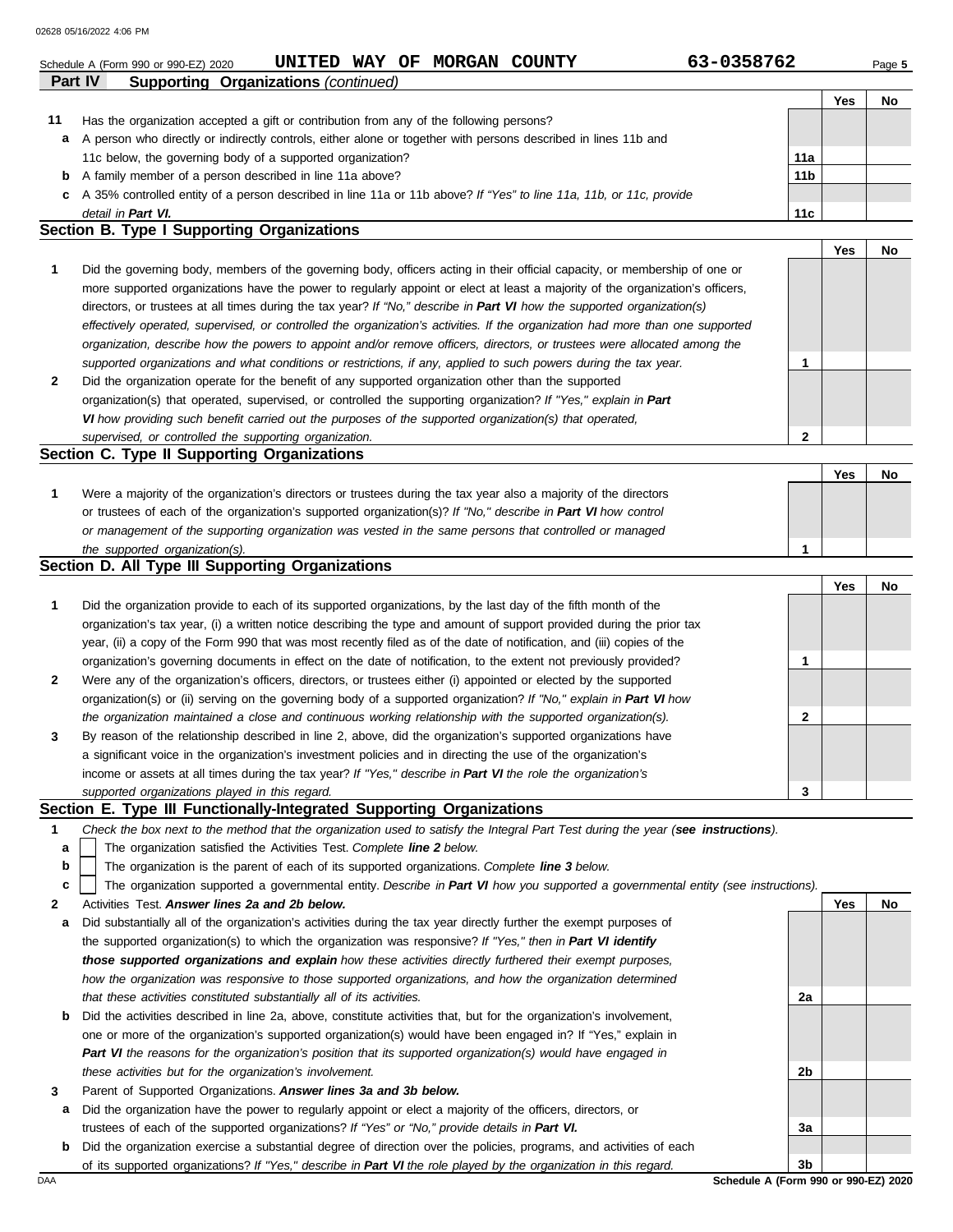|              | 63-0358762<br>UNITED WAY OF MORGAN COUNTY<br>Schedule A (Form 990 or 990-EZ) 2020<br>Page 6                                      |                |                |                                |  |  |  |  |  |  |
|--------------|----------------------------------------------------------------------------------------------------------------------------------|----------------|----------------|--------------------------------|--|--|--|--|--|--|
|              | Type III Non-Functionally Integrated 509(a)(3) Supporting Organizations<br><b>Part V</b>                                         |                |                |                                |  |  |  |  |  |  |
| $\mathbf 1$  | Check here if the organization satisfied the Integral Part Test as a qualifying trust on Nov. 20, 1970 (explain in Part VI). See |                |                |                                |  |  |  |  |  |  |
|              | instructions. All other Type III non-functionally integrated supporting organizations must complete Sections A through E.        |                |                |                                |  |  |  |  |  |  |
|              | Section A - Adjusted Net Income                                                                                                  |                | (A) Prior Year | (B) Current Year<br>(optional) |  |  |  |  |  |  |
| $\mathbf{1}$ | Net short-term capital gain                                                                                                      | $\mathbf{1}$   |                |                                |  |  |  |  |  |  |
| $\mathbf{2}$ | Recoveries of prior-year distributions                                                                                           | $\mathbf 2$    |                |                                |  |  |  |  |  |  |
| 3            | Other gross income (see instructions)                                                                                            | 3              |                |                                |  |  |  |  |  |  |
| 4            | Add lines 1 through 3.                                                                                                           | 4              |                |                                |  |  |  |  |  |  |
| 5            | Depreciation and depletion                                                                                                       | 5              |                |                                |  |  |  |  |  |  |
| 6            | Portion of operating expenses paid or incurred for production or collection of                                                   |                |                |                                |  |  |  |  |  |  |
|              | gross income or for management, conservation, or maintenance of property                                                         |                |                |                                |  |  |  |  |  |  |
|              | held for production of income (see instructions)                                                                                 | 6              |                |                                |  |  |  |  |  |  |
| 7            | Other expenses (see instructions)                                                                                                | $\overline{7}$ |                |                                |  |  |  |  |  |  |
| 8            | <b>Adjusted Net Income</b> (subtract lines 5, 6, and 7 from line 4)                                                              | 8              |                |                                |  |  |  |  |  |  |
|              | Section B - Minimum Asset Amount                                                                                                 |                | (A) Prior Year | (B) Current Year<br>(optional) |  |  |  |  |  |  |
| $\mathbf{1}$ | Aggregate fair market value of all non-exempt-use assets (see                                                                    |                |                |                                |  |  |  |  |  |  |
|              | instructions for short tax year or assets held for part of year):                                                                |                |                |                                |  |  |  |  |  |  |
|              | a Average monthly value of securities                                                                                            | 1a             |                |                                |  |  |  |  |  |  |
|              | <b>b</b> Average monthly cash balances                                                                                           | 1 <sub>b</sub> |                |                                |  |  |  |  |  |  |
|              | c Fair market value of other non-exempt-use assets                                                                               | 1 <sub>c</sub> |                |                                |  |  |  |  |  |  |
|              | <b>d Total</b> (add lines 1a, 1b, and 1c)                                                                                        | 1d             |                |                                |  |  |  |  |  |  |
|              | <b>e</b> Discount claimed for blockage or other factors                                                                          |                |                |                                |  |  |  |  |  |  |
|              | (explain in detail in Part VI):                                                                                                  |                |                |                                |  |  |  |  |  |  |
| $\mathbf{2}$ | Acquisition indebtedness applicable to non-exempt-use assets                                                                     | $\mathbf{2}$   |                |                                |  |  |  |  |  |  |
| 3            | Subtract line 2 from line 1d.                                                                                                    | 3              |                |                                |  |  |  |  |  |  |
| 4            | Cash deemed held for exempt use. Enter 0.015 of line 3 (for greater amount,                                                      |                |                |                                |  |  |  |  |  |  |
|              | see instructions).                                                                                                               | 4              |                |                                |  |  |  |  |  |  |
| 5            | Net value of non-exempt-use assets (subtract line 4 from line 3)                                                                 | 5              |                |                                |  |  |  |  |  |  |
| 6            | Multiply line 5 by 0.035.                                                                                                        | 6              |                |                                |  |  |  |  |  |  |
| 7            | Recoveries of prior-year distributions                                                                                           | 7              |                |                                |  |  |  |  |  |  |
| 8            | <b>Minimum Asset Amount</b> (add line 7 to line 6)                                                                               | 8              |                |                                |  |  |  |  |  |  |
|              | Section C - Distributable Amount                                                                                                 |                |                | Current Year                   |  |  |  |  |  |  |
| 1            | Adjusted net income for prior year (from Section A, line 8, column A)                                                            | 1              |                |                                |  |  |  |  |  |  |
| $\mathbf{2}$ | Enter 0.85 of line 1.                                                                                                            | $\mathbf{2}$   |                |                                |  |  |  |  |  |  |
| 3            | Minimum asset amount for prior year (from Section B, line 8, column A)                                                           | 3              |                |                                |  |  |  |  |  |  |
| 4            | Enter greater of line 2 or line 3.                                                                                               | 4              |                |                                |  |  |  |  |  |  |
| 5            | Income tax imposed in prior year                                                                                                 | 5              |                |                                |  |  |  |  |  |  |
| 6            | <b>Distributable Amount.</b> Subtract line 5 from line 4, unless subject to                                                      |                |                |                                |  |  |  |  |  |  |
|              | emergency temporary reduction (see instructions).                                                                                | 6              |                |                                |  |  |  |  |  |  |

**7** (see instructions). Check here if the current year is the organization's first as a non-functionally integrated Type III supporting organization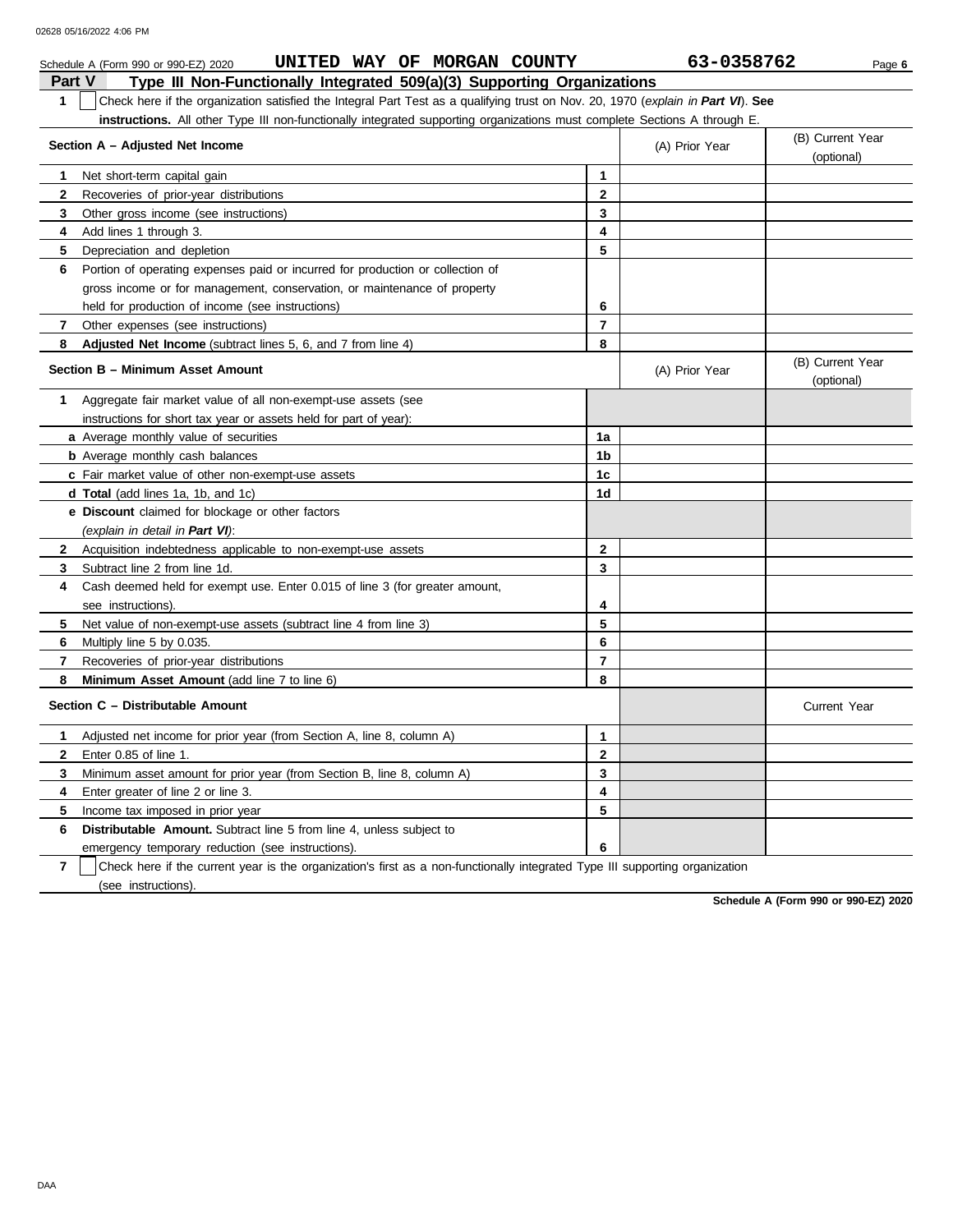|              | UNITED WAY OF MORGAN COUNTY<br>Schedule A (Form 990 or 990-EZ) 2020                           |                                    | 63-0358762                                           | Page 7                                           |
|--------------|-----------------------------------------------------------------------------------------------|------------------------------------|------------------------------------------------------|--------------------------------------------------|
| Part V       | Type III Non-Functionally Integrated 509(a)(3) Supporting Organizations (continued)           |                                    |                                                      |                                                  |
|              | Section D - Distributions                                                                     |                                    |                                                      | <b>Current Year</b>                              |
| 1            | Amounts paid to supported organizations to accomplish exempt purposes                         |                                    |                                                      |                                                  |
| $\mathbf{2}$ | Amounts paid to perform activity that directly furthers exempt purposes of supported          |                                    |                                                      |                                                  |
|              | organizations, in excess of income from activity                                              |                                    |                                                      |                                                  |
| 3            | Administrative expenses paid to accomplish exempt purposes of supported organizations         |                                    |                                                      |                                                  |
| 4            | Amounts paid to acquire exempt-use assets                                                     |                                    |                                                      |                                                  |
| 5            | Qualified set-aside amounts (prior IRS approval required— <i>provide details in Part VI</i> ) |                                    |                                                      |                                                  |
| 6            | Other distributions ( <i>describe in Part VI</i> ). See instructions.                         |                                    |                                                      |                                                  |
| 7            | Total annual distributions. Add lines 1 through 6.                                            |                                    |                                                      |                                                  |
| 8            | Distributions to attentive supported organizations to which the organization is responsive    |                                    |                                                      |                                                  |
|              | (provide details in Part VI). See instructions.                                               |                                    |                                                      |                                                  |
| 9            | Distributable amount for 2020 from Section C, line 6                                          |                                    |                                                      |                                                  |
| 10           | Line 8 amount divided by line 9 amount                                                        |                                    |                                                      |                                                  |
|              | <b>Section E - Distribution Allocations (see instructions)</b>                                | (i)<br><b>Excess Distributions</b> | (ii)<br><b>Underdistributions</b><br><b>Pre-2020</b> | (iii)<br><b>Distributable</b><br>Amount for 2020 |
| 1            | Distributable amount for 2020 from Section C, line 6                                          |                                    |                                                      |                                                  |
| 2            | Underdistributions, if any, for years prior to 2020                                           |                                    |                                                      |                                                  |
|              | (reasonable cause required-explain in Part VI). See                                           |                                    |                                                      |                                                  |
|              | instructions.                                                                                 |                                    |                                                      |                                                  |
| 3            | Excess distributions carryover, if any, to 2020                                               |                                    |                                                      |                                                  |
|              |                                                                                               |                                    |                                                      |                                                  |
|              |                                                                                               |                                    |                                                      |                                                  |
|              |                                                                                               |                                    |                                                      |                                                  |
|              |                                                                                               |                                    |                                                      |                                                  |
|              |                                                                                               |                                    |                                                      |                                                  |
|              | f Total of lines 3a through 3e                                                                |                                    |                                                      |                                                  |
|              | <b>g</b> Applied to underdistributions of prior years                                         |                                    |                                                      |                                                  |
|              | h Applied to 2020 distributable amount                                                        |                                    |                                                      |                                                  |
| Ť.           | Carryover from 2015 not applied (see instructions)                                            |                                    |                                                      |                                                  |
|              | Remainder. Subtract lines 3q, 3h, and 3i from line 3f.                                        |                                    |                                                      |                                                  |
| 4            | Distributions for 2020 from                                                                   |                                    |                                                      |                                                  |
|              | \$<br>Section D, line 7:                                                                      |                                    |                                                      |                                                  |
|              | a Applied to underdistributions of prior years                                                |                                    |                                                      |                                                  |
|              | <b>b</b> Applied to 2020 distributable amount                                                 |                                    |                                                      |                                                  |
|              | c Remainder. Subtract lines 4a and 4b from line 4.                                            |                                    |                                                      |                                                  |
| 5            | Remaining underdistributions for years prior to 2020, if                                      |                                    |                                                      |                                                  |
|              | any. Subtract lines 3g and 4a from line 2. For result                                         |                                    |                                                      |                                                  |
|              | greater than zero, explain in Part VI. See instructions.                                      |                                    |                                                      |                                                  |
| 6            | Remaining underdistributions for 2020 Subtract lines 3h                                       |                                    |                                                      |                                                  |
|              | and 4b from line 1. For result greater than zero, explain in                                  |                                    |                                                      |                                                  |
|              | Part VI. See instructions.                                                                    |                                    |                                                      |                                                  |
| $\mathbf{7}$ | Excess distributions carryover to 2021. Add lines 3j                                          |                                    |                                                      |                                                  |
|              | and 4c.                                                                                       |                                    |                                                      |                                                  |
| 8            | Breakdown of line 7:                                                                          |                                    |                                                      |                                                  |
|              |                                                                                               |                                    |                                                      |                                                  |
|              |                                                                                               |                                    |                                                      |                                                  |
|              |                                                                                               |                                    |                                                      |                                                  |
|              |                                                                                               |                                    |                                                      |                                                  |

**Schedule A (Form 990 or 990-EZ) 2020**

**e** Excess from 2020 . . . . . . . . . . . . . . . . . . . . . . . . . . .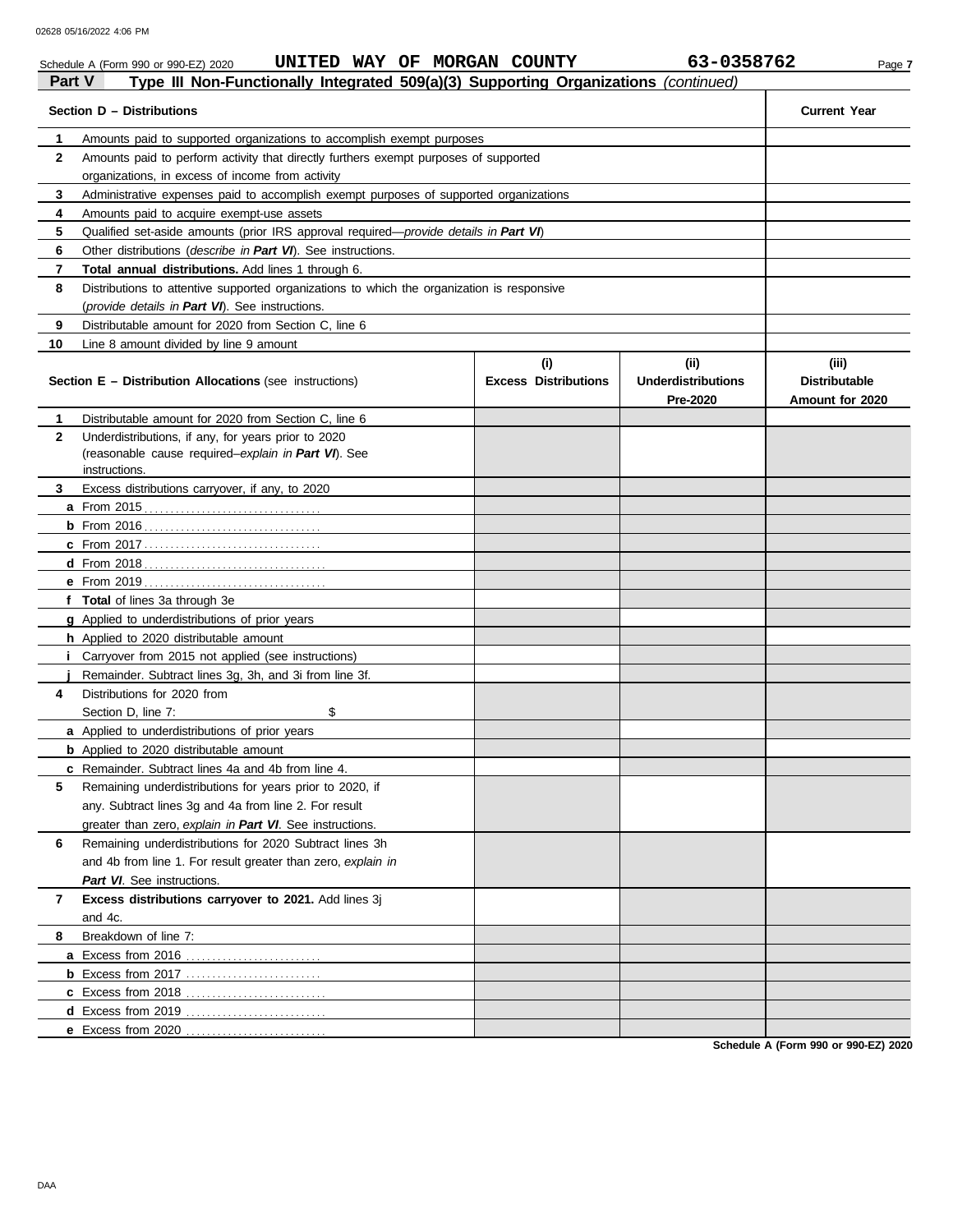|              | Schedule A (Form 990 or 990-EZ) 2020   |  | UNITED WAY OF MORGAN COUNTY |         | 63-0358762                                                                                                                                                                                                                                                                                                                                                        | Page 8 |
|--------------|----------------------------------------|--|-----------------------------|---------|-------------------------------------------------------------------------------------------------------------------------------------------------------------------------------------------------------------------------------------------------------------------------------------------------------------------------------------------------------------------|--------|
| Part VI      |                                        |  |                             |         | Supplemental Information. Provide the explanations required by Part II, line 10; Part II, line 17a or 17b; Part<br>III, line 12; Part IV, Section A, lines 1, 2, 3b, 3c, 4b, 4c, 5a, 6, 9a, 9b, 9c, 11a, 11b, and 11c; Part IV, Section<br>B, lines 1 and 2; Part IV, Section C, line 1; Part IV, Section D, lines 2 and 3; Part IV, Section E, lines 1c, 2a, 2b, |        |
|              |                                        |  |                             |         | 3a, and 3b; Part V, line 1; Part V, Section B, line 1e; Part V, Section D, lines 5, 6, and 8; and Part V, Section E,<br>lines 2, 5, and 6. Also complete this part for any additional information. (See instructions.)                                                                                                                                            |        |
|              | PART II, LINE 10 - OTHER INCOME DETAIL |  |                             |         |                                                                                                                                                                                                                                                                                                                                                                   |        |
|              | SPECIAL EVENTS                         |  | \$                          | 101,535 |                                                                                                                                                                                                                                                                                                                                                                   |        |
| SERVICE FEES |                                        |  | $\boldsymbol{\mathsf{S}}$   | 19,131  |                                                                                                                                                                                                                                                                                                                                                                   |        |
|              | OTHER CONTRIBUTIONS                    |  | $\mathbf{S}$ .              | 36,989  |                                                                                                                                                                                                                                                                                                                                                                   |        |
|              |                                        |  |                             |         |                                                                                                                                                                                                                                                                                                                                                                   |        |
|              |                                        |  |                             |         |                                                                                                                                                                                                                                                                                                                                                                   |        |
|              |                                        |  |                             |         |                                                                                                                                                                                                                                                                                                                                                                   |        |
|              |                                        |  |                             |         |                                                                                                                                                                                                                                                                                                                                                                   |        |
|              |                                        |  |                             |         |                                                                                                                                                                                                                                                                                                                                                                   |        |
|              |                                        |  |                             |         |                                                                                                                                                                                                                                                                                                                                                                   |        |
|              |                                        |  |                             |         |                                                                                                                                                                                                                                                                                                                                                                   |        |
|              |                                        |  |                             |         |                                                                                                                                                                                                                                                                                                                                                                   |        |
|              |                                        |  |                             |         |                                                                                                                                                                                                                                                                                                                                                                   |        |
|              |                                        |  |                             |         |                                                                                                                                                                                                                                                                                                                                                                   |        |
|              |                                        |  |                             |         |                                                                                                                                                                                                                                                                                                                                                                   |        |
|              |                                        |  |                             |         |                                                                                                                                                                                                                                                                                                                                                                   |        |
|              |                                        |  |                             |         |                                                                                                                                                                                                                                                                                                                                                                   |        |
|              |                                        |  |                             |         |                                                                                                                                                                                                                                                                                                                                                                   |        |
|              |                                        |  |                             |         |                                                                                                                                                                                                                                                                                                                                                                   |        |
|              |                                        |  |                             |         |                                                                                                                                                                                                                                                                                                                                                                   |        |
|              |                                        |  |                             |         |                                                                                                                                                                                                                                                                                                                                                                   |        |
|              |                                        |  |                             |         |                                                                                                                                                                                                                                                                                                                                                                   |        |
|              |                                        |  |                             |         |                                                                                                                                                                                                                                                                                                                                                                   |        |
|              |                                        |  |                             |         |                                                                                                                                                                                                                                                                                                                                                                   |        |
|              |                                        |  |                             |         |                                                                                                                                                                                                                                                                                                                                                                   |        |
|              |                                        |  |                             |         |                                                                                                                                                                                                                                                                                                                                                                   |        |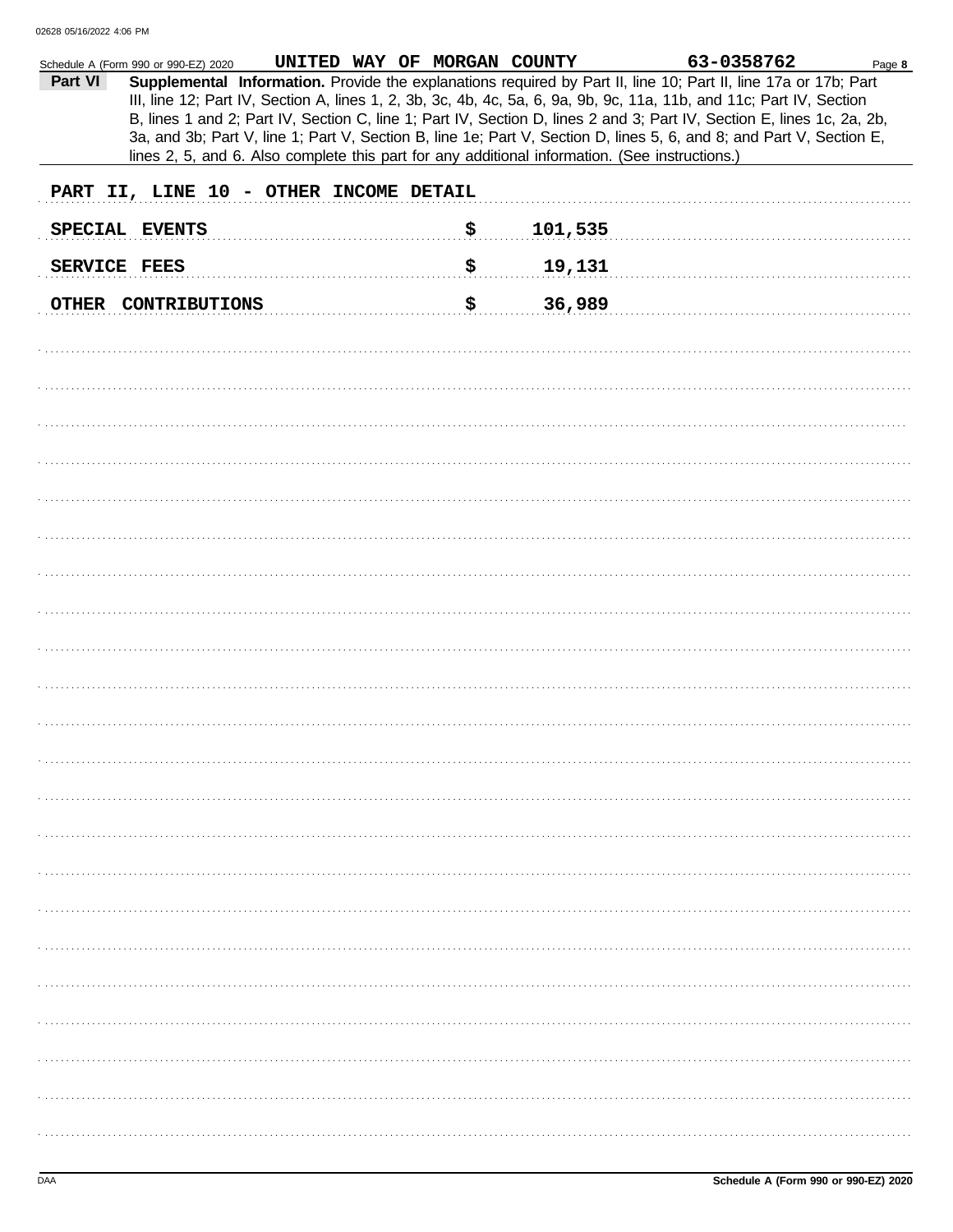**(Form 990, 990-EZ,**

# **Schedule of Contributors Schedule B**

**or 990-PF)** u **Attach to Form 990, Form 990-EZ, or Form 990-PF.** u **Go to** *www.irs.gov/Form990* **for the latest information.** OMB No. 1545-0047

**2020**

**Employer identification number**

|                          |  | Department of the Treasury                  |  |
|--------------------------|--|---------------------------------------------|--|
| Internal Revenue Service |  |                                             |  |
|                          |  | <b>Allens of the community of the state</b> |  |

Name of the organization

#### **UNITED WAY OF MORGAN COUNTY 63-0358762**

**Organization type** (check one):

| Filers of:         | Section:                                                                    |
|--------------------|-----------------------------------------------------------------------------|
| Form 990 or 990-EZ | $ \mathbf{X} $ 501(c)( 3) (enter number) organization                       |
|                    | $4947(a)(1)$ nonexempt charitable trust not treated as a private foundation |
|                    | 527 political organization                                                  |
| Form 990-PF        | 501(c)(3) exempt private foundation                                         |
|                    | 4947(a)(1) nonexempt charitable trust treated as a private foundation       |
|                    | 501(c)(3) taxable private foundation                                        |

Check if your organization is covered by the **General Rule** or a **Special Rule. Note:** Only a section 501(c)(7), (8), or (10) organization can check boxes for both the General Rule and a Special Rule. See instructions.

#### **General Rule**

For an organization filing Form 990, 990-EZ, or 990-PF that received, during the year, contributions totaling \$5,000 or more (in money or property) from any one contributor. Complete Parts I and II. See instructions for determining a contributor's total contributions.

#### **Special Rules**

For an organization described in section 501(c)(3) filing Form 990 or 990-EZ that met the 33<sup>1</sup> /3% support test of the **X** regulations under sections 509(a)(1) and 170(b)(1)(A)(vi), that checked Schedule A (Form 990 or 990-EZ), Part II, line 13, 16a, or 16b, and that received from any one contributor, during the year, total contributions of the greater of **(1)** \$5,000; or **(2)** 2% of the amount on (i) Form 990, Part VIII, line 1h; or (ii) Form 990-EZ, line 1. Complete Parts I and II.

literary, or educational purposes, or for the prevention of cruelty to children or animals. Complete Parts I (entering For an organization described in section 501(c)(7), (8), or (10) filing Form 990 or 990-EZ that received from any one contributor, during the year, total contributions of more than \$1,000 *exclusively* for religious, charitable, scientific, "N/A" in column (b) instead of the contributor name and address), II, and III.

For an organization described in section 501(c)(7), (8), or (10) filing Form 990 or 990-EZ that received from any one contributor, during the year, contributions *exclusively* for religious, charitable, etc., purposes, but no such contributions totaled more than \$1,000. If this box is checked, enter here the total contributions that were received during the year for an *exclusively* religious, charitable, etc., purpose. Don't complete any of the parts unless the **General Rule** applies to this organization because it received *nonexclusively* religious, charitable, etc., contributions totaling \$5,000 or more during the year . . . . . . . . . . . . . . . . . . . . . . . . . . . . . . . . . . . . . . . . . . . . . . . . . . . . . . . . . . . . . . . . . . . . . . . . . . . . . . . .

990-EZ, or 990-PF), but it **must** answer "No" on Part IV, line 2, of its Form 990; or check the box on line H of its Form 990-EZ or on its Form 990-PF, Part I, line 2, to certify that it doesn't meet the filing requirements of Schedule B (Form 990, 990-EZ, or 990-PF). **Caution:** An organization that isn't covered by the General Rule and/or the Special Rules doesn't file Schedule B (Form 990,

**For Paperwork Reduction Act Notice, see the instructions for Form 990, 990-EZ, or 990-PF.**

 $\triangleright$  \$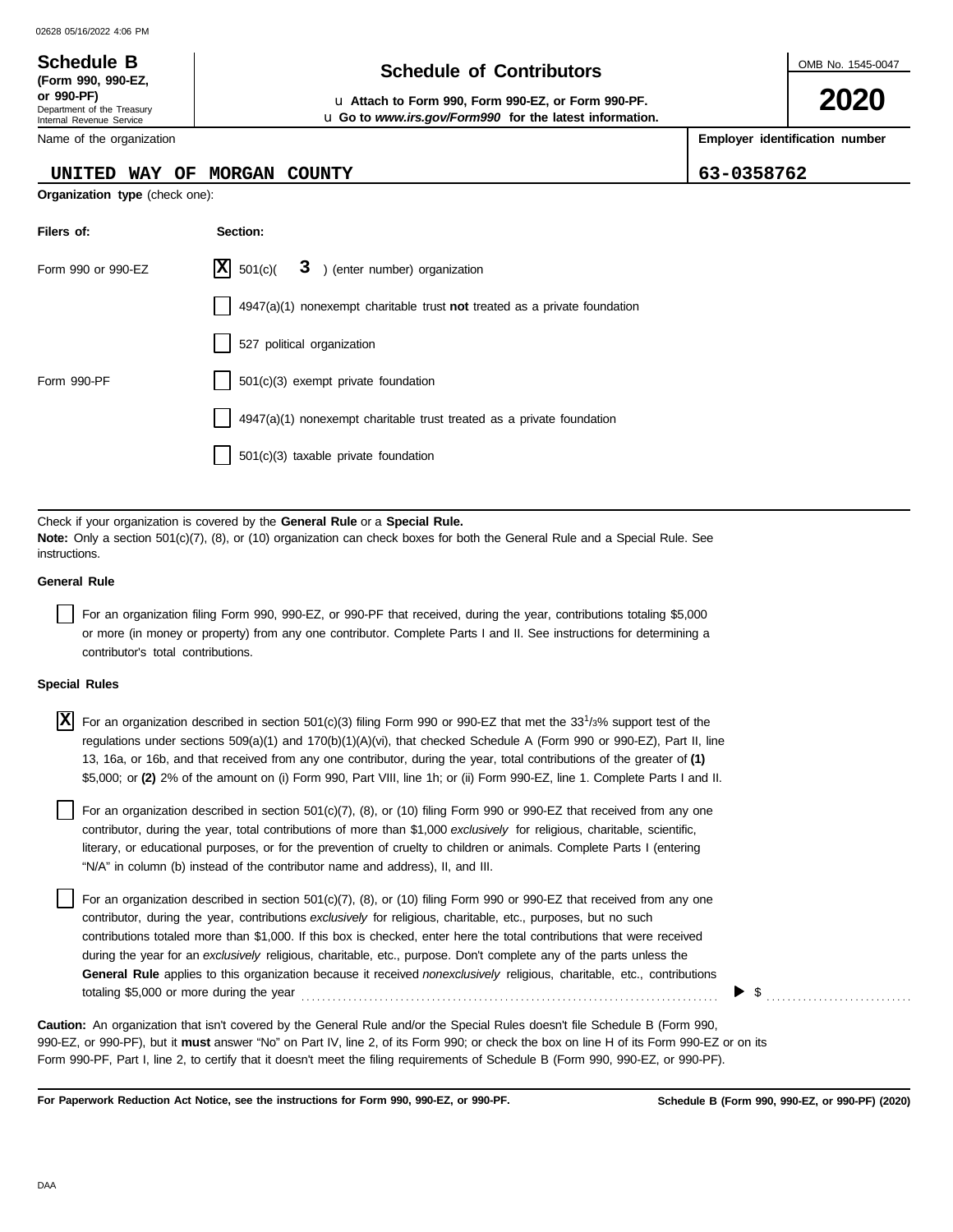|                       | Schedule B (Form 990, 990-EZ, or 990-PF) (2020)                                                       |                                                       | PAGE 1 OF 2<br>Page 2                                                                                                 |
|-----------------------|-------------------------------------------------------------------------------------------------------|-------------------------------------------------------|-----------------------------------------------------------------------------------------------------------------------|
| Name of organization  | UNITED WAY OF<br>MORGAN COUNTY                                                                        |                                                       | Employer identification number<br>63-0358762                                                                          |
| Part I                | <b>Contributors</b> (see instructions). Use duplicate copies of Part I if additional space is needed. |                                                       |                                                                                                                       |
| (a)<br>No.            | (b)<br>Name, address, and ZIP + 4                                                                     | (c)<br><b>Total contributions</b>                     | (d)<br>Type of contribution                                                                                           |
| $\mathbf{1}$          | DAIKIN AMERICA<br>PO BOX 2252<br>AL 35609<br><b>DECATUR</b>                                           | 545,937<br>\$                                         | Person<br>X<br>Payroll<br><b>Noncash</b><br>(Complete Part II for<br>noncash contributions.)                          |
| (a)<br>No.            | (b)<br>Name, address, and ZIP + 4                                                                     | (c)<br><b>Total contributions</b>                     | (d)<br>Type of contribution                                                                                           |
| $\mathbf{2}$          | PUBLIX SUPERMARKET<br>1605 BELTLINE ROAD SW<br>AL 35601<br><b>DECATUR</b>                             | 145,650<br>\$                                         | Person<br>$\overline{\mathbf{x}}$<br>Payroll<br><b>Noncash</b><br>(Complete Part II for<br>noncash contributions.)    |
| (a)<br>No.            | (b)<br>Name, address, and ZIP + 4                                                                     | (c)<br><b>Total contributions</b>                     | (d)<br>Type of contribution                                                                                           |
| 3                     | INDORAMA VENTURES XYLENES & PTA LLC<br>1401 FINLEY ISLAND ROAD<br>AL 35601<br><b>DECATUR</b>          | 104,300<br>\$                                         | Person<br>x<br>Payroll<br><b>Noncash</b><br>(Complete Part II for<br>noncash contributions.)                          |
| (a)<br>No.            | (b)<br>Name, address, and ZIP + 4                                                                     | (c)<br><b>Total contributions</b>                     | (d)<br>Type of contribution                                                                                           |
| 4                     | PERFORMANCE MATERIALS<br><b>ASCEND</b><br>1050 CHEMSTRAND AVENUE<br>AL 35601<br><b>DECATUR</b>        | 61,035<br>\$                                          | Person<br>x<br>Payroll<br>Noncash<br>(Complete Part II for<br>noncash contributions.)                                 |
| (a)<br>No.            | (b)<br>Name, address, and ZIP + 4                                                                     | (c)<br><b>Total contributions</b>                     | (d)<br>Type of contribution                                                                                           |
| $\overline{5}$        | DECATUR UTILITIES<br>PO BOX 2232<br>AL 35602<br><b>DECATUR</b>                                        | 38,975<br>$\mathsf{\$}$                               | Person<br>X<br>Payroll<br><b>Noncash</b><br>(Complete Part II for<br>noncash contributions.)                          |
| (a)                   | (b)                                                                                                   | (c)                                                   | (d)                                                                                                                   |
| No.<br>$\overline{6}$ | Name, address, and ZIP + 4<br>UPS<br>732 STATE DOCKS ROAD<br>AL 35601<br><b>DECATUR</b>               | <b>Total contributions</b><br>52,094<br>$\mathsf{\$}$ | Type of contribution<br>Person<br> x<br>Payroll<br><b>Noncash</b><br>(Complete Part II for<br>noncash contributions.) |

**Schedule B (Form 990, 990-EZ, or 990-PF) (2020)**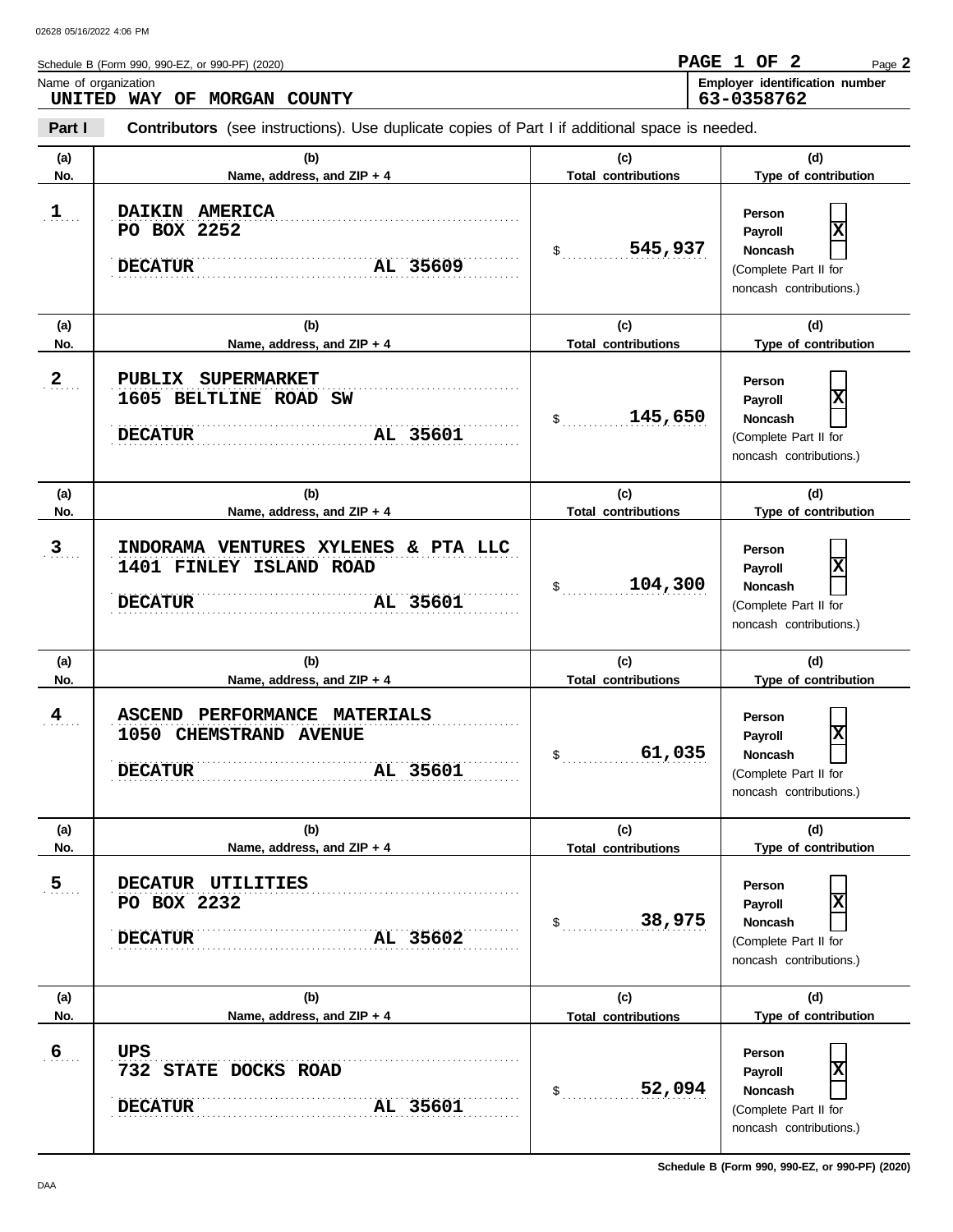|                                | Schedule B (Form 990, 990-EZ, or 990-PF) (2020)                                                    |                                   | PAGE 2 OF 2<br>Page 2                                                                                    |
|--------------------------------|----------------------------------------------------------------------------------------------------|-----------------------------------|----------------------------------------------------------------------------------------------------------|
| Name of organization<br>UNITED | WAY OF<br>MORGAN COUNTY                                                                            |                                   | Employer identification number<br>63-0358762                                                             |
| Part I                         | Contributors (see instructions). Use duplicate copies of Part I if additional space is needed.     |                                   |                                                                                                          |
| (a)<br>No.                     | (b)<br>Name, address, and ZIP + 4                                                                  | (c)<br><b>Total contributions</b> | (d)<br>Type of contribution                                                                              |
| 7                              | <b>INDUSTRIES</b><br><b>TURNER</b><br><b>GROUP</b><br>127 OLD HWY 24<br>AL 35601<br><b>DECATUR</b> | 32,806<br>\$                      | Person<br>х<br>Payroll<br>Noncash<br>(Complete Part II for<br>noncash contributions.)                    |
| (a)<br>No.                     | (b)<br>Name, address, and ZIP + 4                                                                  | (c)<br><b>Total contributions</b> | (d)<br>Type of contribution                                                                              |
| 8                              | COMMUNITY ACTION PARTNERSHIP<br>107 2ND AVE NE<br>AL 35601<br><b>DECATUR</b>                       | 31,680<br>\$                      | Person<br>х<br>Payroll<br>Noncash<br>(Complete Part II for<br>noncash contributions.)                    |
| (a)<br>No.                     | (b)<br>Name, address, and ZIP + 4                                                                  | (c)<br><b>Total contributions</b> | (d)<br>Type of contribution                                                                              |
|                                |                                                                                                    | \$                                | Person<br>Payroll<br>Noncash<br>(Complete Part II for<br>noncash contributions.)                         |
| (a)<br>No.                     | (b)<br>Name, address, and ZIP + 4                                                                  | (c)<br><b>Total contributions</b> | (d)<br>Type of contribution                                                                              |
|                                |                                                                                                    | \$                                | Person<br>Payroll<br>Noncash<br>(Complete Part II for<br>noncash contributions.)                         |
| (a)<br>No.                     | (b)<br>Name, address, and ZIP + 4                                                                  | (c)<br><b>Total contributions</b> | (d)<br>Type of contribution                                                                              |
| .                              |                                                                                                    | \$                                | Person<br>Payroll<br>Noncash<br>(Complete Part II for<br>noncash contributions.)                         |
| (a)                            | (b)                                                                                                | (c)                               | (d)                                                                                                      |
| No.<br>.                       | Name, address, and ZIP + 4                                                                         | <b>Total contributions</b><br>\$  | Type of contribution<br>Person<br>Payroll<br>Noncash<br>(Complete Part II for<br>noncash contributions.) |

**Schedule B (Form 990, 990-EZ, or 990-PF) (2020)**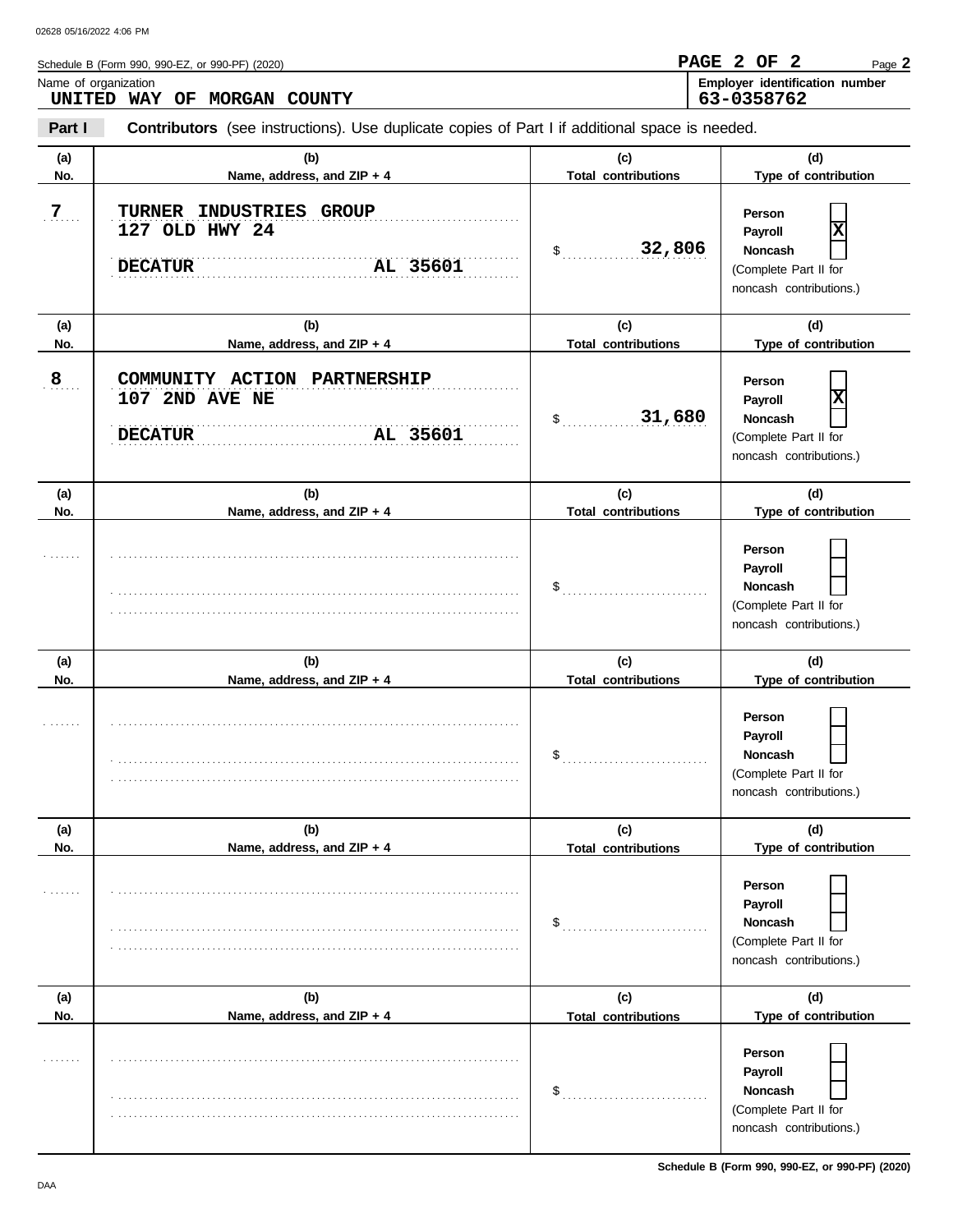02628 05/16/2022 4:06 PM

Department of the Treasury Internal Revenue Service **Name of the organization**

**(Form 990)**

## **SCHEDULE D Supplemental Financial Statements**

u **Attach to Form 990. Part IV, line 6, 7, 8, 9, 10, 11a, 11b, 11c, 11d, 11e, 11f, 12a, or 12b.** u **Complete if the organization answered "Yes" on Form 990,**

u **Go to** *www.irs.gov/Form990* **for instructions and the latest information.**

**2020** OMB No. 1545-0047 **Open to Public Inspection**

**Employer identification number**

|   | WAY OF MORGAN COUNTY<br><b>UNITED</b>                                                                                                                                      |                                                                                           | 63-0358762                      |
|---|----------------------------------------------------------------------------------------------------------------------------------------------------------------------------|-------------------------------------------------------------------------------------------|---------------------------------|
|   | Organizations Maintaining Donor Advised Funds or Other Similar Funds or Accounts.<br>Part I                                                                                |                                                                                           |                                 |
|   | Complete if the organization answered "Yes" on Form 990, Part IV, line 6.                                                                                                  |                                                                                           |                                 |
|   |                                                                                                                                                                            | (a) Donor advised funds                                                                   | (b) Funds and other accounts    |
| 1 | Total number at end of year                                                                                                                                                | the control of the control of the control of                                              |                                 |
| 2 | Aggregate value of contributions to (during year)                                                                                                                          | the control of the control of the control of the control of the control of the control of |                                 |
| З |                                                                                                                                                                            |                                                                                           |                                 |
| 4 |                                                                                                                                                                            |                                                                                           |                                 |
| 5 | Did the organization inform all donors and donor advisors in writing that the assets held in donor advised                                                                 |                                                                                           |                                 |
|   |                                                                                                                                                                            |                                                                                           | Yes<br>No                       |
| 6 | Did the organization inform all grantees, donors, and donor advisors in writing that grant funds can be used                                                               |                                                                                           |                                 |
|   | only for charitable purposes and not for the benefit of the donor or donor advisor, or for any other purpose                                                               |                                                                                           |                                 |
|   |                                                                                                                                                                            |                                                                                           | <b>Yes</b><br>No                |
|   | Part II<br><b>Conservation Easements.</b>                                                                                                                                  |                                                                                           |                                 |
|   | Complete if the organization answered "Yes" on Form 990, Part IV, line 7.                                                                                                  |                                                                                           |                                 |
| 1 | Purpose(s) of conservation easements held by the organization (check all that apply).                                                                                      |                                                                                           |                                 |
|   | Preservation of land for public use (for example, recreation or education)                                                                                                 | Preservation of a historically important land area                                        |                                 |
|   | Protection of natural habitat                                                                                                                                              | Preservation of a certified historic structure                                            |                                 |
|   | Preservation of open space                                                                                                                                                 |                                                                                           |                                 |
| 2 | Complete lines 2a through 2d if the organization held a qualified conservation contribution in the form of a conservation                                                  |                                                                                           |                                 |
|   | easement on the last day of the tax year.                                                                                                                                  |                                                                                           | Held at the End of the Tax Year |
| a | Total number of conservation easements                                                                                                                                     |                                                                                           | 2a                              |
| b |                                                                                                                                                                            |                                                                                           | 2b                              |
| c | Number of conservation easements on a certified historic structure included in (a) [11] Number of conservation easements on a certified historic structure included in (a) |                                                                                           | 2c                              |
| d | Number of conservation easements included in (c) acquired after 7/25/06, and not on a                                                                                      |                                                                                           |                                 |
|   | historic structure listed in the National Register                                                                                                                         |                                                                                           | 2d                              |
| 3 | Number of conservation easements modified, transferred, released, extinguished, or terminated by the organization during the                                               |                                                                                           |                                 |
|   | tax year $\mathbf{u}$                                                                                                                                                      |                                                                                           |                                 |
|   | Number of states where property subject to conservation easement is located <b>u</b>                                                                                       |                                                                                           |                                 |
| 5 | Does the organization have a written policy regarding the periodic monitoring, inspection, handling of                                                                     |                                                                                           |                                 |
|   |                                                                                                                                                                            |                                                                                           | <b>Yes</b><br>No                |
| 6 | Staff and volunteer hours devoted to monitoring, inspecting, handling of violations, and enforcing conservation easements during the year                                  |                                                                                           |                                 |
|   | $\mathbf{u}$                                                                                                                                                               |                                                                                           |                                 |
| 7 | Amount of expenses incurred in monitoring, inspecting, handling of violations, and enforcing conservation easements during the year                                        |                                                                                           |                                 |
|   | $\mathbf{u} \, \mathbf{\$}$                                                                                                                                                |                                                                                           |                                 |
|   | Does each conservation easement reported on line 2(d) above satisfy the requirements of section 170(h)(4)(B)(i)                                                            |                                                                                           |                                 |
|   |                                                                                                                                                                            |                                                                                           |                                 |
| 9 | In Part XIII, describe how the organization reports conservation easements in its revenue and expense statement and                                                        |                                                                                           |                                 |
|   | balance sheet, and include, if applicable, the text of the footnote to the organization's financial statements that describes the                                          |                                                                                           |                                 |
|   | organization's accounting for conservation easements.                                                                                                                      |                                                                                           |                                 |
|   | Organizations Maintaining Collections of Art, Historical Treasures, or Other Similar Assets.<br>Part III                                                                   |                                                                                           |                                 |
|   | Complete if the organization answered "Yes" on Form 990, Part IV, line 8.                                                                                                  |                                                                                           |                                 |
|   | 1a If the organization elected, as permitted under FASB ASC 958, not to report in its revenue statement and balance sheet works                                            |                                                                                           |                                 |
|   | of art, historical treasures, or other similar assets held for public exhibition, education, or research in furtherance of public                                          |                                                                                           |                                 |
|   | service, provide in Part XIII the text of the footnote to its financial statements that describes these items.                                                             |                                                                                           |                                 |
| b | If the organization elected, as permitted under FASB ASC 958, to report in its revenue statement and balance sheet works of                                                |                                                                                           |                                 |
|   | art, historical treasures, or other similar assets held for public exhibition, education, or research in furtherance of public service,                                    |                                                                                           |                                 |
|   | provide the following amounts relating to these items:                                                                                                                     |                                                                                           |                                 |
|   |                                                                                                                                                                            |                                                                                           | u \$                            |
|   |                                                                                                                                                                            |                                                                                           |                                 |
| 2 | If the organization received or held works of art, historical treasures, or other similar assets for financial gain, provide the                                           |                                                                                           |                                 |
|   | following amounts required to be reported under FASB ASC 958 relating to these items:                                                                                      |                                                                                           |                                 |
| а |                                                                                                                                                                            |                                                                                           |                                 |
|   |                                                                                                                                                                            |                                                                                           | $u \$                           |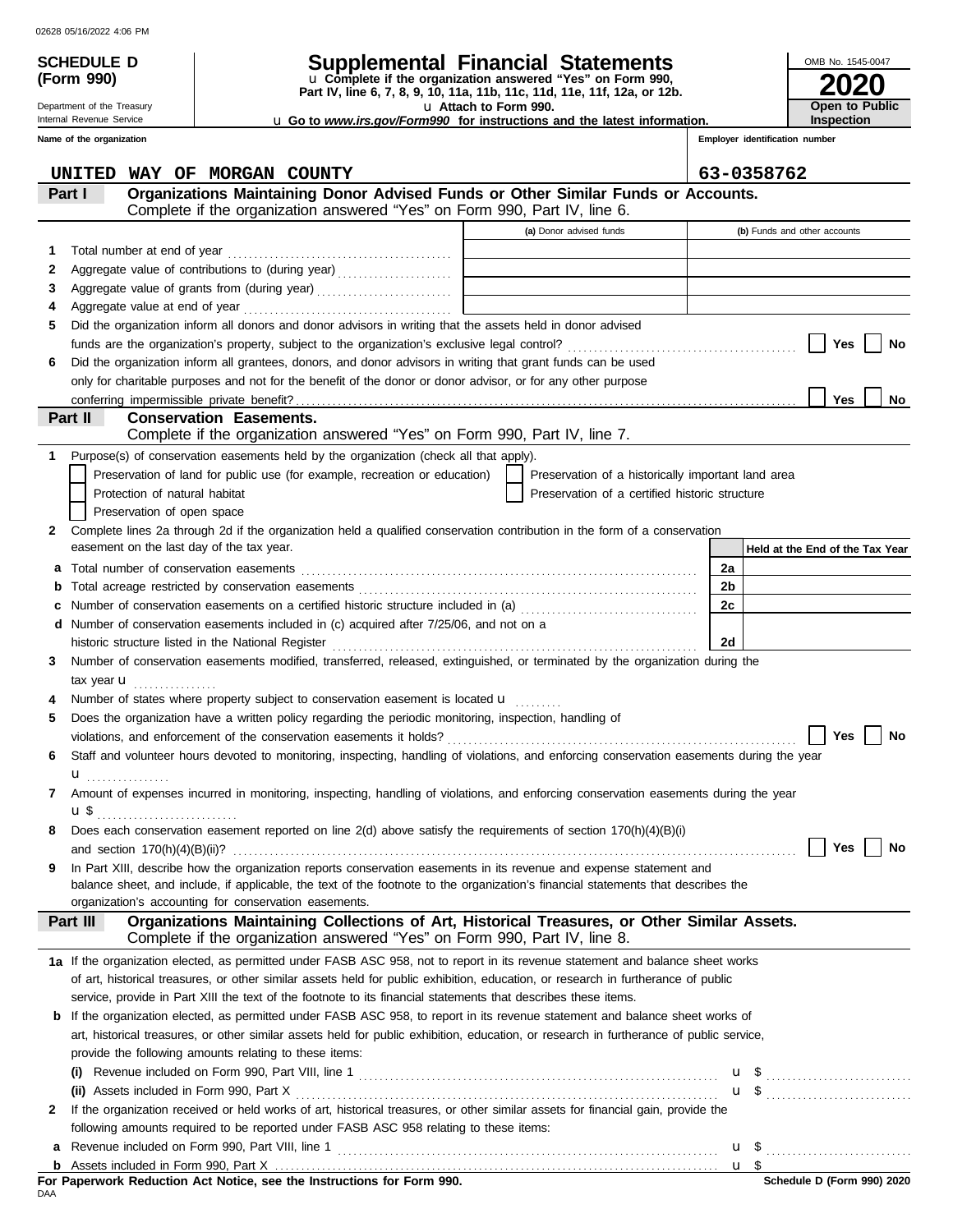02628 05/16/2022 4:06 PM

|   | Schedule D (Form 990) 2020 UNITED WAY OF MORGAN COUNTY                                                                                                                                                                               |                         |                          |                    | 63-0358762      |                      |                     |     | Page 2    |
|---|--------------------------------------------------------------------------------------------------------------------------------------------------------------------------------------------------------------------------------------|-------------------------|--------------------------|--------------------|-----------------|----------------------|---------------------|-----|-----------|
|   | Organizations Maintaining Collections of Art, Historical Treasures, or Other Similar Assets (continued)<br>Part III                                                                                                                  |                         |                          |                    |                 |                      |                     |     |           |
|   | 3 Using the organization's acquisition, accession, and other records, check any of the following that make significant use of its<br>collection items (check all that apply):                                                        |                         |                          |                    |                 |                      |                     |     |           |
| a | Public exhibition                                                                                                                                                                                                                    | d                       | Loan or exchange program |                    |                 |                      |                     |     |           |
| b | Scholarly research                                                                                                                                                                                                                   | е                       |                          |                    |                 |                      |                     |     |           |
| c | Preservation for future generations                                                                                                                                                                                                  |                         |                          |                    |                 |                      |                     |     |           |
|   | Provide a description of the organization's collections and explain how they further the organization's exempt purpose in Part                                                                                                       |                         |                          |                    |                 |                      |                     |     |           |
|   | XIII.                                                                                                                                                                                                                                |                         |                          |                    |                 |                      |                     |     |           |
| 5 | During the year, did the organization solicit or receive donations of art, historical treasures, or other similar                                                                                                                    |                         |                          |                    |                 |                      |                     |     |           |
|   |                                                                                                                                                                                                                                      |                         |                          |                    |                 |                      | Yes                 |     | No        |
|   | <b>Escrow and Custodial Arrangements.</b><br>Part IV                                                                                                                                                                                 |                         |                          |                    |                 |                      |                     |     |           |
|   | Complete if the organization answered "Yes" on Form 990, Part IV, line 9, or reported an amount on Form                                                                                                                              |                         |                          |                    |                 |                      |                     |     |           |
|   | 990, Part X, line 21.                                                                                                                                                                                                                |                         |                          |                    |                 |                      |                     |     |           |
|   | 1a Is the organization an agent, trustee, custodian or other intermediary for contributions or other assets not                                                                                                                      |                         |                          |                    |                 |                      |                     |     |           |
|   |                                                                                                                                                                                                                                      |                         |                          |                    |                 |                      | Yes                 |     | No        |
|   | <b>b</b> If "Yes," explain the arrangement in Part XIII and complete the following table:                                                                                                                                            |                         |                          |                    |                 |                      |                     |     |           |
|   |                                                                                                                                                                                                                                      |                         |                          |                    |                 |                      | Amount              |     |           |
|   | c Beginning balance <b>contract to the contract of the set of the contract of the contract of the contract of the contract of the contract of the contract of the contract of the contract of the contract of the contract of th</b> |                         |                          |                    |                 | 1c                   |                     |     |           |
|   |                                                                                                                                                                                                                                      |                         |                          |                    |                 | 1d                   |                     |     |           |
|   |                                                                                                                                                                                                                                      |                         |                          |                    |                 | 1е                   |                     |     |           |
|   | Ending balance contains and account of the contact of the contact of the contact of the contact of the contact of the contact of the contact of the contact of the contact of the contact of the contact of the contact of the       |                         |                          |                    |                 | 1f                   |                     |     |           |
|   |                                                                                                                                                                                                                                      |                         |                          |                    |                 |                      | <b>Yes</b>          |     | No        |
|   |                                                                                                                                                                                                                                      |                         |                          |                    |                 |                      |                     |     |           |
|   | Part V<br><b>Endowment Funds.</b>                                                                                                                                                                                                    |                         |                          |                    |                 |                      |                     |     |           |
|   | Complete if the organization answered "Yes" on Form 990, Part IV, line 10.                                                                                                                                                           |                         |                          |                    |                 |                      |                     |     |           |
|   |                                                                                                                                                                                                                                      | (a) Current year        | (b) Prior year           | (c) Two years back |                 | (d) Three years back | (e) Four years back |     |           |
|   | 1a Beginning of year balance                                                                                                                                                                                                         |                         |                          |                    |                 |                      |                     |     |           |
|   | <b>b</b> Contributions <b>contributions</b>                                                                                                                                                                                          |                         |                          |                    |                 |                      |                     |     |           |
|   | c Net investment earnings, gains, and                                                                                                                                                                                                |                         |                          |                    |                 |                      |                     |     |           |
|   | losses                                                                                                                                                                                                                               |                         |                          |                    |                 |                      |                     |     |           |
|   | d Grants or scholarships                                                                                                                                                                                                             |                         |                          |                    |                 |                      |                     |     |           |
|   | e Other expenditures for facilities and                                                                                                                                                                                              |                         |                          |                    |                 |                      |                     |     |           |
|   |                                                                                                                                                                                                                                      |                         |                          |                    |                 |                      |                     |     |           |
|   | f Administrative expenses                                                                                                                                                                                                            |                         |                          |                    |                 |                      |                     |     |           |
|   |                                                                                                                                                                                                                                      |                         |                          |                    |                 |                      |                     |     |           |
|   | 2 Provide the estimated percentage of the current year end balance (line 1g, column (a)) held as:                                                                                                                                    |                         |                          |                    |                 |                      |                     |     |           |
| а | Board designated or quasi-endowment <b>u</b>                                                                                                                                                                                         | $\%$                    |                          |                    |                 |                      |                     |     |           |
|   | <b>b</b> Permanent endowment <b>u</b> %                                                                                                                                                                                              |                         |                          |                    |                 |                      |                     |     |           |
|   | c Term endowment u<br>℅<br>.                                                                                                                                                                                                         |                         |                          |                    |                 |                      |                     |     |           |
|   | The percentages on lines 2a, 2b, and 2c should equal 100%.                                                                                                                                                                           |                         |                          |                    |                 |                      |                     |     |           |
|   | 3a Are there endowment funds not in the possession of the organization that are held and administered for the                                                                                                                        |                         |                          |                    |                 |                      |                     |     |           |
|   | organization by:                                                                                                                                                                                                                     |                         |                          |                    |                 |                      |                     | Yes | No.       |
|   |                                                                                                                                                                                                                                      |                         |                          |                    |                 |                      | 3a(i)               |     |           |
|   | (ii) Related organizations                                                                                                                                                                                                           |                         |                          |                    |                 |                      | 3a(ii)              |     |           |
|   |                                                                                                                                                                                                                                      |                         |                          |                    |                 |                      | 3b                  |     |           |
|   | Describe in Part XIII the intended uses of the organization's endowment funds.                                                                                                                                                       |                         |                          |                    |                 |                      |                     |     |           |
|   | Land, Buildings, and Equipment.<br>Part VI                                                                                                                                                                                           |                         |                          |                    |                 |                      |                     |     |           |
|   | Complete if the organization answered "Yes" on Form 990, Part IV, line 11a. See Form 990, Part X, line 10.                                                                                                                           |                         |                          |                    |                 |                      |                     |     |           |
|   | Description of property                                                                                                                                                                                                              | (a) Cost or other basis | (b) Cost or other basis  |                    | (c) Accumulated |                      | (d) Book value      |     |           |
|   |                                                                                                                                                                                                                                      | (investment)            | (other)                  |                    | depreciation    |                      |                     |     |           |
|   |                                                                                                                                                                                                                                      |                         |                          | 29,955             |                 |                      |                     |     | 29,955    |
|   | <b>b</b> Buildings                                                                                                                                                                                                                   |                         |                          |                    |                 |                      |                     |     |           |
|   | c Leasehold improvements                                                                                                                                                                                                             |                         |                          |                    |                 |                      |                     |     |           |
|   |                                                                                                                                                                                                                                      |                         |                          | 13,380             |                 | 83,162               |                     |     | $-69,782$ |
|   | e Other                                                                                                                                                                                                                              |                         |                          | 493,702            |                 |                      |                     |     | 493,702   |
|   | Total. Add lines 1a through 1e. (Column (d) must equal Form 990, Part X, column (B), line 10c.)                                                                                                                                      |                         |                          |                    |                 | u                    |                     |     | 453,875   |

**Schedule D (Form 990) 2020**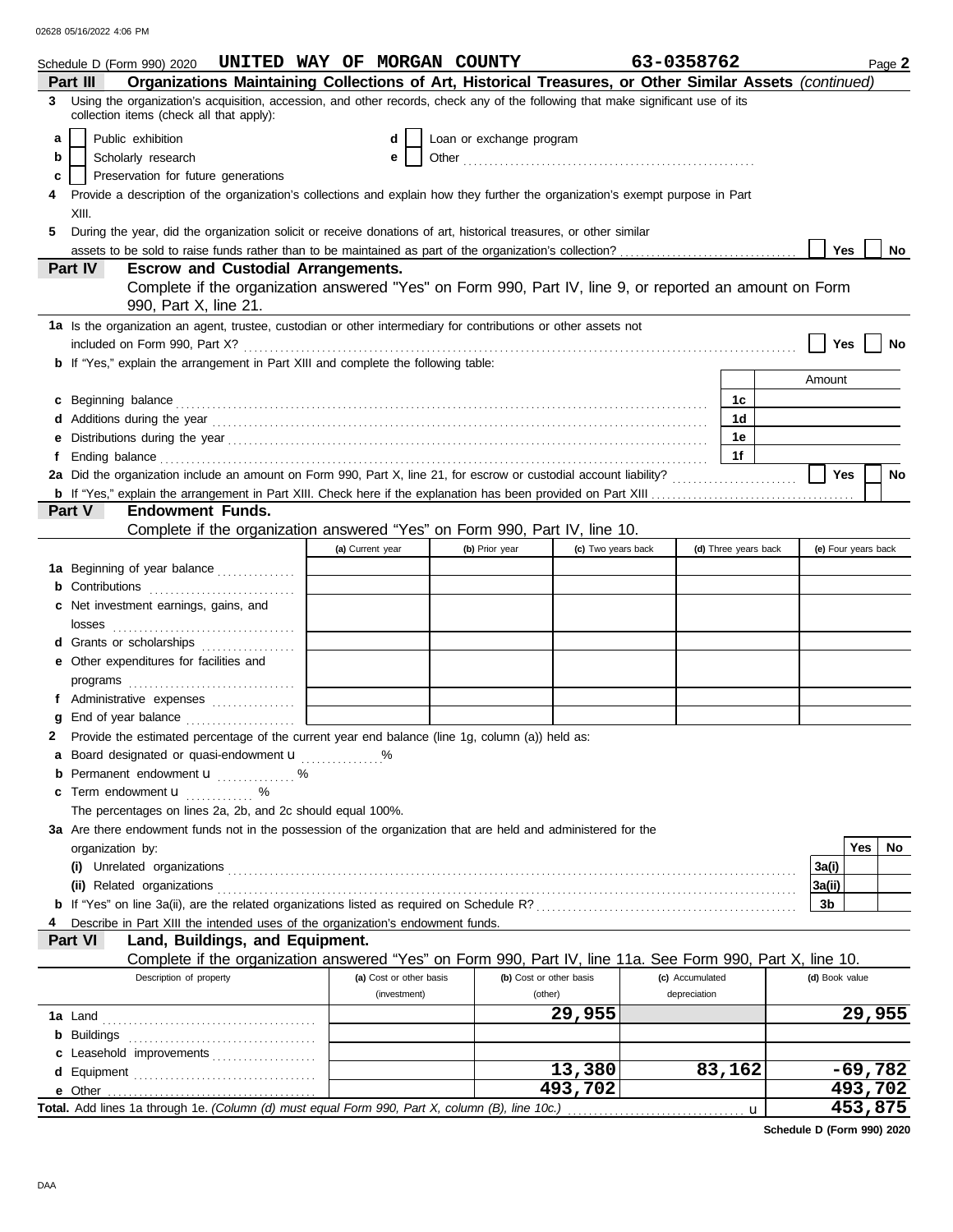|                           | UNITED WAY OF MORGAN COUNTY<br>Schedule D (Form 990) 2020                                                                                                                                                                                 |                | 63-0358762                       | Page 3         |
|---------------------------|-------------------------------------------------------------------------------------------------------------------------------------------------------------------------------------------------------------------------------------------|----------------|----------------------------------|----------------|
| <b>Part VII</b>           | <b>Investments - Other Securities.</b>                                                                                                                                                                                                    |                |                                  |                |
|                           | Complete if the organization answered "Yes" on Form 990, Part IV, line 11b. See Form 990, Part X, line 12.                                                                                                                                |                |                                  |                |
|                           | (a) Description of security or category                                                                                                                                                                                                   | (b) Book value | (c) Method of valuation:         |                |
|                           | (including name of security)                                                                                                                                                                                                              |                | Cost or end-of-year market value |                |
| (1) Financial derivatives |                                                                                                                                                                                                                                           |                |                                  |                |
|                           |                                                                                                                                                                                                                                           |                |                                  |                |
|                           | $(3)$ Other                                                                                                                                                                                                                               |                |                                  |                |
|                           |                                                                                                                                                                                                                                           |                |                                  |                |
|                           |                                                                                                                                                                                                                                           |                |                                  |                |
|                           | $\overline{S}$ (C) and the continuum continuum continuum continuum continuum continuum continuum continuum continuum continuum continuum continuum continuum continuum continuum continuum continuum continuum continuum continuum        |                |                                  |                |
|                           | $\overline{p}$ (D) $\overline{p}$ . The contract of the contract of the contract of the contract of the contract of the contract of the contract of the contract of the contract of the contract of the contract of the contract of the c |                |                                  |                |
|                           |                                                                                                                                                                                                                                           |                |                                  |                |
|                           |                                                                                                                                                                                                                                           |                |                                  |                |
| (G)                       |                                                                                                                                                                                                                                           |                |                                  |                |
| (H)                       | Total. (Column (b) must equal Form 990, Part X, col. (B) line 12.)                                                                                                                                                                        |                |                                  |                |
| Part VIII                 | u<br>Investments - Program Related.                                                                                                                                                                                                       |                |                                  |                |
|                           | Complete if the organization answered "Yes" on Form 990, Part IV, line 11c. See Form 990, Part X, line 13.                                                                                                                                |                |                                  |                |
|                           | (a) Description of investment                                                                                                                                                                                                             | (b) Book value | (c) Method of valuation:         |                |
|                           |                                                                                                                                                                                                                                           |                | Cost or end-of-year market value |                |
| (1)                       |                                                                                                                                                                                                                                           |                |                                  |                |
| (2)                       |                                                                                                                                                                                                                                           |                |                                  |                |
| (3)                       |                                                                                                                                                                                                                                           |                |                                  |                |
| (4)                       |                                                                                                                                                                                                                                           |                |                                  |                |
| (5)                       |                                                                                                                                                                                                                                           |                |                                  |                |
| (6)                       |                                                                                                                                                                                                                                           |                |                                  |                |
| (7)                       |                                                                                                                                                                                                                                           |                |                                  |                |
| (8)                       |                                                                                                                                                                                                                                           |                |                                  |                |
| (9)                       |                                                                                                                                                                                                                                           |                |                                  |                |
|                           | Total. (Column (b) must equal Form 990, Part X, col. (B) line 13.) $\dots \dots u$                                                                                                                                                        |                |                                  |                |
| Part IX                   | Other Assets.                                                                                                                                                                                                                             |                |                                  |                |
|                           | Complete if the organization answered "Yes" on Form 990, Part IV, line 11d. See Form 990, Part X, line 15.                                                                                                                                |                |                                  |                |
|                           | (a) Description                                                                                                                                                                                                                           |                |                                  | (b) Book value |
| (1)                       |                                                                                                                                                                                                                                           |                |                                  |                |
| (2)                       |                                                                                                                                                                                                                                           |                |                                  |                |
| (3)                       |                                                                                                                                                                                                                                           |                |                                  |                |
| (4)                       |                                                                                                                                                                                                                                           |                |                                  |                |
| (5)                       |                                                                                                                                                                                                                                           |                |                                  |                |
| (6)                       |                                                                                                                                                                                                                                           |                |                                  |                |
| (7)                       |                                                                                                                                                                                                                                           |                |                                  |                |
| (8)                       |                                                                                                                                                                                                                                           |                |                                  |                |
| (9)                       |                                                                                                                                                                                                                                           |                |                                  |                |
|                           |                                                                                                                                                                                                                                           |                | u                                |                |
| Part X                    | Other Liabilities.                                                                                                                                                                                                                        |                |                                  |                |
|                           | Complete if the organization answered "Yes" on Form 990, Part IV, line 11e or 11f. See Form 990, Part X,                                                                                                                                  |                |                                  |                |
|                           | line $25$ .                                                                                                                                                                                                                               |                |                                  |                |
| 1.                        | (a) Description of liability                                                                                                                                                                                                              |                |                                  | (b) Book value |
| (1)                       | Federal income taxes                                                                                                                                                                                                                      |                |                                  |                |
| (2)                       | ALLOCATIONS PAYABLE TO<br><b>AGENCIES</b>                                                                                                                                                                                                 |                |                                  | 1,022,252      |
| (3)                       | <b>DESIGNATIONS</b><br><b>PAYABLE</b>                                                                                                                                                                                                     |                |                                  | 139,676        |
| (4)                       |                                                                                                                                                                                                                                           |                |                                  |                |
| (5)                       |                                                                                                                                                                                                                                           |                |                                  |                |
| (6)                       |                                                                                                                                                                                                                                           |                |                                  |                |
| (7)                       |                                                                                                                                                                                                                                           |                |                                  |                |
| (8)                       |                                                                                                                                                                                                                                           |                |                                  |                |
| (9)                       |                                                                                                                                                                                                                                           |                |                                  |                |
|                           | Total. (Column (b) must equal Form 990, Part X, col. (B) line 25.)                                                                                                                                                                        |                | u                                | 1,161,928      |
|                           | 2. Liability for uncertain tax positions. In Part XIII, provide the text of the footnote to the organization's financial statements that reports the                                                                                      |                |                                  |                |

organization's liability for uncertain tax positions under FASB ASC 740. Check here if the text of the footnote has been provided in Part XIII . . . . . . . . . . . . . . .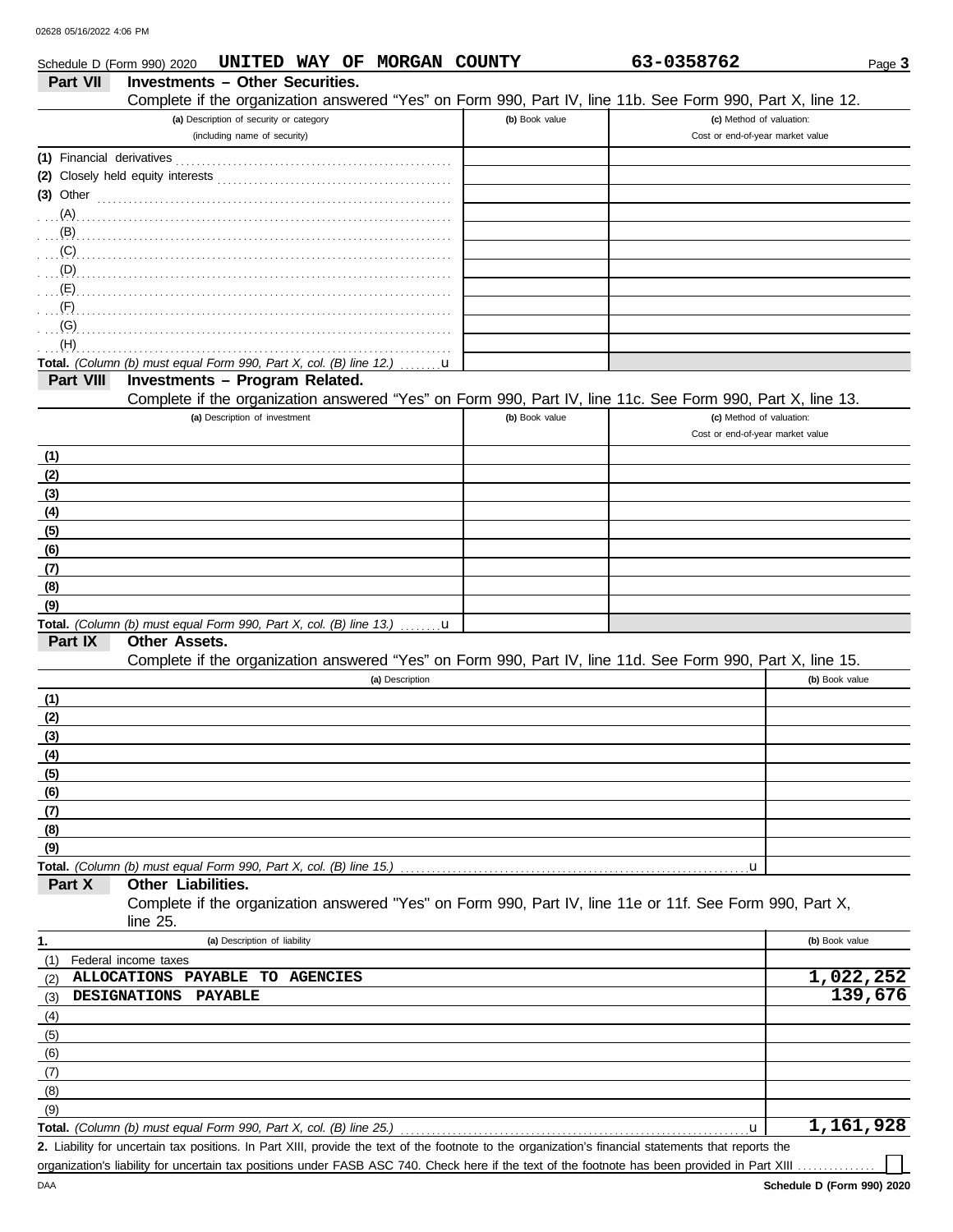|    | UNITED WAY OF MORGAN COUNTY<br>Schedule D (Form 990) 2020                                                                                                                                                                                |                | 63-0358762   | Page 4    |
|----|------------------------------------------------------------------------------------------------------------------------------------------------------------------------------------------------------------------------------------------|----------------|--------------|-----------|
|    | Reconciliation of Revenue per Audited Financial Statements With Revenue per Return.<br>Part XI                                                                                                                                           |                |              |           |
|    | Complete if the organization answered "Yes" on Form 990, Part IV, line 12a.                                                                                                                                                              |                |              |           |
| 1  | Total revenue, gains, and other support per audited financial statements                                                                                                                                                                 |                | $\mathbf{1}$ | 1,452,707 |
| 2  | Amounts included on line 1 but not on Form 990, Part VIII, line 12:                                                                                                                                                                      |                |              |           |
| a  |                                                                                                                                                                                                                                          | 2a             |              |           |
|    | <b>b</b> Donated services and use of facilities <b>constants</b> and the service of the service of the service of the service of the service of the service of the service of the service of the service of the service of the service o | 2 <sub>b</sub> |              |           |
|    |                                                                                                                                                                                                                                          | 2c             |              |           |
| d  |                                                                                                                                                                                                                                          | 2d             |              |           |
| е  |                                                                                                                                                                                                                                          |                | 2e           |           |
| 3  |                                                                                                                                                                                                                                          |                | 3            | 1,452,707 |
| 4  | Amounts included on Form 990, Part VIII, line 12, but not on line 1:                                                                                                                                                                     |                |              |           |
|    | a Investment expenses not included on Form 990, Part VIII, line 7b [100] [100] [100] [100] [100] [100] [100] [100] [100] [100] [100] [100] [100] [100] [100] [100] [100] [100] [100] [100] [100] [100] [100] [100] [100] [100]           | 4a             |              |           |
|    |                                                                                                                                                                                                                                          | 4b             |              |           |
|    | c Add lines 4a and 4b                                                                                                                                                                                                                    |                | 4c           |           |
| 5. |                                                                                                                                                                                                                                          |                | 5            | 1,452,707 |
|    | Reconciliation of Expenses per Audited Financial Statements With Expenses per Return.<br>Part XII                                                                                                                                        |                |              |           |
|    | Complete if the organization answered "Yes" on Form 990, Part IV, line 12a.                                                                                                                                                              |                |              |           |
| 1  |                                                                                                                                                                                                                                          |                | 1            | 1,833,006 |
| 2  | Amounts included on line 1 but not on Form 990, Part IX, line 25:                                                                                                                                                                        |                |              |           |
| a  |                                                                                                                                                                                                                                          | 2a             |              |           |
|    |                                                                                                                                                                                                                                          | 2 <sub>b</sub> |              |           |
|    |                                                                                                                                                                                                                                          | 2c             |              |           |
| d  |                                                                                                                                                                                                                                          | <b>2d</b>      |              |           |
|    |                                                                                                                                                                                                                                          |                | 2e           |           |
| 3. |                                                                                                                                                                                                                                          |                | 3            | 1,833,006 |
| 4  | Amounts included on Form 990, Part IX, line 25, but not on line 1:                                                                                                                                                                       |                |              |           |
|    |                                                                                                                                                                                                                                          | 4a             |              |           |
|    |                                                                                                                                                                                                                                          | 4b             |              |           |
|    | c Add lines 4a and 4b                                                                                                                                                                                                                    |                | 4с           |           |
|    |                                                                                                                                                                                                                                          |                | 5            | 1,833,006 |
|    | Part XIII Supplemental Information.                                                                                                                                                                                                      |                |              |           |
|    | Provide the descriptions required for Part II, lines 3, 5, and 9; Part III, lines 1a and 4; Part IV, lines 1b and 2b; Part V, line 4; Part X, line                                                                                       |                |              |           |
|    |                                                                                                                                                                                                                                          |                |              |           |
|    | 2; Part XI, lines 2d and 4b; and Part XII, lines 2d and 4b. Also complete this part to provide any additional information.                                                                                                               |                |              |           |
|    |                                                                                                                                                                                                                                          |                |              |           |
|    |                                                                                                                                                                                                                                          |                |              |           |
|    |                                                                                                                                                                                                                                          |                |              |           |
|    |                                                                                                                                                                                                                                          |                |              |           |
|    |                                                                                                                                                                                                                                          |                |              |           |
|    |                                                                                                                                                                                                                                          |                |              |           |
|    |                                                                                                                                                                                                                                          |                |              |           |
|    |                                                                                                                                                                                                                                          |                |              |           |
|    |                                                                                                                                                                                                                                          |                |              |           |
|    |                                                                                                                                                                                                                                          |                |              |           |
|    |                                                                                                                                                                                                                                          |                |              |           |
|    |                                                                                                                                                                                                                                          |                |              |           |
|    |                                                                                                                                                                                                                                          |                |              |           |
|    |                                                                                                                                                                                                                                          |                |              |           |
|    |                                                                                                                                                                                                                                          |                |              |           |
|    |                                                                                                                                                                                                                                          |                |              |           |
|    |                                                                                                                                                                                                                                          |                |              |           |
|    |                                                                                                                                                                                                                                          |                |              |           |
|    |                                                                                                                                                                                                                                          |                |              |           |
|    |                                                                                                                                                                                                                                          |                |              |           |
|    |                                                                                                                                                                                                                                          |                |              |           |
|    |                                                                                                                                                                                                                                          |                |              |           |
|    |                                                                                                                                                                                                                                          |                |              |           |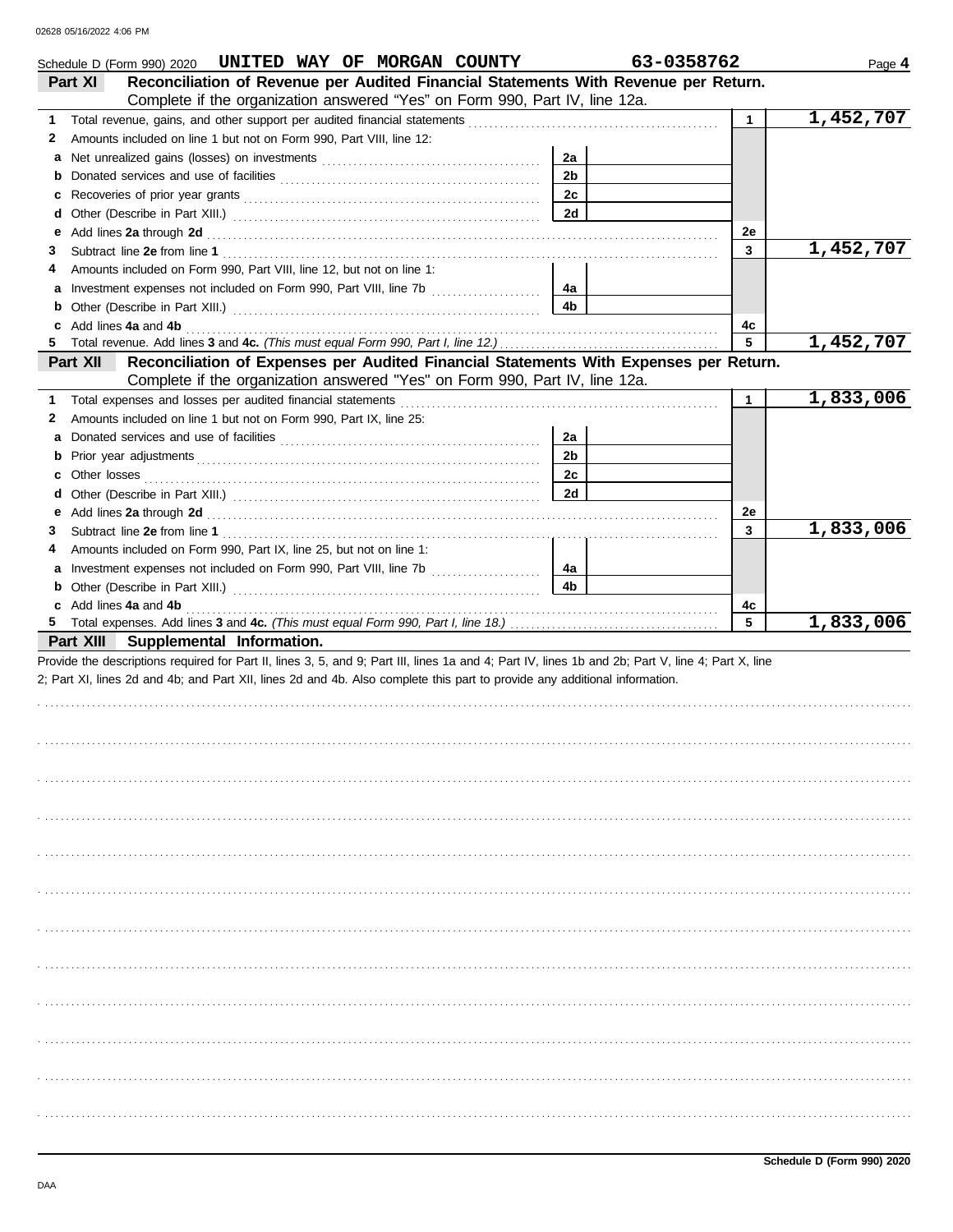| Schedule D (Form 990) 2020 UNITED WAY OF MORGAN COUNTY |  |  | 63-0358762 | Page 5 |
|--------------------------------------------------------|--|--|------------|--------|
| Part XIII Supplemental Information (continued)         |  |  |            |        |
|                                                        |  |  |            |        |
|                                                        |  |  |            |        |
|                                                        |  |  |            |        |
|                                                        |  |  |            |        |
|                                                        |  |  |            |        |
|                                                        |  |  |            |        |
|                                                        |  |  |            |        |
|                                                        |  |  |            |        |
|                                                        |  |  |            |        |
|                                                        |  |  |            |        |
|                                                        |  |  |            |        |
|                                                        |  |  |            |        |
|                                                        |  |  |            |        |
|                                                        |  |  |            |        |
|                                                        |  |  |            |        |
|                                                        |  |  |            |        |
|                                                        |  |  |            |        |
|                                                        |  |  |            |        |
|                                                        |  |  |            |        |
|                                                        |  |  |            |        |
|                                                        |  |  |            |        |
|                                                        |  |  |            |        |
|                                                        |  |  |            |        |
|                                                        |  |  |            |        |
|                                                        |  |  |            |        |
|                                                        |  |  |            |        |
|                                                        |  |  |            |        |
|                                                        |  |  |            |        |
|                                                        |  |  |            |        |
|                                                        |  |  |            |        |
|                                                        |  |  |            |        |
|                                                        |  |  |            |        |
|                                                        |  |  |            |        |
|                                                        |  |  |            |        |
|                                                        |  |  |            |        |
|                                                        |  |  |            |        |
|                                                        |  |  |            |        |
|                                                        |  |  |            |        |
|                                                        |  |  |            |        |
|                                                        |  |  |            |        |
|                                                        |  |  |            |        |
|                                                        |  |  |            |        |
|                                                        |  |  |            |        |
|                                                        |  |  |            |        |
|                                                        |  |  |            |        |
|                                                        |  |  |            |        |
|                                                        |  |  |            |        |
|                                                        |  |  |            |        |
|                                                        |  |  |            |        |

UNITED WAY OF MORGAN COUNTY

63-0358762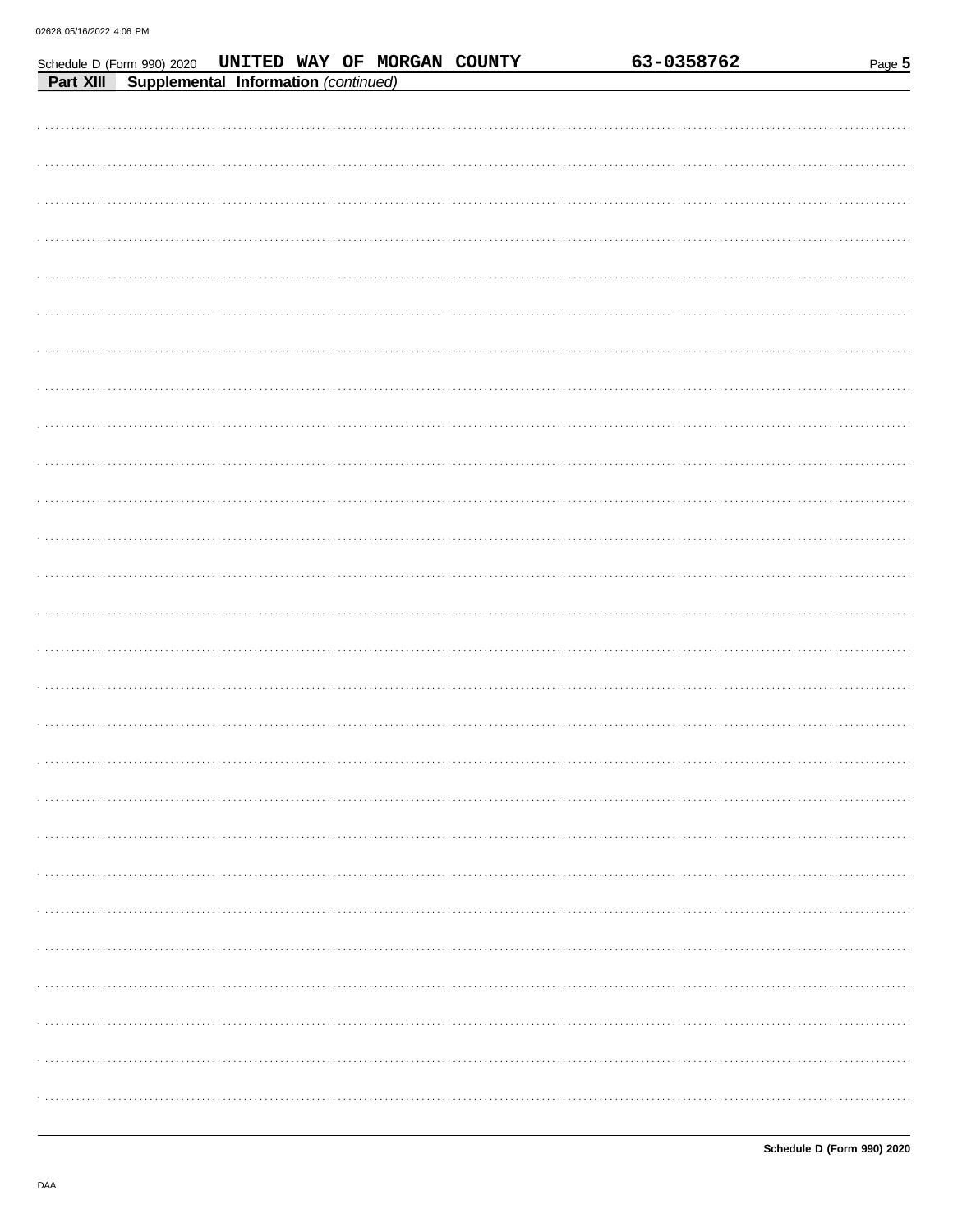02628 05/16/2022 4:06 PM

| UZUZU UJI I UIZUZZ 4.UU FINI<br><b>SCHEDULE G</b>      | Supplemental Information Regarding Fundraising or Gaming Activities                                                                                                                                                                                                                                          |   |                                       |                              |                           |                                                                                                                                                                     |                                  | OMB No. 1545-0047            |
|--------------------------------------------------------|--------------------------------------------------------------------------------------------------------------------------------------------------------------------------------------------------------------------------------------------------------------------------------------------------------------|---|---------------------------------------|------------------------------|---------------------------|---------------------------------------------------------------------------------------------------------------------------------------------------------------------|----------------------------------|------------------------------|
| (Form 990 or 990-EZ)                                   |                                                                                                                                                                                                                                                                                                              |   |                                       |                              |                           | Complete if the organization answered "Yes" on Form 990, Part IV, line 17, 18, or 19, or if the<br>organization entered more than \$15,000 on Form 990-EZ, line 6a. |                                  |                              |
| Department of the Treasury<br>Internal Revenue Service |                                                                                                                                                                                                                                                                                                              |   | LI Attach to Form 990 or Form 990-EZ. |                              |                           | <b>u</b> Go to www.irs.gov/Form990 for instructions and the latest information.                                                                                     |                                  | Open to Public<br>Inspection |
| Name of the organization                               |                                                                                                                                                                                                                                                                                                              |   |                                       |                              |                           |                                                                                                                                                                     | Employer identification number   |                              |
|                                                        | UNITED WAY OF MORGAN COUNTY                                                                                                                                                                                                                                                                                  |   |                                       |                              |                           |                                                                                                                                                                     | 63-0358762                       |                              |
| Part I                                                 | Fundraising Activities. Complete if the organization answered "Yes" on Form 990, Part IV, line 17.<br>Form 990-EZ filers are not required to complete this part.                                                                                                                                             |   |                                       |                              |                           |                                                                                                                                                                     |                                  |                              |
| 1                                                      | Indicate whether the organization raised funds through any of the following activities. Check all that apply.                                                                                                                                                                                                |   |                                       |                              |                           |                                                                                                                                                                     |                                  |                              |
| Mail solicitations<br>a                                |                                                                                                                                                                                                                                                                                                              | e |                                       |                              |                           | Solicitation of non-government grants                                                                                                                               |                                  |                              |
| Internet and email solicitations<br>b                  |                                                                                                                                                                                                                                                                                                              | f | Solicitation of government grants     |                              |                           |                                                                                                                                                                     |                                  |                              |
| Phone solicitations<br>c                               |                                                                                                                                                                                                                                                                                                              | g | Special fundraising events            |                              |                           |                                                                                                                                                                     |                                  |                              |
| In-person solicitations<br>d                           |                                                                                                                                                                                                                                                                                                              |   |                                       |                              |                           |                                                                                                                                                                     |                                  |                              |
|                                                        | 2a Did the organization have a written or oral agreement with any individual (including officers, directors, trustees,                                                                                                                                                                                       |   |                                       |                              |                           |                                                                                                                                                                     |                                  |                              |
|                                                        | or key employees listed in Form 990, Part VII) or entity in connection with professional fundraising services?<br>b If "Yes," list the 10 highest paid individuals or entities (fundraisers) pursuant to agreements under which the fundraiser is to be<br>compensated at least \$5,000 by the organization. |   |                                       |                              |                           |                                                                                                                                                                     |                                  | Yes<br>No                    |
|                                                        |                                                                                                                                                                                                                                                                                                              |   |                                       |                              | (iii) Did fund-           |                                                                                                                                                                     | (v) Amount paid to               | (vi) Amount paid to          |
|                                                        | (i) Name and address of individual                                                                                                                                                                                                                                                                           |   | (ii) Activity                         |                              | raiser have<br>custody or | (iv) Gross receipts                                                                                                                                                 | (or retained by)                 | (or retained by)             |
|                                                        | or entity (fundraiser)                                                                                                                                                                                                                                                                                       |   |                                       | control of<br>contributions? |                           | from activity                                                                                                                                                       | fundraiser listed in<br>col. (i) | organization                 |
|                                                        |                                                                                                                                                                                                                                                                                                              |   |                                       | Yes                          | No                        |                                                                                                                                                                     |                                  |                              |
| 1                                                      |                                                                                                                                                                                                                                                                                                              |   |                                       |                              |                           |                                                                                                                                                                     |                                  |                              |
|                                                        |                                                                                                                                                                                                                                                                                                              |   |                                       |                              |                           |                                                                                                                                                                     |                                  |                              |
| $\mathbf{2}$                                           |                                                                                                                                                                                                                                                                                                              |   |                                       |                              |                           |                                                                                                                                                                     |                                  |                              |
|                                                        |                                                                                                                                                                                                                                                                                                              |   |                                       |                              |                           |                                                                                                                                                                     |                                  |                              |
| 3                                                      |                                                                                                                                                                                                                                                                                                              |   |                                       |                              |                           |                                                                                                                                                                     |                                  |                              |
|                                                        |                                                                                                                                                                                                                                                                                                              |   |                                       |                              |                           |                                                                                                                                                                     |                                  |                              |
|                                                        |                                                                                                                                                                                                                                                                                                              |   |                                       |                              |                           |                                                                                                                                                                     |                                  |                              |
| 4                                                      |                                                                                                                                                                                                                                                                                                              |   |                                       |                              |                           |                                                                                                                                                                     |                                  |                              |
|                                                        |                                                                                                                                                                                                                                                                                                              |   |                                       |                              |                           |                                                                                                                                                                     |                                  |                              |
|                                                        |                                                                                                                                                                                                                                                                                                              |   |                                       |                              |                           |                                                                                                                                                                     |                                  |                              |
| 5                                                      |                                                                                                                                                                                                                                                                                                              |   |                                       |                              |                           |                                                                                                                                                                     |                                  |                              |
|                                                        |                                                                                                                                                                                                                                                                                                              |   |                                       |                              |                           |                                                                                                                                                                     |                                  |                              |
| 6                                                      |                                                                                                                                                                                                                                                                                                              |   |                                       |                              |                           |                                                                                                                                                                     |                                  |                              |
|                                                        |                                                                                                                                                                                                                                                                                                              |   |                                       |                              |                           |                                                                                                                                                                     |                                  |                              |
|                                                        |                                                                                                                                                                                                                                                                                                              |   |                                       |                              |                           |                                                                                                                                                                     |                                  |                              |
| 7                                                      |                                                                                                                                                                                                                                                                                                              |   |                                       |                              |                           |                                                                                                                                                                     |                                  |                              |
|                                                        |                                                                                                                                                                                                                                                                                                              |   |                                       |                              |                           |                                                                                                                                                                     |                                  |                              |
| 8                                                      |                                                                                                                                                                                                                                                                                                              |   |                                       |                              |                           |                                                                                                                                                                     |                                  |                              |
|                                                        |                                                                                                                                                                                                                                                                                                              |   |                                       |                              |                           |                                                                                                                                                                     |                                  |                              |
|                                                        |                                                                                                                                                                                                                                                                                                              |   |                                       |                              |                           |                                                                                                                                                                     |                                  |                              |
| 9                                                      |                                                                                                                                                                                                                                                                                                              |   |                                       |                              |                           |                                                                                                                                                                     |                                  |                              |
|                                                        |                                                                                                                                                                                                                                                                                                              |   |                                       |                              |                           |                                                                                                                                                                     |                                  |                              |
| 10                                                     |                                                                                                                                                                                                                                                                                                              |   |                                       |                              |                           |                                                                                                                                                                     |                                  |                              |
|                                                        |                                                                                                                                                                                                                                                                                                              |   |                                       |                              |                           |                                                                                                                                                                     |                                  |                              |
|                                                        |                                                                                                                                                                                                                                                                                                              |   |                                       |                              |                           |                                                                                                                                                                     |                                  |                              |
| Total                                                  |                                                                                                                                                                                                                                                                                                              |   |                                       |                              |                           |                                                                                                                                                                     |                                  |                              |
| 3<br>registration or licensing.                        | List all states in which the organization is registered or licensed to solicit contributions or has been notified it is exempt from                                                                                                                                                                          |   |                                       |                              |                           |                                                                                                                                                                     |                                  |                              |
|                                                        |                                                                                                                                                                                                                                                                                                              |   |                                       |                              |                           |                                                                                                                                                                     |                                  |                              |
|                                                        |                                                                                                                                                                                                                                                                                                              |   |                                       |                              |                           |                                                                                                                                                                     |                                  |                              |
|                                                        |                                                                                                                                                                                                                                                                                                              |   |                                       |                              |                           |                                                                                                                                                                     |                                  |                              |
|                                                        |                                                                                                                                                                                                                                                                                                              |   |                                       |                              |                           |                                                                                                                                                                     |                                  |                              |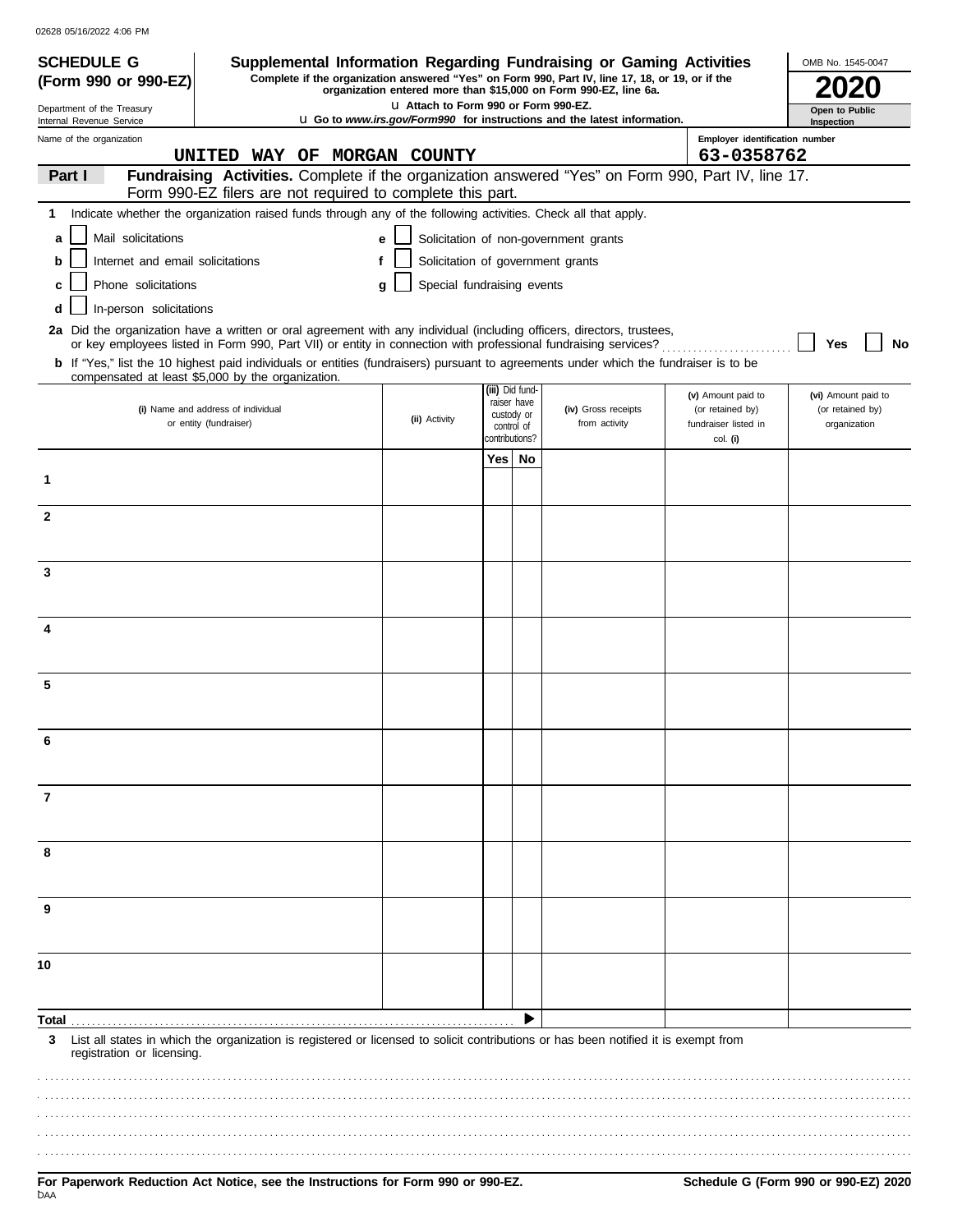|             |                              | gross receipts greater than \$5,000.                                                                                                                                                                                   |                         |                                 |                                           |
|-------------|------------------------------|------------------------------------------------------------------------------------------------------------------------------------------------------------------------------------------------------------------------|-------------------------|---------------------------------|-------------------------------------------|
|             |                              | (a) Event #1<br><b>SPECIAL</b><br><b>EVENTS</b>                                                                                                                                                                        | (b) Event $#2$          | (c) Other events<br><b>NONE</b> | (d) Total events<br>(add col. (a) through |
|             |                              | (event type)                                                                                                                                                                                                           | (event type)            | (total number)                  | col. (c)                                  |
| Revenue     |                              |                                                                                                                                                                                                                        |                         |                                 |                                           |
|             | Gross receipts<br>1          | 20,106                                                                                                                                                                                                                 |                         |                                 | 20,106                                    |
|             | 2 Less: Contributions        |                                                                                                                                                                                                                        |                         |                                 |                                           |
|             | 3 Gross income (line 1 minus |                                                                                                                                                                                                                        |                         |                                 |                                           |
|             |                              | 20,106                                                                                                                                                                                                                 |                         |                                 | 20,106                                    |
|             | 4 Cash prizes                |                                                                                                                                                                                                                        |                         |                                 |                                           |
|             |                              |                                                                                                                                                                                                                        |                         |                                 |                                           |
|             | 5 Noncash prizes             |                                                                                                                                                                                                                        |                         |                                 |                                           |
|             | 6 Rent/facility costs        |                                                                                                                                                                                                                        |                         |                                 |                                           |
| Expenses    |                              |                                                                                                                                                                                                                        |                         |                                 |                                           |
|             | 7 Food and beverages         |                                                                                                                                                                                                                        |                         |                                 |                                           |
| Direct      | 8 Entertainment              |                                                                                                                                                                                                                        |                         |                                 |                                           |
|             |                              |                                                                                                                                                                                                                        |                         |                                 |                                           |
|             | 9 Other direct expenses      | 33,332                                                                                                                                                                                                                 |                         |                                 | 33,332                                    |
|             |                              |                                                                                                                                                                                                                        |                         |                                 | 33,332                                    |
|             |                              |                                                                                                                                                                                                                        |                         |                                 | $-13,226$                                 |
|             | Part III                     | Gaming. Complete if the organization answered "Yes" on Form 990, Part IV, line 19, or reported more than<br>\$15,000 on Form 990-EZ, line 6a.                                                                          |                         |                                 |                                           |
|             |                              |                                                                                                                                                                                                                        | (b) Pull tabs/instant   |                                 | (d) Total gaming (add                     |
| Revenue     |                              | (a) Bingo                                                                                                                                                                                                              | bingo/progressive bingo | (c) Other gaming                | col. (a) through col. (c))                |
|             |                              |                                                                                                                                                                                                                        |                         |                                 |                                           |
|             | Gross revenue<br>1           |                                                                                                                                                                                                                        |                         |                                 |                                           |
|             |                              |                                                                                                                                                                                                                        |                         |                                 |                                           |
|             | 2 Cash prizes                |                                                                                                                                                                                                                        |                         |                                 |                                           |
|             |                              |                                                                                                                                                                                                                        |                         |                                 |                                           |
| penses<br>ú | 3 Noncash prizes             |                                                                                                                                                                                                                        |                         |                                 |                                           |
|             | 4 Rent/facility costs        |                                                                                                                                                                                                                        |                         |                                 |                                           |
| Direct      |                              |                                                                                                                                                                                                                        |                         |                                 |                                           |
|             | 5 Other direct expenses      |                                                                                                                                                                                                                        |                         |                                 |                                           |
|             | 6 Volunteer labor            | $\%$<br>Yes<br>No                                                                                                                                                                                                      | $\%$<br>Yes<br>No       | Yes<br>%<br>No                  |                                           |
|             |                              |                                                                                                                                                                                                                        |                         |                                 |                                           |
|             |                              |                                                                                                                                                                                                                        |                         | ▶                               |                                           |
|             |                              |                                                                                                                                                                                                                        |                         |                                 |                                           |
|             |                              |                                                                                                                                                                                                                        |                         |                                 |                                           |
| 9           |                              | Enter the state(s) in which the organization conducts gaming activities:                                                                                                                                               |                         |                                 |                                           |
|             | <b>b</b> If "No," explain:   |                                                                                                                                                                                                                        |                         |                                 | Yes<br>No                                 |
|             |                              |                                                                                                                                                                                                                        |                         |                                 |                                           |
|             |                              |                                                                                                                                                                                                                        |                         |                                 |                                           |
|             | <b>b</b> If "Yes," explain:  | 10a Were any of the organization's gaming licenses revoked, suspended, or terminated during the tax year?<br>10a Were any of the organization's gaming licenses revoked, suspended, or terminated during the tax year? |                         |                                 | Yes $ $<br>No                             |
|             |                              |                                                                                                                                                                                                                        |                         |                                 |                                           |
|             |                              |                                                                                                                                                                                                                        |                         |                                 |                                           |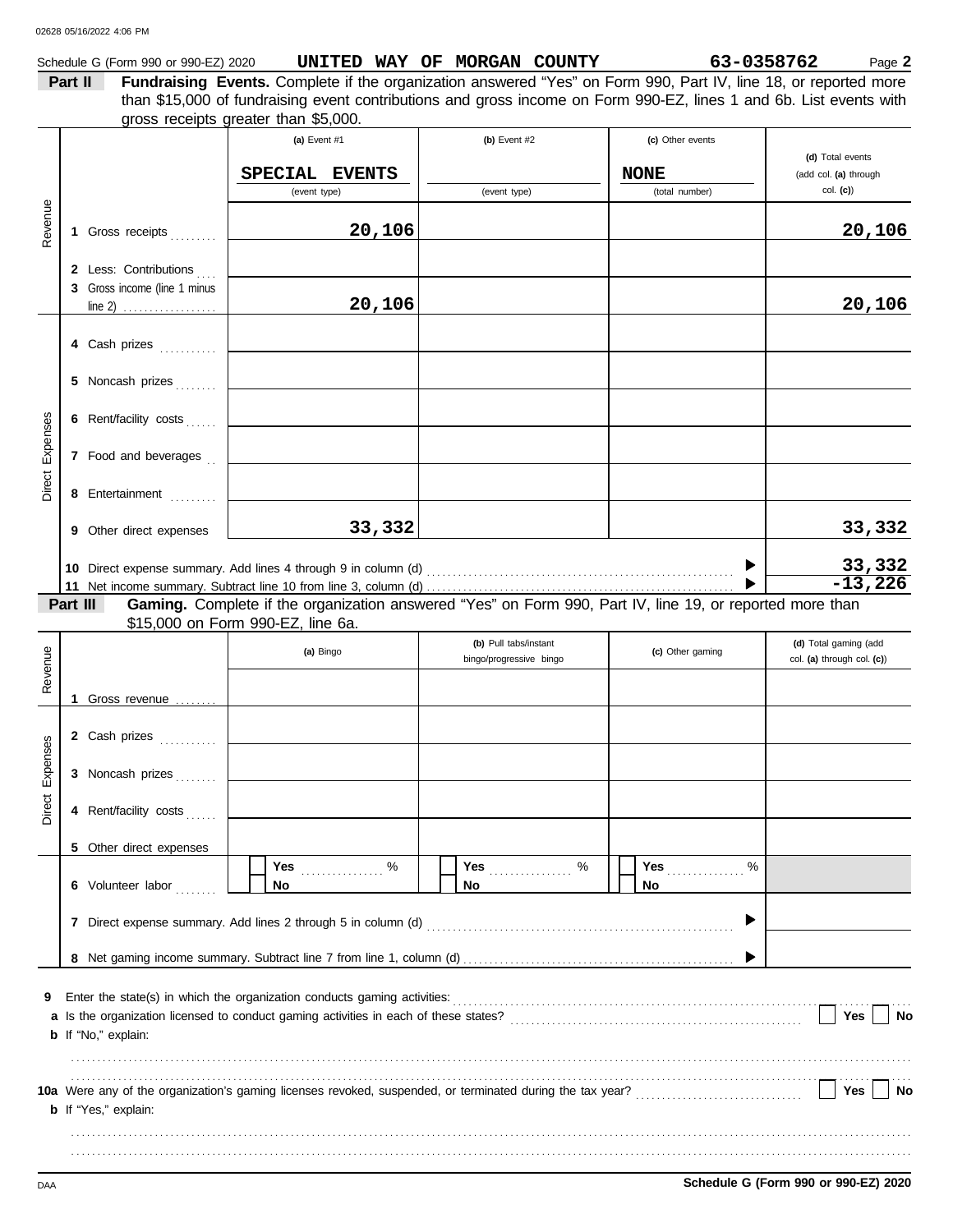02628 05/16/2022 4:06 PM

|         | Schedule G (Form 990 or 990-EZ) 2020<br>UNITED WAY OF MORGAN COUNTY                                                                                                                                                                                                                                                                              | 63-0358762                           |     | Page 3 |
|---------|--------------------------------------------------------------------------------------------------------------------------------------------------------------------------------------------------------------------------------------------------------------------------------------------------------------------------------------------------|--------------------------------------|-----|--------|
| 11      |                                                                                                                                                                                                                                                                                                                                                  |                                      | Yes | No     |
| 12      | Is the organization a grantor, beneficiary or trustee of a trust, or a member of a partnership or other entity                                                                                                                                                                                                                                   |                                      |     |        |
|         |                                                                                                                                                                                                                                                                                                                                                  |                                      | Yes | No     |
| 13      | Indicate the percentage of gaming activity conducted in:                                                                                                                                                                                                                                                                                         |                                      |     |        |
| a       |                                                                                                                                                                                                                                                                                                                                                  | 13a                                  |     | %      |
| b<br>14 | An outside facility <b>contained a set of the contract of the contract of the contract of the contract of the contract of the contract of the contract of the contract of the contract of the contract of the contract of the co</b><br>Enter the name and address of the person who prepares the organization's gaming/special events books and | 13b                                  |     | %      |
|         | records:                                                                                                                                                                                                                                                                                                                                         |                                      |     |        |
|         |                                                                                                                                                                                                                                                                                                                                                  |                                      |     |        |
|         | Address <b>u</b>                                                                                                                                                                                                                                                                                                                                 |                                      |     |        |
|         | 15a Does the organization have a contract with a third party from whom the organization receives gaming<br>revenue?                                                                                                                                                                                                                              |                                      | Yes | No     |
|         |                                                                                                                                                                                                                                                                                                                                                  |                                      |     |        |
|         |                                                                                                                                                                                                                                                                                                                                                  |                                      |     |        |
|         | If "Yes," enter name and address of the third party:                                                                                                                                                                                                                                                                                             |                                      |     |        |
|         |                                                                                                                                                                                                                                                                                                                                                  |                                      |     |        |
|         |                                                                                                                                                                                                                                                                                                                                                  |                                      |     |        |
|         |                                                                                                                                                                                                                                                                                                                                                  |                                      |     |        |
|         | Address <b>u</b>                                                                                                                                                                                                                                                                                                                                 |                                      |     |        |
| 16      | Gaming manager information:                                                                                                                                                                                                                                                                                                                      |                                      |     |        |
|         |                                                                                                                                                                                                                                                                                                                                                  |                                      |     |        |
|         |                                                                                                                                                                                                                                                                                                                                                  |                                      |     |        |
|         | Description of services provided <b>u</b> electron contract the contract of the contract of the contract of the contract of the contract of the contract of the contract of the contract of the contract of the contract of the con                                                                                                              |                                      |     |        |
|         | Director/officer<br>Employee<br>Independent contractor                                                                                                                                                                                                                                                                                           |                                      |     |        |
| 17      | Mandatory distributions:                                                                                                                                                                                                                                                                                                                         |                                      |     |        |
|         | Is the organization required under state law to make charitable distributions from the gaming proceeds to                                                                                                                                                                                                                                        |                                      |     |        |
|         | retain the state gaming license?                                                                                                                                                                                                                                                                                                                 |                                      | Yes | No     |
|         | <b>b</b> Enter the amount of distributions required under state law to be distributed to other exempt organizations or                                                                                                                                                                                                                           |                                      |     |        |
|         | spent in the organization's own exempt activities during the tax year $\mathbf u$                                                                                                                                                                                                                                                                |                                      |     |        |
|         | Supplemental Information. Provide the explanations required by Part I, line 2b, columns (iii) and (v); and<br>Part IV<br>Part III, lines 9, 9b, 10b, 15b, 15c, 16, and 17b, as applicable. Also provide any additional information.<br>See instructions.                                                                                         |                                      |     |        |
|         |                                                                                                                                                                                                                                                                                                                                                  |                                      |     |        |
|         |                                                                                                                                                                                                                                                                                                                                                  |                                      |     |        |
|         |                                                                                                                                                                                                                                                                                                                                                  |                                      |     |        |
|         |                                                                                                                                                                                                                                                                                                                                                  |                                      |     |        |
|         |                                                                                                                                                                                                                                                                                                                                                  |                                      |     |        |
|         |                                                                                                                                                                                                                                                                                                                                                  |                                      |     |        |
|         |                                                                                                                                                                                                                                                                                                                                                  |                                      |     |        |
|         |                                                                                                                                                                                                                                                                                                                                                  |                                      |     |        |
|         |                                                                                                                                                                                                                                                                                                                                                  |                                      |     |        |
|         |                                                                                                                                                                                                                                                                                                                                                  |                                      |     |        |
|         |                                                                                                                                                                                                                                                                                                                                                  |                                      |     |        |
|         |                                                                                                                                                                                                                                                                                                                                                  | Cahadule C (Farm 000 as 000 EZ) 2020 |     |        |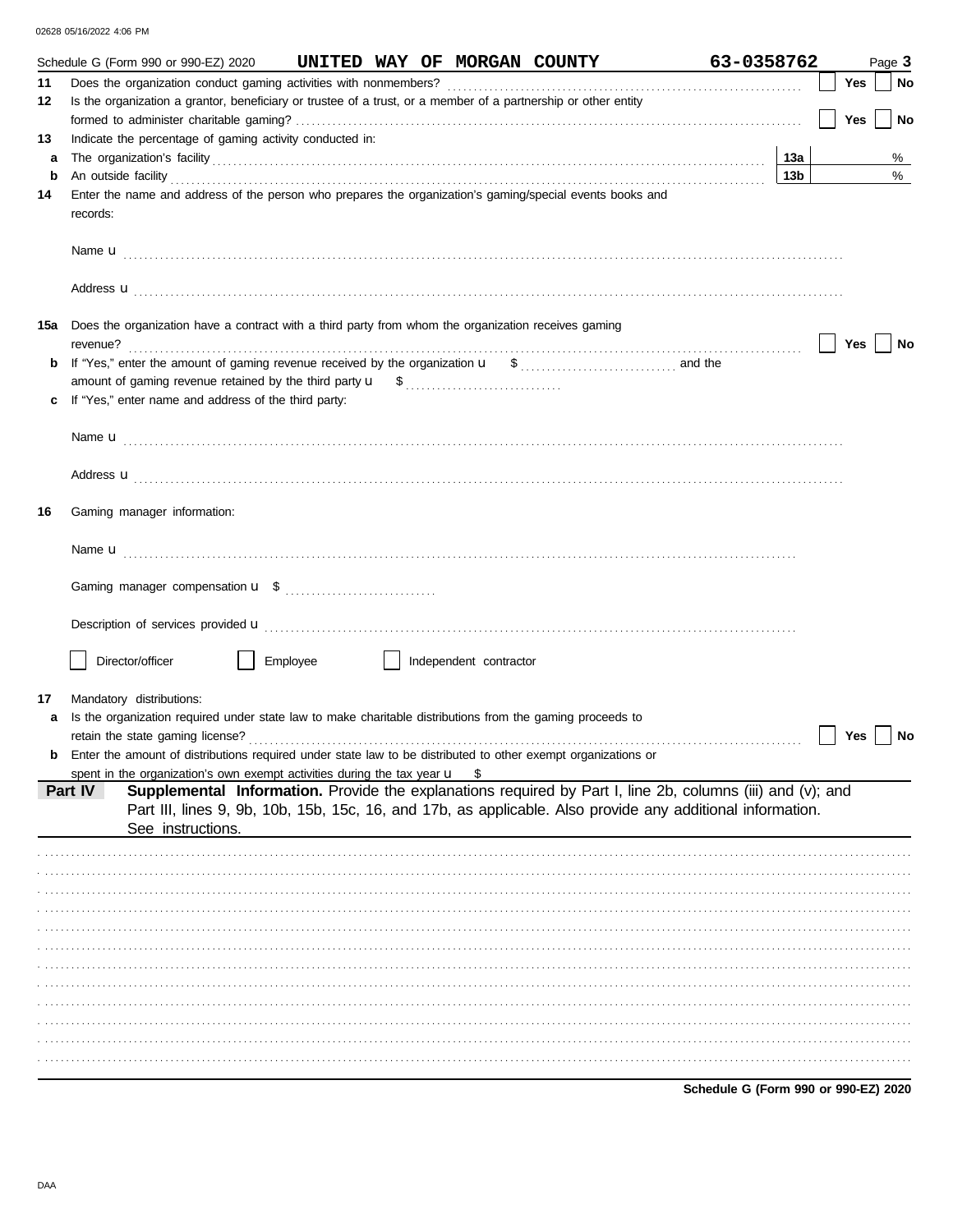| <b>SCHEDULE I</b>                                                                                                                                                                                                                                                               |                    |                                         | Grants and Other Assistance to Organizations,                                                                                         |                                       |                                                             |                                          |                                | OMB No. 1545-0047                     |  |  |
|---------------------------------------------------------------------------------------------------------------------------------------------------------------------------------------------------------------------------------------------------------------------------------|--------------------|-----------------------------------------|---------------------------------------------------------------------------------------------------------------------------------------|---------------------------------------|-------------------------------------------------------------|------------------------------------------|--------------------------------|---------------------------------------|--|--|
| (Form 990)                                                                                                                                                                                                                                                                      |                    |                                         | Governments, and Individuals in the United States<br>Complete if the organization answered "Yes" on Form 990, Part IV, line 21 or 22. |                                       |                                                             |                                          |                                |                                       |  |  |
| Department of the Treasury                                                                                                                                                                                                                                                      |                    |                                         | u Attach to Form 990.                                                                                                                 |                                       |                                                             |                                          |                                | <b>Open to Public</b>                 |  |  |
| Internal Revenue Service                                                                                                                                                                                                                                                        |                    |                                         | u Go to www.irs.gov/Form990 for the latest information.                                                                               |                                       |                                                             |                                          |                                | <b>Inspection</b>                     |  |  |
| Name of the organization                                                                                                                                                                                                                                                        |                    |                                         |                                                                                                                                       |                                       |                                                             |                                          | Employer identification number |                                       |  |  |
| UNITED WAY OF MORGAN COUNTY                                                                                                                                                                                                                                                     |                    |                                         |                                                                                                                                       |                                       |                                                             |                                          | 63-0358762                     |                                       |  |  |
| Part I<br><b>General Information on Grants and Assistance</b>                                                                                                                                                                                                                   |                    |                                         |                                                                                                                                       |                                       |                                                             |                                          |                                |                                       |  |  |
| 1 Does the organization maintain records to substantiate the amount of the grants or assistance, the grantees' eligibility for the grants or assistance, and<br>2 Describe in Part IV the organization's procedures for monitoring the use of grant funds in the United States. |                    |                                         |                                                                                                                                       |                                       |                                                             |                                          | $ X $ Yes                      | No                                    |  |  |
| Grants and Other Assistance to Domestic Organizations and Domestic Governments. Complete if the organization answered "Yes" on Form 990,<br>Part II                                                                                                                             |                    |                                         |                                                                                                                                       |                                       |                                                             |                                          |                                |                                       |  |  |
| Part IV, line 21, for any recipient that received more than \$5,000. Part II can be duplicated if additional space is needed.                                                                                                                                                   |                    |                                         |                                                                                                                                       |                                       |                                                             |                                          |                                |                                       |  |  |
| (a) Name and address of organization<br>-1<br>or government                                                                                                                                                                                                                     | $(b)$ EIN          | $(c)$ IRC<br>section<br>(if applicable) | (d) Amount of cash<br>grant                                                                                                           | (e) Amount of non-<br>cash assistance | (f) Method of valuation<br>(book, FMV, appraisal,<br>other) | (q) Description of<br>noncash assistance |                                | (h) Purpose of grant<br>or assistance |  |  |
| (1) AMERICAN RED CROSS                                                                                                                                                                                                                                                          |                    |                                         |                                                                                                                                       |                                       |                                                             |                                          |                                |                                       |  |  |
| 400 14TH ST, STE<br>. D                                                                                                                                                                                                                                                         |                    |                                         |                                                                                                                                       |                                       |                                                             |                                          |                                | EMERGENCY ASSISTANCE                  |  |  |
| <b>DECATUR</b><br>AL 35601                                                                                                                                                                                                                                                      | 53-0196605         | 501C3                                   | 69,510                                                                                                                                |                                       |                                                             |                                          |                                |                                       |  |  |
| (2) ARC OF MORGAN COUNTY                                                                                                                                                                                                                                                        |                    |                                         |                                                                                                                                       |                                       |                                                             |                                          |                                |                                       |  |  |
| 2234 GRAHAM AVE SW                                                                                                                                                                                                                                                              |                    |                                         |                                                                                                                                       |                                       |                                                             |                                          | <b>SUPPORT RETARDATION</b>     |                                       |  |  |
| <b>DECATUR</b><br>AL 35601                                                                                                                                                                                                                                                      | 23-7447641         | 501C3                                   | 80,400                                                                                                                                |                                       |                                                             |                                          |                                |                                       |  |  |
| (3) BOY SCOUTS OF AMERICA                                                                                                                                                                                                                                                       |                    |                                         |                                                                                                                                       |                                       |                                                             |                                          |                                |                                       |  |  |
| 516 LIBERTY PKWY                                                                                                                                                                                                                                                                |                    |                                         |                                                                                                                                       |                                       |                                                             |                                          | <b>SUPPORT YOUTH</b>           |                                       |  |  |
| AL 35242<br><b>BIRMINGHAM</b>                                                                                                                                                                                                                                                   | 63-0302107         | 501C3                                   | 13,600                                                                                                                                |                                       |                                                             |                                          |                                |                                       |  |  |
| (4) BOYS & GIRLS CLUB                                                                                                                                                                                                                                                           |                    |                                         |                                                                                                                                       |                                       |                                                             |                                          |                                |                                       |  |  |
| P.O. BOX 1431                                                                                                                                                                                                                                                                   |                    |                                         |                                                                                                                                       |                                       |                                                             |                                          | <b>SUPPORT YOUTH</b>           |                                       |  |  |
| AL 35602<br><b>DECATUR</b>                                                                                                                                                                                                                                                      | 63-0389942   501C3 |                                         | 141,531                                                                                                                               |                                       |                                                             |                                          |                                |                                       |  |  |
| (5) CAP-FOSTER GRANDPARENTS/SENIOR COMP<br>1909 CENRAL PARKWAY                                                                                                                                                                                                                  |                    |                                         |                                                                                                                                       |                                       |                                                             |                                          | <b>SUPPORT ELDERLY</b>         |                                       |  |  |
| <b>DECATUR</b><br>AL 35601                                                                                                                                                                                                                                                      | 63-0514875         | 501C3                                   | 32,367                                                                                                                                |                                       |                                                             |                                          |                                |                                       |  |  |
| (6) CENTER FOR DEVELOP. DISABLED                                                                                                                                                                                                                                                |                    |                                         |                                                                                                                                       |                                       |                                                             |                                          |                                |                                       |  |  |
| 1602 CHURCH ST SE                                                                                                                                                                                                                                                               |                    |                                         |                                                                                                                                       |                                       |                                                             |                                          | <b>SUPPORT RETARDATION</b>     |                                       |  |  |
| AL 35601<br><b>DECATUR</b>                                                                                                                                                                                                                                                      | 63-1079786   501C3 |                                         | 39,481                                                                                                                                |                                       |                                                             |                                          |                                |                                       |  |  |
| (7) CHILD ADVOCACY CENTER                                                                                                                                                                                                                                                       |                    |                                         |                                                                                                                                       |                                       |                                                             |                                          |                                |                                       |  |  |
| PO BOX 2006                                                                                                                                                                                                                                                                     |                    |                                         |                                                                                                                                       |                                       |                                                             |                                          | <b>SUPPORT ABUSED</b>          |                                       |  |  |
| AL 35602<br><b>DECATUR</b>                                                                                                                                                                                                                                                      | 47-0914970         | 501C3                                   | 52,735                                                                                                                                |                                       |                                                             |                                          |                                |                                       |  |  |
| (8) COMMUNITY ACTION PARTNERSHIP-MEALS                                                                                                                                                                                                                                          |                    |                                         |                                                                                                                                       |                                       |                                                             |                                          |                                |                                       |  |  |
| 1909 CENRAL PARKWAY                                                                                                                                                                                                                                                             |                    |                                         |                                                                                                                                       |                                       |                                                             |                                          | SUPPORT LOW INCOME             |                                       |  |  |
| <b>DECATUR</b><br>AL 35601                                                                                                                                                                                                                                                      | 63-0514875         | 501C3                                   | 170,500                                                                                                                               |                                       |                                                             |                                          |                                |                                       |  |  |
| (9) COMMUNITY FREE CLINIC                                                                                                                                                                                                                                                       |                    |                                         |                                                                                                                                       |                                       |                                                             |                                          |                                |                                       |  |  |
| 245 JACKSON STREET SE                                                                                                                                                                                                                                                           |                    |                                         |                                                                                                                                       |                                       |                                                             |                                          | SUPPORT LOW-INCOME             |                                       |  |  |
| <b>DECATUR</b><br>AL 35601                                                                                                                                                                                                                                                      | 72-1526129   501C3 |                                         | 57,270                                                                                                                                |                                       |                                                             |                                          |                                |                                       |  |  |
|                                                                                                                                                                                                                                                                                 |                    |                                         |                                                                                                                                       |                                       |                                                             |                                          | u 27                           |                                       |  |  |
| 3 Enter total number of other organizations listed in the line 1 table <b>conserved</b> contained a conserved in the line 1 table                                                                                                                                               |                    |                                         |                                                                                                                                       |                                       |                                                             |                                          | u 0                            |                                       |  |  |

**For Paperwork Reduction Act Notice, see the Instructions for Form 990. Schedule I (Form 990) (2020)**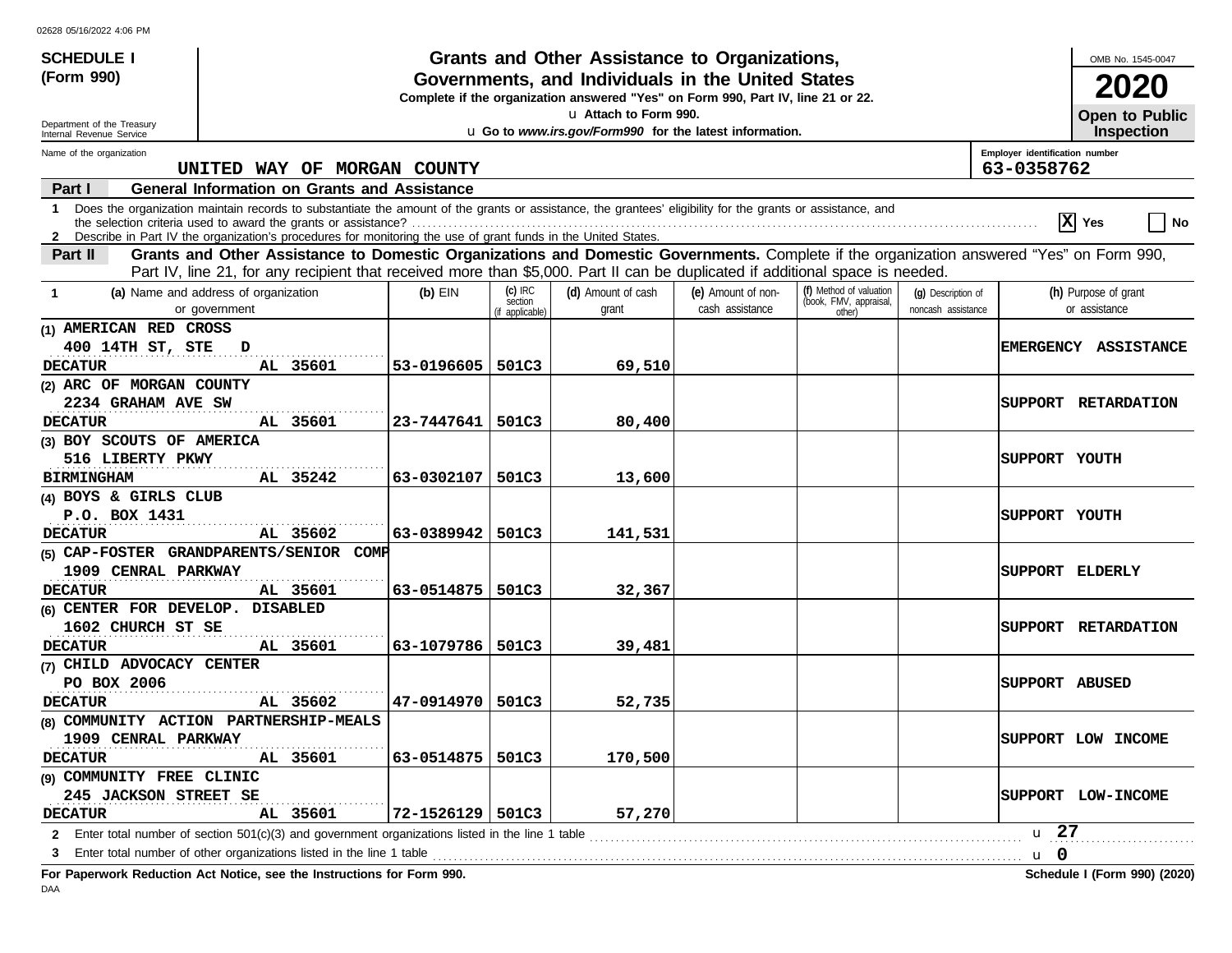| <b>SCHEDULE I</b>                                                                                                                                                                                                                                                               |                                                                                                                                          |                    |                                         | Grants and Other Assistance to Organizations,                                                             |                                       |                                                             |                                          |                                | OMB No. 1545-0047                     |
|---------------------------------------------------------------------------------------------------------------------------------------------------------------------------------------------------------------------------------------------------------------------------------|------------------------------------------------------------------------------------------------------------------------------------------|--------------------|-----------------------------------------|-----------------------------------------------------------------------------------------------------------|---------------------------------------|-------------------------------------------------------------|------------------------------------------|--------------------------------|---------------------------------------|
| (Form 990)                                                                                                                                                                                                                                                                      |                                                                                                                                          |                    |                                         | Governments, and Individuals in the United States                                                         |                                       |                                                             |                                          |                                |                                       |
|                                                                                                                                                                                                                                                                                 |                                                                                                                                          |                    |                                         | Complete if the organization answered "Yes" on Form 990, Part IV, line 21 or 22.<br>u Attach to Form 990. |                                       |                                                             |                                          |                                | <b>Open to Public</b>                 |
| Department of the Treasury<br>Internal Revenue Service                                                                                                                                                                                                                          |                                                                                                                                          |                    |                                         | u Go to www.irs.gov/Form990 for the latest information.                                                   |                                       |                                                             |                                          |                                | <b>Inspection</b>                     |
| Name of the organization                                                                                                                                                                                                                                                        |                                                                                                                                          |                    |                                         |                                                                                                           |                                       |                                                             |                                          | Employer identification number |                                       |
|                                                                                                                                                                                                                                                                                 | UNITED WAY OF MORGAN COUNTY                                                                                                              |                    |                                         |                                                                                                           |                                       |                                                             |                                          | 63-0358762                     |                                       |
| Part I                                                                                                                                                                                                                                                                          | General Information on Grants and Assistance                                                                                             |                    |                                         |                                                                                                           |                                       |                                                             |                                          |                                |                                       |
| 1 Does the organization maintain records to substantiate the amount of the grants or assistance, the grantees' eligibility for the grants or assistance, and<br>2 Describe in Part IV the organization's procedures for monitoring the use of grant funds in the United States. |                                                                                                                                          |                    |                                         |                                                                                                           |                                       |                                                             |                                          |                                | No<br>Yes                             |
| Part II                                                                                                                                                                                                                                                                         | Grants and Other Assistance to Domestic Organizations and Domestic Governments. Complete if the organization answered "Yes" on Form 990, |                    |                                         |                                                                                                           |                                       |                                                             |                                          |                                |                                       |
|                                                                                                                                                                                                                                                                                 | Part IV, line 21, for any recipient that received more than \$5,000. Part II can be duplicated if additional space is needed.            |                    |                                         |                                                                                                           |                                       |                                                             |                                          |                                |                                       |
| (a) Name and address of organization<br>$\mathbf 1$<br>or government                                                                                                                                                                                                            |                                                                                                                                          | $(b)$ EIN          | $(c)$ IRC<br>section<br>(if applicable) | (d) Amount of cash<br>grant                                                                               | (e) Amount of non-<br>cash assistance | (f) Method of valuation<br>(book, FMV, appraisal,<br>other) | (q) Description of<br>noncash assistance |                                | (h) Purpose of grant<br>or assistance |
| (1) CRISIS SERVICES OF NORTH ALABAMA                                                                                                                                                                                                                                            |                                                                                                                                          |                    |                                         |                                                                                                           |                                       |                                                             |                                          |                                |                                       |
| P.O. BOX 368                                                                                                                                                                                                                                                                    |                                                                                                                                          |                    |                                         |                                                                                                           |                                       |                                                             |                                          | SUPPORT ABUSED                 |                                       |
| <b>HUNTSVILLE</b>                                                                                                                                                                                                                                                               | AL 35804                                                                                                                                 | 63-0841545   501C3 |                                         | 94,389                                                                                                    |                                       |                                                             |                                          |                                |                                       |
| (2) DECATUR YOUTH SYMPHONY                                                                                                                                                                                                                                                      |                                                                                                                                          |                    |                                         |                                                                                                           |                                       |                                                             |                                          |                                |                                       |
| 4127 CLYDESDALE WAY                                                                                                                                                                                                                                                             |                                                                                                                                          |                    |                                         |                                                                                                           |                                       |                                                             |                                          | SUPPORT YOUTH                  |                                       |
| <b>DECATUR</b>                                                                                                                                                                                                                                                                  | AL 35603                                                                                                                                 | 26-1460648   501C3 |                                         | 5,133                                                                                                     |                                       |                                                             |                                          |                                |                                       |
| (3) FAMILIES & CHILDREN EXPER. SEP                                                                                                                                                                                                                                              |                                                                                                                                          |                    |                                         |                                                                                                           |                                       |                                                             |                                          |                                |                                       |
| 507 14TH ST SE                                                                                                                                                                                                                                                                  |                                                                                                                                          |                    |                                         |                                                                                                           |                                       |                                                             |                                          |                                | SUPPORT FAMILIES                      |
| <b>DECATUR</b>                                                                                                                                                                                                                                                                  | AL 35601                                                                                                                                 | 72-1355615         | 501C3                                   | 82,350                                                                                                    |                                       |                                                             |                                          |                                |                                       |
| (4) GIRL SCOUTS                                                                                                                                                                                                                                                                 |                                                                                                                                          |                    |                                         |                                                                                                           |                                       |                                                             |                                          |                                |                                       |
| 105 HEATHERBOOKE PARK DR                                                                                                                                                                                                                                                        |                                                                                                                                          |                    |                                         |                                                                                                           |                                       |                                                             |                                          | SUPPORT YOUTH                  |                                       |
| <b>BIRMINGHAM</b>                                                                                                                                                                                                                                                               | AL 35242                                                                                                                                 | 63-0288835   501C3 |                                         | 14,172                                                                                                    |                                       |                                                             |                                          |                                |                                       |
| (5) HABITAT FOR HUMANITY                                                                                                                                                                                                                                                        |                                                                                                                                          |                    |                                         |                                                                                                           |                                       |                                                             |                                          |                                |                                       |
| 1123 CENTRAL PARKWAY SW                                                                                                                                                                                                                                                         |                                                                                                                                          |                    |                                         |                                                                                                           |                                       |                                                             |                                          |                                | <b>SUPPORT LOW INCOME</b>             |
| <b>DECATUR</b>                                                                                                                                                                                                                                                                  | AL 35601                                                                                                                                 | 63-1030915         | 501C3                                   | 15,664                                                                                                    |                                       |                                                             |                                          |                                |                                       |
| (6) HOSPICE OF THE VALLEY                                                                                                                                                                                                                                                       |                                                                                                                                          |                    |                                         |                                                                                                           |                                       |                                                             |                                          |                                |                                       |
| 240 JOHNSTON ST SE                                                                                                                                                                                                                                                              |                                                                                                                                          |                    |                                         |                                                                                                           |                                       |                                                             |                                          |                                | SUPPORT CRITICALLLY                   |
| <b>DECATUR</b>                                                                                                                                                                                                                                                                  | AL 35601                                                                                                                                 | 20-1578523         | 501C3                                   | 42,022                                                                                                    |                                       |                                                             |                                          |                                |                                       |
| (7) MENTAL HEALTH ASSOCIATION                                                                                                                                                                                                                                                   |                                                                                                                                          |                    |                                         |                                                                                                           |                                       |                                                             |                                          |                                |                                       |
| 207 COMMERCE CIRCLE SW                                                                                                                                                                                                                                                          |                                                                                                                                          |                    |                                         |                                                                                                           |                                       |                                                             |                                          |                                | SUPPORT RETARDATION                   |
| <b>DECATUR</b>                                                                                                                                                                                                                                                                  | AL 35601                                                                                                                                 | 63-0517185   501C3 |                                         | 97,970                                                                                                    |                                       |                                                             |                                          |                                |                                       |
| (8) MENTAL HEALTH CENTER OF NCA                                                                                                                                                                                                                                                 |                                                                                                                                          |                    |                                         |                                                                                                           |                                       |                                                             |                                          |                                |                                       |
| 1316 SOMERVILLE RD SE                                                                                                                                                                                                                                                           |                                                                                                                                          |                    |                                         |                                                                                                           |                                       |                                                             |                                          |                                | SUPPORT RETARDATION                   |
| <b>DECATUR</b>                                                                                                                                                                                                                                                                  | AL 35601                                                                                                                                 | 63-0521653   501C3 |                                         | 43,679                                                                                                    |                                       |                                                             |                                          |                                |                                       |
| (9) MORGAN COUNTY RESCUE SQUAD                                                                                                                                                                                                                                                  |                                                                                                                                          |                    |                                         |                                                                                                           |                                       |                                                             |                                          |                                |                                       |
| 112 MILL STREET                                                                                                                                                                                                                                                                 |                                                                                                                                          |                    |                                         |                                                                                                           |                                       |                                                             |                                          |                                | <b>EMERGENCY ASSISTANCE</b>           |
| <b>DECATUR</b>                                                                                                                                                                                                                                                                  | AL 35603                                                                                                                                 | 57-0887783   501C3 |                                         | 20,030                                                                                                    |                                       |                                                             |                                          |                                |                                       |
|                                                                                                                                                                                                                                                                                 |                                                                                                                                          |                    |                                         |                                                                                                           |                                       |                                                             |                                          | u                              |                                       |
|                                                                                                                                                                                                                                                                                 |                                                                                                                                          |                    |                                         |                                                                                                           |                                       |                                                             |                                          |                                |                                       |

**For Paperwork Reduction Act Notice, see the Instructions for Form 990. Schedule I (Form 990) (2020)**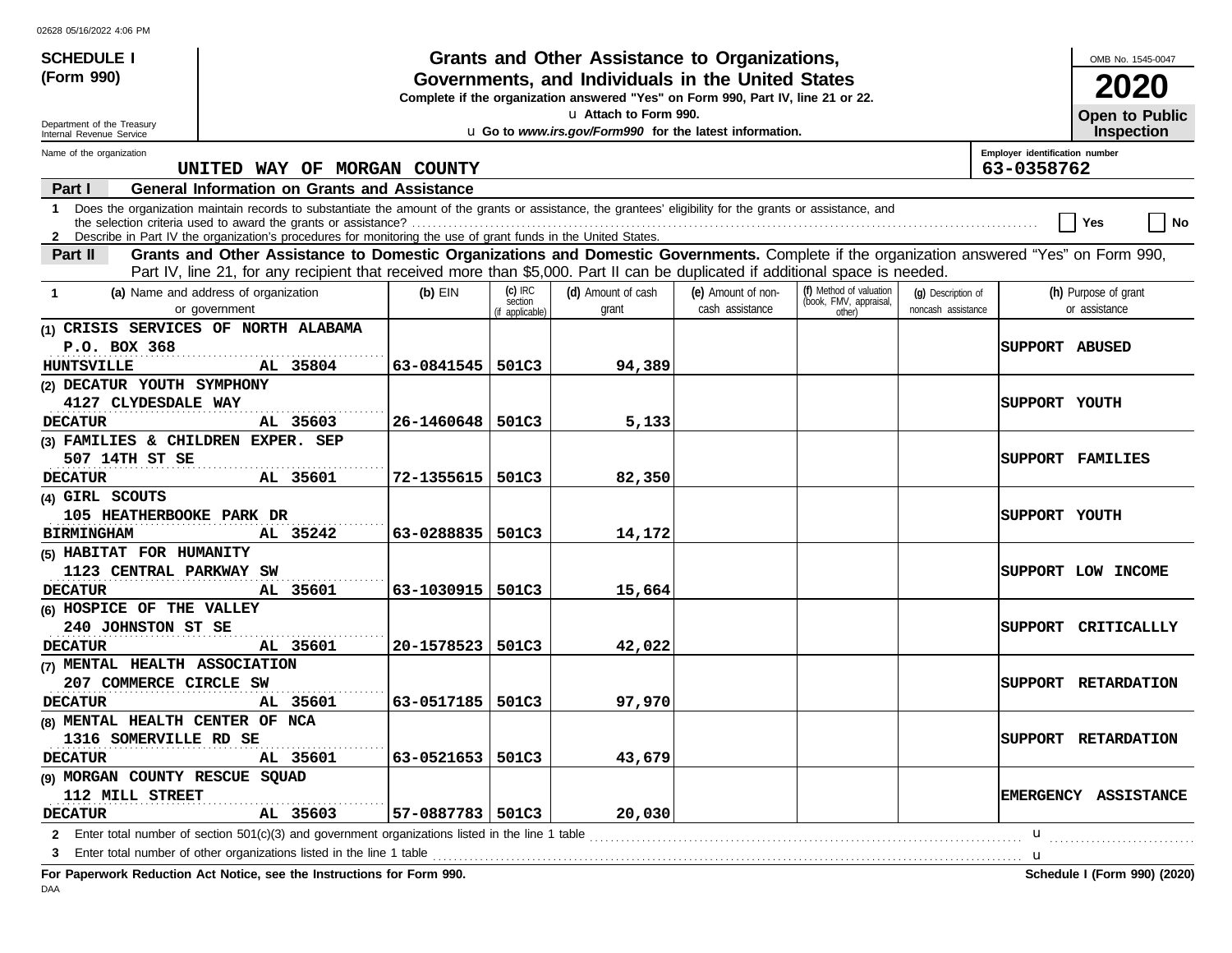| <b>SCHEDULE I</b>                                                                                                                                                                                                                                                                  |            |                                       | Grants and Other Assistance to Organizations,                                                                                         |                                       |                                                             |                                          |                                | OMB No. 1545-0047                     |
|------------------------------------------------------------------------------------------------------------------------------------------------------------------------------------------------------------------------------------------------------------------------------------|------------|---------------------------------------|---------------------------------------------------------------------------------------------------------------------------------------|---------------------------------------|-------------------------------------------------------------|------------------------------------------|--------------------------------|---------------------------------------|
| (Form 990)                                                                                                                                                                                                                                                                         |            |                                       | Governments, and Individuals in the United States<br>Complete if the organization answered "Yes" on Form 990, Part IV, line 21 or 22. |                                       |                                                             |                                          |                                | 2020                                  |
| Department of the Treasury                                                                                                                                                                                                                                                         |            |                                       | u Attach to Form 990.                                                                                                                 |                                       |                                                             |                                          |                                | <b>Open to Public</b>                 |
| Internal Revenue Service<br>Name of the organization                                                                                                                                                                                                                               |            |                                       | u Go to www.irs.gov/Form990 for the latest information.                                                                               |                                       |                                                             |                                          | Employer identification number | <b>Inspection</b>                     |
| WAY OF MORGAN COUNTY<br>UNITED                                                                                                                                                                                                                                                     |            |                                       |                                                                                                                                       |                                       |                                                             |                                          | 63-0358762                     |                                       |
| Part I<br><b>General Information on Grants and Assistance</b>                                                                                                                                                                                                                      |            |                                       |                                                                                                                                       |                                       |                                                             |                                          |                                |                                       |
| Does the organization maintain records to substantiate the amount of the grants or assistance, the grantees' eligibility for the grants or assistance, and<br>1<br>2 Describe in Part IV the organization's procedures for monitoring the use of grant funds in the United States. |            |                                       |                                                                                                                                       |                                       |                                                             |                                          |                                | Yes<br>  No                           |
| Grants and Other Assistance to Domestic Organizations and Domestic Governments. Complete if the organization answered "Yes" on Form 990,<br>Part II                                                                                                                                |            |                                       |                                                                                                                                       |                                       |                                                             |                                          |                                |                                       |
| Part IV, line 21, for any recipient that received more than \$5,000. Part II can be duplicated if additional space is needed.                                                                                                                                                      |            |                                       |                                                                                                                                       |                                       |                                                             |                                          |                                |                                       |
| (a) Name and address of organization<br>$\mathbf 1$<br>or government                                                                                                                                                                                                               | $(b)$ EIN  | (c) IRC<br>section<br>(if applicable) | (d) Amount of cash<br>grant                                                                                                           | (e) Amount of non-<br>cash assistance | (f) Method of valuation<br>(book, FMV, appraisal,<br>other) | (q) Description of<br>noncash assistance |                                | (h) Purpose of grant<br>or assistance |
| (1) MORGAN COUNTY SYSTEM OF SERVICES<br>PO BOX 1124<br><b>DECATUR</b><br>AL 35602                                                                                                                                                                                                  | 76-0703008 | 501C3                                 | 34,662                                                                                                                                |                                       |                                                             |                                          |                                | SUPORT FAMILIES                       |
| (2) MOSAIC<br>1410-C 7TH AVE SE<br>AL 35601<br><b>DECATUR</b>                                                                                                                                                                                                                      | 63-0358762 | 501C3                                 | 9,233                                                                                                                                 |                                       |                                                             |                                          | SUPPORT YOUTH                  |                                       |
| $(3)$ PACT<br>PO BOX 1247<br><b>DECATUR</b><br>AL 35602                                                                                                                                                                                                                            | 63-0770591 | 501C3                                 | 52,285                                                                                                                                |                                       |                                                             |                                          |                                | SUPPORT FAMILIES                      |
| (4) SENIOR CENTER<br>221 MEMORIAL DR SW<br><b>DECATUR</b><br>AL 35601                                                                                                                                                                                                              | 63-0827576 | 501C3                                 | 10,990                                                                                                                                |                                       |                                                             |                                          |                                | <b>SUPPORT ELDERLY</b>                |
| (5) STERRS DAY CARE<br><b>1410 GTH STREET NW</b><br><b>DECATUR</b><br>AL 35601                                                                                                                                                                                                     | 63-0494347 | 501C3                                 | 36,000                                                                                                                                |                                       |                                                             |                                          | SUPPORT YOUTH                  |                                       |
| (6) TENNESSEE VALLEY OUTREACH<br>2117 MOULTON HEIGHTS RD<br>AL 35601<br><b>DECATUR</b>                                                                                                                                                                                             | 63-0803025 | 501C3                                 | 21,981                                                                                                                                |                                       |                                                             |                                          | <b>SUPPOR ABUSED</b>           |                                       |
| (7) THE SALVATION ARMY<br>100 AUSTINVILLE RD SW<br>AL 35601<br><b>DECATUR</b>                                                                                                                                                                                                      | 58-0660607 | 501C3                                 | 115,525                                                                                                                               |                                       |                                                             |                                          |                                | SUPPORT LOW INCOME                    |
| (8) VOLUNTEER CENTER<br>811 2ND AVE SE, STE 1<br>AL 35601<br><b>DECATUR</b>                                                                                                                                                                                                        | 63-0771057 | 501C3                                 | 98,929                                                                                                                                |                                       |                                                             |                                          |                                | SUPPORT LOW INCOME                    |
| (9)                                                                                                                                                                                                                                                                                |            |                                       |                                                                                                                                       |                                       |                                                             |                                          |                                |                                       |
| 2 Enter total number of section 501(c)(3) and government organizations listed in the line 1 table<br>Enter total number of other organizations listed in the line 1 table<br>3                                                                                                     |            | .                                     |                                                                                                                                       |                                       |                                                             |                                          | u<br>$\mathbf u$               |                                       |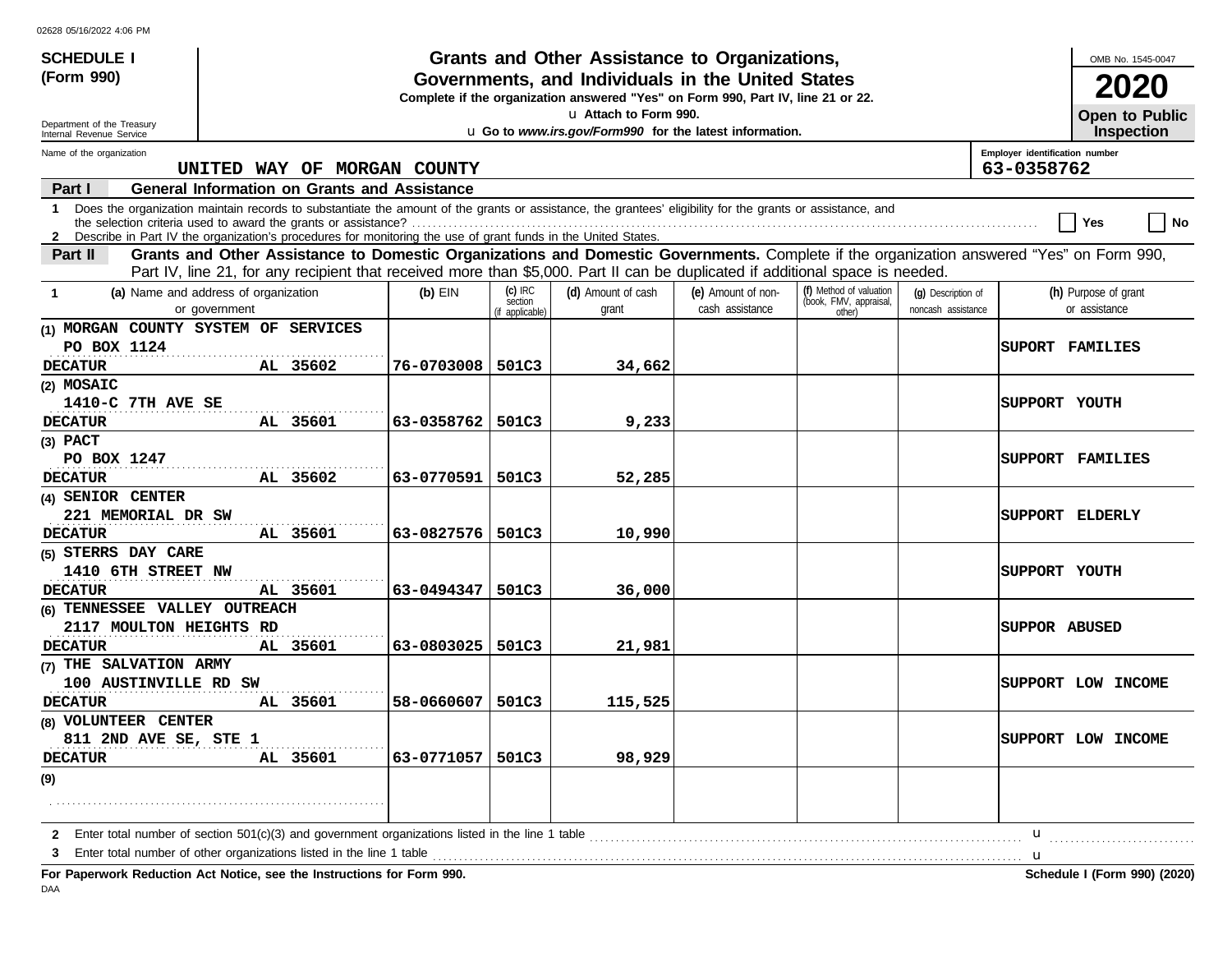| Schedule I (Form 990) (2020) UNITED WAY OF MORGAN COUNTY                                                                                             |                             |                             | 63-0358762                          |                                                          | Page 2                                |
|------------------------------------------------------------------------------------------------------------------------------------------------------|-----------------------------|-----------------------------|-------------------------------------|----------------------------------------------------------|---------------------------------------|
| Grants and Other Assistance to Domestic Individuals. Complete if the organization answered "Yes" on Form 990, Part IV, line 22.<br>Part III          |                             |                             |                                     |                                                          |                                       |
| Part III can be duplicated if additional space is needed.<br>(a) Type of grant or assistance                                                         | (b) Number of<br>recipients | (c) Amount of<br>cash grant | (d) Amount of<br>noncash assistance | (e) Method of valuation (book,<br>FMV, appraisal, other) | (f) Description of noncash assistance |
| $\mathbf{1}$                                                                                                                                         |                             |                             |                                     |                                                          |                                       |
| $\overline{2}$                                                                                                                                       |                             |                             |                                     |                                                          |                                       |
| 3                                                                                                                                                    |                             |                             |                                     |                                                          |                                       |
|                                                                                                                                                      |                             |                             |                                     |                                                          |                                       |
| 5                                                                                                                                                    |                             |                             |                                     |                                                          |                                       |
| 6                                                                                                                                                    |                             |                             |                                     |                                                          |                                       |
|                                                                                                                                                      |                             |                             |                                     |                                                          |                                       |
| Supplemental Information. Provide the information required in Part I, line 2; Part III, column (b); and any other additional information.<br>Part IV |                             |                             |                                     |                                                          |                                       |
|                                                                                                                                                      |                             |                             |                                     |                                                          |                                       |
|                                                                                                                                                      |                             |                             |                                     |                                                          |                                       |
|                                                                                                                                                      |                             |                             |                                     |                                                          |                                       |
|                                                                                                                                                      |                             |                             |                                     |                                                          |                                       |
|                                                                                                                                                      |                             |                             |                                     |                                                          |                                       |
|                                                                                                                                                      |                             |                             |                                     |                                                          |                                       |
|                                                                                                                                                      |                             |                             |                                     |                                                          |                                       |
|                                                                                                                                                      |                             |                             |                                     |                                                          |                                       |
|                                                                                                                                                      |                             |                             |                                     |                                                          |                                       |
|                                                                                                                                                      |                             |                             |                                     |                                                          |                                       |
|                                                                                                                                                      |                             |                             |                                     |                                                          |                                       |
|                                                                                                                                                      |                             |                             |                                     |                                                          |                                       |
|                                                                                                                                                      |                             |                             |                                     |                                                          |                                       |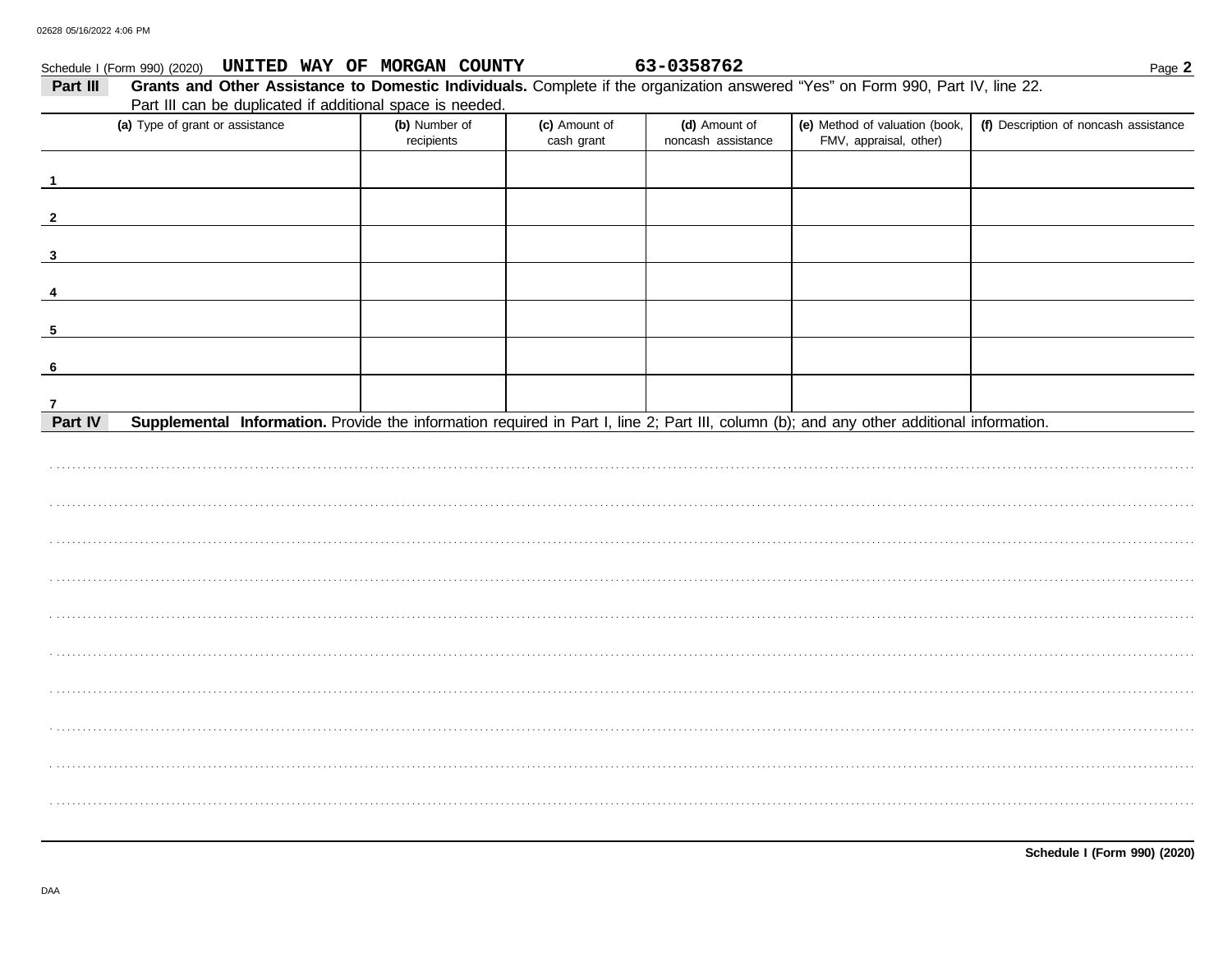02628 05/16/2022 4:06 PM

| <b>SCHEDULE O</b><br>(Form 990 or 990-EZ)<br>Department of the Treasury<br>Internal Revenue Service | Supplemental Information to Form 990 or 990-EZ<br>Complete to provide information for responses to specific questions on<br>Form 990 or 990-EZ or to provide any additional information.<br>La Attach to Form 990 or 990-EZ.<br>u Go to www.irs.gov/Form990 for the latest information. |                                              |  |  |  |
|-----------------------------------------------------------------------------------------------------|-----------------------------------------------------------------------------------------------------------------------------------------------------------------------------------------------------------------------------------------------------------------------------------------|----------------------------------------------|--|--|--|
| Name of the organization                                                                            | UNITED<br><b>WAY OF</b><br><b>MORGAN COUNTY</b>                                                                                                                                                                                                                                         | Employer identification number<br>63-0358762 |  |  |  |
|                                                                                                     | FORM 990, PART VI, LINE 11B - ORGANIZATION'S PROCESS TO REVIEW FORM 990<br>BOARD MEMBERS ARE PROVIDED THE TAX RETURN PRIOR TO THE BOARD MEETING.<br>APPROVAL OF TAX RETURN AT THE BOARD MEETING.                                                                                        |                                              |  |  |  |
|                                                                                                     | FORM 990, PART VI, LINE 12C - ENFORCEMENT OF CONFLICTS POLICY                                                                                                                                                                                                                           |                                              |  |  |  |
|                                                                                                     | EACH BOARD AND STAFF MEMBER IS RESPONSIBLE FOR DISCLOSING POSSIBLE                                                                                                                                                                                                                      |                                              |  |  |  |
| CONFLICTS OF                                                                                        | <b>INTERESTS.</b>                                                                                                                                                                                                                                                                       |                                              |  |  |  |
| AT                                                                                                  | THE FIRST BOARD MEETING OF THE YEAR, BOARD MEMBERS AND STAFF SIGN OFF                                                                                                                                                                                                                   |                                              |  |  |  |
|                                                                                                     | THAT THEY HAVE READ THE POLICY.<br>AТ<br>THE BEGINNING OF A MEETING WHEN WE                                                                                                                                                                                                             |                                              |  |  |  |
|                                                                                                     | BELIEVE THAT CONFLICTS ARE POSSIBLE; WE REMIND THE VOLUNTEERS OF THE                                                                                                                                                                                                                    |                                              |  |  |  |
| POLICY.                                                                                             |                                                                                                                                                                                                                                                                                         |                                              |  |  |  |
|                                                                                                     | FORM 990, PART VI, LINE 15A - COMPENSATION PROCESS FOR TOP OFFICIAL                                                                                                                                                                                                                     |                                              |  |  |  |
| THE                                                                                                 | EXECUTIVE DIRECTOR IS RATED USING THE CORE COMPETENCIES DEVELOPED BY                                                                                                                                                                                                                    |                                              |  |  |  |
|                                                                                                     | THE UNITED WAY OF AMERICA.<br>THE UNITED WAY OF AMERICA SALARY SURVEY                                                                                                                                                                                                                   |                                              |  |  |  |
|                                                                                                     | PROVIDES COMPARABLE SALARY COMPARISONS. THE EXECUTIVE COMMITTEE OF THE                                                                                                                                                                                                                  |                                              |  |  |  |
|                                                                                                     | BOARD COMPLETES THE EVALUATION.                                                                                                                                                                                                                                                         |                                              |  |  |  |
|                                                                                                     |                                                                                                                                                                                                                                                                                         |                                              |  |  |  |
|                                                                                                     | FORM 990, PART VI, LINE 19 - GOVERNING DOCUMENTS DISCLOSURE EXPLANATION                                                                                                                                                                                                                 |                                              |  |  |  |
| <b>UPON REQUEST</b>                                                                                 |                                                                                                                                                                                                                                                                                         |                                              |  |  |  |
|                                                                                                     |                                                                                                                                                                                                                                                                                         |                                              |  |  |  |
|                                                                                                     |                                                                                                                                                                                                                                                                                         |                                              |  |  |  |
|                                                                                                     |                                                                                                                                                                                                                                                                                         |                                              |  |  |  |
|                                                                                                     |                                                                                                                                                                                                                                                                                         |                                              |  |  |  |
|                                                                                                     |                                                                                                                                                                                                                                                                                         |                                              |  |  |  |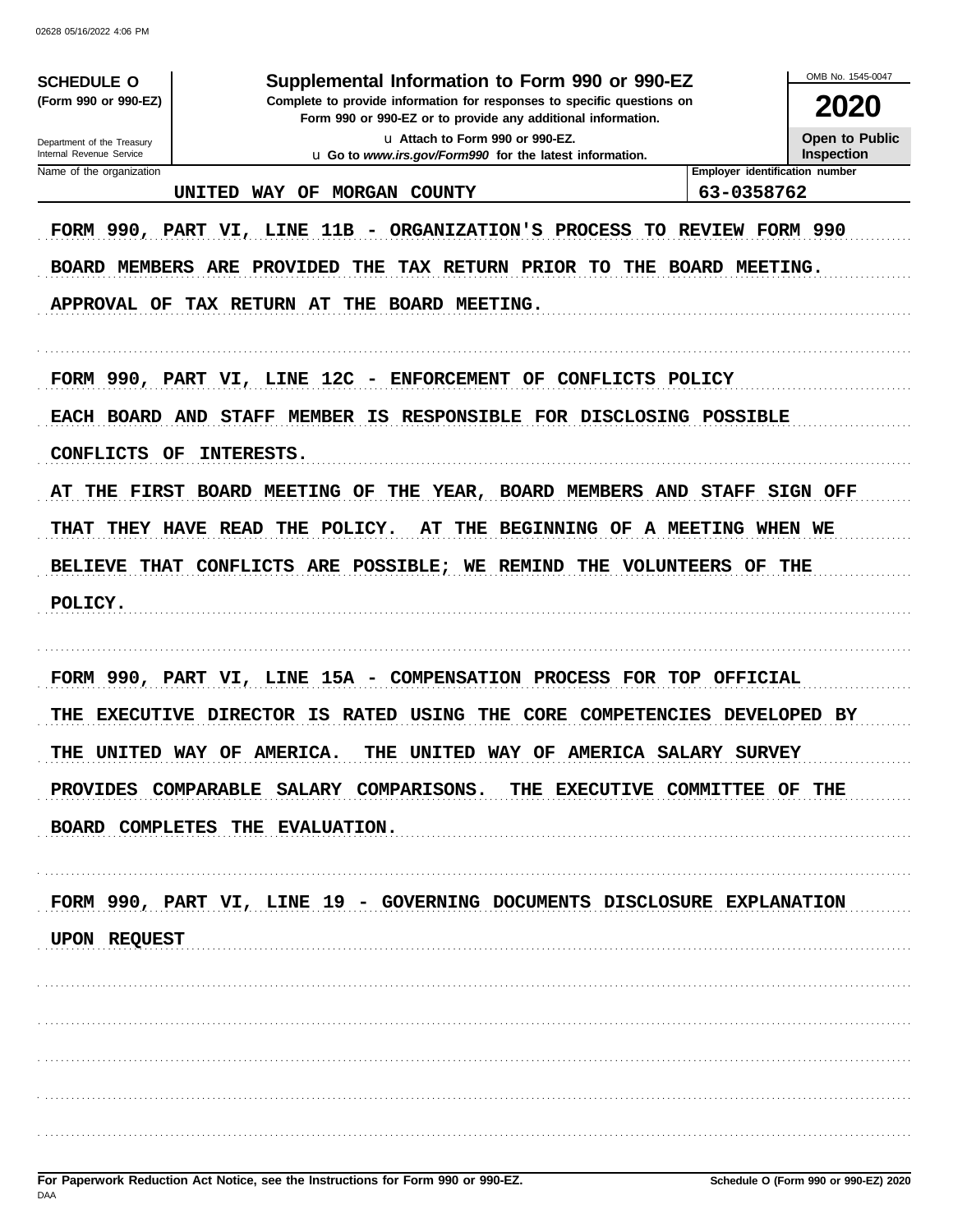|                       | Form 4562<br>Department of the Treasury<br>(99)<br>Internal Revenue Service                                                             | <b>Depreciation and Amortization</b><br>(Including Information on Listed Property)<br>u Go to www.irs.gov/Form4562 for instructions and the latest information. |                                                                                  | OMB No. 1545-0172<br>Attachmen<br>179<br>Sequence No. |                |                  |                    |                            |
|-----------------------|-----------------------------------------------------------------------------------------------------------------------------------------|-----------------------------------------------------------------------------------------------------------------------------------------------------------------|----------------------------------------------------------------------------------|-------------------------------------------------------|----------------|------------------|--------------------|----------------------------|
|                       | Name(s) shown on return                                                                                                                 |                                                                                                                                                                 |                                                                                  |                                                       |                |                  | Identifying number |                            |
|                       |                                                                                                                                         | UNITED WAY OF                                                                                                                                                   | <b>MORGAN COUNTY</b>                                                             |                                                       |                |                  | 63-0358762         |                            |
|                       | Business or activity to which this form relates                                                                                         |                                                                                                                                                                 |                                                                                  |                                                       |                |                  |                    |                            |
|                       | INDIRECT DEPRECIATION<br>Part I                                                                                                         | Election To Expense Certain Property Under Section 179                                                                                                          |                                                                                  |                                                       |                |                  |                    |                            |
|                       |                                                                                                                                         | Note: If you have any listed property, complete Part V before you complete Part I.                                                                              |                                                                                  |                                                       |                |                  |                    |                            |
| 1                     | Maximum amount (see instructions)                                                                                                       |                                                                                                                                                                 |                                                                                  |                                                       |                |                  | $\mathbf 1$        | 1,040,000                  |
| 2                     |                                                                                                                                         |                                                                                                                                                                 |                                                                                  |                                                       |                |                  |                    |                            |
| 3                     |                                                                                                                                         |                                                                                                                                                                 |                                                                                  |                                                       |                |                  | 3                  | 2,590,000                  |
| 4                     |                                                                                                                                         |                                                                                                                                                                 |                                                                                  |                                                       |                |                  | 4                  |                            |
| 5                     | Dollar limitation for tax year. Subtract line 4 from line 1. If zero or less, enter -0-. If married filing separately, see instructions |                                                                                                                                                                 |                                                                                  |                                                       |                |                  | 5                  |                            |
| 6                     |                                                                                                                                         | (a) Description of property                                                                                                                                     |                                                                                  | (b) Cost (business use only)                          |                | (c) Elected cost |                    |                            |
|                       |                                                                                                                                         |                                                                                                                                                                 |                                                                                  |                                                       |                |                  |                    |                            |
| 7                     |                                                                                                                                         |                                                                                                                                                                 |                                                                                  |                                                       | $\overline{7}$ |                  |                    |                            |
| 8                     |                                                                                                                                         |                                                                                                                                                                 |                                                                                  |                                                       |                |                  | 8                  |                            |
| 9                     | Tentative deduction. Enter the smaller of line 5 or line 8                                                                              |                                                                                                                                                                 |                                                                                  |                                                       |                |                  | 9                  |                            |
| 10                    |                                                                                                                                         |                                                                                                                                                                 |                                                                                  |                                                       |                |                  | 10                 |                            |
| 11                    | Business income limitation. Enter the smaller of business income (not less than zero) or line 5. See instructions                       |                                                                                                                                                                 |                                                                                  |                                                       |                |                  | 11                 |                            |
| 12                    |                                                                                                                                         |                                                                                                                                                                 |                                                                                  |                                                       |                |                  | 12                 |                            |
| 13                    | Carryover of disallowed deduction to 2021. Add lines 9 and 10, less line 12                                                             |                                                                                                                                                                 |                                                                                  |                                                       | 13             |                  |                    |                            |
|                       | Note: Don't use Part II or Part III below for listed property. Instead, use Part V.                                                     |                                                                                                                                                                 |                                                                                  |                                                       |                |                  |                    |                            |
|                       | Part II                                                                                                                                 | Special Depreciation Allowance and Other Depreciation (Don't include listed property. See instructions.)                                                        |                                                                                  |                                                       |                |                  |                    |                            |
| 14                    | Special depreciation allowance for qualified property (other than listed property) placed in service                                    |                                                                                                                                                                 |                                                                                  |                                                       |                |                  |                    |                            |
|                       | during the tax year. See instructions                                                                                                   |                                                                                                                                                                 |                                                                                  |                                                       |                |                  | 14                 |                            |
| 15                    |                                                                                                                                         |                                                                                                                                                                 |                                                                                  |                                                       |                |                  | 15                 |                            |
|                       |                                                                                                                                         |                                                                                                                                                                 |                                                                                  |                                                       |                |                  |                    |                            |
|                       |                                                                                                                                         |                                                                                                                                                                 |                                                                                  |                                                       |                |                  | 16                 |                            |
|                       | Part III                                                                                                                                | <b>MACRS Depreciation (Don't include listed property. See instructions.)</b>                                                                                    | <b>Section A</b>                                                                 |                                                       |                |                  |                    |                            |
|                       |                                                                                                                                         |                                                                                                                                                                 |                                                                                  |                                                       |                |                  | 17                 | 18,363<br>0                |
|                       | If you are electing to group any assets placed in service during the tax year into one or more general asset accounts, check here       |                                                                                                                                                                 |                                                                                  |                                                       |                | u                |                    |                            |
|                       |                                                                                                                                         | Section B-Assets Placed in Service During 2020 Tax Year Using the General Depreciation System                                                                   |                                                                                  |                                                       |                |                  |                    |                            |
|                       | (a) Classification of property                                                                                                          | (b) Month and year<br>placed in<br>service                                                                                                                      | (c) Basis for depreciation<br>(business/investment use<br>only-see instructions) | (d) Recovery<br>period                                | (e) Convention | (f) Method       |                    | (g) Depreciation deduction |
|                       | 3-year property                                                                                                                         |                                                                                                                                                                 |                                                                                  |                                                       |                |                  |                    |                            |
| b                     | 5-year property                                                                                                                         |                                                                                                                                                                 |                                                                                  |                                                       |                |                  |                    |                            |
| c                     | 7-year property                                                                                                                         |                                                                                                                                                                 |                                                                                  |                                                       |                |                  |                    |                            |
|                       | <b>d</b> 10-year property                                                                                                               |                                                                                                                                                                 |                                                                                  |                                                       |                |                  |                    |                            |
|                       | e 15-year property                                                                                                                      |                                                                                                                                                                 |                                                                                  |                                                       |                |                  |                    |                            |
|                       | f 20-year property                                                                                                                      |                                                                                                                                                                 |                                                                                  |                                                       |                |                  |                    |                            |
| g                     | 25-year property                                                                                                                        |                                                                                                                                                                 |                                                                                  | 25 yrs.                                               |                | S/L              |                    |                            |
|                       | <b>h</b> Residential rental                                                                                                             |                                                                                                                                                                 |                                                                                  | 27.5 yrs.                                             | MМ             | S/L              |                    |                            |
|                       | property                                                                                                                                |                                                                                                                                                                 |                                                                                  | 27.5 yrs.                                             | MМ             | S/L              |                    |                            |
|                       | <i>i</i> Nonresidential real                                                                                                            |                                                                                                                                                                 |                                                                                  | 39 yrs.                                               | MМ             | S/L              |                    |                            |
| 16<br>17<br>18<br>19a | property                                                                                                                                |                                                                                                                                                                 |                                                                                  |                                                       | MM             | S/L              |                    |                            |
|                       |                                                                                                                                         | Section C-Assets Placed in Service During 2020 Tax Year Using the Alternative Depreciation System                                                               |                                                                                  |                                                       |                |                  |                    |                            |
|                       | Class life<br><b>b</b> 12-year                                                                                                          |                                                                                                                                                                 |                                                                                  | 12 yrs.                                               |                | S/L<br>S/L       |                    |                            |
| 20a                   | $c30-year$                                                                                                                              |                                                                                                                                                                 |                                                                                  | 30 yrs.                                               | ΜМ             | S/L              |                    |                            |
|                       | $d$ 40-year                                                                                                                             |                                                                                                                                                                 |                                                                                  | 40 yrs.                                               | МM             | S/L              |                    |                            |
|                       | Part IV<br><b>Summary</b> (See instructions.)                                                                                           |                                                                                                                                                                 |                                                                                  |                                                       |                |                  |                    |                            |
| 21                    | Listed property. Enter amount from line 28                                                                                              |                                                                                                                                                                 |                                                                                  |                                                       |                |                  | 21                 |                            |
| 22                    | Total. Add amounts from line 12, lines 14 through 17, lines 19 and 20 in column (g), and line 21. Enter                                 |                                                                                                                                                                 |                                                                                  |                                                       |                |                  |                    |                            |
|                       | here and on the appropriate lines of your return. Partnerships and S corporations—see instructions                                      |                                                                                                                                                                 |                                                                                  |                                                       |                |                  | 22                 | 18,363                     |
| 23                    | For assets shown above and placed in service during the current year, enter the                                                         |                                                                                                                                                                 |                                                                                  |                                                       | 23             |                  |                    |                            |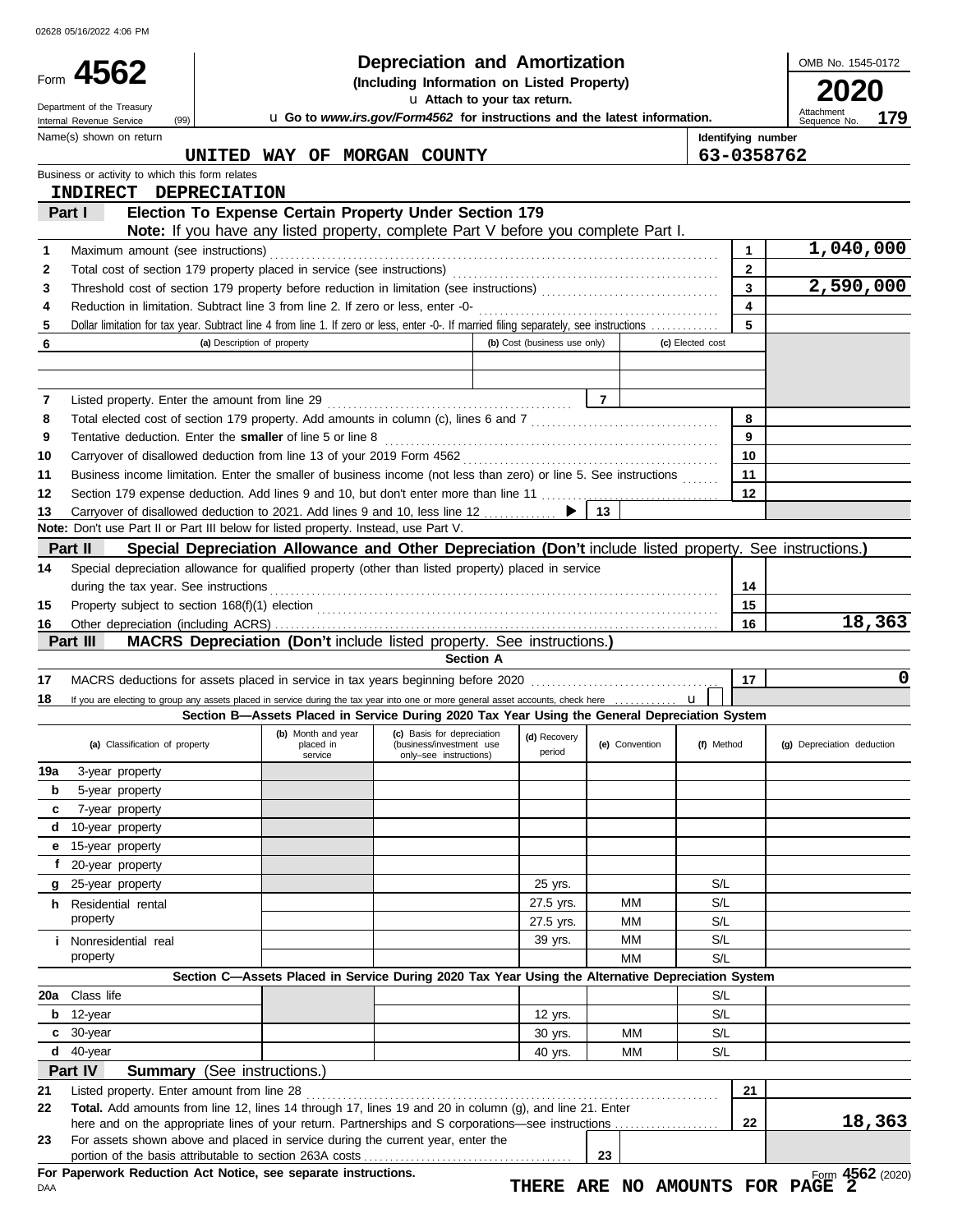# 02628 United Way of Morgan County **05/16/2022 4:06 PM** 63-0358762 **Federal Asset Report**

## FYE: 6/30/2021 **Form 990, Page 1**

| Asset | Description                              | Date<br>In Service | Cost    | % | Bus Sec<br>179 Bonus | <b>Basis</b><br>for Depr | Per Conv Meth             | Prior    | Current          |
|-------|------------------------------------------|--------------------|---------|---|----------------------|--------------------------|---------------------------|----------|------------------|
|       | <b>Other Depreciation:</b>               |                    |         |   |                      |                          |                           |          |                  |
| 20    | 5 Drawer File Cabinet                    | 12/20/91           | 125     |   |                      | 125                      | MO S/L<br>10              | 125      | $\boldsymbol{0}$ |
| 35    | 2-Drawer Vertical File Cabinet           | 2/15/95            | 135     |   |                      | 135                      | MO S/L<br>10              | 135      | $\theta$         |
| 50    | Board Room Table                         | 6/01/00            | 1,000   |   |                      | 1,000                    | MO S/L<br>5               | 1,000    | $\mathbf{0}$     |
| 51    | 12 Board Room Chairs                     | 6/01/00            | 120     |   |                      | 120                      | 5<br>MO S/L               | 120      | $\mathbf{0}$     |
| 63    | Chair @ June's Desk                      | 3/01/04            | 300     |   |                      | 300                      | 5<br>MO S/L               | 300      | $\mathbf{0}$     |
| 65    | File Cabinet in Sherry's Office          | 3/01/04            | 100     |   |                      | 100                      | MO S/L<br>5.              | 100      | $\boldsymbol{0}$ |
| 66    | Campaign Software                        | 3/29/04            | 4,750   |   |                      | 4,750                    | MO S/L<br>5.              | 4,750    | $\boldsymbol{0}$ |
| 81    | 2000 F-150 (donated)                     | 8/03/10            | 4,350   |   |                      | 4,350                    | MO S/L<br>5               | 4,350    | $\mathbf{0}$     |
| 84    | Office Furniture                         | 9/30/10            | 1,500   |   |                      | 1,500                    | MO S/L<br>5.              | 1,500    | $\boldsymbol{0}$ |
| 87    | Desk--Donated                            | 11/01/12           | 1,000   |   |                      | 1,000                    | MO S/L<br>5               | 1,000    | $\mathbf{0}$     |
| 89    | New Server                               | 3/31/15            | 4,285   |   |                      | 4,285                    | MO S/L<br>5               | 4,285    | $\Omega$         |
| 90    | Conference Tables and Chairs             | 8/17/16            | 6,580   |   |                      | 6,580                    | MO S/L                    | 3,603    | 940              |
| 91    | Sign for Building                        | 8/31/16            | 1,000   |   |                      | 1.000                    | MO S/L                    | 548      | 142              |
| 92    | Office Building                          | 7/16/16            | 317,545 |   |                      | 317,545                  | MO S/L<br>39              | 32,594   | 8,142            |
| 93    | Land                                     | 7/16/16            | 29,955  |   |                      | 29,955                   | Land<br>$\Omega$<br>$- -$ | $\theta$ | $\theta$         |
| 94    | Building Renovations                     | 4/30/19            | 130,075 |   |                      | 130.075                  | MO S/L<br>39              | 3,891    | 3,335            |
| 95    | <b>HVAC</b>                              | 11/01/18           | 10,400  |   |                      | 10.400                   | MO S/L<br>10              | 1,733    | 1,040            |
| 96    | 2019 Nissan Rogue                        | 7/10/19            | 23,817  |   |                      | 23,817                   | 5 MO S/L                  | 4,763    | 4,764            |
|       | <b>Total Other Depreciation</b>          |                    | 537,037 |   |                      | 537,037                  |                           | 64,797   | 18,363           |
|       |                                          |                    |         |   |                      |                          |                           |          |                  |
|       | <b>Total ACRS and Other Depreciation</b> |                    | 537,037 |   |                      | 537,037                  |                           | 64,797   | 18,363           |
|       |                                          |                    |         |   |                      |                          |                           |          |                  |
|       | <b>Grand Totals</b>                      |                    | 537,037 |   |                      | 537,037                  |                           | 64,797   | 18,363           |
|       | <b>Less: Dispositions and Transfers</b>  |                    | 0       |   |                      | 0                        |                           | 0        | $\theta$         |
|       | Less: Start-up/Org Expense               |                    |         |   |                      |                          |                           |          | $\Omega$         |
|       | <b>Net Grand Totals</b>                  |                    | 537,037 |   |                      | 537,037                  |                           | 64,797   | 18,363           |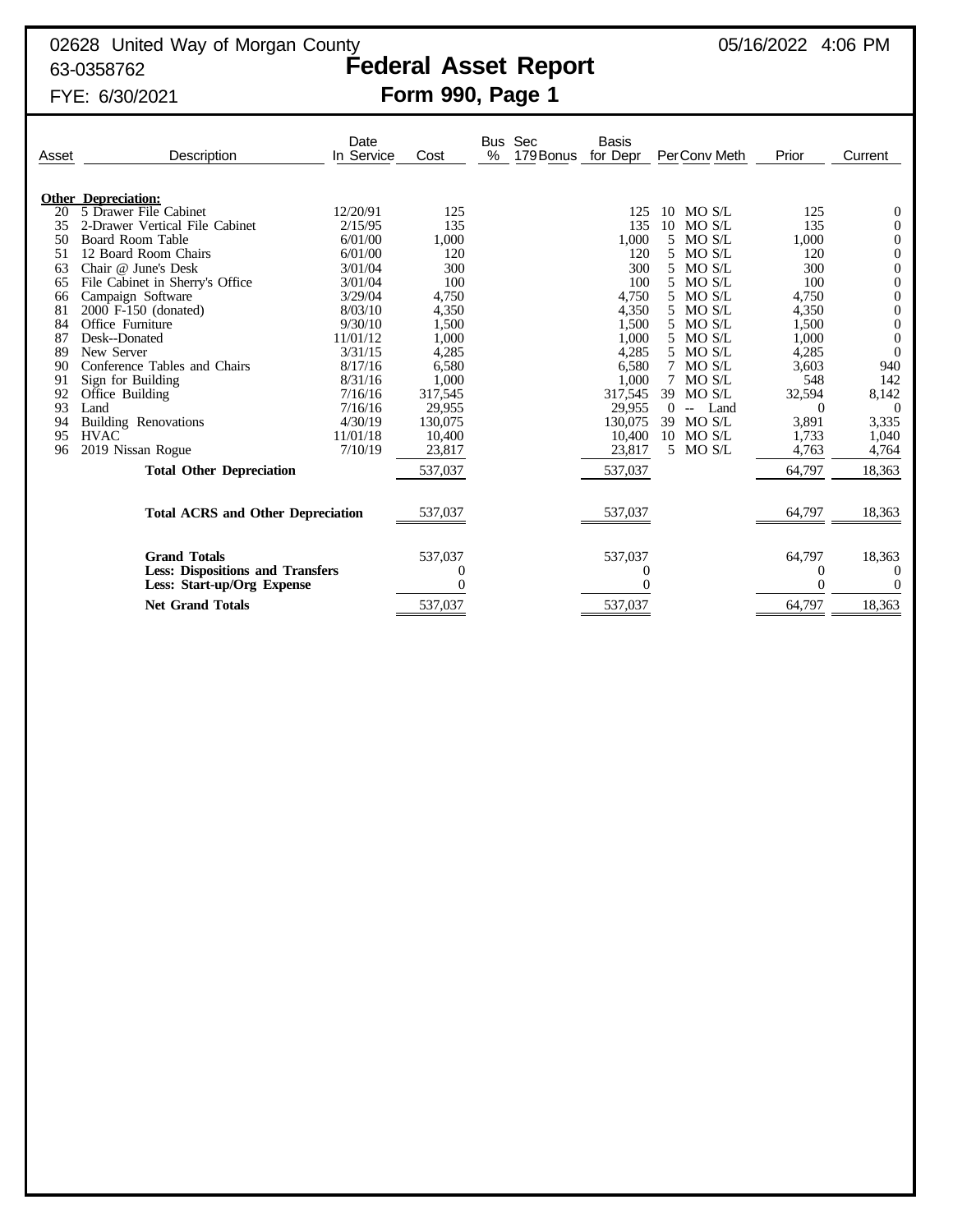| 02628 United Way of Morgan County<br>63-0358762<br>FYE: 6/30/2021 |        | <b>Federal Statements</b>              |      |                                                      | 5/16/2022 4:06 PM      |
|-------------------------------------------------------------------|--------|----------------------------------------|------|------------------------------------------------------|------------------------|
|                                                                   |        | <b>Taxable Interest on Investments</b> |      |                                                      |                        |
| <b>Description</b>                                                |        |                                        |      |                                                      |                        |
| INTEREST<br>INCOME                                                | Amount | Business Code                          | Code | Unrelated Exclusion Postal Acquired after<br>6/30/75 | US<br>Obs $(\$$ or $%$ |

 $\frac{14}{9}$  3,273

TOTAL  $\uparrow$   $\downarrow$  3,273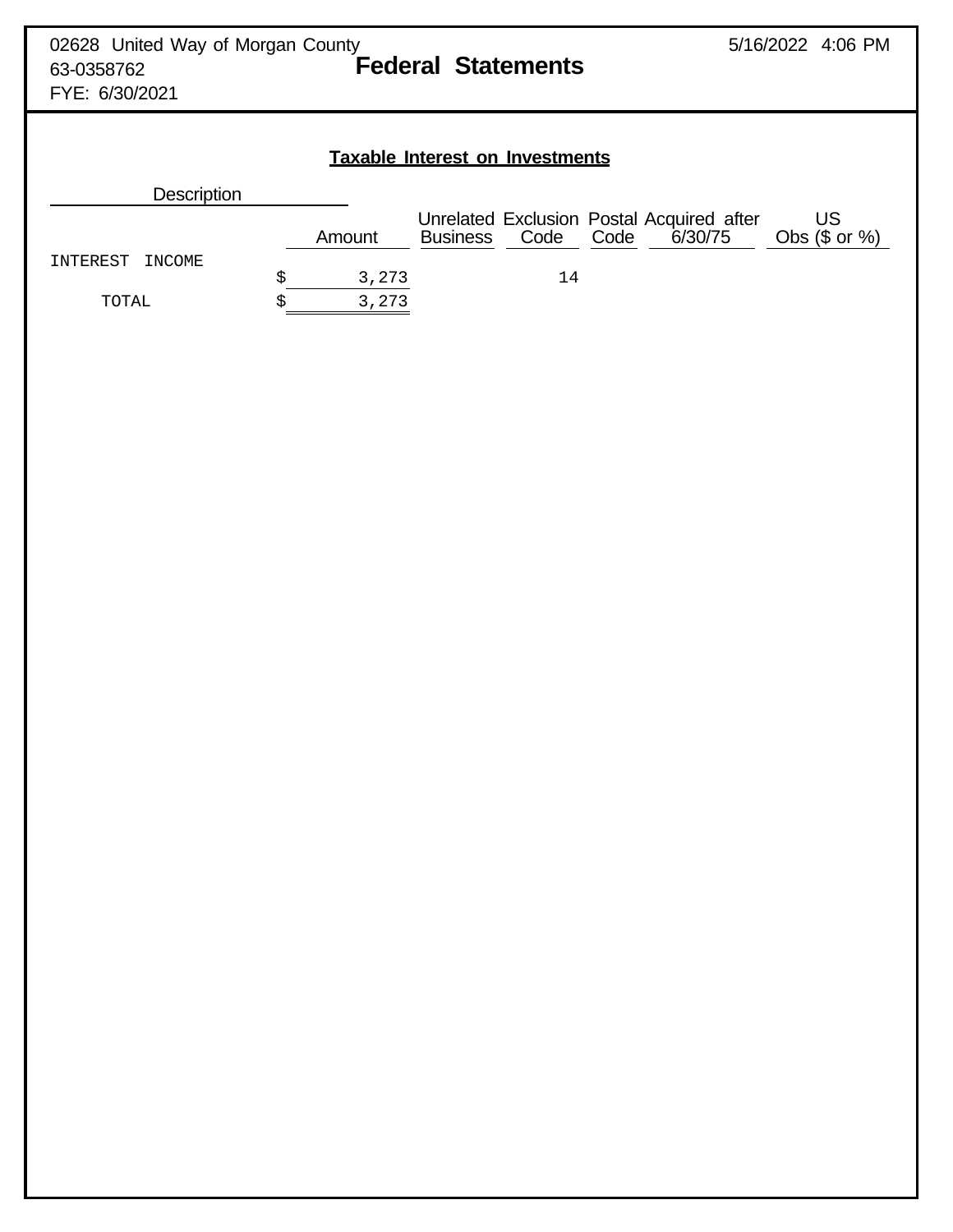## 02628 United Way of Morgan County **5/16/2022** 4:06 PM 63-0358762 **Federal Statements** FYE: 6/30/2021

| Form 990, Part IX, Line 24e - All Other Expenses       |                          |                         |  |                         |  |                         |  |                 |  |
|--------------------------------------------------------|--------------------------|-------------------------|--|-------------------------|--|-------------------------|--|-----------------|--|
| Description                                            | Total<br><b>Expenses</b> |                         |  | Program<br>Service      |  | Management &<br>General |  | Fund<br>Raising |  |
| SUPPLIES<br>SERVICES<br>CONTRACT<br>SHIPPING & POSTAGE |                          | 2,912<br>2,300<br>1,290 |  | 1,805<br>1,426<br>1,290 |  | 728<br>575              |  | 379<br>299      |  |
| TOTAL                                                  |                          | 6,502                   |  | 4,521                   |  | 1,303                   |  | 678             |  |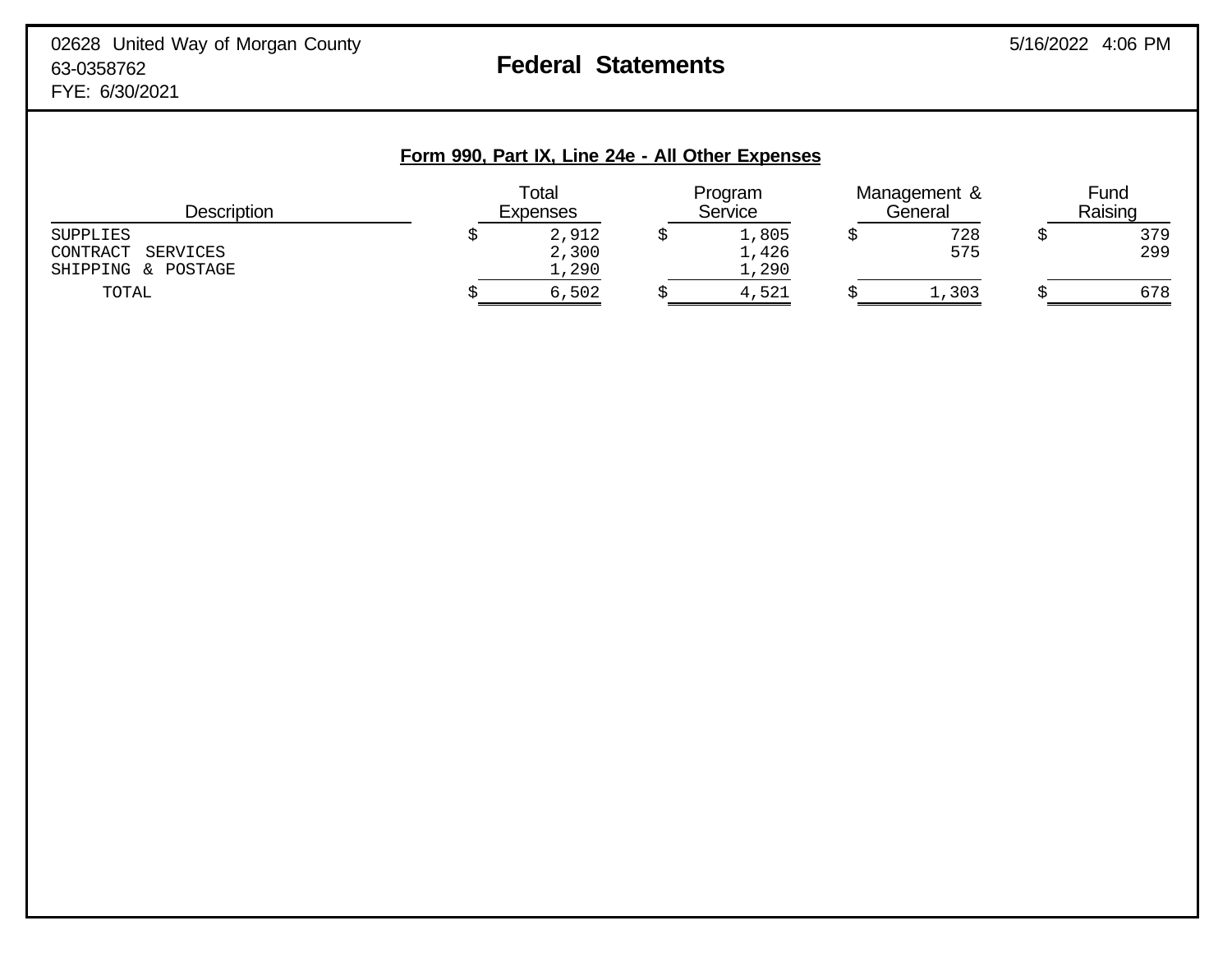## 02628 United Way of Morgan County **5/16/2022** 4:06 PM 63-0358762 **Federal Statements** FYE: 6/30/2021

# **Schedule A, Part II, Line 1(e)**

| <b>Description</b>                  | Amount       |
|-------------------------------------|--------------|
| <b>GRANTS</b>                       | \$<br>32,604 |
| PPP1 LOAN FORGIVENESS               | 44,617       |
| PPP2 LOAN FORGIVENESS               | 44,617       |
| COMMUNITY CRISIS FUND               | 27,508       |
| NON-CASH PROFESSIONAL SERVICES      | 6,000        |
| OTHER CAMPAIGN CONTRIBUTIONS        | 5,426        |
| DAIKIN AMERICA                      |              |
| CASH CONTRIBUTION                   | 545,937      |
| PUBLIX SUPERMARKET                  |              |
| CASH CONTRIBUTION                   | 145,650      |
| INDORAMA VENTURES XYLENES & PTA LLC |              |
| CASH CONTRIBUTION                   | 104,300      |
| ASCEND PERFORMANCE MATERIALS        |              |
| CASH CONTRIBUTION                   | 61,035       |
| DECATUR UTILITIES                   | 38,975       |
| CASH CONTRIBUTION<br><b>UPS</b>     |              |
| CASH CONTRIBUTION                   | 52,094       |
| TURNER INDUSTRIES GROUP             |              |
| CASH CONTRIBUTION                   | 32,806       |
| COMMUNITY ACTION PARTNERSHIP        |              |
| CASH CONTRIBUTION                   | 31,680       |
| CONTRACTOR SERVICE & FABRICATION    |              |
| CASH CONTRIBUTION                   | 26,220       |
| GENERAL ELECTRIC                    |              |
| CASH CONTRIBUTION                   | 25,914       |
| 3М<br>CASH CONTRIBUTION             | 22,276       |
| TORAY COMPOSITE                     |              |
| CASH CONTRIBUTION                   | 18,148       |
| TORAY FLUOROFIBERS                  |              |
| CASH CONTRIBUTION                   | 17,924       |
| THE DECATUR DAILY                   |              |
| CASH CONTRIBUTION                   | 17,734       |
| ITW SEXTON                          |              |
| CASH CONTRIBUTION                   | 16,498       |
| CERRO WIRE AND CABLE                |              |
| CASH CONTRIBUTION                   | 11,746       |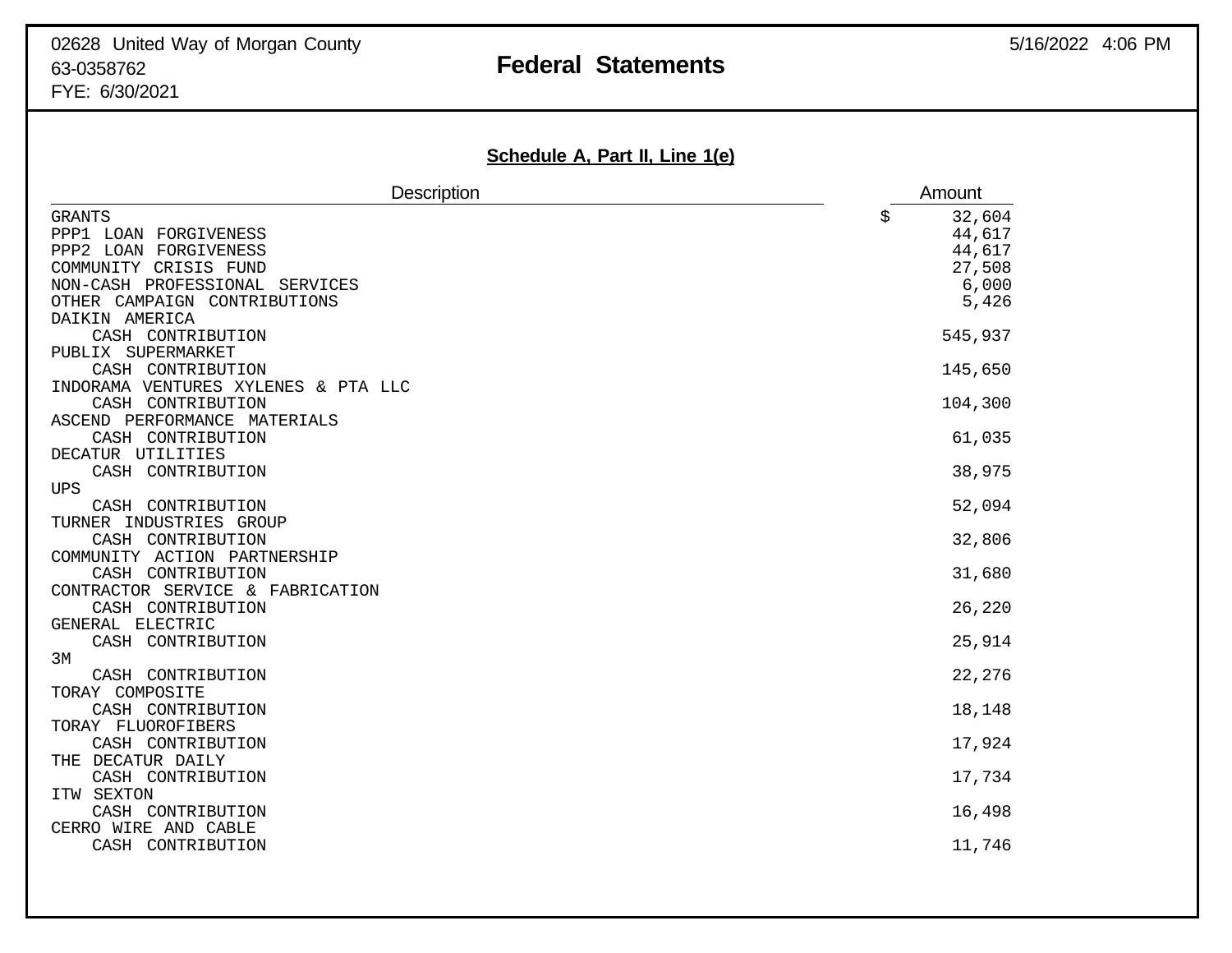## 02628 United Way of Morgan County 600 and the state of the state of the state of the state of the state of the state of the state of the state of the state of the state of the state of the state of the state of the state o 63-0358762 **Federal Statements** FYE: 6/30/2021

#### **Schedule A, Part II, Line 1(e) (continued)** Description **Amount** INTERNATIONAL PAPER \$ CASH CONTRIBUTION 11,126 PROGRESS BANK CASH CONTRIBUTION 10,496 HYOSUNG USA, INC. CASH CONTRIBUTION 10,242 UPS STORE CASH CONTRIBUTION 10,000 FITE BUILDING COMPANY CASH CONTRIBUTION 9,472 UNITED LAUNCH ALLIANCE CASH CONTRIBUTION 8,038 INTERSTATE BILLING SERVICE CASH CONTRIBUTION 7, 795 KROGER CASH CONTRIBUTION 7,138 UNITED WAY OF MORGAN CO. CASH CONTRIBUTION 7,010 TVTC CASH CONTRIBUTION 6,500 RUSSELL FOREST PRODUCTS CASH CONTRIBUTION 6,440 ALABAMA STATE EMPLOYEES CASH CONTRIBUTION 6,328 SOUTH WESTERN COMMUNICATIONS, INC CASH CONTRIBUTION 6,273 ALABAMA FARMERS COOP CASH CONTRIBUTION 6,079 BBVA COMPASS

CASH CONTRIBUTION 6,062  $\texttt{total} \quad \texttt{\$} \quad 1,448,708$